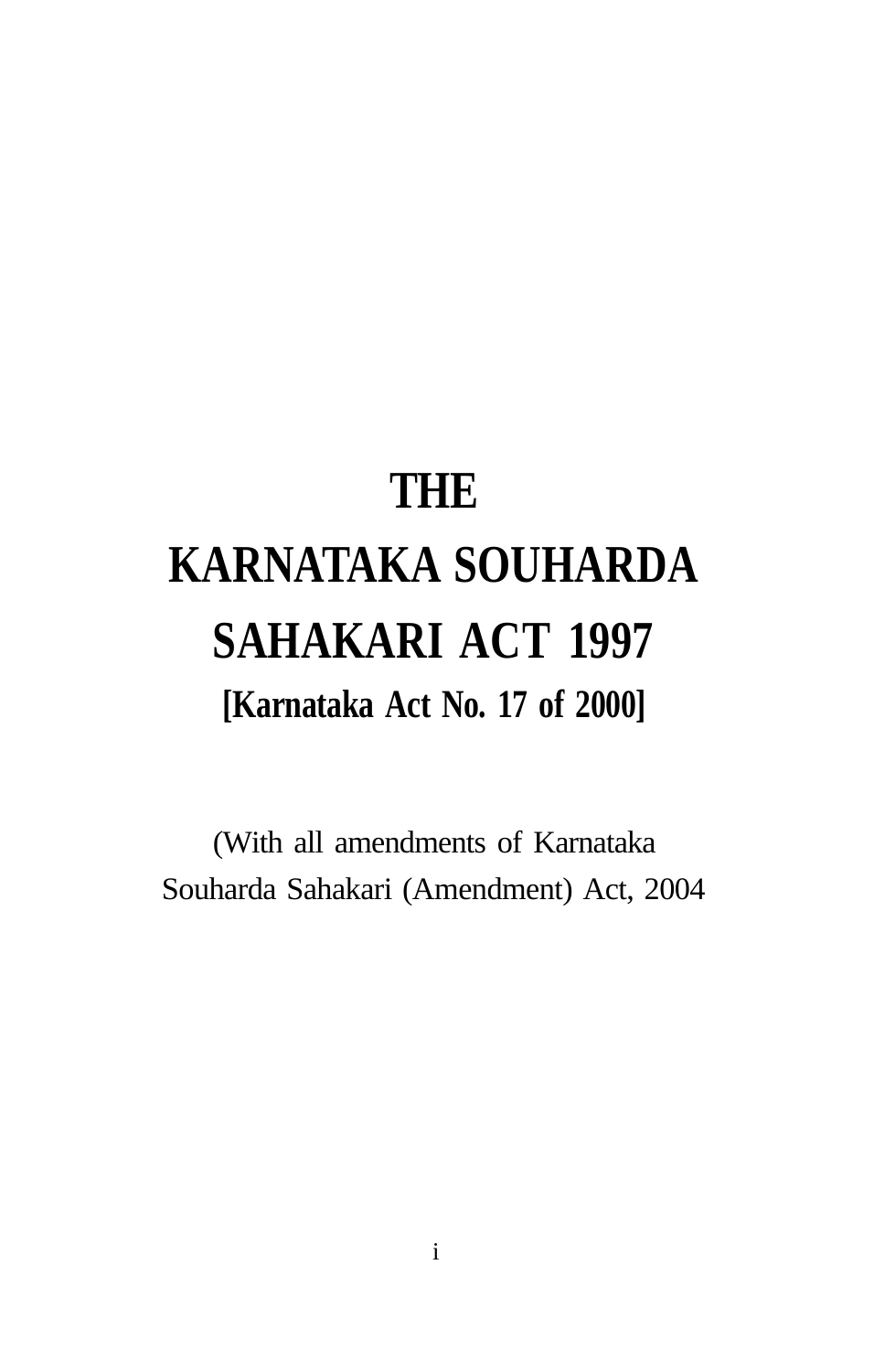#### **THE KARNATAKA SOUHARDA SAHAKARI ACT 1997 [Karnataka Act No. 17 of 2000]**

(With all amendments of Karnataka Souharda Sahakari (Amendment) Act, 2004

Published by

#### **Karnataka State Souharda**

Federal Cooperative Ltd., No. 132, First Floor K.H.Road, Bangalore - 560 027 Tel : 080 22127003/04 www.souharda.coop

Printed at :

While efforts is taken to avoid errors or omissions in this Publication, any mistake or omission that may have crept in is not intentional. It may be taken note of that neither publisher nor the author will be responsible for any damage or loss of any kind arising to any one in any manner on account of such errors and omissions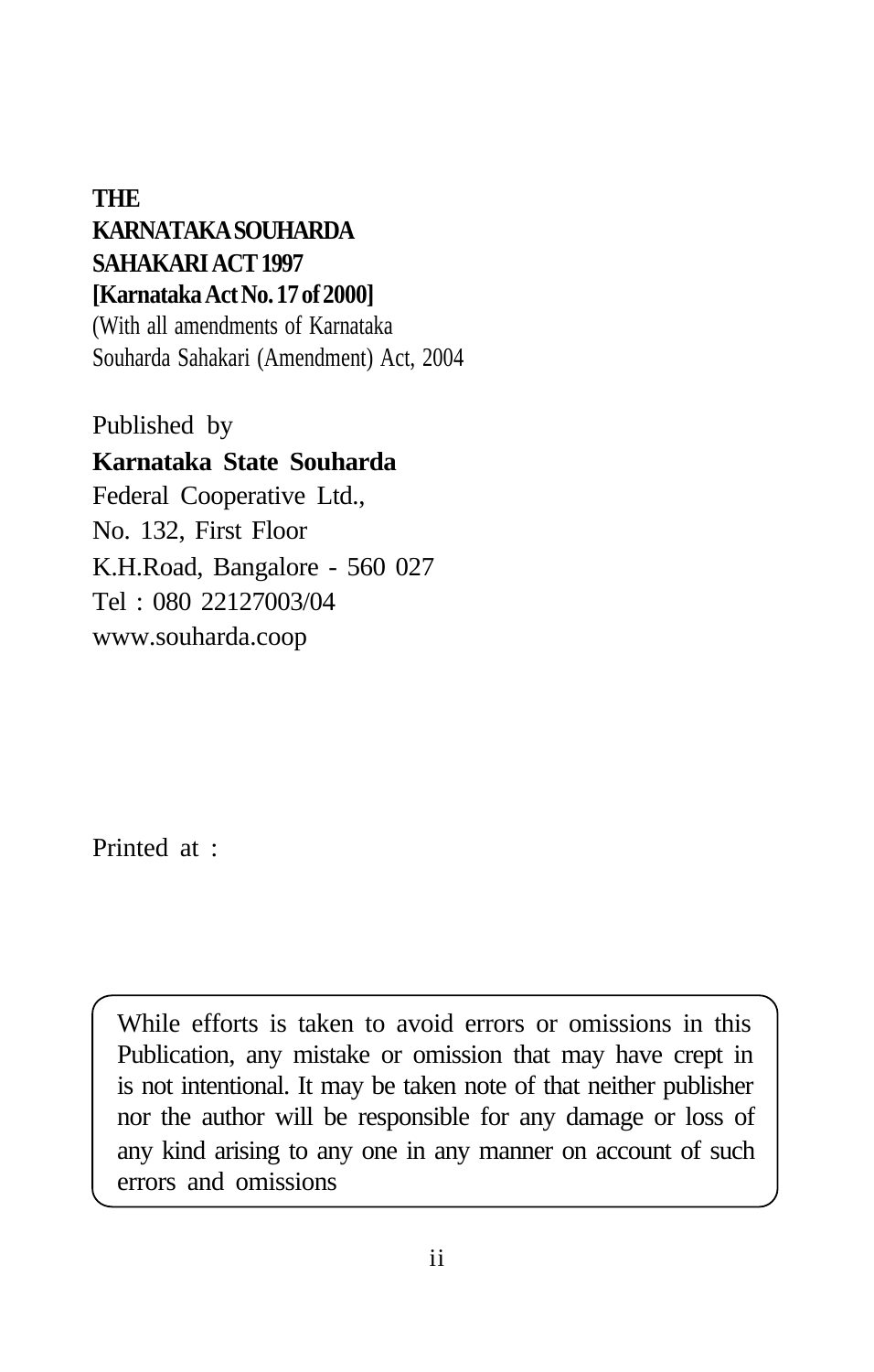### **Preface**

The first Co-operative Law of India. The Co-operative Credit Societies Act, 1904 was passed on 25<sup>th</sup> March 1904. Agricultural District in Karnataka was the first cooperative of Gadag District in Karnataka was the first cooperative society formed under First Cooperative law of India. This was launched on  $8<sup>th</sup>$  July 1905 by the villagers of Kanaginahalli under the leadership of Shri Siddanagowda Sanna Ramanagowda Patil with the initial share capital of Rupees two thousand.

But this had very limited scope covering just the credit cooperative Societies. Later in 1912, The British Government enacted the Cooperative Societies Act, 1912 which had wider scope for other types of cooperative Societies to function. When the cooperatives were brought under the list of Provincial Governments in 1919, the Act of 1912 was a model for all provinces to enact their own Cooperative Act. Soon After independence many states brought their own cooperative laws. At the national level, a Multi state cooperative societies Act was enacted.

In the past Independence period, crores of rupees were spent on popularizing the Cooperative Movement and make it a successful venture. The Central Planning Commission realized that the cooperative sector failed with much less drastic change that was expected. The effort and the funds invested went in vain and as this was realized, the Ardhanareshwaran Committee was formed, The Committee in its report in 1987 after studying declared that the Cooperative Movement has failed in the Country because of the heightened Intervention of the Government in the affairs of the Cooperatives.

Realizing the need for the growth of the sector that promotes the economic development of the people requiring the voluntary participation in the affairs the planning commission formed another Commission under the able leadership of Sri Choudhary Brahmaprakash, This Commission presented a model Cooperatives Act in 1991. The Central Government circulated this model Act to all states with an advice to incorporate the same as it ensures more power to the members, more member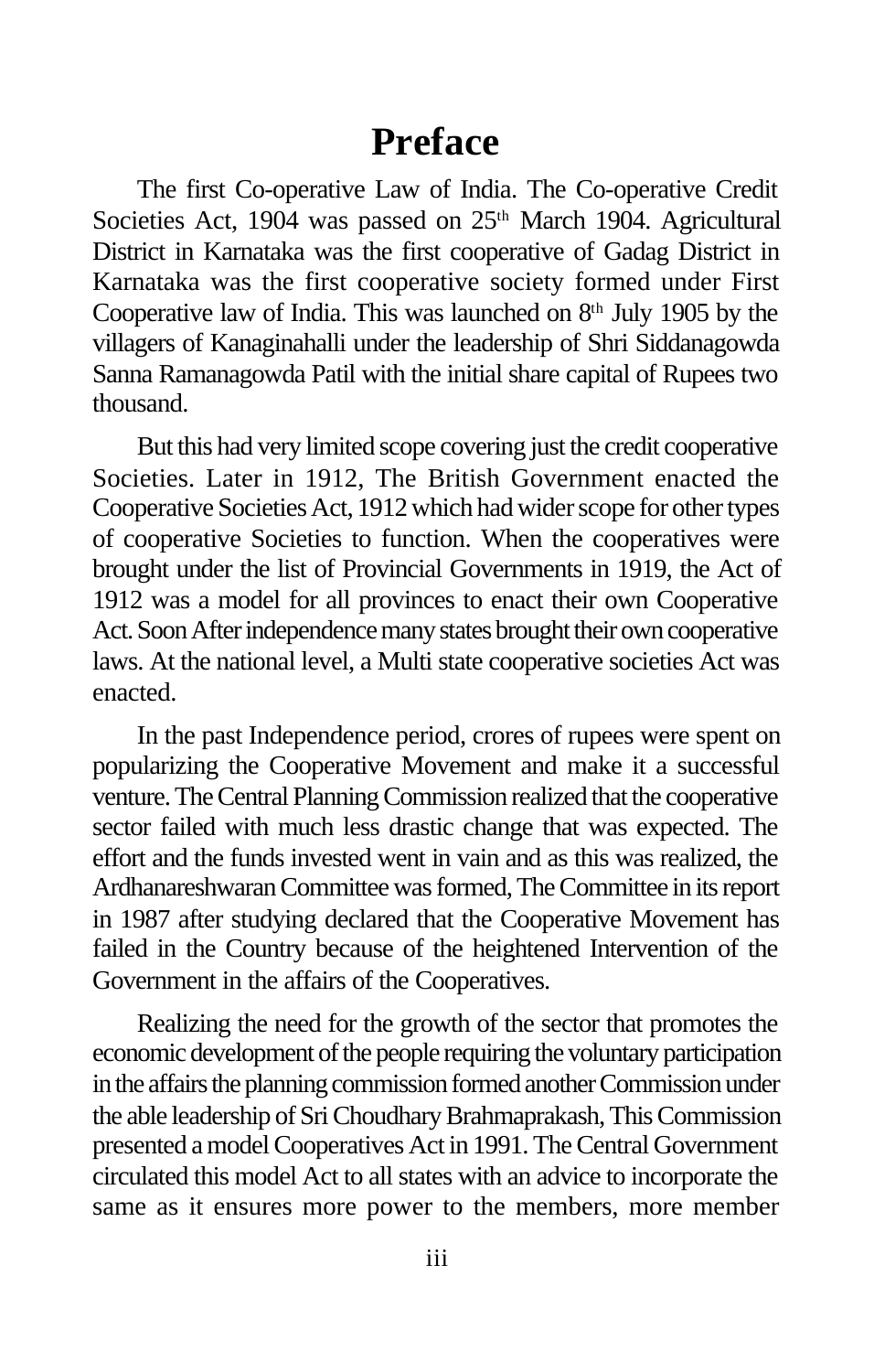participation and less government intervention in the affairs of the Cooperatives. Karnataka came out with The Karnataka Souharda Sahakara Act, 1997 framed on the lines of the Model Act given by Sri Choudhary Brahamaprakash committee.

The Act came into force from January 1, 2001. Till date more than 2500 cooperatives are registered under this Act. Karnataka Souharda Federal Cooperative Ltd., the statutory regulatory body under the Act is also functioning since twele years.

Recently both houses of legislature of Karnataka have passed some amendment to the Karnataka Souharda Sahakari Act, 1997 by Karnataka Souharda Sahakari (Amendment) Act, 2012. The Federal Cooperative is publishing the Act with all amendments incorporated. Along with Act, Order delegation of power by state government, clarification regarding Membership in DCC Banks and some other important orders also included. We hope this Book will be useful for Cooperators and thus strengthen the cooperative movement.

Publisher 20 September 2013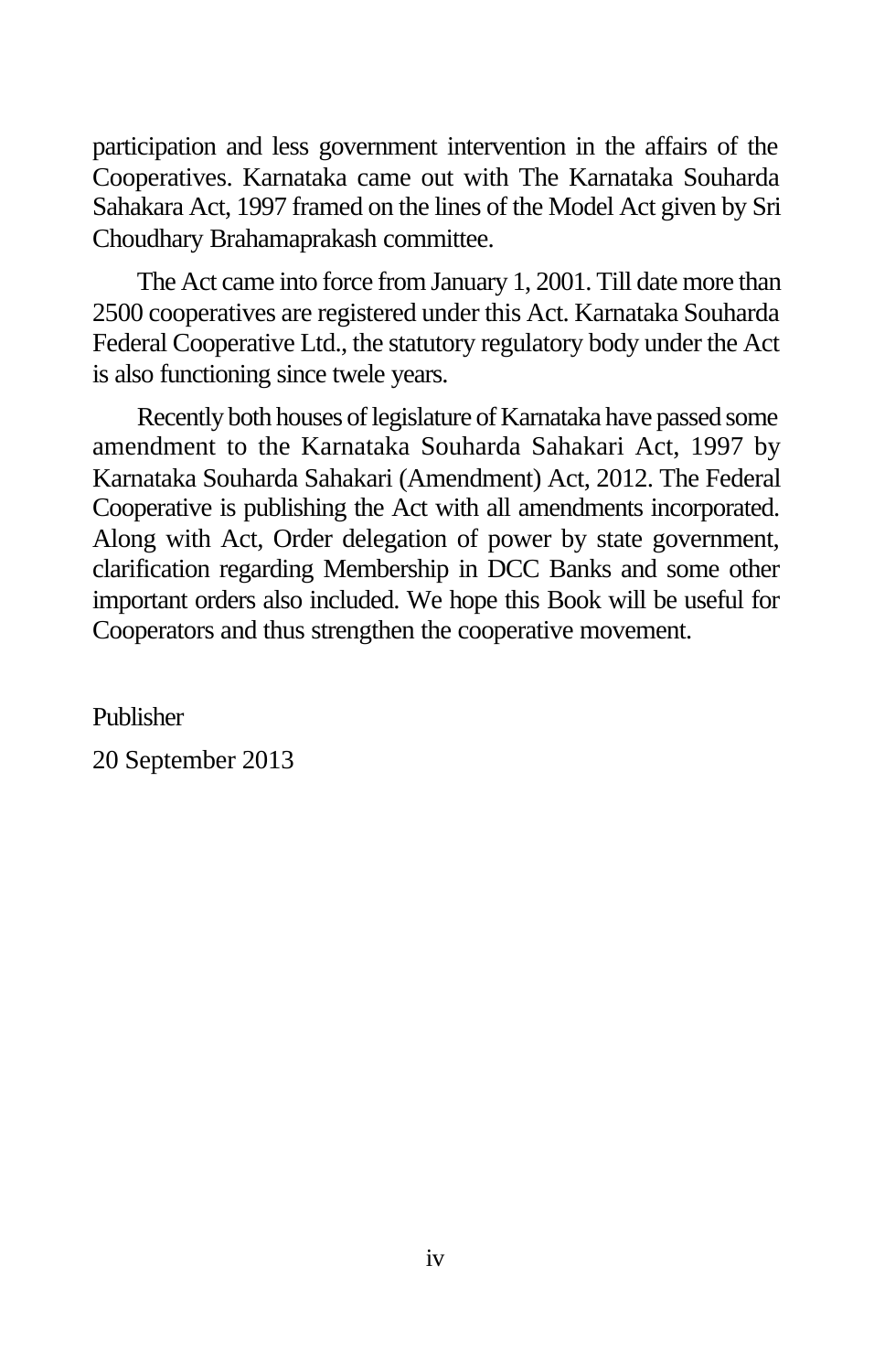### **THE**

## **KARNATAKA SOUHARDA SAHAKARI ACT 1997**

**[Karnataka Act No. 17 of 2000]**

Note: Utmost care is taken to publish this Act as in the original. Readers are requested to refer the original Gazette Publication for further clarifications.

### **TABLE OF CONTENTS**

#### Section Page No.

#### **Chapter 1 PRELIMINARY**

| 1.  |                                                            |  |
|-----|------------------------------------------------------------|--|
| 2.  |                                                            |  |
|     | <b>Chapter - II REGISTRATION</b>                           |  |
| 3.  | Registrar, Additional Registrars, Joint Registrars, Deputy |  |
| 4.  |                                                            |  |
| 5.  |                                                            |  |
| 6.  |                                                            |  |
| 7.  |                                                            |  |
| 8.  | Registration with limited or unlimited liability  12       |  |
| 9.  |                                                            |  |
| 10. |                                                            |  |
| 11. |                                                            |  |
| 12. | Change of Liability, transfer of Assets and Liabilities,   |  |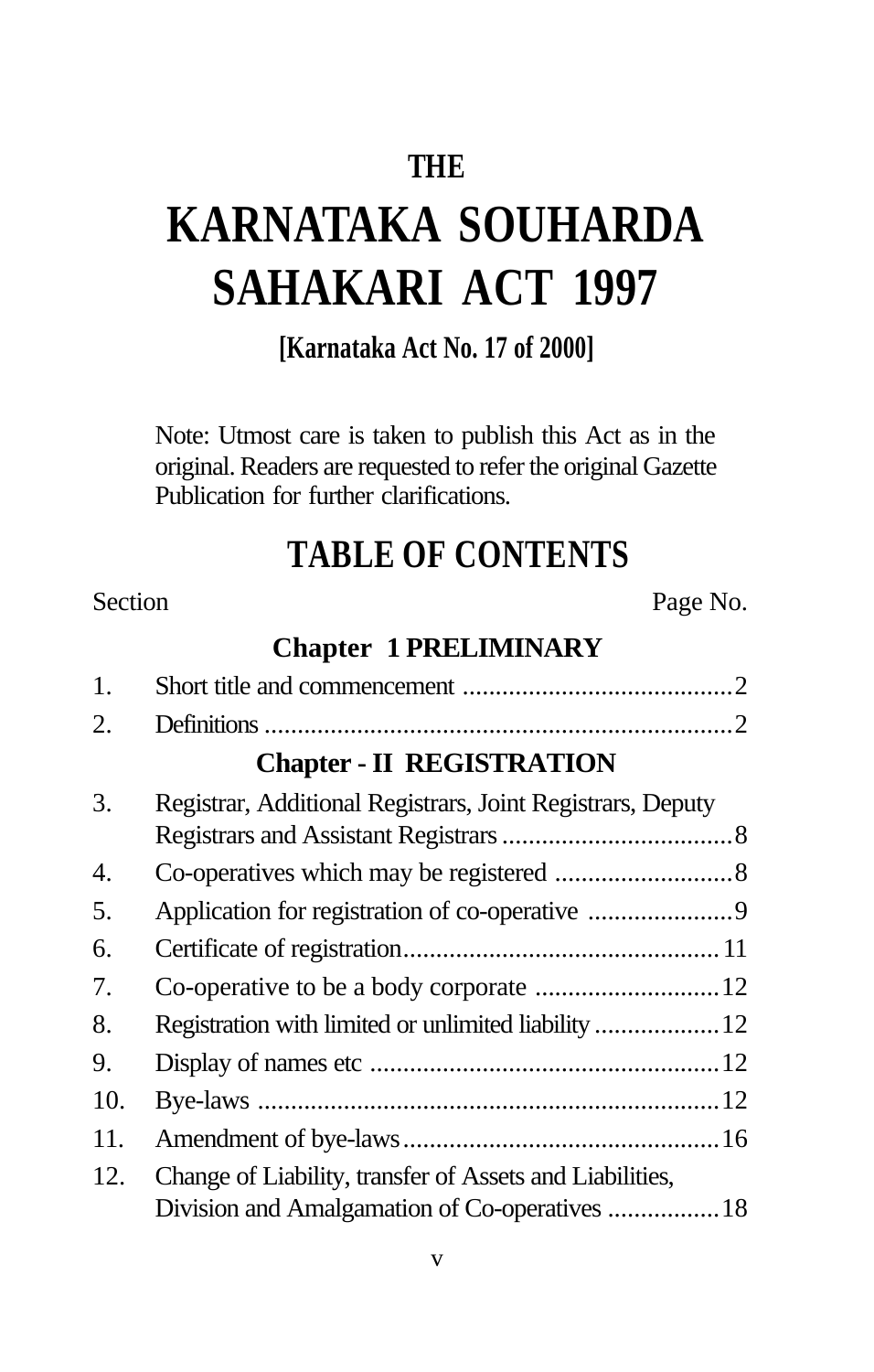| 13. Consequences of transfer of assets and liabilities, |  |
|---------------------------------------------------------|--|
|                                                         |  |
|                                                         |  |
|                                                         |  |
|                                                         |  |

## **Chapter - III**

### **FUNDS**

| 19. Restrictions on contribution by a Co-operative 22 |  |
|-------------------------------------------------------|--|
| 19A. Deduction from salary to meet cooperatives'      |  |
|                                                       |  |

### **Chapter - IV**

### **MANAGEMENT OF CO-OPERATIVE**

| 20. | Persons who may be admitted or continued as members 24 |  |
|-----|--------------------------------------------------------|--|
| 21. |                                                        |  |
| 21A |                                                        |  |
| 22. |                                                        |  |
| 23. |                                                        |  |
|     | 23A Opening of branches by a Cooperative               |  |
|     |                                                        |  |
| 23B |                                                        |  |
| 24. |                                                        |  |
| 25. | Disqualification for being elected or continued        |  |
|     |                                                        |  |
| 26. |                                                        |  |
|     |                                                        |  |
|     |                                                        |  |
| 28. |                                                        |  |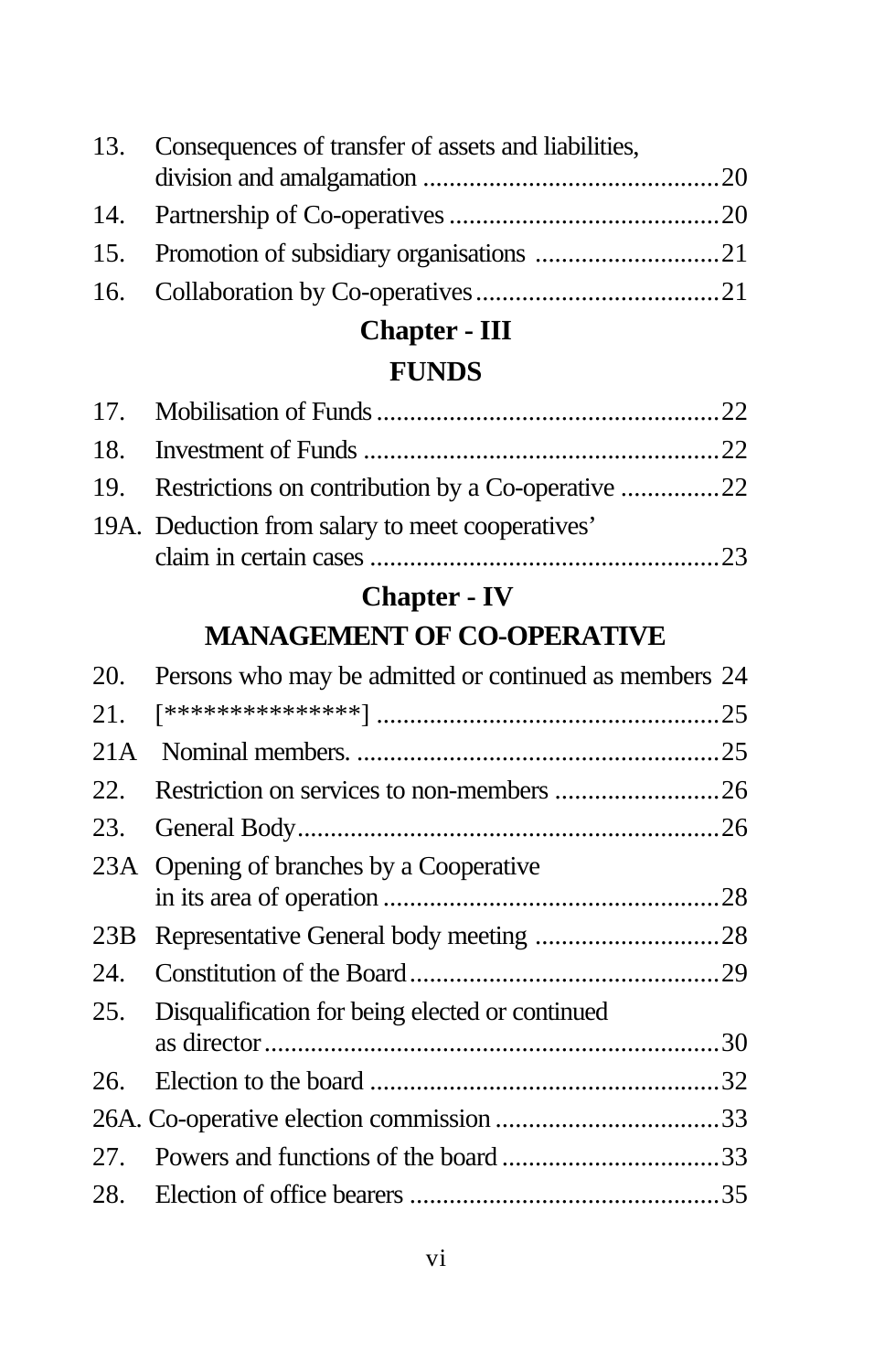### **Chapter - V**

### **ACCOUNTS, AUDIT AND INQUIRY**

| 36. Power to summon and examine persons and documents .49 |
|-----------------------------------------------------------|
|                                                           |
|                                                           |

#### **Chapter - VI SUPERSESSION**

#### **Chapter - VII SETTLEMENTS AND DISPUTES**

| 39. Disputes which may be referred to the          |  |
|----------------------------------------------------|--|
|                                                    |  |
|                                                    |  |
|                                                    |  |
|                                                    |  |
|                                                    |  |
| 45. Procedure for settlement of disputes and power |  |
| of the Registrar or any other person to            |  |
|                                                    |  |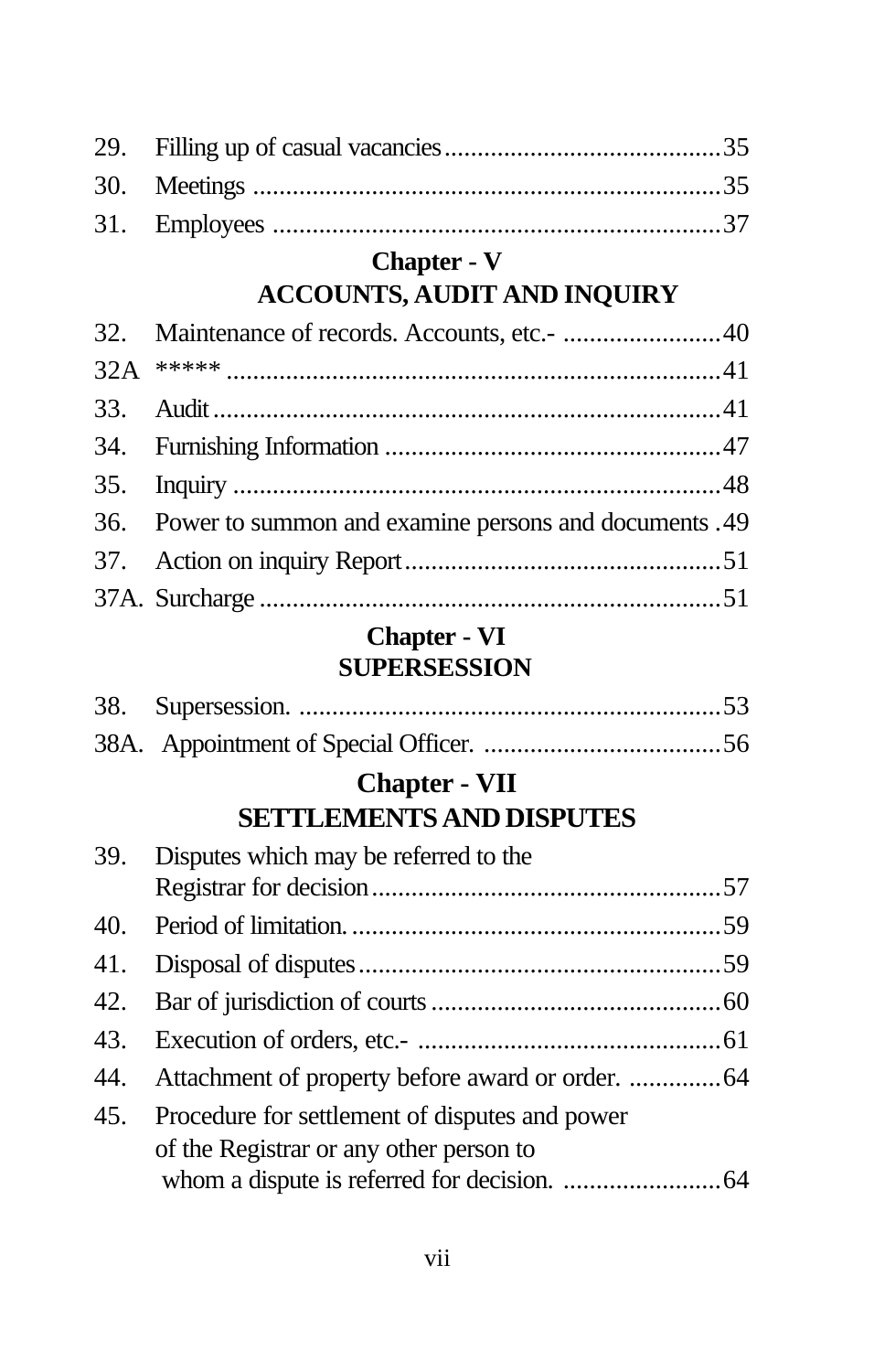|     | <b>Chapter - VIII</b>                                       |  |
|-----|-------------------------------------------------------------|--|
|     | <b>WINDING UP OF CO-OPERATIVES</b>                          |  |
|     |                                                             |  |
|     |                                                             |  |
|     |                                                             |  |
|     |                                                             |  |
|     |                                                             |  |
| 52. | Disposal of assets of a Co-operative under Liquidation . 73 |  |
|     |                                                             |  |

### **Chapter - IX THE FEDERAL COOPERATIVE**

| 53. | Constitution, functions and management of Federal Co- |  |
|-----|-------------------------------------------------------|--|
|     |                                                       |  |
|     |                                                       |  |
| 54. |                                                       |  |
| 55. | Disqualification for being elected or                 |  |
|     |                                                       |  |
| 56. |                                                       |  |
| 57. | Powers and functions of President or                  |  |
|     | Chairperson, Vice-president or                        |  |
|     |                                                       |  |
|     |                                                       |  |
| 58. |                                                       |  |
| 59. |                                                       |  |
| 60. |                                                       |  |
| 61. |                                                       |  |
| 62. |                                                       |  |
| 62A |                                                       |  |
| 63. |                                                       |  |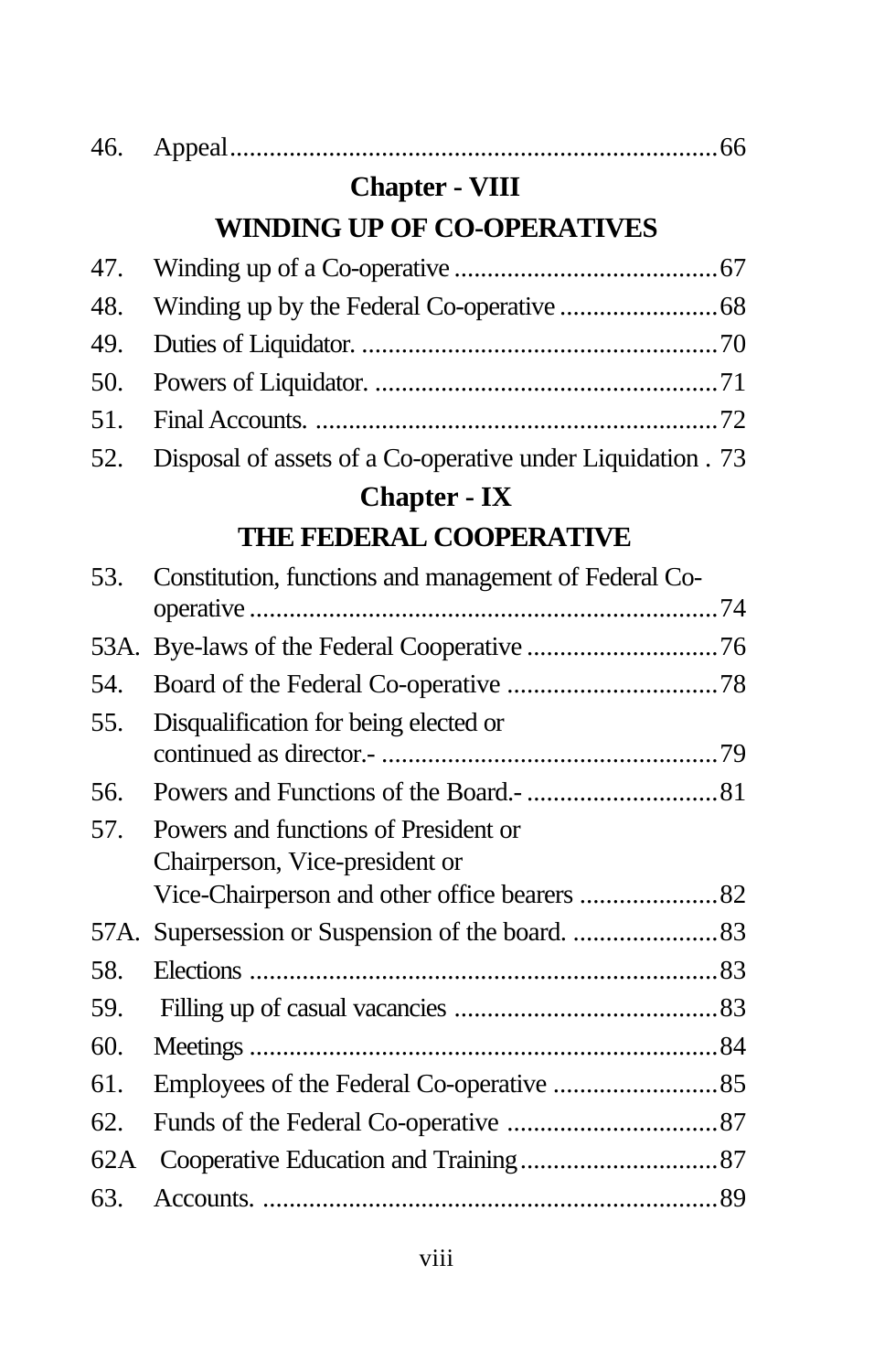| 64. |                                                         |  |
|-----|---------------------------------------------------------|--|
|     |                                                         |  |
| 65. |                                                         |  |
| 66. |                                                         |  |
|     | <b>Chapter - X</b>                                      |  |
|     | <b>COOPERATIVE PRINCIPLESCOOPERATIVE</b>                |  |
|     | <b>PRINCIPLES</b>                                       |  |
| 67. |                                                         |  |
|     | <b>Chapter - XA</b>                                     |  |
|     | <b>SPECIAL PROVISIONS FOR INSURED BANKS</b>             |  |
|     | 67A. Certain orders to be passed by the Registrar if so |  |
|     | 67B. Reimbursement to the Deposit Insurance             |  |
|     | <b>Chapter - XI</b>                                     |  |
|     | <b>OFFENCES AND PENALTIES OFFENCES AND</b>              |  |
|     | <b>PENALTIES</b>                                        |  |
| 68. |                                                         |  |
|     | <b>Chapter - XII</b>                                    |  |
|     | <b>MISCELLANEOUSMISCELLANEOUS</b>                       |  |
| 69. |                                                         |  |
| 70. |                                                         |  |
| 71. |                                                         |  |
| 72. |                                                         |  |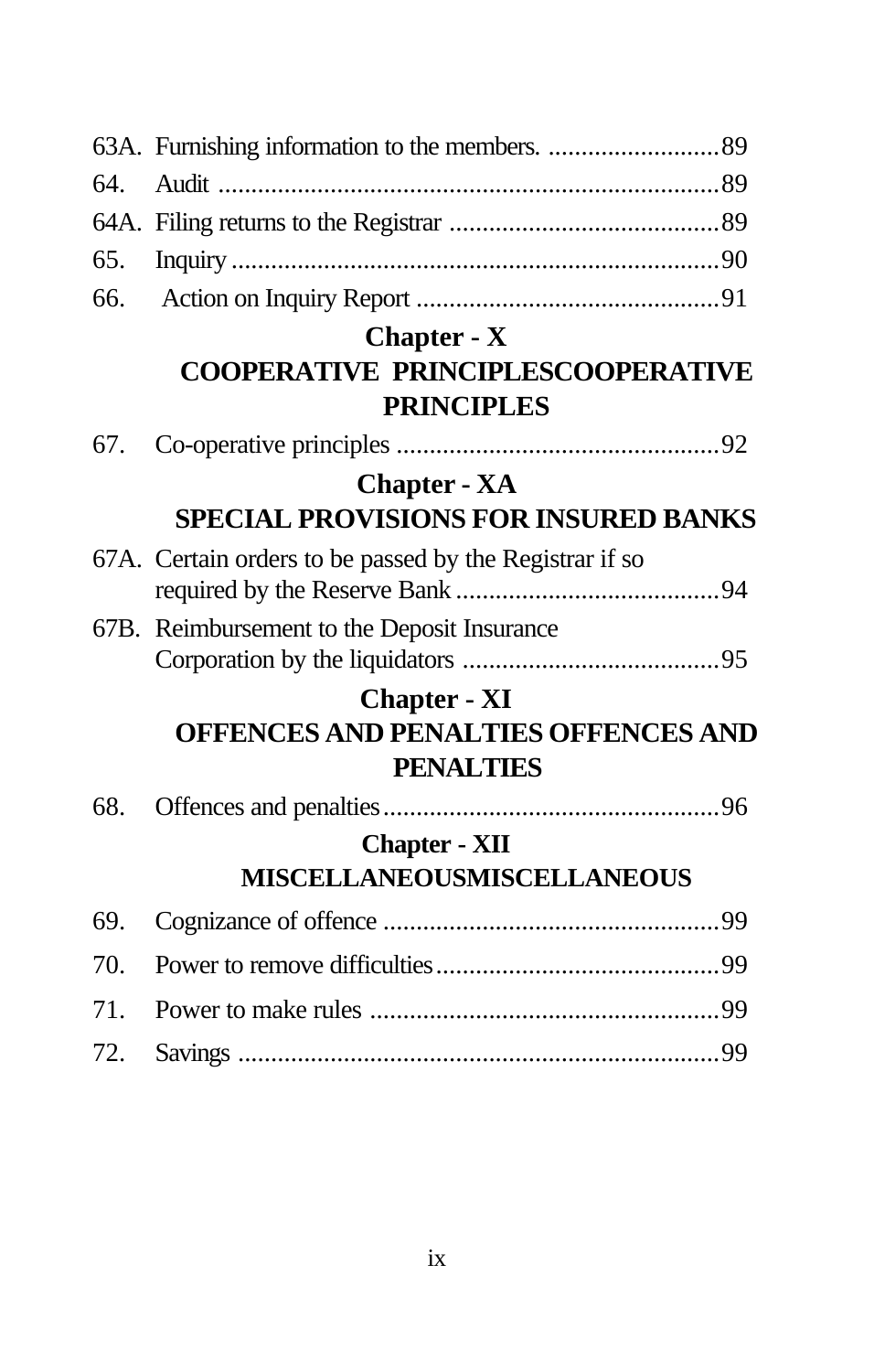### **STATEMENT OF OBJECTS AND REASONS**

**Act 17 of 2000.-** The Karnataka Souhardha Sahakari Bill, 1997 among other things provide for,

- (1) the recognition, encouragement and voluntary formation of co-operatives based on self help, mutual aid, wholly owned, managed and controlled by members as accountable, competitive, self-reliant and economic enterprises guided by co-operative principles specified therein;
- (2) removing all kinds of restrictions that have come to clog the free functioning of the co-operatives and the controls and interference by the Government except registration and cancellation;
- (3) promotion of subsidiary organisation, partnership between co-operatives and also collaboration between co-operatives and other institutions;
- (4) registration of co-operatives, union co-operatives and Federal Co-operative in furtherance of the objectives specified above;
- (5) conversion of co-operative societies registered under the Karnataka Co-operative Societies Act, 1959 as a co-operative under the proposed legislation.

#### **Hence the Bill.**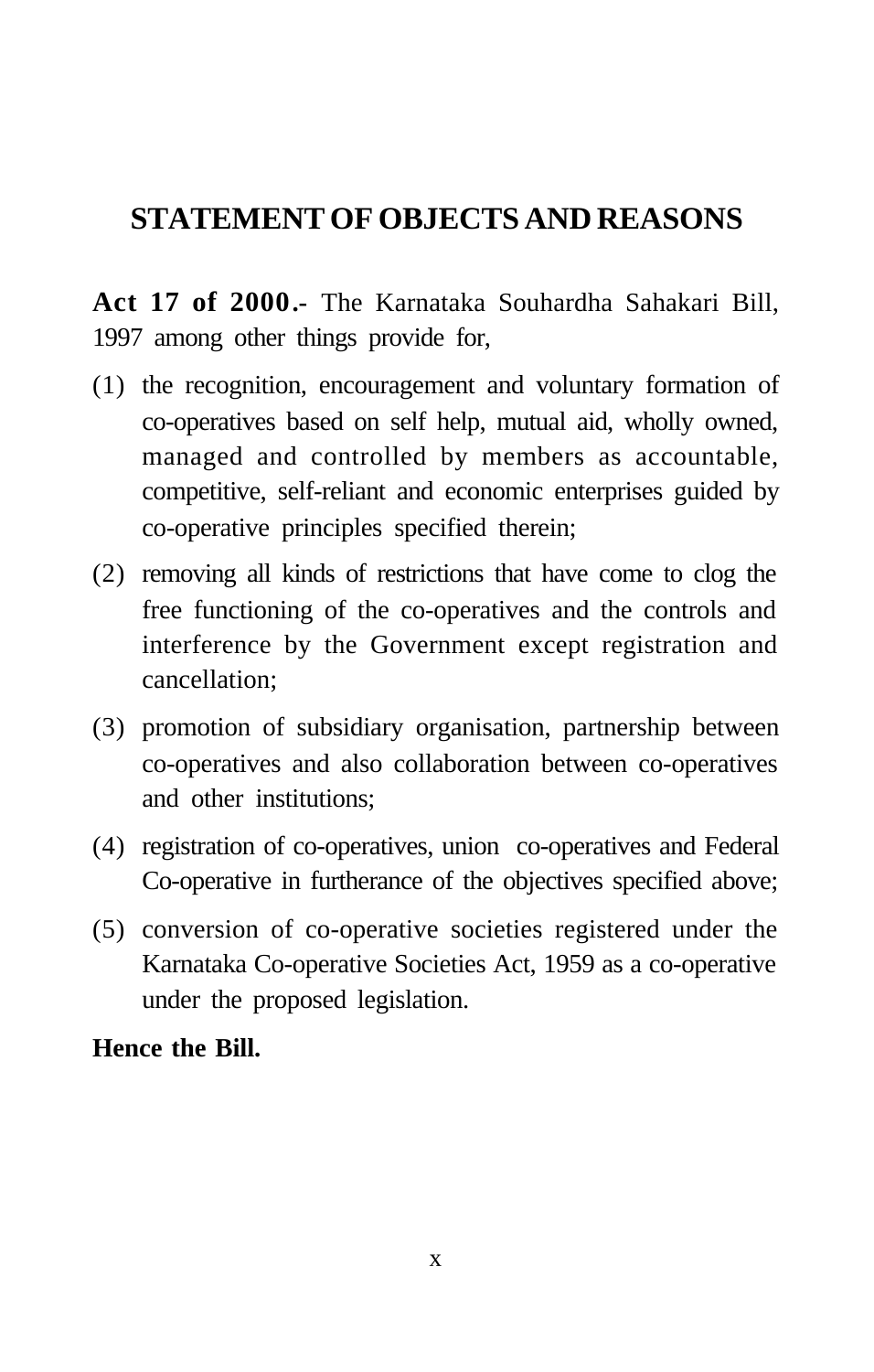#### **THE KARNATAKA SOUHARDA SAHAKARI ACT, 1997**

#### **[KARNATAKA ACT No. 17 OF 2000]**

(First Published in the Kamataka Gazette Extraordinary on the 10th day of May, 2.000)

(Received the assent of the President on the 28th day of March, 2000)

An Act to provide for recognition, encouragement and voluntary formation of co-operatives based on self-help, mutual aid, wholly owned, managed and controlled by members as accountable, competitive, self-reliant and economic enterprises guided by cooperative principles and matters connected therewith;

Whereas it is expedient to provide for recognition, encouragement and voluntary formation of co-operatives based on self-help, mutual aid, wholly owned, managed and controlled by members as accountable, competitive, self-reliant and economic enterprises guided by cooperative principles and for matters connected therewith;

Be it enacted by the Karnataka State Legislature in the Fortyeighth year of Republic of India as follows:-

<sup>1.</sup> Substituted by Act No. No. 4 of 2013, w.e.f. 11.2.2013.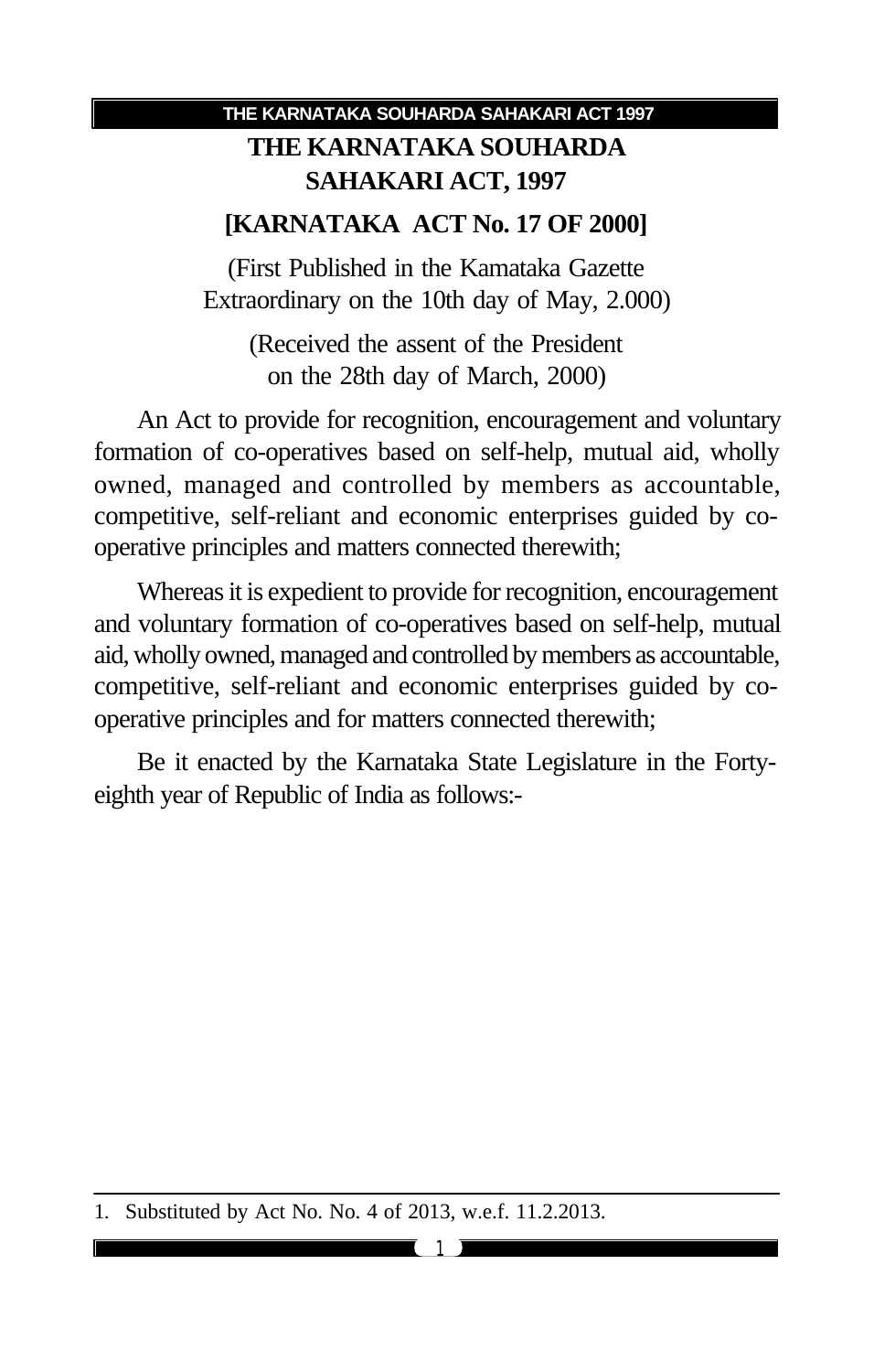### **Chapter - I PRELIMINARY**

- **1. Short title and commencement.** (1) This Act may be called the Karnataka Souharda Sahakari Act, 1997.
	- (2) It shall come into force on such date as the State Government may, by notification in the Official Gazette, appoint and different dates may be appointed for different provisions of this Act.
- **2. Definitions.-** In this Act unless the context otherwise requires;-
	- $\frac{1}{a}$   $\left[ (a) \right]$ 'Apex cooperative' means a co-operative whose membership is open to co-operatives only and whose area of operation extends to the whole of the State.
	- (a1) '**Area of operation'** means jurisdictional area from which the membership is drawn or as specified in the bye-laws of the cooperatives.
	- (a2) **'Backward Classes'** means such class or classes of citizens as may be classified as Backward Classes notified by the Government from time to time.
	- (a3) **'Board'** means the board of directors or the governing body of a cooperative or a federal cooperative by whatever name called, to which the direction and control of the management of the affairs of the cooperative is entrusted to;]
	- (b) "Bye-laws" means the bye-laws of co-operatives registered or deemed to be registered under Section 5 and 11 including the bye-laws of the Federal Co-operative

4. Inserted by Act No. 4 of 2013, w.e.f. 11.2.2013.

<sup>1.</sup> Inserted by Act No. No. 16 of 2005, w.e.f. 1.6.2005.

<sup>2.</sup> Inserted by Act No. 21 of 2004, w.e.f. 31.03.2004.

<sup>3.</sup> Substituted by Act No. 16 of 2005, w.e.f. 1.6.2005.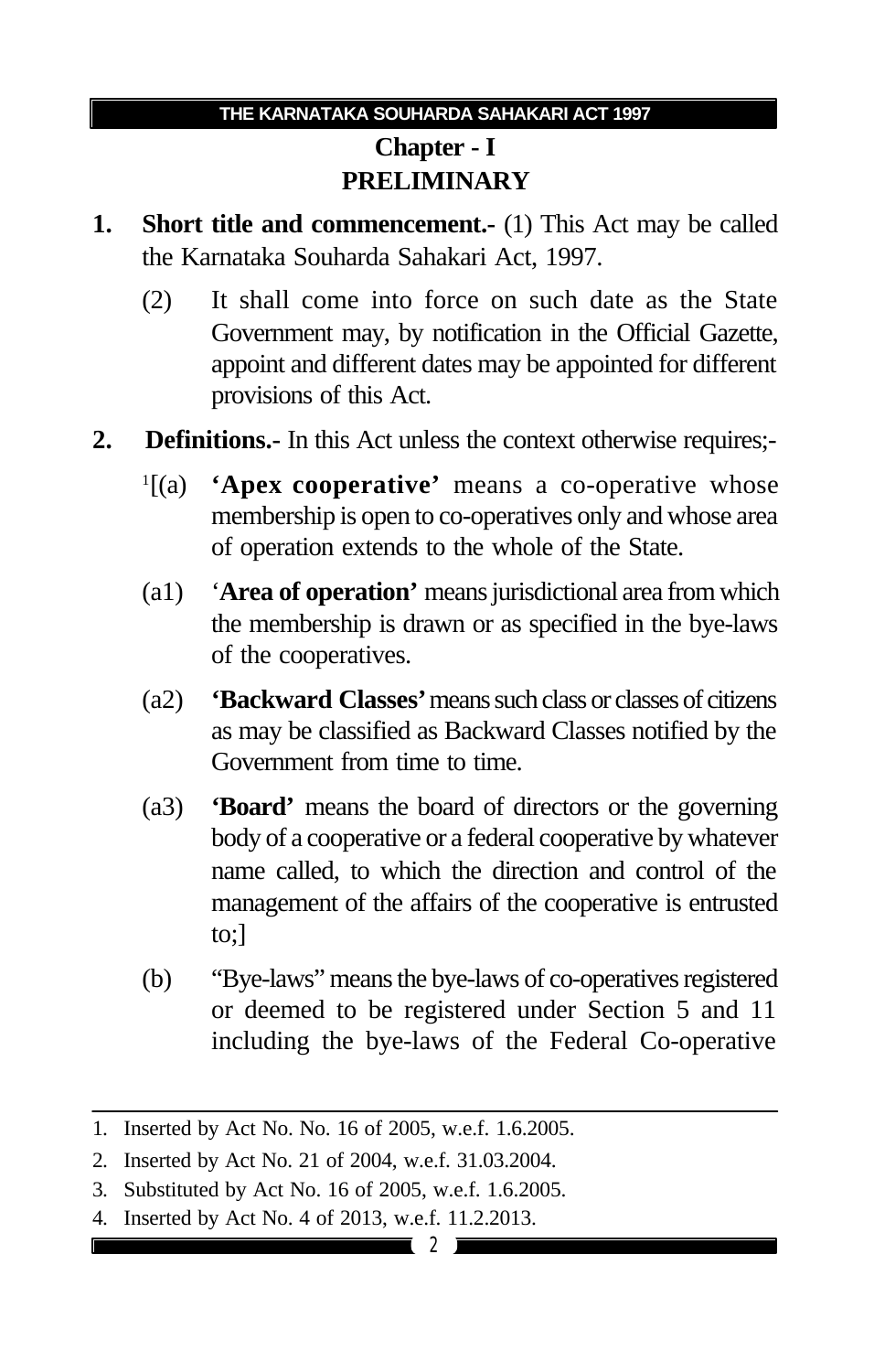registered under Section 53;

- (c) "Chief Executive" means any employee appointed by the board of a co-operative or Federal Co-operative by whatever designation called who discharges the functions of a Chief Executive under the bye-laws of such cooperative or Federal Co-operative;
- (d) "Chief Promoter" means a person elected at the meeting of the promoters and authorised by the Registrar to collect initial share capital before registration and who shall take all such necessary steps for the registration of a co-operative or union co-operative;
- (e) "Co-operative" means a co-operative including a cooperative bank doing the business of banking registered or deemed to be registered under Section 5 and which has the words 'Souharda Sahakari' in its name

<sup>1</sup>[and for the purposes fo the Banking Regulation Act, 1934 (Central Act 2 of 1934), the Deposit Insurance and Credit Guarantee Corporation Act, 1961 (Central Act 47 of 1961) and the National Bank for Agriculture and Rural Development Act, 1981 (Central Act 67 of 1981)", it shall be deemed to be a co-operative soceity;]

- 2 [(ee) "Co-operative Bank" means a Co-operative engaged or having as <sup>3</sup> [one of its objects], the business of banking.
- 4 [(e1) '**Cooperative Election Commission'** means the cooperative election commission constituted under section 39AA of the Karnataka Co-operative Societies Act,

- 4. Substituted by Act No. 21 of 2004, w.e.f. 31.03.2004.
- 5. Inserted by Act No. 4 of 2013, w.e.f. 11.2.2013.

<sup>1.</sup> Omitted by Act No. 4 of 2013, w.e.f. 11.2.2013.

<sup>2.</sup> Inserted by Act No. 4 of 2013, w.e.f. 11.2.2013.

<sup>3.</sup> Inserted by Act No. 21 of 2004, w.e.f. 31.03.2004.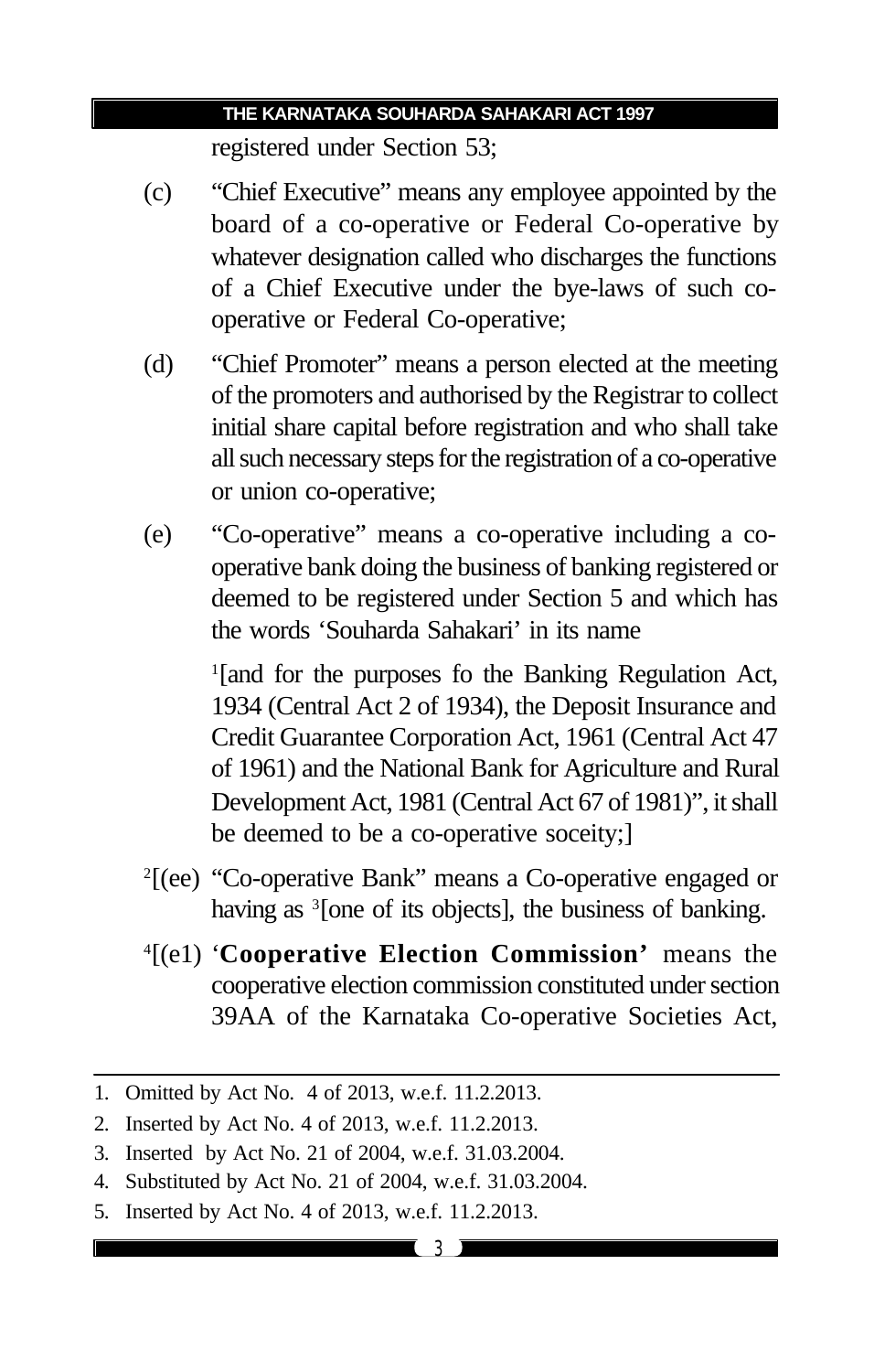1959(Karnataka No. Act 11 of 1959);]

- (f) "Co-operative Principles" means the co-operative principles specified in Chapter X;
- (g) "Co-operative Society" means a co-operative society registered under the Karnataka Co-operative Societies Act, 1959 (Karnataka Act 11 of 1959);
- (h) "Co-operative with limited liability" means a co-operative in which the liability of its members for the debts of the cooperative in the event of its being woundup is limited to the share amount contributed by such members;
- (i) "Co-operative with unlimited liability" means a co-operative whose members are in the event of its being wound up jointly and severally liable for and in respect of all its obligations and to contribute to any deficit in the assets of the co-operative;
- (j) "Co-operative Year <sup>1</sup> [\*\*\*\*\*]" means the year commencing from the first day of April;
- (k) "Deficit" means the net excess of expenditure over income;
- $2[(k1)$  'delegate' means a member of a cooperative to represent that cooperative in other cooperatives]
- 3 [(kk) "Deposit Insurance Corporation" means the Deposit Insurance and Credit Gurarantee Corporation established under Section 3 of the Deposit Insurance and Credit Guarantee Corporation Act, 1961 (Central Act 47 of 1961).]

- 1. Substituted by Act No. 21 of 2004, w.e.f. 31.03.2004.
- 2. Inserted by Act No. 21 of 2004, w.e.f. 31.03.2004.
- 3. Inserted by Act No. 21 of 2004, w.e.f. 31.03.2004.
- 4. Omitted by Act No. No. 4 of 2013, w.e.f. 11.2.2013.
- 5. Inserted by Act No. 21 of 2004, w.e.f. 31.03.2004.

<sup>4</sup> [(1) 'Director" means an elected member of the board.]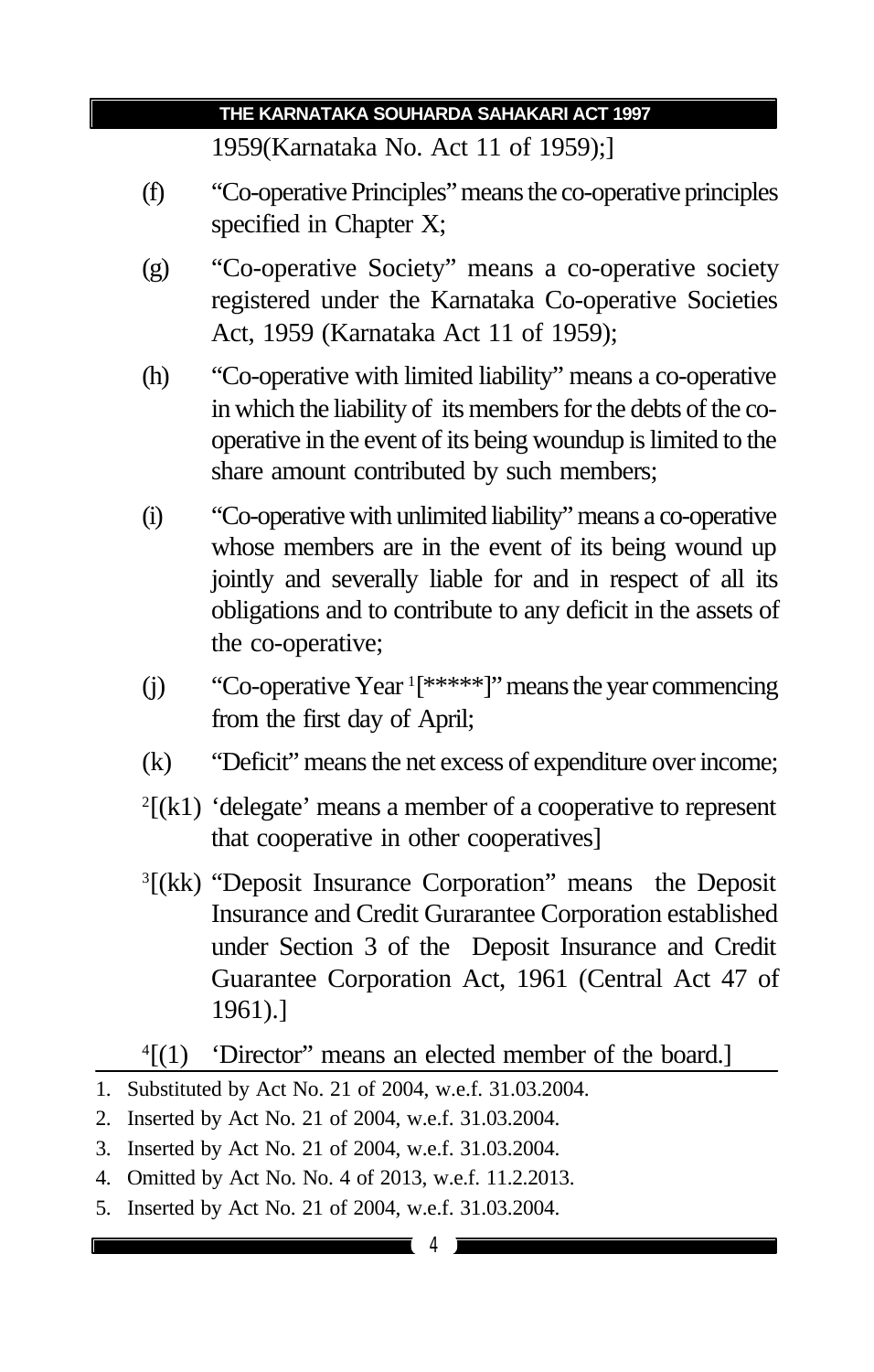- <sup>5</sup>[(11) 'Director of cooperative audit' means the Director of cooperative audit as defined in clause (a-4) of section 2 of the Karnataka cooperative Societies Act, 1959 (Karnataka Act No. 11 of 1959)]
- (m) "Federal Co-operative" means a Federal Co-operative constituted under Section 53;
- (n) "Financing Agency" means a co-operative or commercial bank and includes any other body or corporation or financial institution which gives financial assistance to a cooperative;
- (o) "General Body" in relation to the co-operative means the general body of all the members of the co-operative under 1 [Section 23 and Section 53] and includes a representative general body of the members;
- (p) "General Meeting" means a meeting of the general body of the members of the co-operative or Federal Co-operative;
- (q) "Government" means the State Government;
- 2 [(qq) 'Insured Bank" means a co-operative Bank having the same meaning as assigned to it in clause (i) of section 2 of the Deposit Insurance and Credit Guarantee Corporation Act, 1961 (Central Act 47 of 1961).]
- (r) "Member" means a person who has contributed towards the share capital of a co-operative before its registration and includes a person admitted to membership after such registration in accordance with the Act, rules <sup>3</sup>[and the bye-laws and include a nominal <sup>4</sup>[\*\*\*\*\*] member.]
- <sup>5</sup>[(rr) "National Bank" means the National Bank for Agriculture

<sup>1.</sup> Inserted by Act No. 4 of 2013, w.e.f. 11.2.2013.

<sup>2.</sup> Inserted by Act No. 4 of 2013, w.e.f. 11.2.2013.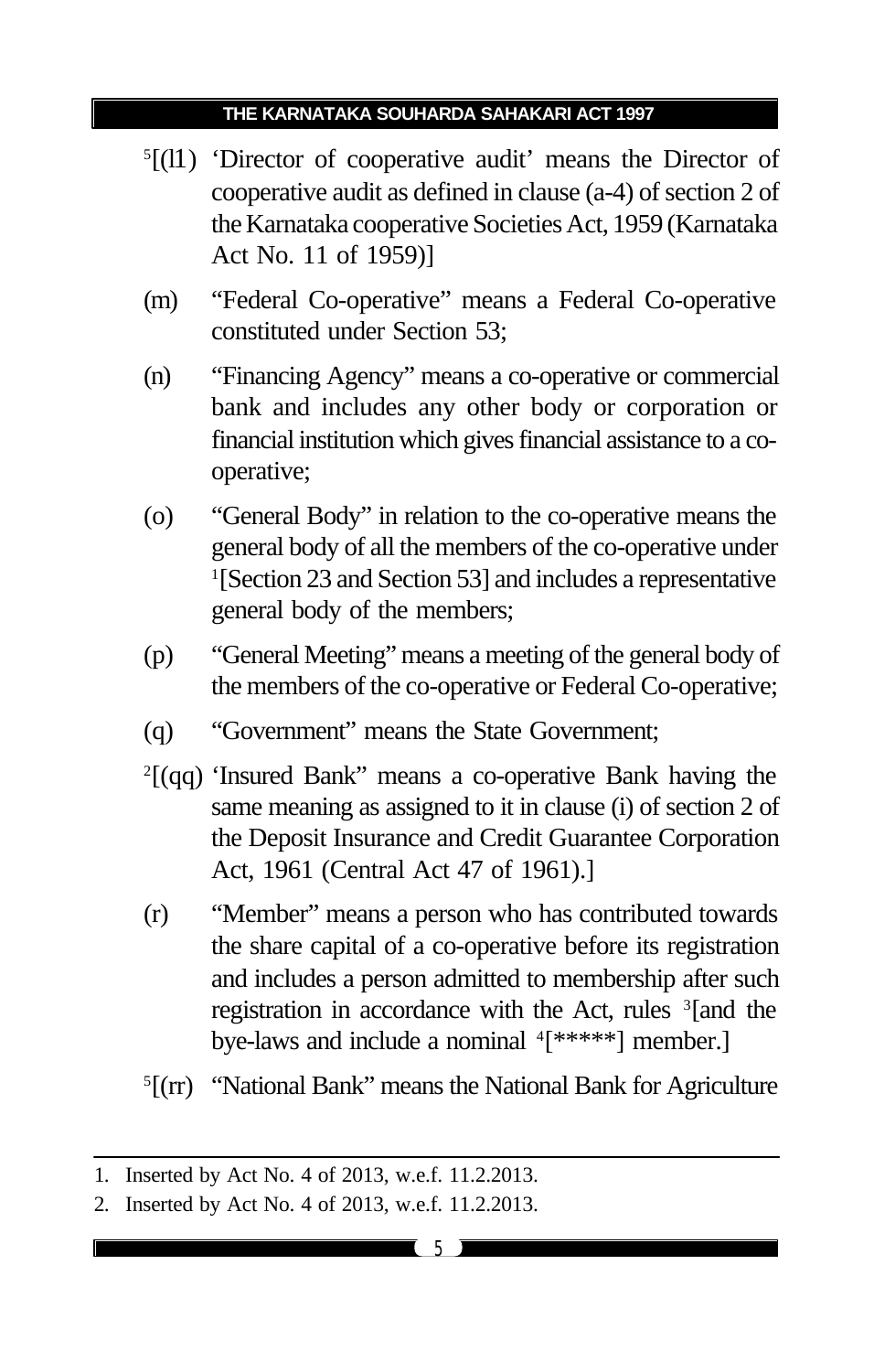and Rural Development constitutd under section 3 of the National Bank for Agriculure and Rural Development Act, 1981 (Central Act 61 of 1981).]

- (s) "Office Bearer" means the President or .Chairperson, Vice-President or Vice-Chairperson, <sup>1</sup>[elected Secretary, Treasurer or Special Officer,] Administrator, Liquidator and includes a member of the board or any other person not being an employee empowered to exercise the powers of an office bearer in accordance with the bye-laws;
- (t) "Primary Co-operative" means a co-operative whose membership is not open to another co-operative;
- (u) "Registrar" means an Officer of the Government appointed under Section 3 to perform the functions of the Registrar of Co-operatives and includes Additional Registrars of Co-operatives, Joint Registrars of Co-operatives, Deputy Registrars of Co-operatives and Assistant Registrars of Co-operatives appointed to assist the Registrar, while exercising all or any of the powers of the Registrar under this Act and includes any other person on whom all or any of the powers of the Registrar under this Act are conferred;
- 2 [(u1) 'Representative' means a person elected by a group of individual members of a primary cooperative or a secondary cooperative to represent them and participate on their behalf in the representative general body meeting of the cooperative in accordance with this Act, or the rules and the bye-laws made there under;

6. Substitute primary No. Operative on the secondary cooperative;

<sup>(</sup>u2) 'Representative General Body' means all the representatives

<sup>1.</sup> Inserted by Act Normary cooperative or <sup>2004</sup> and 2004 cooperative;

<sup>2</sup> Inserted by Act No. 21 of 2004, w.e.f. 31.03.2004.

<sup>3.</sup> Inserted by Representative General Meeting one an a meeting of the

<sup>4.</sup> Renumbered by exated ives called and conducted in accordance with

<sup>5.</sup> Renumber purovisions of the 2004, the rules and the bye-laws of the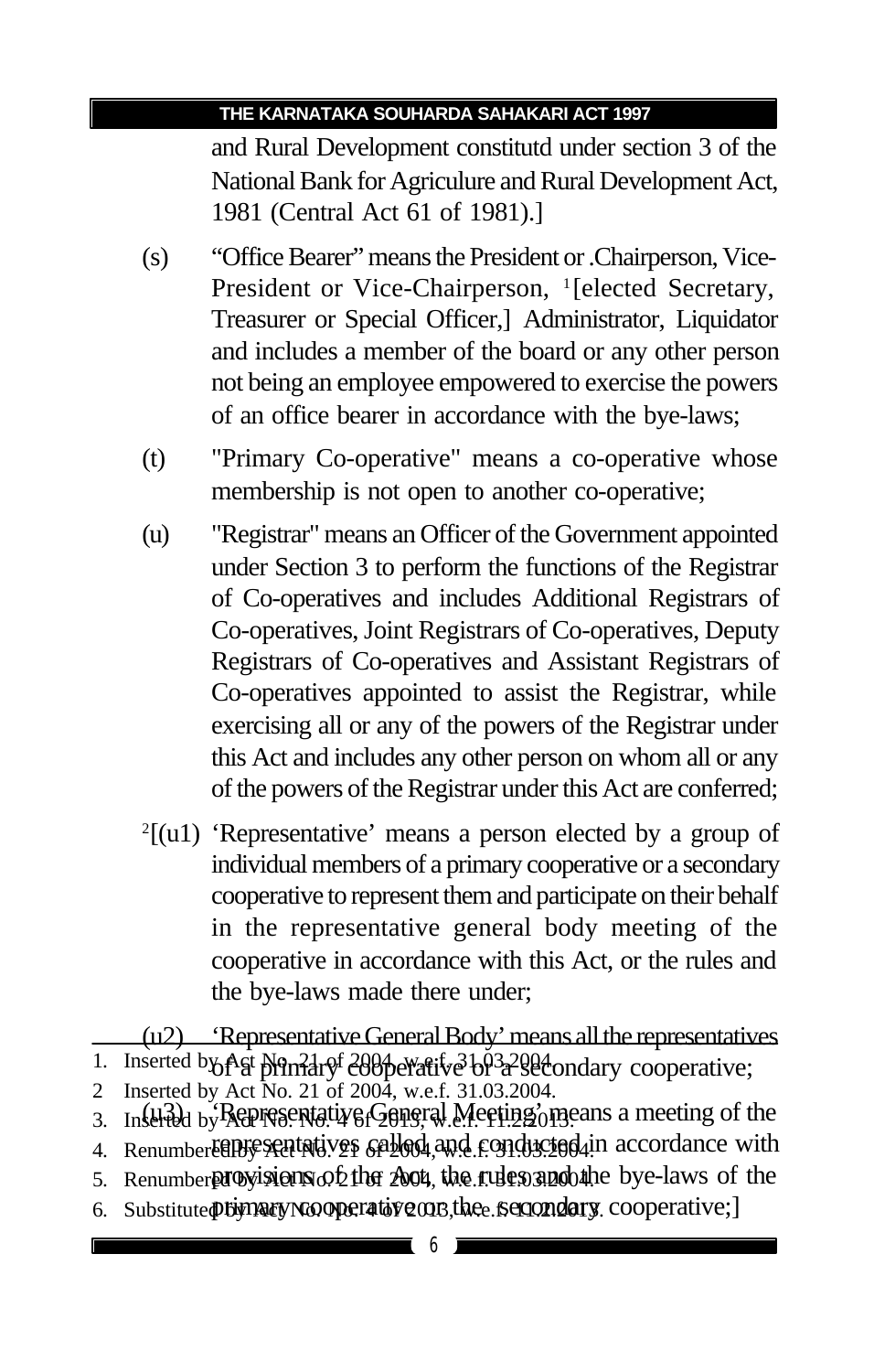- $\frac{1}{1}(v)$ 'Reserve Bank' means the Reserve Bank of India constituted under the Reserve Bank of India Act, 1934 (Central Act 2 of 1934);]
- 2 [(w) 'Secondary Co-operative' means a co-operative whose membership is also open to another co-operative;]
- <sup>3</sup>[(w1) 'State Level Cooperative' means a cooperative whose area of operation extends to the whole of the State;]
- $\sqrt[4]{(x)}$ 'Surplus' means the net excess of income over expenditure;]
- $5\left[\mathrm{(y)}\right]$ [(y) 'Union Co-operative' means a co-operative of <sup>6</sup>[twenty] or more co-operatives registered under Section 5.]

<sup>1.</sup> Inserted by Act No. 21 of 2004, w.e.f. 31.03.2004.

<sup>2.</sup> Renumbered by Act No. 21 of 2004, w.e.f. 31.03.2004.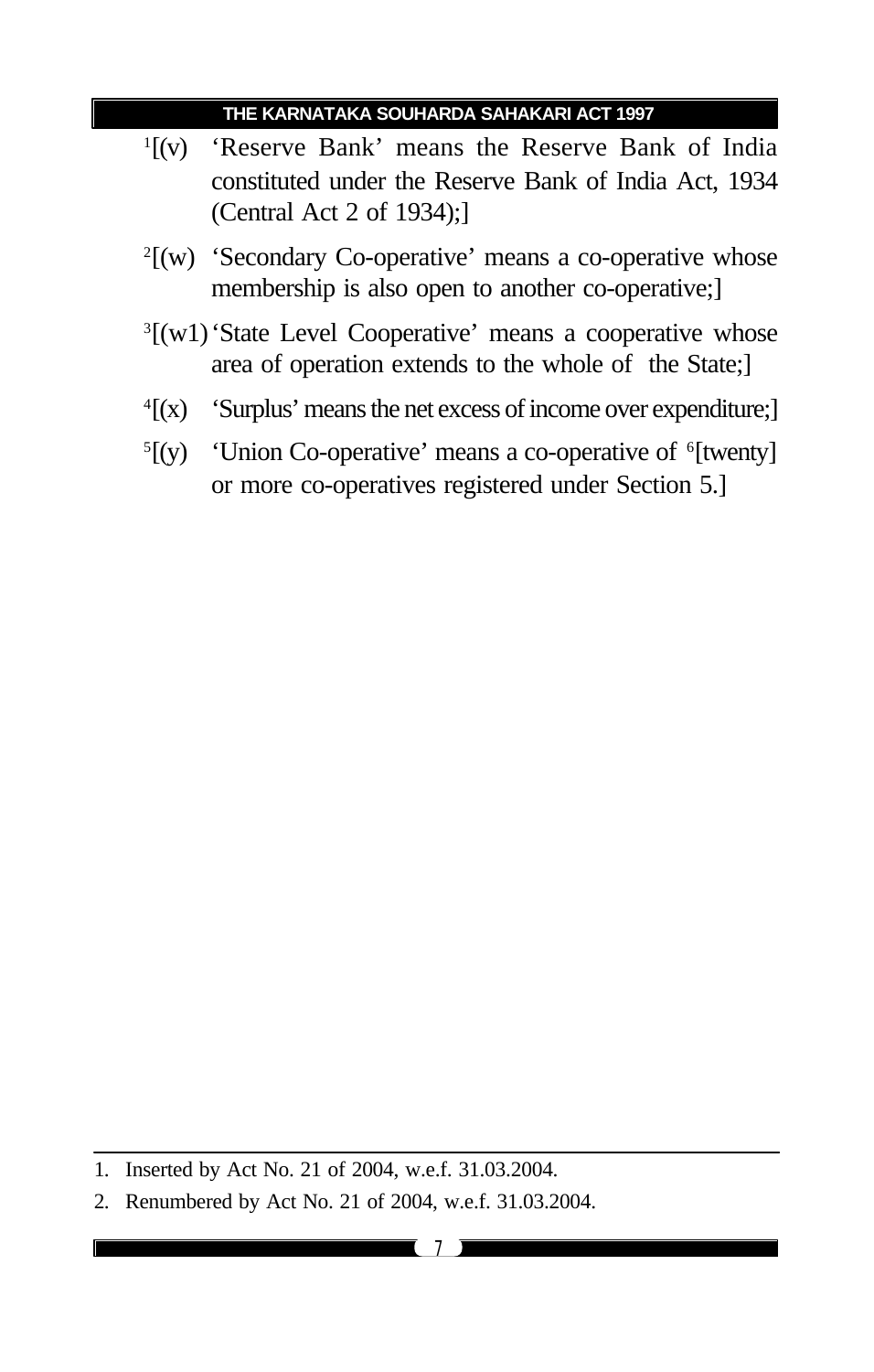### **Chapter - II REGISTRATION**

#### **3. Registrar, Additional Registrars, Joint Registrars, Deputy Registrars and Assistant Registrars.-**

- (1) The Government may appoint an officer of the Government to be the Registrar of Co-operatives for the State.
- (2) The Government may also appoint as many officers of the Government as Additional Registrars, Joint Registrars, Deputy Registrars and Assistant Registrars of Cooperatives as it thinks fit for assisting the Registrar.
- (3) The Government may, by general or special order, confer all or any of the powers of the Registrar under this Act on the Additional Registrar, Joint Registrar, Deputy Registrar or Assistant Registrar of Co-operatives.
- 4. Co-operatives which may be registered.- <sup>1</sup>[(1) No Cooperative shall be registered under this Act, Unless -
	- (a) Its main objects are to serve the interests of the members in the area operation.
	- (b) Its bye-laws provides for economic and social betterment of its members through self hel and mutual aid in accordance with the co-operative principles.]
	- $^{2}[(2)]$ Subject to the provisions of this Act where:-
	- (a) not less than ten individuals belonging to different families intend to form a co-operative; or
	- (b) a co-operative society which intends to convert itself into a co-operative under this Act by passing a resolution in this behalf; or

<sup>1.</sup> Substituted by Act No. No. 4 of 2013, w.e.f. 11.2.2013.

<sup>2.</sup> Inserted by Act No. 21 of 2004, w.e.f. 31.03.2004.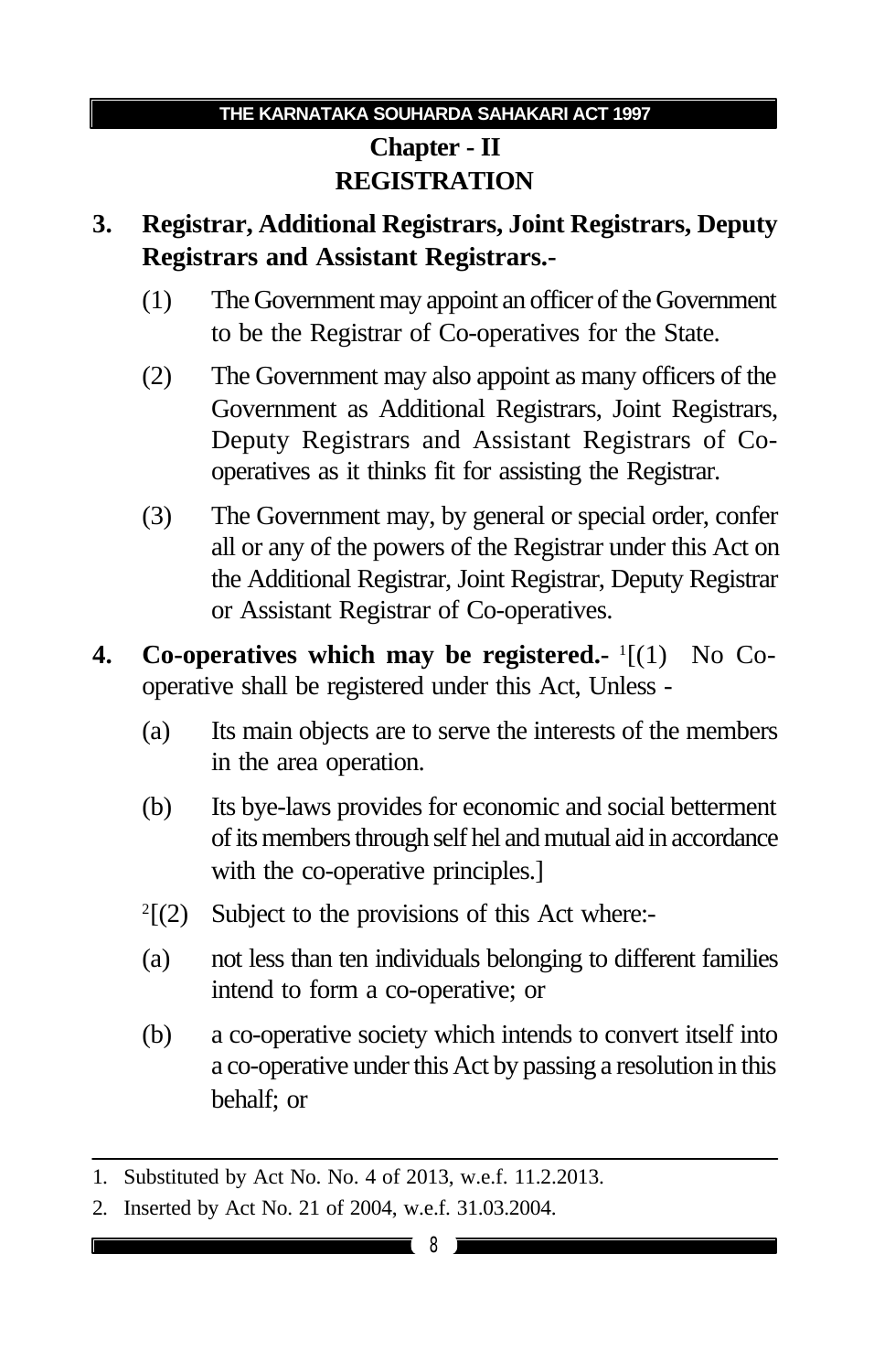$(c)$ <sup>1</sup>[twenty or more cooperatives] registered under this Act intend to form into a union co-operative by passing a resolution in this behalf;

- they may be registered as co-operative under this Act.]

2 [Provided that no co-operative shall be registered if it is likely to be economically unsound or the registration of which may have an adverse impact on the Development of the Co - operative movement.

Provided further that no Co-operative shall be registered under this Act as a Housing Co-operative Society shall be converted into a Housing Co-operative.]

- **5. Application for registration of co-operative.-** (1) An application for registration of a co-operative shall be made to the Registrar in such form and in such manner as may be prescribed.
	- (2) Every such application shall be accompanied by,-
	- (a) the original and five copies of the bye-laws of the proposed co-operative as adopted by the promoters of such cooperative or by the representatives of co-operatives who wish to form into a union co-operative or by the, general body of a co-operative society which intends to convert itself into a co-operative under this Act;
	- (b) a list of names of individuals or co-operatives which intend to form a co-operative and in the case of a co-operative society, a list of names of members of such society together with the names of members of the committee containing their addresses, occupation and financial commitments.
	- (c) a true copy of the minutes of the meeting at which the byelaws were adopted, duly signed by atleast a majority of individuals or promoters present or representatives present at such meeting where the bye-laws were adopted, or in

<sup>1.</sup> Inserted by Act No. 21 of 2004, w.e.f. 31.03.2004.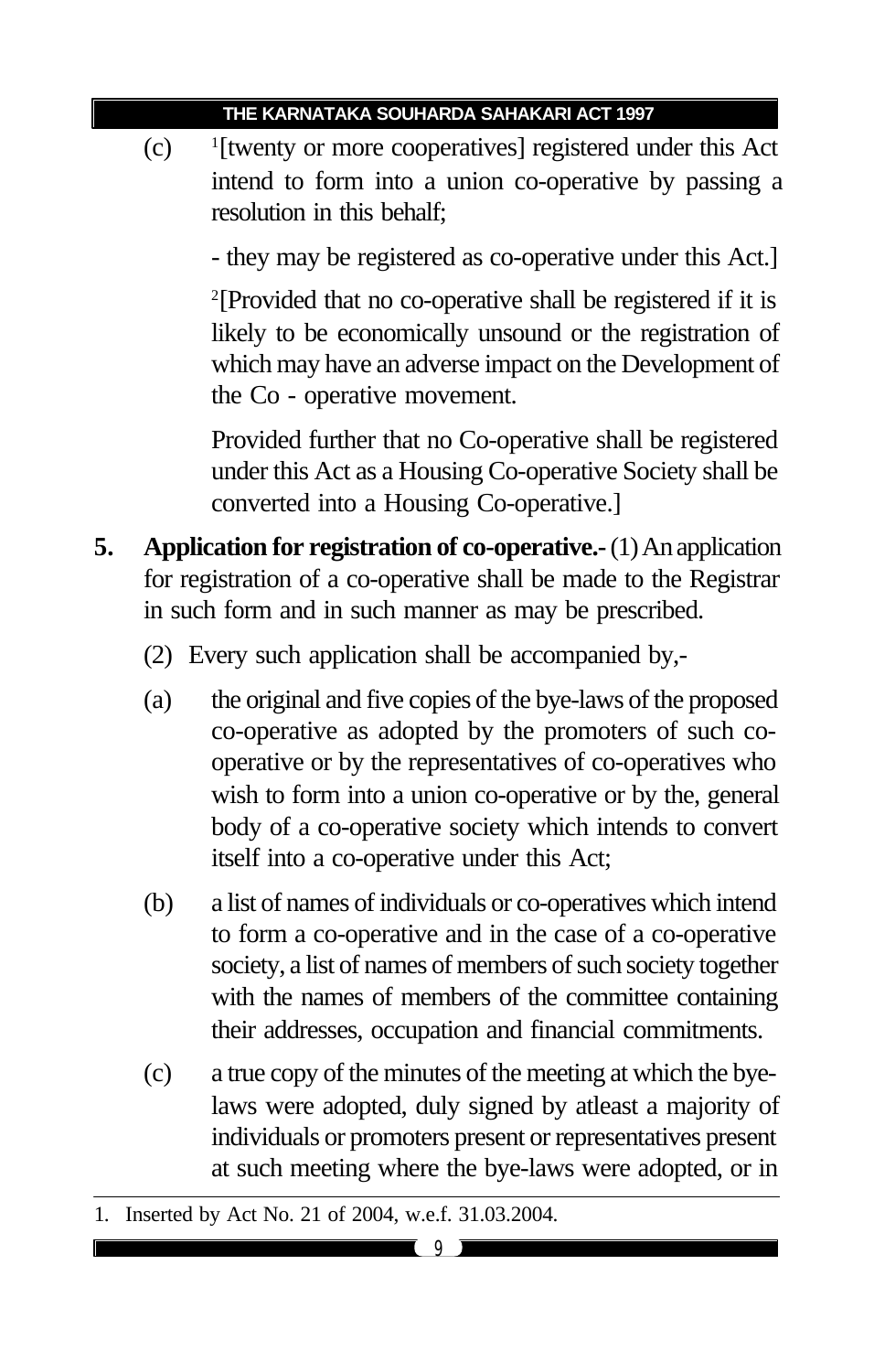the case of a co-operative society, a true copy of the resolution and the minutes of the general meeting;

- (d) a copy of the challan for having paid the registration fee of one percent of the total authorised share capital by whatever name called, subject to a minimum of five hundred rupees and a maximum of five thousand rupees; and
- (e) in case of a co-operative society, documents to show that the co-operative society has not received any share capital and any loans or guarantee by Government or loans and guarantee by any co-operative society.
- (3) The Registrar shall, if he is satisfied that,-
- (a) the application is in conformity with the provisions of this Act and rules;
- <sup>1</sup>[(aa) the proposed Co-operative complies with the requiremetns of sound business and has reasonable chances of success.]
- (b) the proposed bye-laws are in conformity with Section 10; and
- (c) the name of the proposed co-operative is not the same as that of a co-operative already registered under this Act or is not the same as that used by a co-operative society already registered under Section 7 of the Kamataka Cooperative Societies Act, 1959;

register the co-operative and also its bye-laws and send by registered post a certificate of registration and the original registered bye-laws signed and sealed by him to the Chief Promoter mentioned in the application or to the co-operative society within a period of ninety days from the date of receipt of application. A copy of such certificate of registration along with the copy of the bye-laws shall also be sent to the Federal Co-operative.

<sup>1.</sup> Inserted by Act No. 21 of 2004, w.e.f. 31.03.2004.

<sup>2.</sup> Substituted by Act No. No. 4 of 2013, w.e.f. 11.2.2013.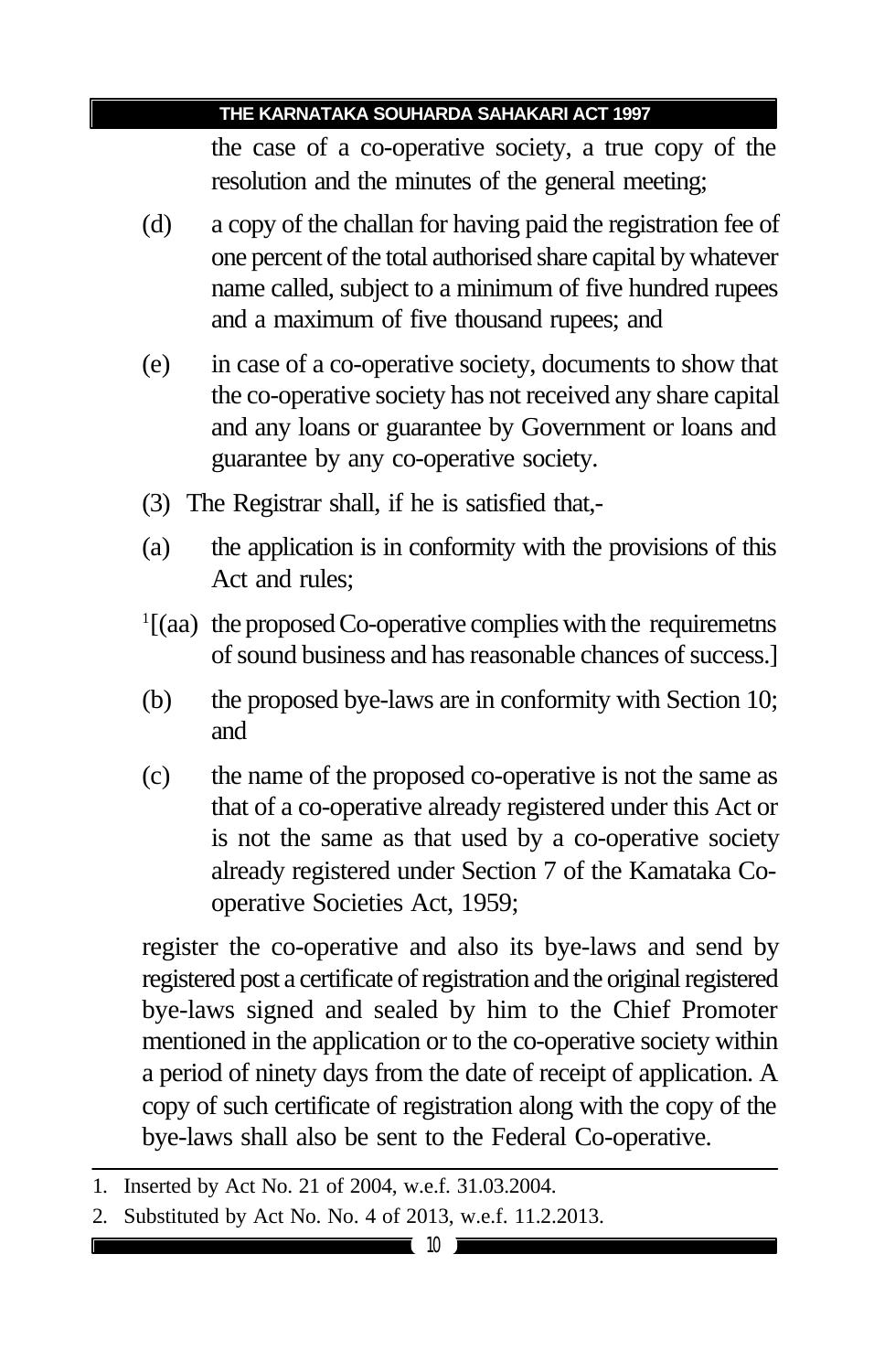<sup>1</sup>[Provided that in the case of <sup>2</sup>[a proposed] Co-operative Bank, the registration in terms of this section shall take place only with the prior approval of the Reserve Bank.]

(4) If the conditions laid-down in sub-section (3) are not fulfilled, the Registrar shall communicate by registered post the order of refusal together with the reasons therefor, to the Chief Promoter or to the co-operative society, as the case may be, within ninety days from the date of receipt of application.

(5) An appeal against the order under sub-section (4), shall be made,-

- (a) if the order was made by the Registrar, to the Government; or
- (b) if the order was made by any other officer, to that officer's immediate superior officer.

(6) If the Registrar fails either to register or to refuse registration within the period specified in sub-section (3) or (4), the cooperative shall be deemed to have been registered under this Act after the expiry of the said period.

**6. Certificate of registration.-** (1) Where a co-operative is registered or deemed to be registered, the certificate of registration duly signed and sealed by the Registrar shall be conclusive evidence that the co-operative mentioned therein, is a co-operative registered or deemed to be registered under this Act.

(2) Notwithstanding anything contained in the Kamataka Cooperative Societies Act, 1959, when a certificate of registration is issued to a co-operative after conversion of a co-operative society into a co-operative, the registration of such co-operative society under the Karnataka Co-operative Societies Act, 1959, shall be cancelled by the Registrar with effect from the date of issue of certificate of registration under this Act.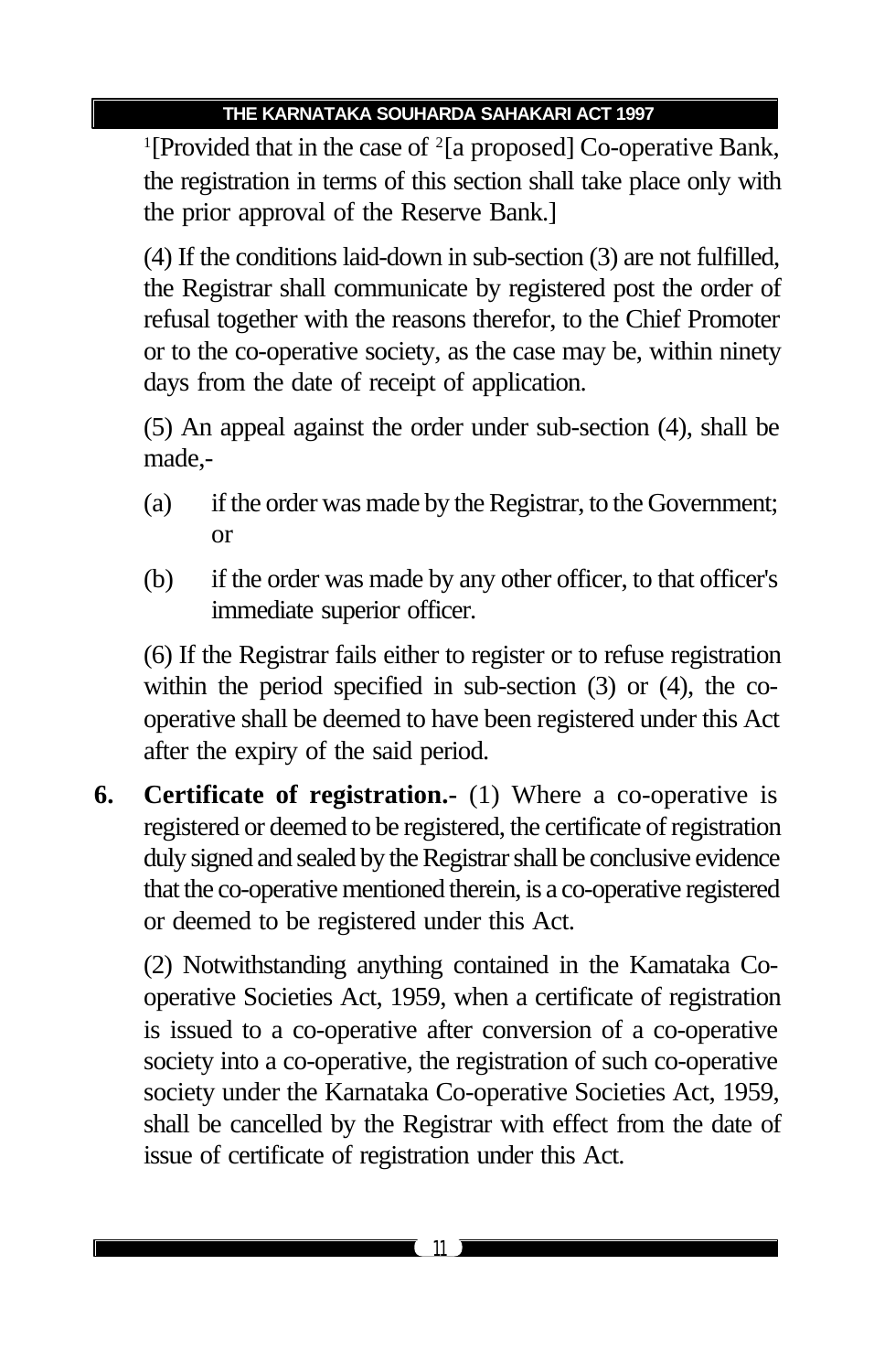- **7. Co-operative to be a body corporate.-** A co-operative registered under this Act shall be a body corporate by the name under which it is registered having perpetual succession and common seal. The co-operative shall be entitled to acquire, hold and dispose of property, to- enter into contracts, to sue and be sued and to do all other things necessary for the purpose for which it is constituted.
- **8. Registration with limited or unlimited liability.-** A co-operative may be registered with limited or unlimited liability. Where the liability is limited, the expression "limited" shall be suffixed to the name of the co-operative.
- **9. Display of names etc.-** Every co-operative shall display its full name and the certificate of registration issued under this Act at its registered office or place at which it carries on business. The Registration number, name and address of its registered office shall be mentioned :-
	- (a) in all notices, other official publications and correspondences;
	- (b) in all its contracts, business letters, order for goods, invoices, statements of accounts, receipts and letters of credit;
	- (c) in all bills of exchange, promissory notes, endorsements, cheques and orders for money it signs or signed on its behalf; and
	- (d) in the corporate seal.
- **10. Bye-laws.-** (1) Subject to the provisions of this Act or rules, every co-operative shall function in accordance with its bye-laws which as far as possible shall adhere to the co-operative principles.

4. Inserted by Act No. No. 4 of 2013, w.e.f. 11.2.2013.

<sup>1.</sup> Inserted by Act No. 21 of 2004, w.e.f. 31.03.2004.

<sup>2.</sup> Substituted by Act No. No. 4 of 2013, w.e.f. 11.2.2013.

<sup>3.</sup> Omitted by Act No. No. 16 of 2005, w.e.f. 1.6.2005.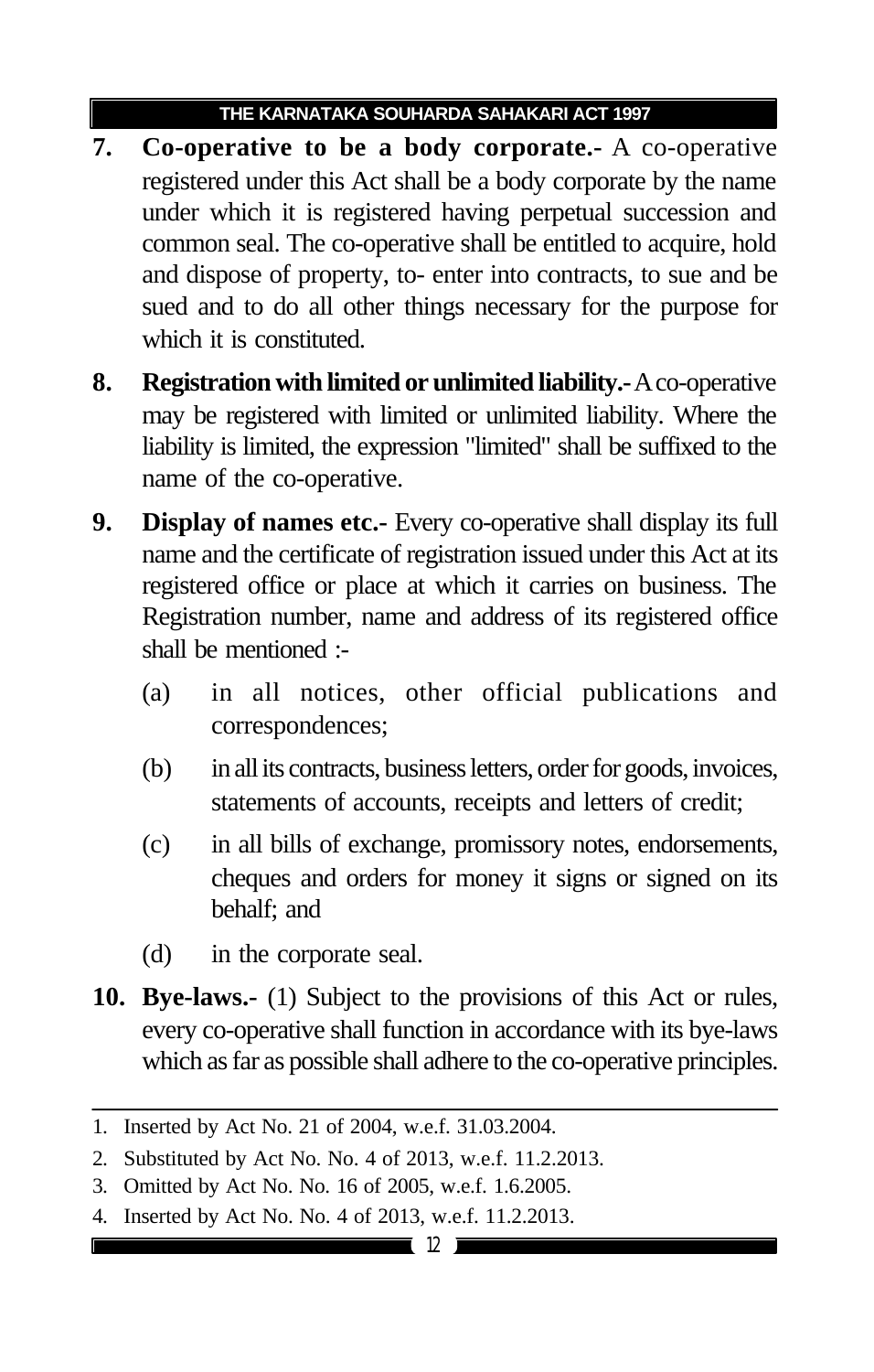(2) The bye-laws of every co-operative shall provide for the following matters, namely:-

- (i) the name, address and area of operation of the cooperative;
- (ii) the objects of the co-operative;
- (iii) conditions of eligibility, disqualifications for, and procedure for admission, withdrawal, removal or cessation of membership including that of the directors and office bearers;
- <sup>1</sup>[(iiia) the rights, privileges, duties and liabilities of membership including those of <sup>2</sup> [ nominal members.]]
- (iv) recruitment and conditions of service of staff of the cooperative;
- (v) procedure to conduct the board meetings, rights of members including the right to vote and contest for elections;
- (vi) the consequences of default in payment of any sum due by a member to the co-operative;
- (vii) the powers and functions of the general body and the manner of election of representative general body, if any, and matters which must be dealt with by the general body and by the representative general body, if any;
- (viii) the manner and frequency of convening general meetings and quorum required;
- $(ix)$  $3$ [xxxxx]
- (x) the composition of the board and number of office bearers 4 [and the powers, functions and duties of the board;]

1 [(x-a)the travelling allowance, daily allowance, sitting fee and  $\overline{1.}$  Inserted bother No. No. 2013, w.e. induces  $2013$ , alirectors;

2. Substituted by Act No. No. 4 of 2013, w.e.f. 11.2.2013.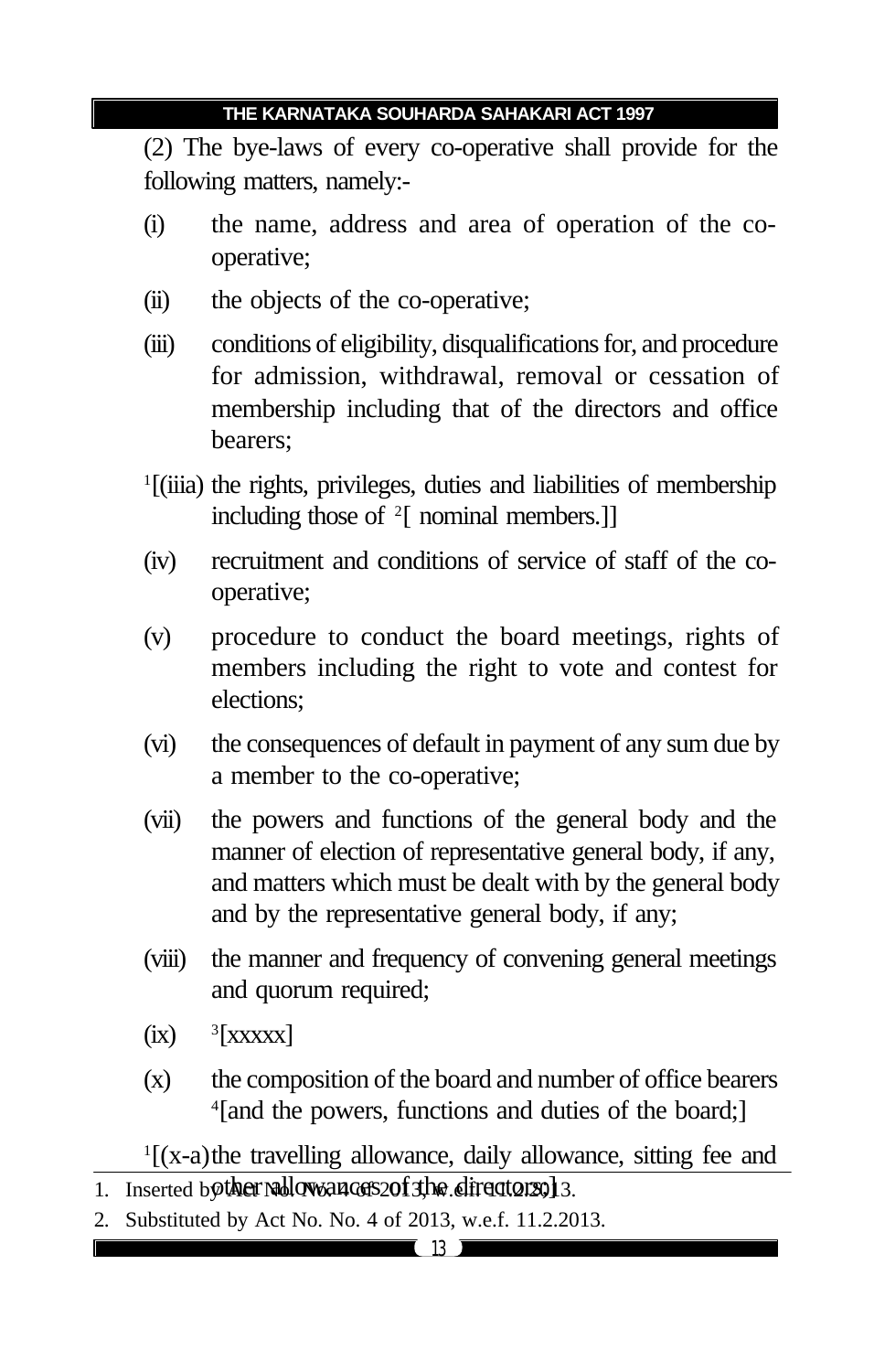- (xi) the extent and conditions for mobilisation of funds in the form of share capital, deposits, debentures, loans and other contributions from its members other than Government;
- (xii) the powers, functions and duties of the President or Chairperson;
- (xiii) the powers, functions and duties of Chief Executive;
- (xiv) the terms and conditions on which the co-operative may deal with non-members;
- (xv) the manner of electing representatives to union cooperatives and the Federal Co-operative;
- (xvi) the nature and amount of authorised share capital of the co-operative;
- (xvii) the maximum shares which a member can hold;
- (xviii) the maximum dividend payable to members on paid up share capital;
- (xix) the purpose for which the funds may be applied;
- (xx) contribution towards Federal Co-operative Fund and the constitution of various funds and their purposes;
- 2 [(xxi) appropriation of amount out of the net profit specifically for the following:-
	- (a) twenty five percent towards the reserve fund constituted by the co-operative;
	- (b) two percent towards the cooperative education fund to the Karnataka State Souharda Federal cooperative.

provided that no cooperative which has failed to contribute to the Cooperative Education Fund shall pay dividend to its members.

<sup>1.</sup> Inserted by Act No. 21 of 2004, w.e.f. 31.03.2004.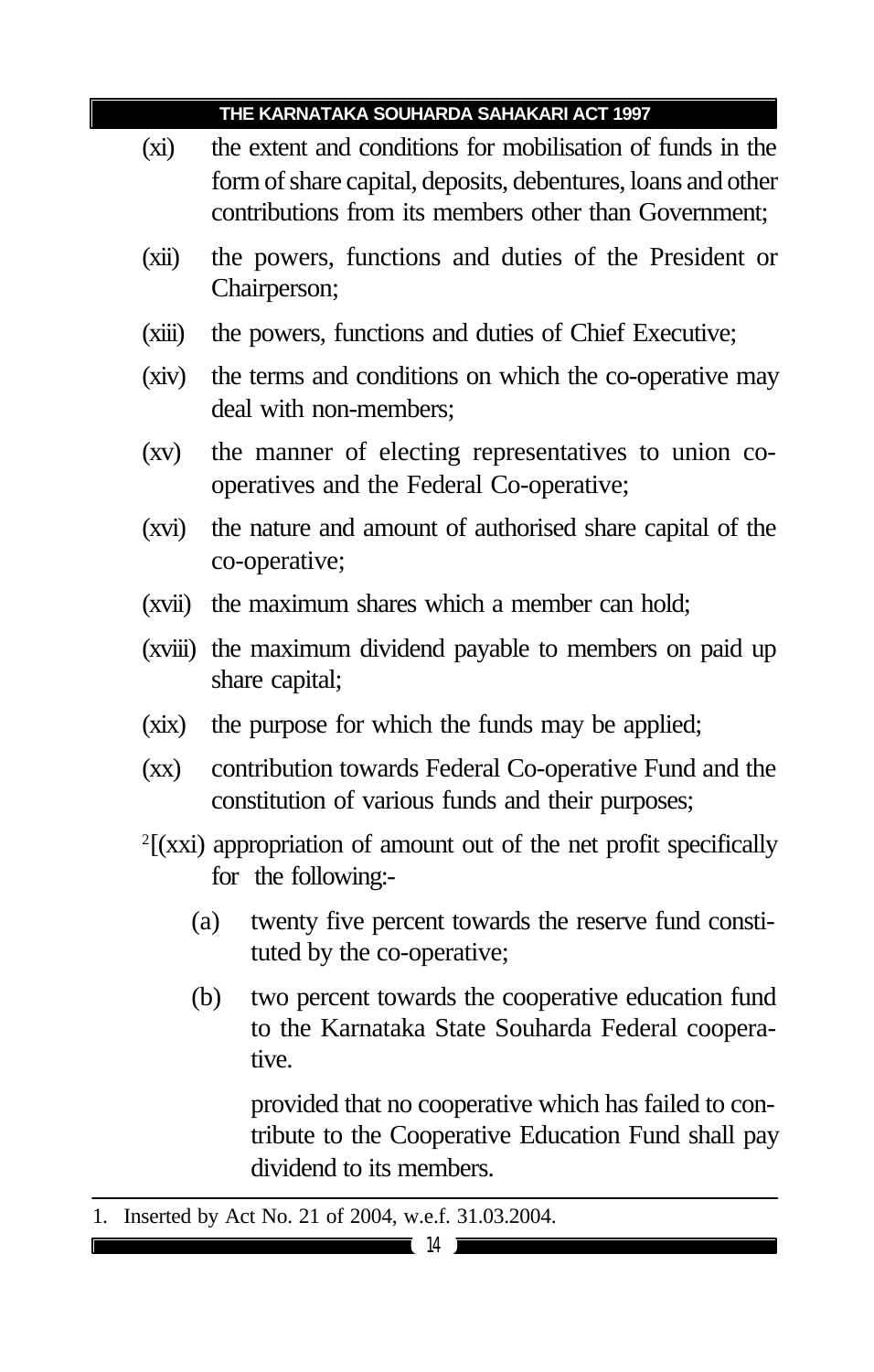- (c) twenty percent towards the operational reserve to meet unforeseen losses or contingencies;
- (d) five percent towards the Common Good Fund whose purpose is approved by the general body;
- (e) constitution of, or contribution to, such special funds as may be specified in the bye-laws.
- (f) bonus not exceeding two months pay to be paid to the employees;
- (g) dividend to the members.]
- (xxii) fixation of quantum and procedure to make good the operational deficiency incurred by the co-operative out of its reserve fund and operational reserve fund;
- (xxiii) the manner of appointment of auditors or Chartered Accountants and their powers and functions;
- (xxiv) the manner of disposal of funds when the co-operative is under liquidation;
- (xxv) the circumstances and manner of winding up of the cooperative; and
- (xxvi) any other matter which is required to be or may be provided in the bye-laws.
- 1 [(3) Notwithstanding anything to the contrary contained in this Act, in the case of a co-operative Bank, the bye-laws framed under sub-section (2) pertaining to acceptance of deposits, borrowing of funds, maintenance of reserve fund, appropriation of profit, grant of loan, fixation of interest rate on deposits and advances, and such other activities as mentioned in section 6 of the Banking Regulation Act, 1949 as applicable to co-operative societies shall be subject to the provisions of the said Act, the rules, regulations or directions made or issued thereunder from time to time by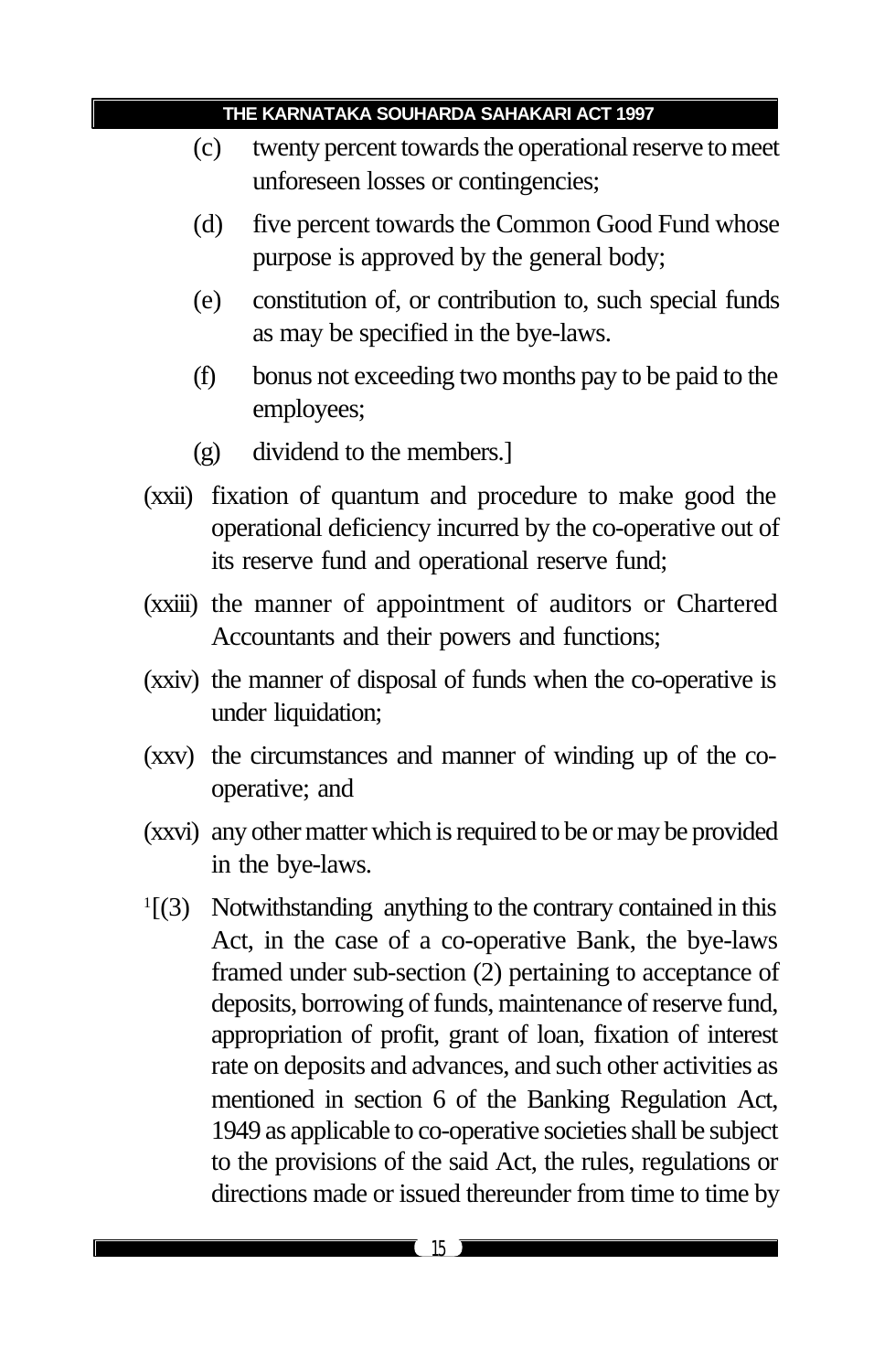the Reserve Bank or the National Bank.]

**11. Amendment of bye-laws.-** (1) A co-operative may amend any of the provisions of its bye-laws, by a resolution passed by the majority of members with right-to vote or two thirds of the members present and voting, whichever is less; at a general meeting or at a representative general meeting:

Provided that no such resolution shall be passed unless not less than twenty clear days of written 'notice of the meeting has been given along with a copy of the proposed amendment to each member of the general body or representative general body, as the case may be, and such notice and the proposed amendment are also displayed on the notice board of the co-operative for a period of not less than twenty days immediately preceding the date of the meeting.

(2) In case of amendment of its bye-laws by the co-operative, an application for the registration of the amendment with particulars specified in sub-section (3), shall be forwarded by registered post to the Registrar within a period of thirty days from the date of the resolution.

(3) Every application forwarded under sub-section (2) to the Registrar, shall be signed by the President or Chairperson and shall be accompanied by three copies of the resolution adopting the amendment alongwith the following particulars namely:-

- (a) the date of the meeting at which the amendment was approved;
- (b) the total number of members on the roll of the co-operative who were eligible to vote on the date of such meeting, the number present at the meeting and the number of eligible members who voted for the resolution.
- $\frac{1}{c}$   $\left[ (c) \right]$ In the case of Co-operative Bank, a certificate signed by

<sup>1.</sup> Inserted by Act No. 21 of 2004, w.e.f. 31.03.2004.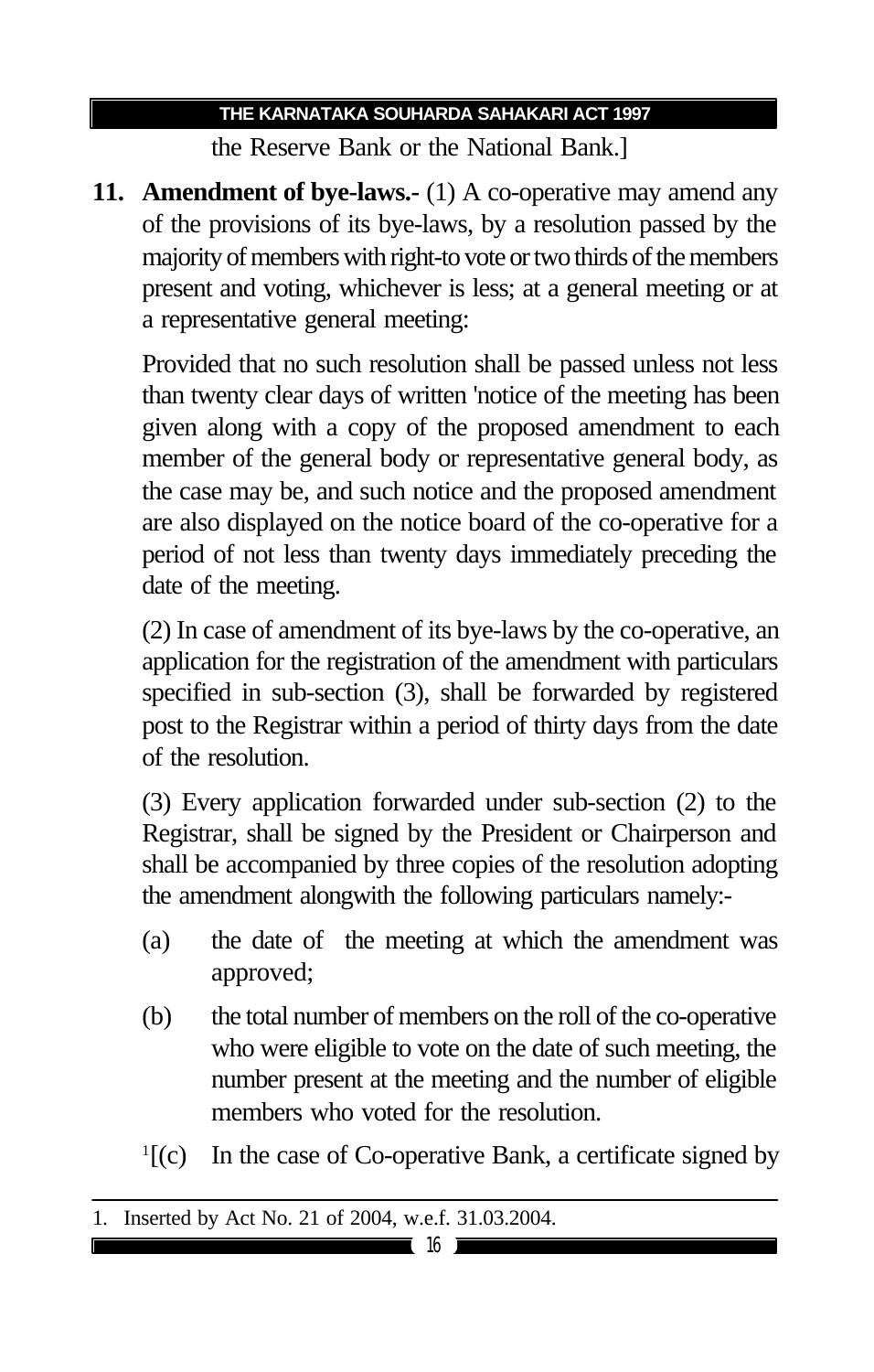the President or Chairperson, stating that the proposed amendments are in conformity with sub-section (3) of section 10.]

(4) If the proposed amendment is in accordance with the provisions of this Act and rules, the Registrar shall register the proposed amendment within a period of ninety days from the date of receipt of the application.

(5) The Registrar shall communicate by registered post to the cooperative within a period of fifteen days after registration; a copy of the amendment so registered together with a certificate duly signed and sealed by him and such certificate shall be conclusive evidence that the amendment has been duly registered. A copy of such certificate and registered amendment shall lie sent to the Federal Co-operative.

(6) If the proposed amendment is not in accordance with the provisions of this Act and rules, the Registrar shall refuse to register the proposed amendment within a period of ninety days from the date of receipt of the application failing which the amendment shall be deemed to have been registered:

Provided that no order refusing the registration of such amendment shall be made except after giving the co-operative an opportunity of being heard.

(7) The Registrar shall communicate by registered post to the cooperative, the order of refusal under sub-section (6) together with the reasons therefor within a period of fifteen days from the date of refusal.

(8) An appeal against the order under sub-section (6) may be made within sixty days from the date of the order,-

(a) if the order was made by the Registrar, to the Government; or

<sup>1.</sup> Inserted by Act No. 21 of 2004, w.e.f. 31.03.2004.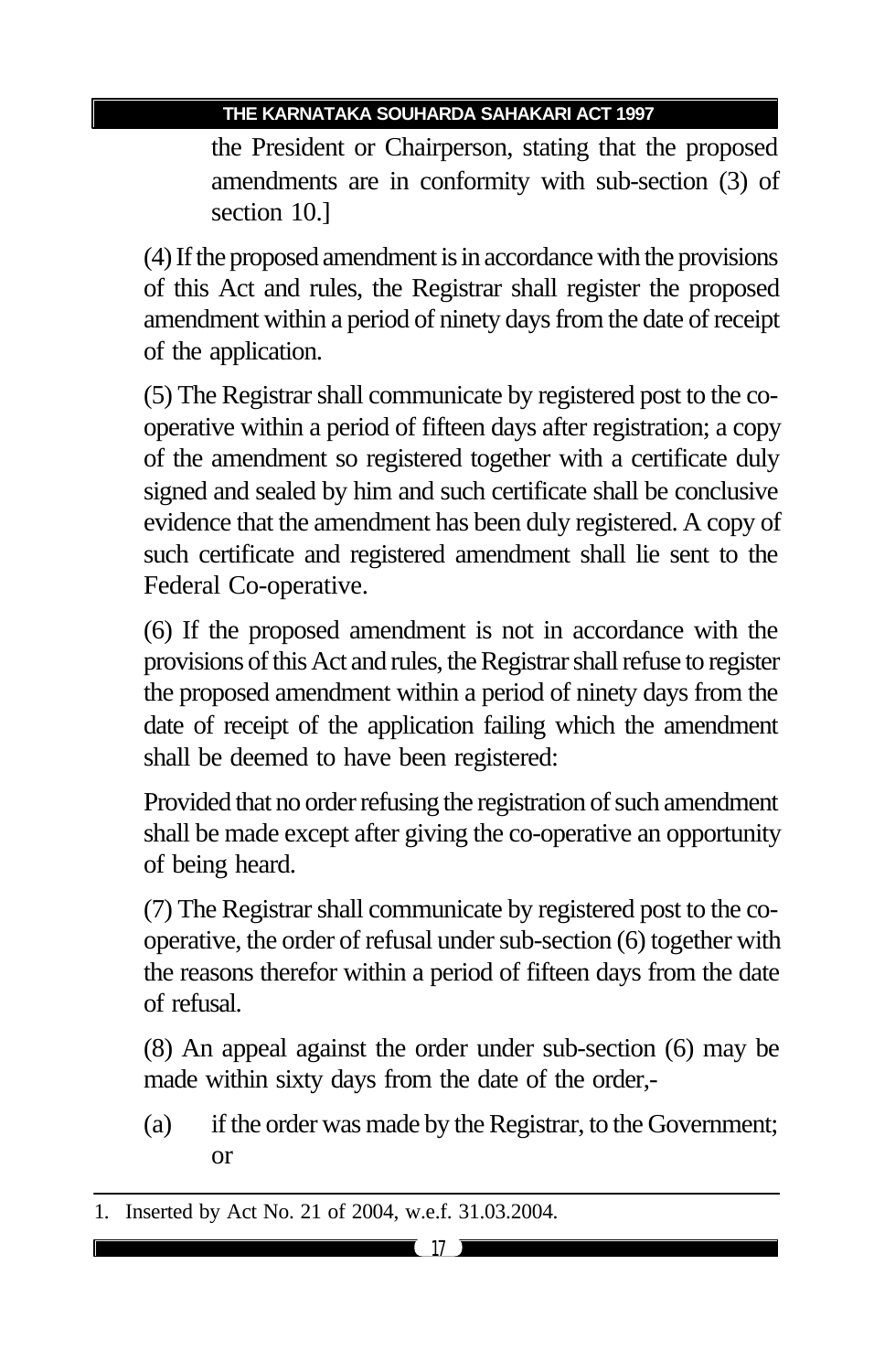(b) if the order was made by any other officer, to that officer's immediate superior officer.

(9) An amendment to the bye-laws shall come into effect from the date of registration or deemed date of registration.

#### **12. Change of Liability, transfer of Assets and Liabilities, Division and Amalgamation of Co-operatives.-** (1) A co-operative may, by a resolution passed at its general body:-

- (a) decide to amend its bye-laws to change the form or the extent of its liability;
- (b) decide to transfer its assets and liabilities, in whole or in part, to any other co-operative which by a like resolution agrees to accept such transfer;
- (c) divide itself into two or more co-operatives.

(2) Any two or more co-operatives, may, by passing a resolution at respective general meetings, decide to amalgamate themselves and form a new co-operative. Every such' resolution of a cooperative shall be passed at its general meeting by a majority of total members with right to vote or two thirds of members present with right to vote, whichever is less, and such resolution shall also contain all particulars of the liability, transfer, division, amalgamation, as the case may be:

Provided that no such resolution shall be passed unless a notice is issued together with a copy of the proposed resolution to all its members, creditors, union co-operative, Federal Co-operative to which it is affiliated, and the consent of the members, creditors, union co-operative and Federal Co-operative has been obtained.

1 [Provided further than in the case of a Co-operative Bank, no resolution under sub-section (1) or under this sub-section, shall be passed without the prior sanction in writing of the reserve bank]

(3) Notwithstanding anything contained in any bye-law or contract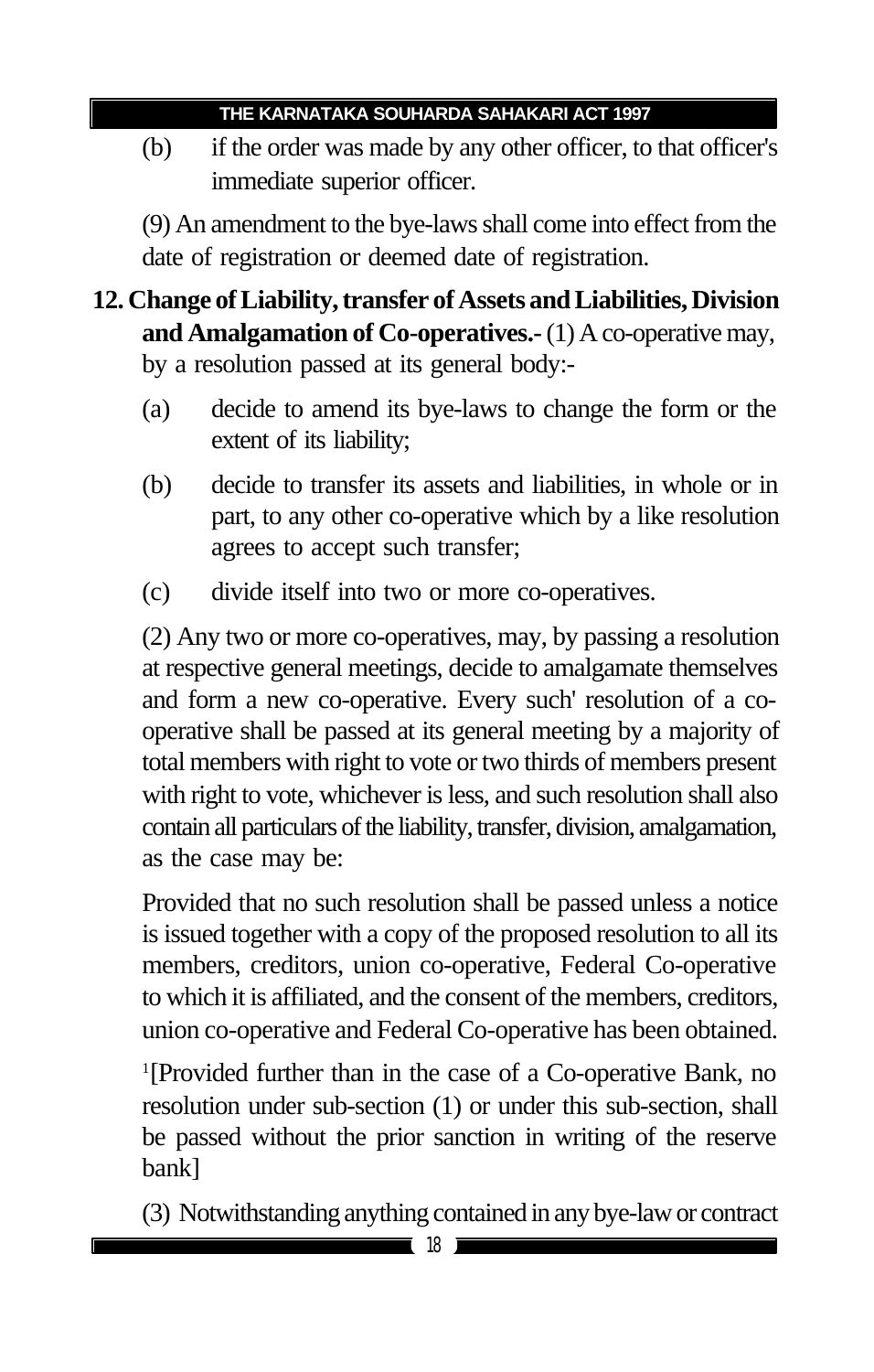to the contrary, any member, a union co-operative, Federal Cooperative or creditor who does not consent to the resolution shall have the option to withdraw their shares, deposits, loans or services, as the case may be, within a period of one month from the date of receipt of the notice under sub-section (2).

(4) The union co-operative. Federal Co-operative or any member or creditor who does not exercise his option within the period specified under sub-section (3), shall be deemed to have consented to the resolution.

(5) No resolution of a co-operative to change liability or for transfer of assets and liabilities, division and amalgamation shall be passed unless:-

- (a) in case of change of liability or transfer of assets and liabilities;-
	- (i) the members, union co-operative, Federal Cooperative and creditors have consented or are deemed to have consented to the resolution under sub-section (3) or sub-section (4), as the case may be; or
	- (ii) all claims of the members, union co-operatives, Federal Co-operative and creditors who have exercised the option referred to under sub-section (3) within the period specified therein, have been met in full or otherwise satisfied; and
- (b) amendment of the bye-laws of co-operative concerned is registered; and
- (c) in the case of division or amalgamation, certificate of registration of the co-operative or co-operatives is issued.

(6) Where a resolution passed by a co-operative in this section involves a transfer of any assets and liabilities, the resolution shall,

<sup>1.</sup> Inserted by Act No. 21 of 2004, w.e.f. 31.03.2004.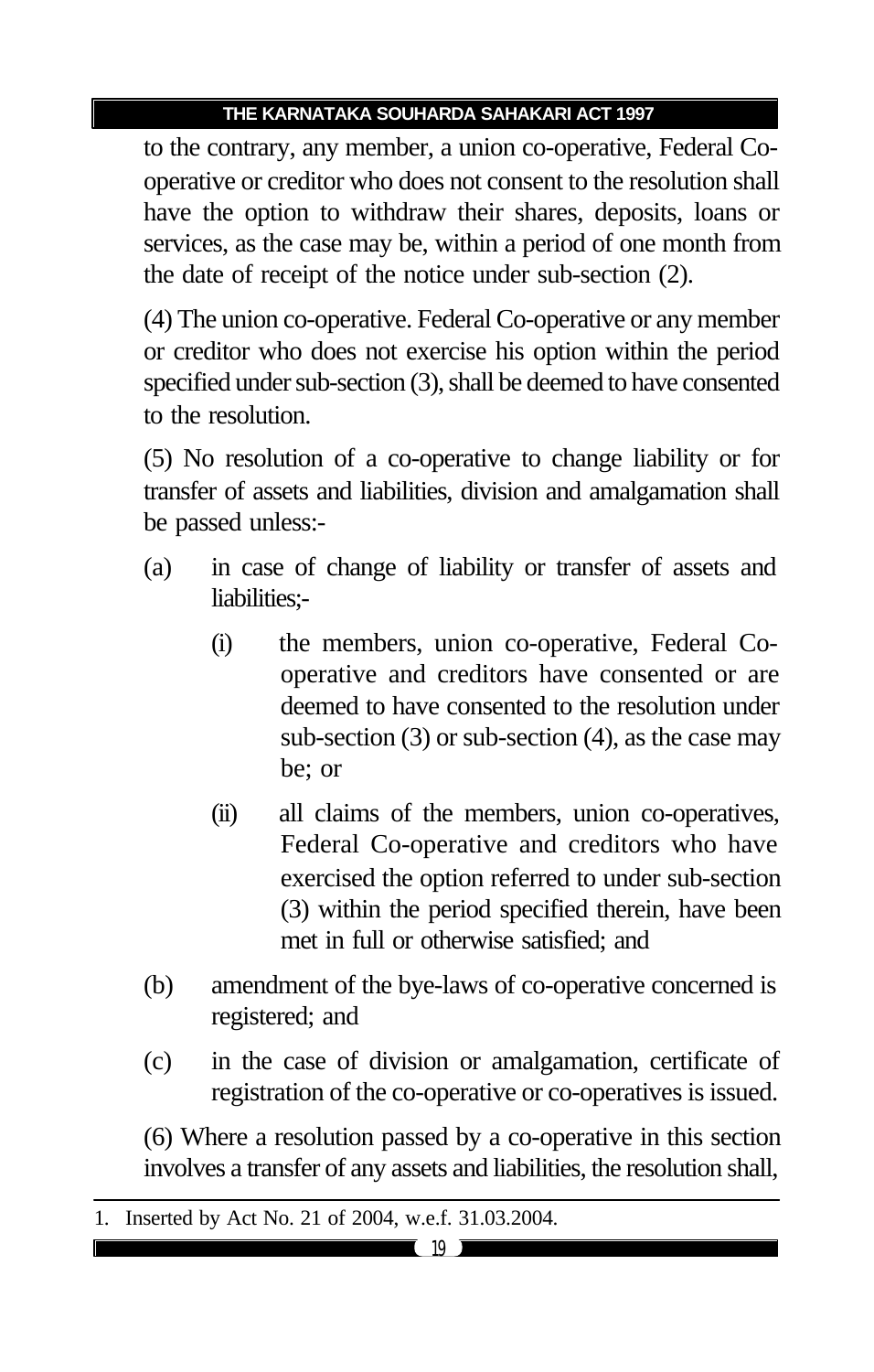notwithstanding anything contained in any law for the time being in force, be a sufficient conveyance to vest the assets and liabilities in the transferee.

- **13. Consequences of transfer of assets and liabilities, division and amalgamation.-** (1) Where the whole of the assets and liabilities of a co-operative are transferred to another co-operative, the registration of the first mentioned co-operative shall sand cancelled and that co-operative shall be deemed to have been dissolved and shall cease to exist as a corporate body.
	- (2) Where two or more co-operatives are amalgamated into a new co-operative, the registration of each of the amalgamating co-operatives shall stand cancelled on the registration of the new co-operative and each such cooperative shall be deemed to have been dissolved and shall cease to exist as a corporate body.
	- (3) Where a co-operative divides into two or more cooperatives the registration of that co-operative shall stand cancelled on the registration of the new co-operatives and that co-operative shall be deemed to have been dissolved and shall cease to exist as a corporate body.
- **14. Partnership of Co-operatives.-** (1) Any two or more cooperatives may, by resolutions passed by three-fourth majority of the members present and after voting at a general meeting of each of such co-operatives, may enter into partnership to carryout any one or more specific business. A written notice of the date of the general meeting shall be given to each member before ten clear days of such meeting.

1 [Provided that a Cooperative Bank, shall not enter in to such a parternship without obtaining prior permission of Reserve Bank in writting.]

<sup>(2)</sup> Nothing in the Indian Partnership Act, 1932 (Central Act 9 of 1. Inserted by Act No. 21 of 2004, w.e.f. 31.03.2004.<br>2. Inserted by Act No. 21 of 2004, w.e.f. 31.03.2004. 2. Inserted by Act No. 21 of 2004, w.e.f. 31.03.2004.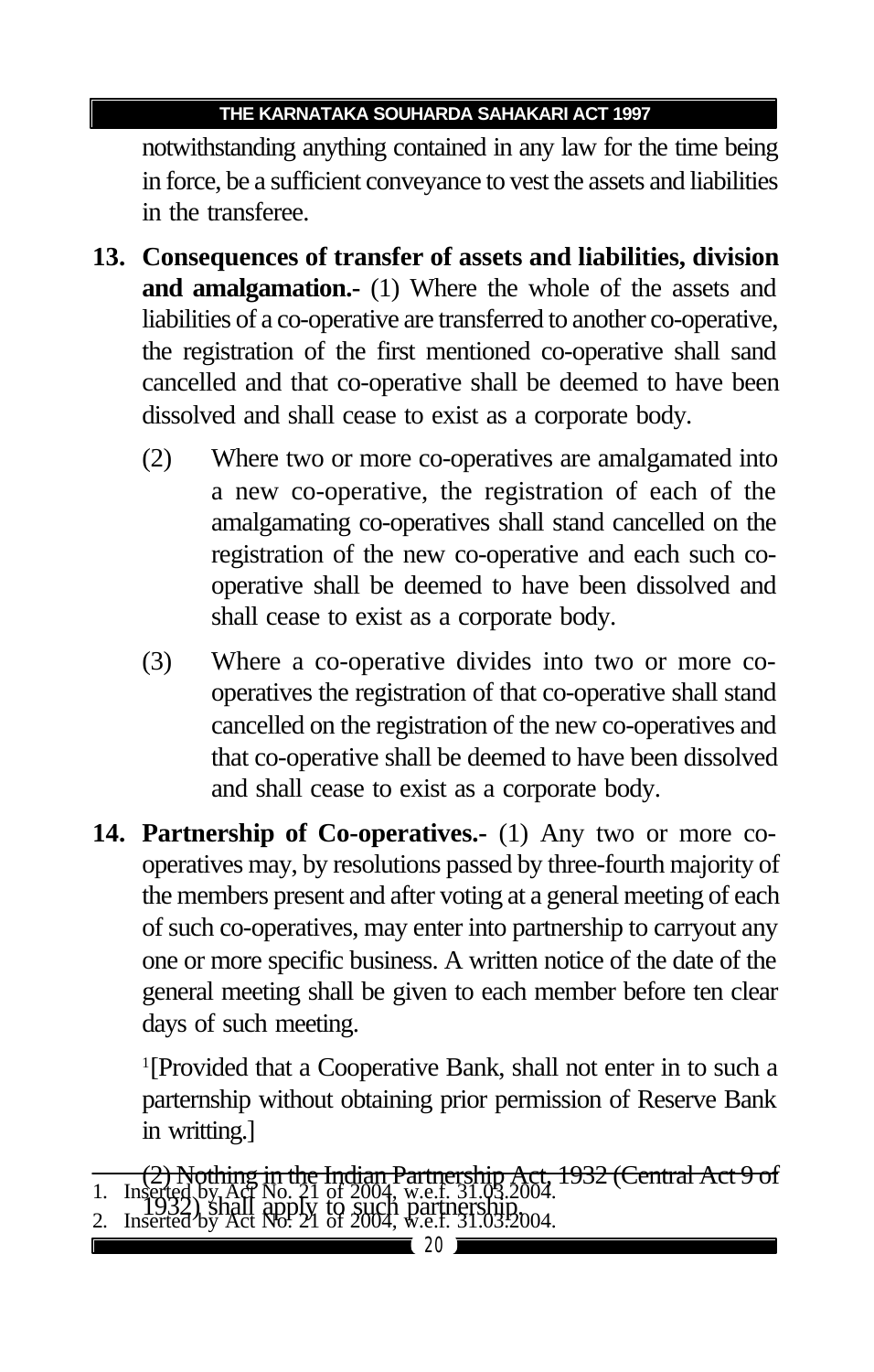**15. Promotion of subsidiary organisations. -** (1) Any co-operative may, by a resolution passed at its general meeting by a majority of members present with a right to vote, promote one or more subsidiary organisations for the furtherance of its objectives and such organisations may be registered under any law for the time being in force.

1 [Provided that a Co-operative Bank shall not promote a subsidiary, nor shall a co-operative promote a subsidiary whose by-laws permit the carrying on of banking business without the prior permission of the Reserve Bank in writing.]

(2) The annual reports and accounts of any such subsidiary organisation shall be placed before the general meeting of the cooperative every year.

**16. Collaboration by Co-operatives.-** Any co-operative or cooperatives may enter into collaboration with any other organisation or organisations approved by the Government to carry out any one or more specified business provided in the bye-laws of such co-operative or co-operatives. Where such collaboration requires creation of a new organisation under any other law for the time being in force, such organisation may be registered as an institution under such law for fulfillment of the objectives with which it was created and such collaboration shall be reviewed every year by the general body of the co-operative.

2 [Provided that in the case of a Co-operative Bank, such collaboration shall be entered into with theprior approval of the Reserve Bank in writing.]

<sup>1.</sup> Inserted by Act No. 21 of 2004, w.e.f. 31.03.2004.

<sup>2.</sup> Inserted by Act No. 21 of 2004, w.e.f. 31.03.2004.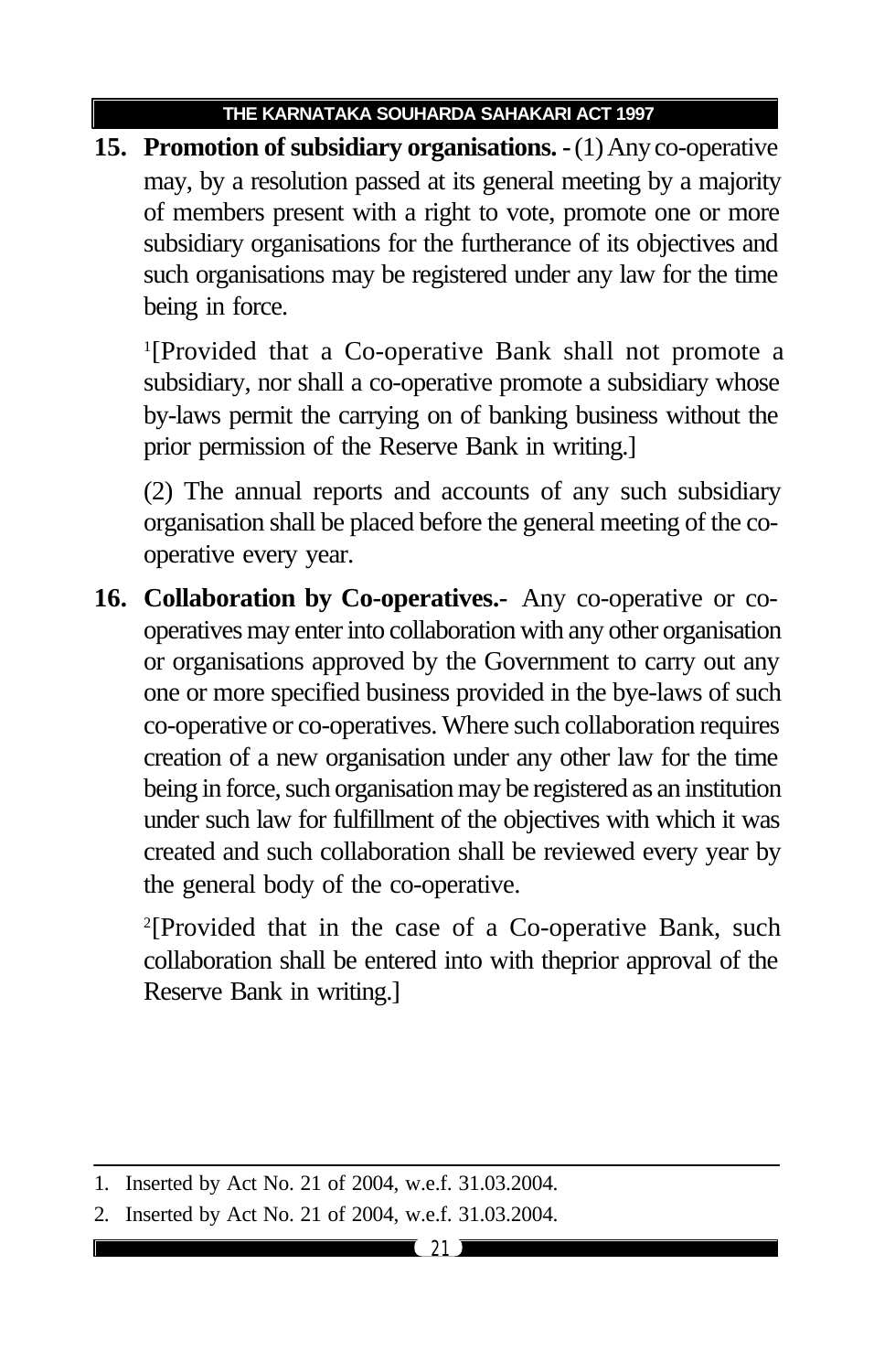### **Chapter - III FUNDS**

- **17. Mobilisation of Funds.-** A co-operative may mobilise funds in the form of share capital, deposits, debentures, loans and other contributions,-
	- (i) from its members; or.
	- (ii) from any other person, institutions and organisations;

to such extent and subject to such conditions as may be specified in the bye-laws of the co-operative:

Provided that a co-operative shall not be eligible to receive any loan, subsidy, grant or financial aid in any form from the Government or any guarantee by the Government.

1 [Provided further that nothing contained in the first provision shall apply to a co-operative Bank.]

- **18. Investment of Funds.-** Such of its funds as are not immediately required for use by a co-operative, may be invested or deposited outside its business, namely:-
	- (a) in any of the securities specified in Section 20 of the Indian Trusts Act, 1882 (Central Act II of 1882); or
	- (b) with any co-operative bank or scheduled bank.

2 [Provided that in the case fo a Co-operative Bank, such investment shall be made in accordance with theinstructions and directives issued by teh Reserve Bank from time to time.}

**19. Restrictions on contribution by a Co-operative.-** No cooperative shall make a contribution in whatever form ether in cash or in kind, either directly or indirectly to an organisation that has an object in furtherance of the interest of a political party or of any religious faith.

A member of <sup>3</sup> **[19A. Deduction from salary to meet cooperatives' claim in**<br>1. Inserted by Act No. 4 of 2013, w.e.f. 11,02.2013. **certain cases.** (1) A member of a cooperative may execute an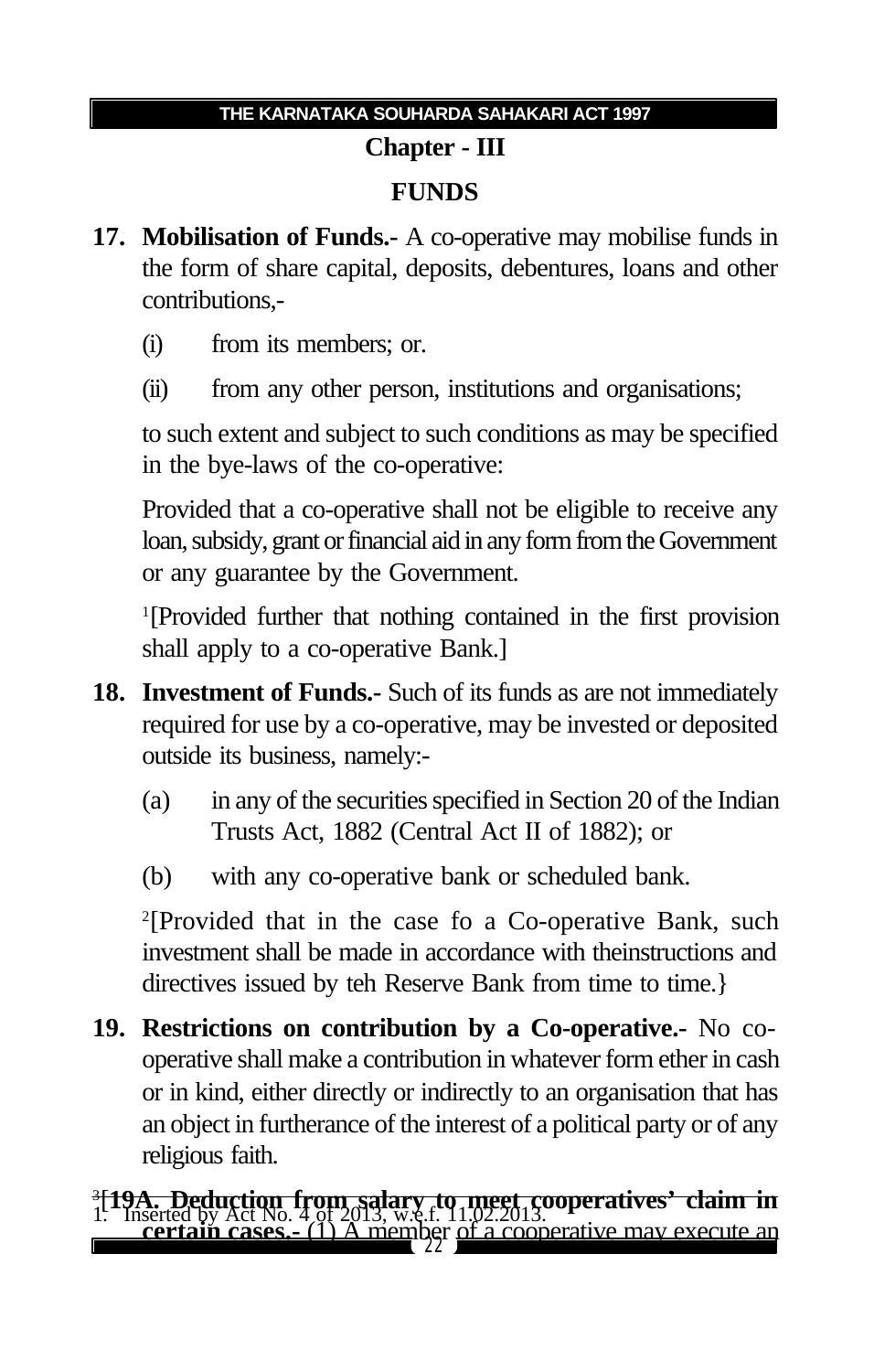agreement in favour of the cooperative providing that his employer shall be competent to deduct from the salary or wages payable to him by the employer, such amount as may be specified in the agreement, and to pay the amount so deducted to the cooperative in satisfaction of any debt or other demand owing by the member to the cooperative.

Provided that the employee shall obtain prior concurrence in writing of the employer agreeing to deduct from his salary or wages such an amount as specified in such agreement.

Provided further that the liability of the employer shall be limited to the extent of deduction of an amount which if included makes the total of all the deductions from the salary not to exceed fifty percent of the salary of the employee.

Provided also that the board of the cooperative shall determine the amount of loan and the number of installments to be granted to the employee in such a manner that the total of all deductions including the deduction on account of the loan installment along with interest thereon shall not exceed fifty percent of the salary of the employee.

(2) On the execution of such an agreement, the employer shall, if so required by the co-operative by requisition in writing and so long as such debt or demand or any part of it remains unpaid, make the deduction in accordance with the agreement and pay the amounts so deducted to the cooperative within fourteen days from the date of the deduction.

(3) Nothing contained in this section shall apply to persons employed in railways as defined in Article 366 of the constitution, mines and oil fields.]

<sup>1.</sup> Substituted by Act No. 4 of 2013, w.e.f. 11.02.2013.

<sup>2.</sup> Inserted by Act No. 4 of 2013, w.e.f. 11.02.2013.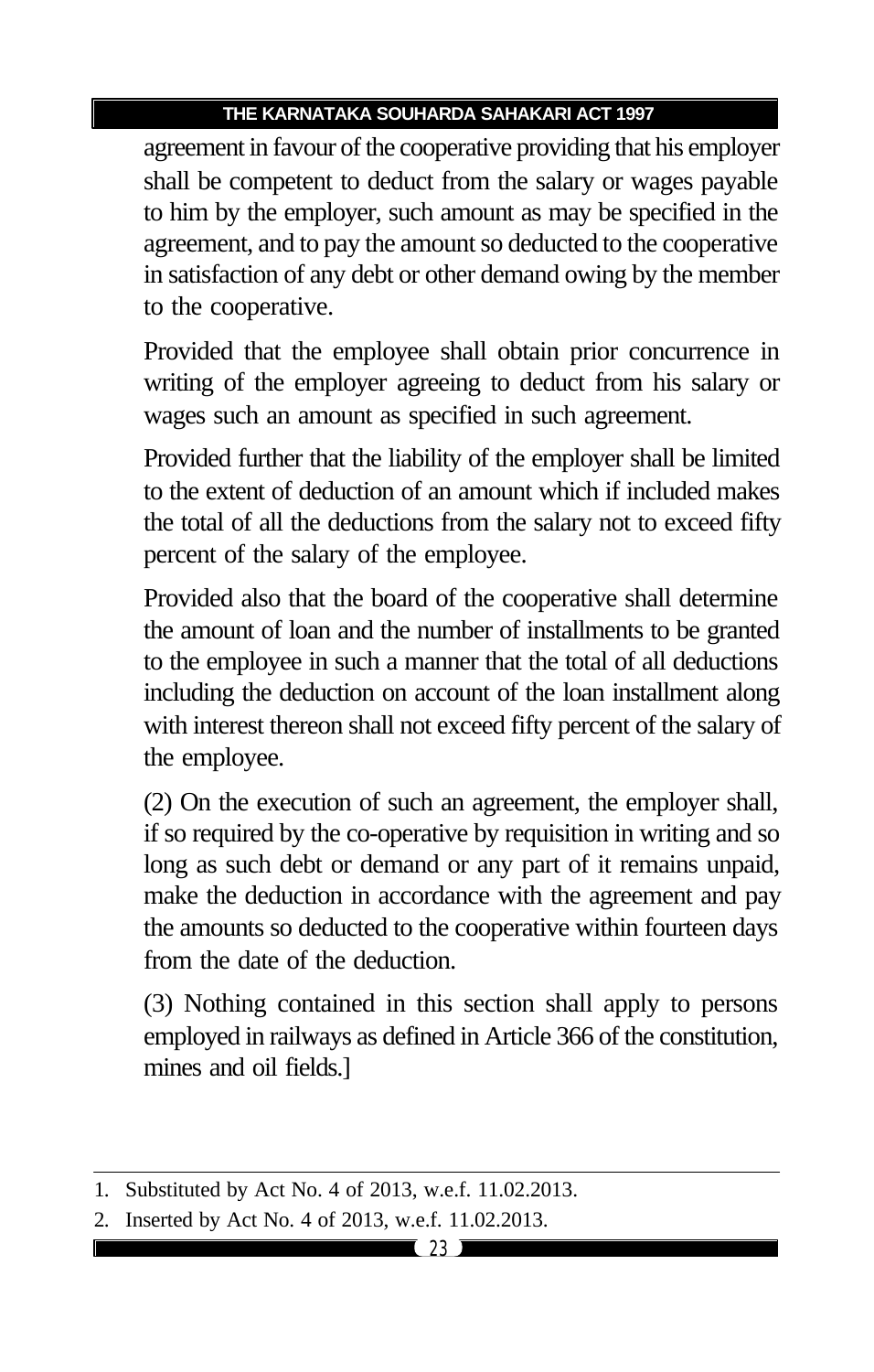#### **Chapter - IV**

#### **MANAGEMENT OF CO-OPERATIVE**

- **20. Persons who may be admitted or continued as members.-** (1) Subject to the provisions of this Act, no person shall be admitted as a member of a co-operative,-
	- (a) unless he needs the services of the co-operative and accepts the responsibility of membership and is competent to contract under the Contract Act, 1872 (Central Act IX of 1872);
	- (b) if he conducts any business, such business being in conflict or competition with the business of the co-operative as specified in the bye-laws; and
	- (c) unless he fulfills such other conditions as may be specified in the bye-laws of the co-operative:

Provided that after the registration of a co-operative, the members shall be admitted only by the elected board.

(2) No person shall be eligible to continue as a member if such person,-

- (a) has not used the services of the co-operative for two consecutive <sup>1</sup> [cooperative years] to the minimum level specified in the bye-laws; or
- (b) has not attended three consecutive general meetings of the co-operative and such absence has not received the consent of the general body; or
- (c) is in default regarding any payment to be made to the cooperative exceeding an amount and for a period specified in the bye-laws.

2 [(2A) No cooperative shall, without sufficient cause in writing,

<sup>1.</sup> Omitted by Act No. 4 of 2013, w.e.f. 11.02.2013.

<sup>2.</sup> Substituted by Act No. 4 of 2013, w.e.f. 11.02.2013.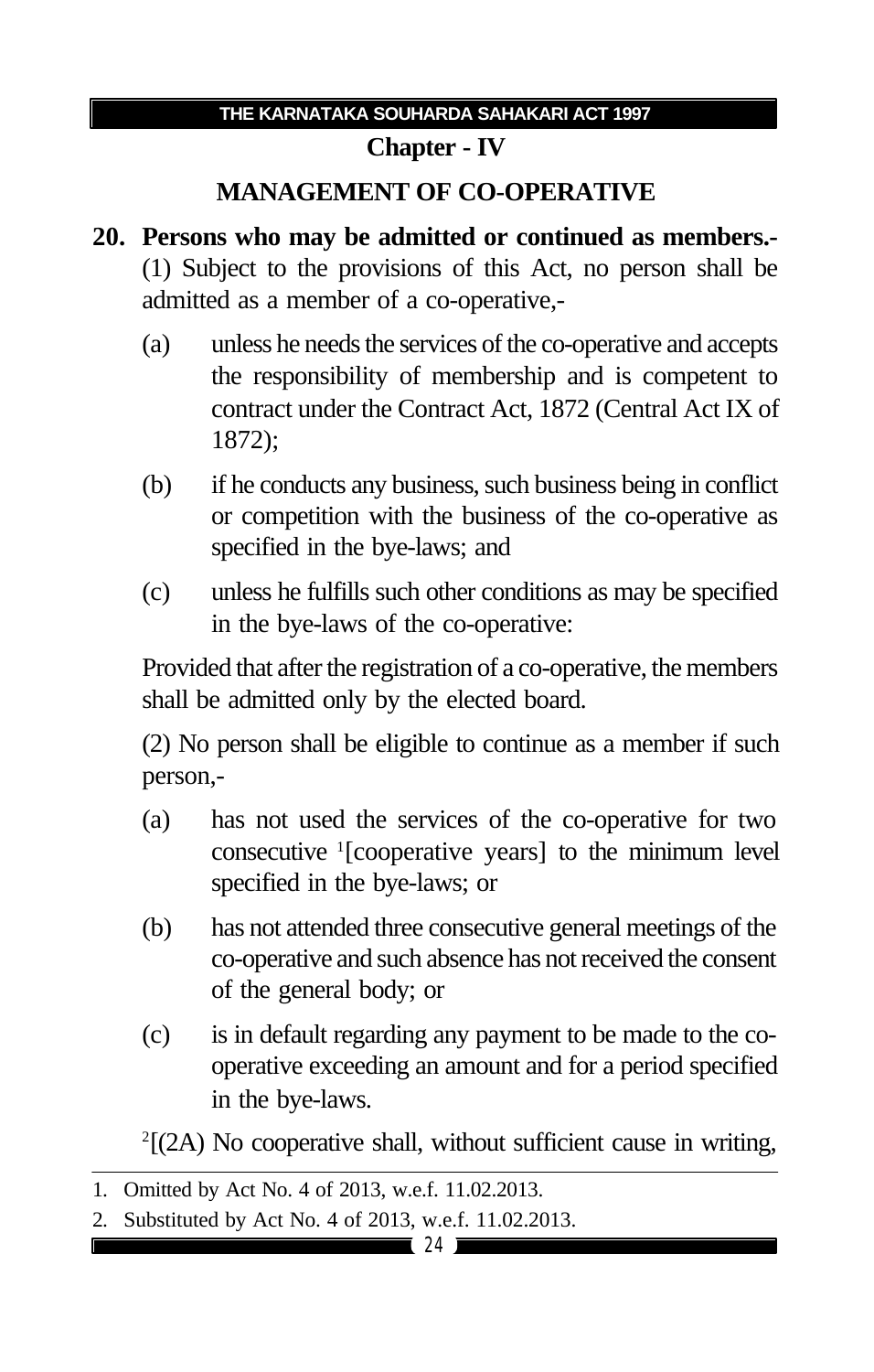refuse admission to membership to any person under the provisions of this Act or the Rules and the bye-laws made there under The board of the cooperative shall send a written communication of its decision to such person within sixty days from the date of receipt of his application]

- (3) If a question arises as to the eligibility or otherwise of a person to become a member or to continue as a member, the board shall decide the question after giving such person an opportunity of being heard. The decision of the board shall be final.
- **21.** <sup>1</sup> [**\*\*\*\*\*\*\*\*\*\*\*\*\*\*\*]**
- 2 [**21A Nominal members.-** (1) A cooperative may, in its interest, admit,-
- (a) any person;
- (b) any firm, company, cooperative society or cooperative or any body or corporation constituted by or under any law for the time being in force;

as a nominal member for a period not exceeding three years for a specific purpose mentioned in the bye-laws.

Provided that such person or institution has any kind of business relationship with the cooperative or who or which is in need of the services of the cooperative or who or which is in a position to provide services required by the cooperative.

Provided further that a person who is eligible for membership under section 20 shall not be admitted as a nominal member.

(2) A nominal member shall not be entitled to any share in any form whatsoever in the assets or profits of the cooperative and shall not have the right to participate in the management and to vote at any meeting of the co-operative including the election to the board of the co-operative and shall not be eligible to be elected as a director or an office-bearer of the cooperative.

1. Substituted by Act No. 4 of 2013, w.e.f. 11.02.2013.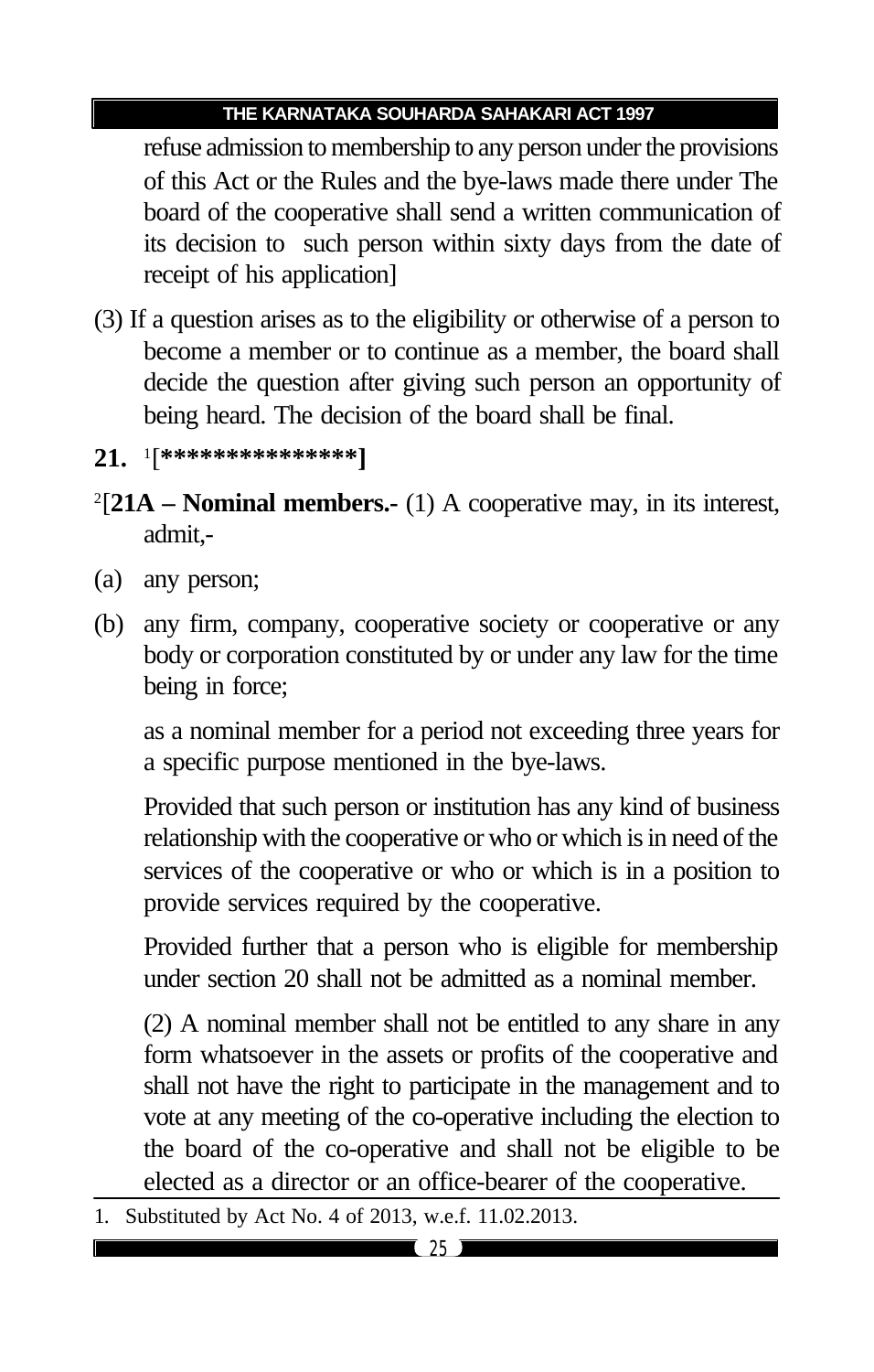(3) A nominal member shall have such rights and privileges and be subject to such liabilities as may be specified n the byelaws of the co-operative]

- **22. Restriction on services to non-members.-** The services of a co-operative shall ordinarily be available only to members unless otherwise provided in the bye-laws.
- **23. General Body.-** (1) Subject to the provisions of this Act, rules and the bye-laws, the final authority of a co-operative shall vest in its general body.

(2) Where a co-operative so desires its bye-laws may provide for a representative general body drawn from the members, to be constituted in such manner and with such functions as specified in the bye-laws. Any reference in this Act to the general body shall apply to the representative general body also.

- (3) Subject to the other provisions of this Act, rules and the bye-laws, the following matters shall be dealt with by the general body namely:-
- $\frac{1}{a}$ consideration of the annual report of the preceding cooperative year submitted by the board;
- (b) appointment and removal of the auditor and internal auditor for the audit of accounts of the current year;
- (c) consideration of the audit report and audited financial statements for the preceding cooperative year;
- (d) consideration and decision on the compliance report submitted by the board regarding the rectification of defects and remedying the irregularities pointed out in the audit report of the preceding cooperative year;

<sup>1.</sup> Substituted by Act No. 4 of 2013, w.e.f. 11.02.2013.

<sup>2.</sup> Substituted by Act No. 4 of 2013, w.e.f. 11.02.2013.

<sup>3.</sup> Omitted by Act No. 4 of 2013, w.e.f. 11.02.2013.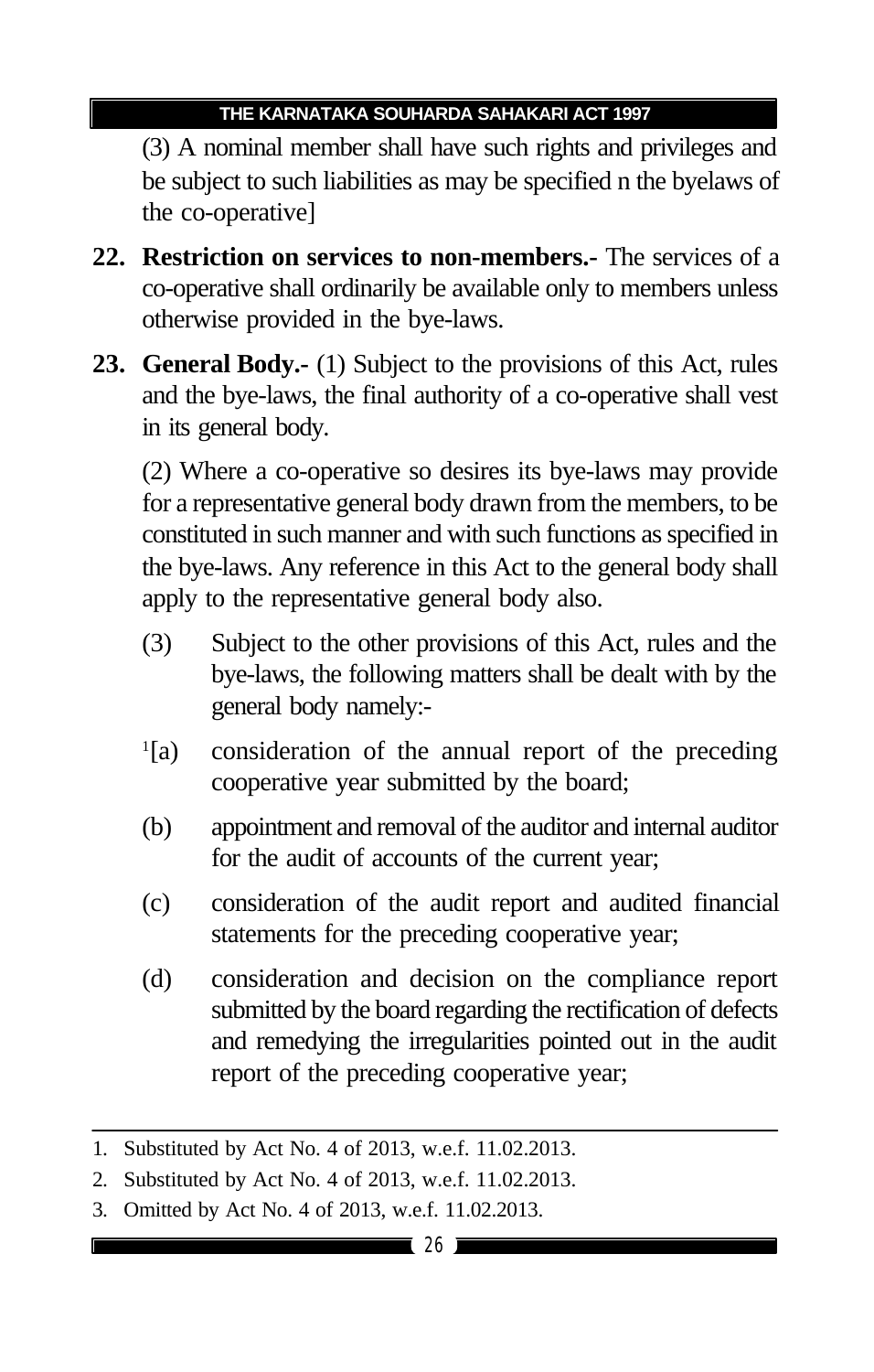|    |                                                                                                                                                                     | THE KARNATAKA SOUHARDA SAHAKARI ACT 1997                                                                                                                                                                               |
|----|---------------------------------------------------------------------------------------------------------------------------------------------------------------------|------------------------------------------------------------------------------------------------------------------------------------------------------------------------------------------------------------------------|
|    | (e)                                                                                                                                                                 | disposal of the surplus or net profits of the preceding<br>cooperative year;                                                                                                                                           |
|    | (f)                                                                                                                                                                 | review of operational deficit, if any;                                                                                                                                                                                 |
|    | (g)                                                                                                                                                                 | approval of the long term perspective plan and the annual<br>operational plan;                                                                                                                                         |
|    | $\mathbf{1}$ [(h)                                                                                                                                                   | approval of the annual budget for the next cooperative<br>year;]                                                                                                                                                       |
|    | (i)                                                                                                                                                                 | creation of specific reserves and other funds as specified<br>in the bye-laws;                                                                                                                                         |
|    | (j)                                                                                                                                                                 | review of actual utilisation of reserve and other funds;                                                                                                                                                               |
|    | $^{2}$ [(k)                                                                                                                                                         | review of the use of the services of the cooperative by the<br>directors of the board;                                                                                                                                 |
|    |                                                                                                                                                                     | (k-1) consideration of the loans and advances made to the<br>directors and their relatives, the defaults, if any, and the<br>action taken for recovery thereof;                                                        |
|    |                                                                                                                                                                     | (k-2) amalgamation, division, merger, transfer of assets and<br>liabilities;                                                                                                                                           |
|    |                                                                                                                                                                     | (k-3) decision on bad debts considered as irrecoverable;                                                                                                                                                               |
|    |                                                                                                                                                                     | (k-4) decision on the appeal filed by an employee who has been<br>removed or dismissed or terminated from the service or<br>who has been imposed a major penalty by the board after<br>holding a disciplinary inquiry; |
|    | (1)                                                                                                                                                                 | removal of directors of the board <sup>3</sup> [*********];                                                                                                                                                            |
|    | (m)                                                                                                                                                                 | report on action taken on inquiry report under Section 37,<br>if any;                                                                                                                                                  |
|    | (n)                                                                                                                                                                 | report on membership of the co-operative in other co-                                                                                                                                                                  |
| 2. | 1. Omitted by Act No. 4 of 2013, w.e.f. 11.02.2013.<br>Substituted by Act No. 4 of 2013, w.e.f. 11.02.2013.<br>3. Inserted by Act No. 4 of 2013, w.e.f. 11.02.2013. |                                                                                                                                                                                                                        |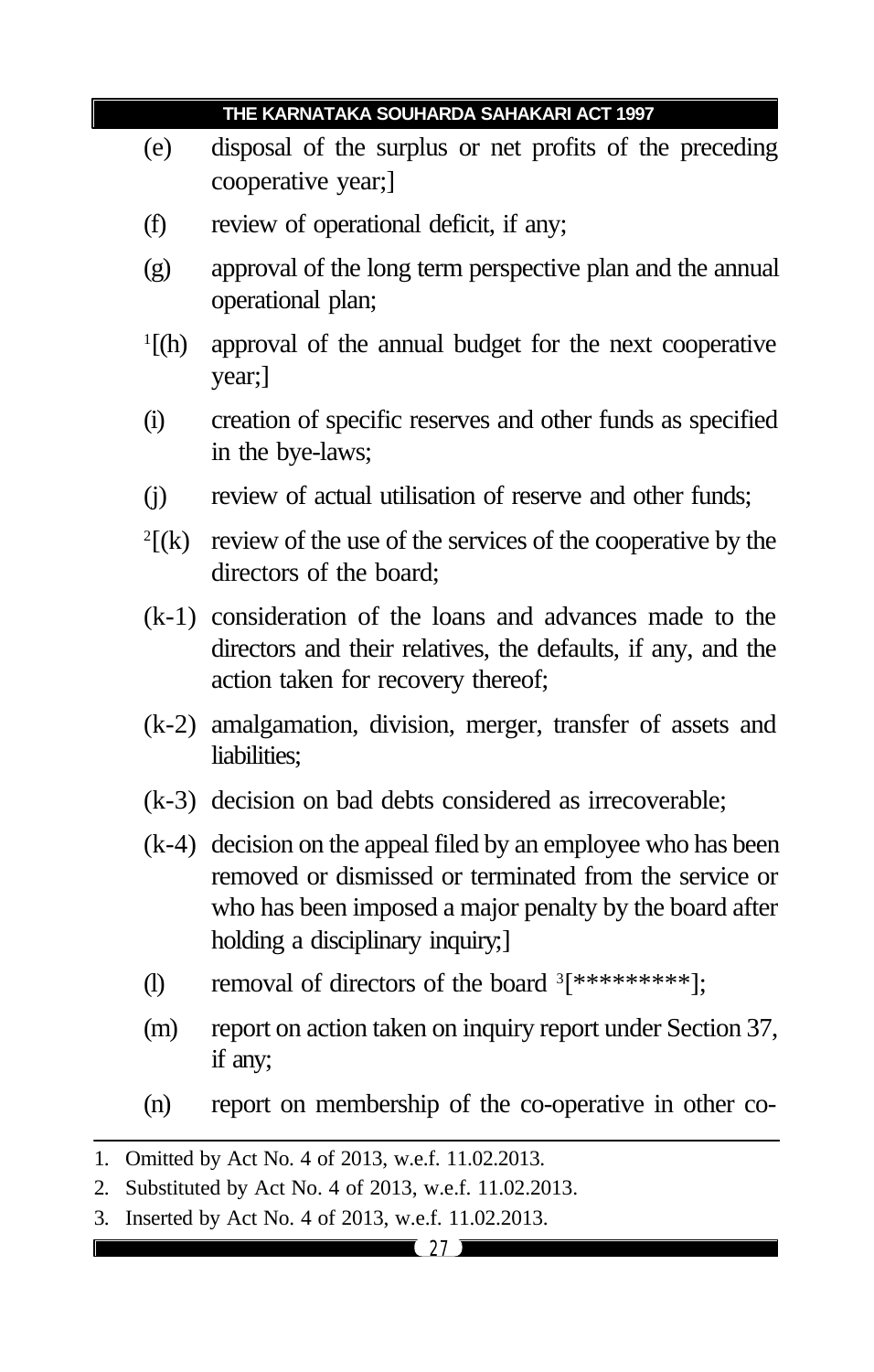operatives;

- (o) review of annual report and accounts of any organisation created under Sections 14, 15 or 16, if any;
- (p) consideration of an appeal of a person whose application for membership has been rejected <sup>1</sup>[\*\*\*\*\*\*\*\*\*\*] by the board, if any;
- (q) consideration of the list of .employees recruited who are relatives of directors or of the Chief Executive;
- (r) amendment of bye-laws;
- (s) formation of code of conduct for the directors and office bearers;
- (t) brief note of admission and removal of members during the 2 [preceding cooperative year;]
- (u) winding up of the co-operative; and (v) such other functions as are specified in the bye-laws.

3 [**23A** - **Opening of branches by a Cooperative in its area of operation.-**A cooperative may commence branches, sub branches, pay offices or offices called by whatever name in the area of operation for the use of its members only with the prior approval of its general meeting and the federal cooperative.

**23B** – **Representative General body meeting.-**The general body of a primary or secondary cooperative, whose membership exceeds three thousand or whose area of operation is more than a Taluka, may amend its bye-laws providing for the constitution of a smaller body consisting of such number of members of the cooperative as may be prescribed, elected in accordance with the rules (hereinafter referred to as the representative general body) to exercise all or any of the powers of the general body as may be specified in the bye-laws and any reference, by whatever form or words in this Act to the general

<sup>1.</sup> Substituted by Act No. 4 of 2013, w.e.f. 11.02.2013.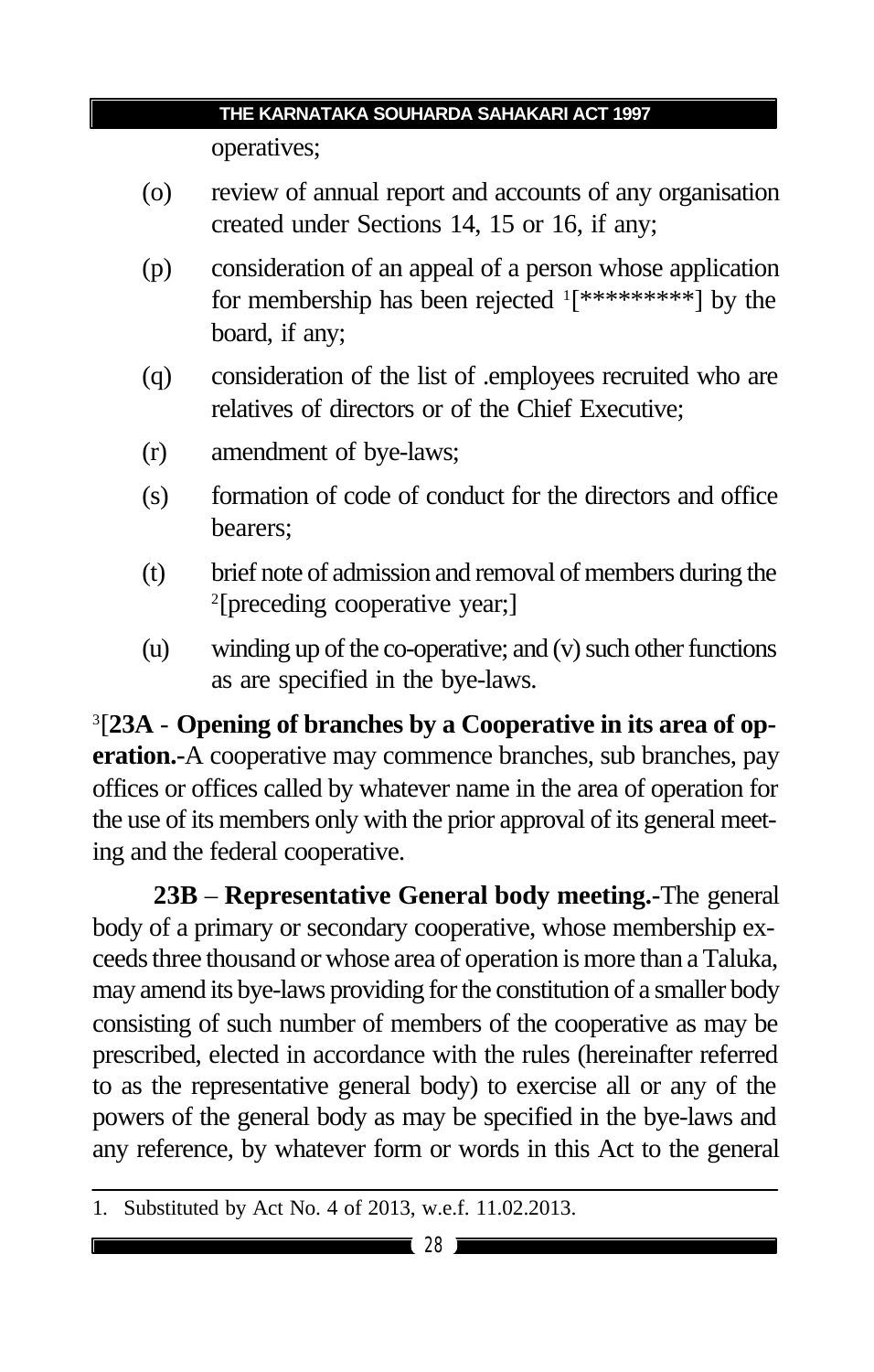body or a meeting thereof shall have effect as if such reference were a reference to the representative general body or a meeting thereof, as the case may be.]

1 [**24. Constitution of the Board.-** The Board of every cooperative shall consist of not less than eleven but not exceeding the number of members specified below excluding the chief executive namely:-

(1) in case of a primary cooperative and a secondary cooperative whose area of operation extends to,-

- (a) a part of taluk, eleven members;
- (b) whole of taluk, thirteen members;
- (c) beyond a taluk but not beyond a district, fifteen members;

Provided that in case of an urban cooperative bank having an area of operation not beyond a district, the maximum number shall not exceed seventeen members.

- (a) beyond a district, seventeen members
- (b) in the case of a union cooperative, nineteen members
- (c) in the case of an apex cooperative including the federal cooperative, twenty one members.

Provided that one seat shall be reserved in favour of members belonging to scheduled castes or the scheduled tribes, two seats shall be reserved in favour of women members and two seats shall be reserved in favour of members belonging to backward classes on the board of every co-operative consisting of individuals as members and having members from such class or category of persons.

Provided further, that every cooperative shall co-opt persons having experience in the field of banking, management, finance or specialization in any other field relating to the objects and activities

<sup>1.</sup> Inserted by Act No. 4 of 2013, w.e.f. 11.02.2013.

<sup>2.</sup> Inserted by Act No. 21 of 2004, w.e.f. 31.03.2004.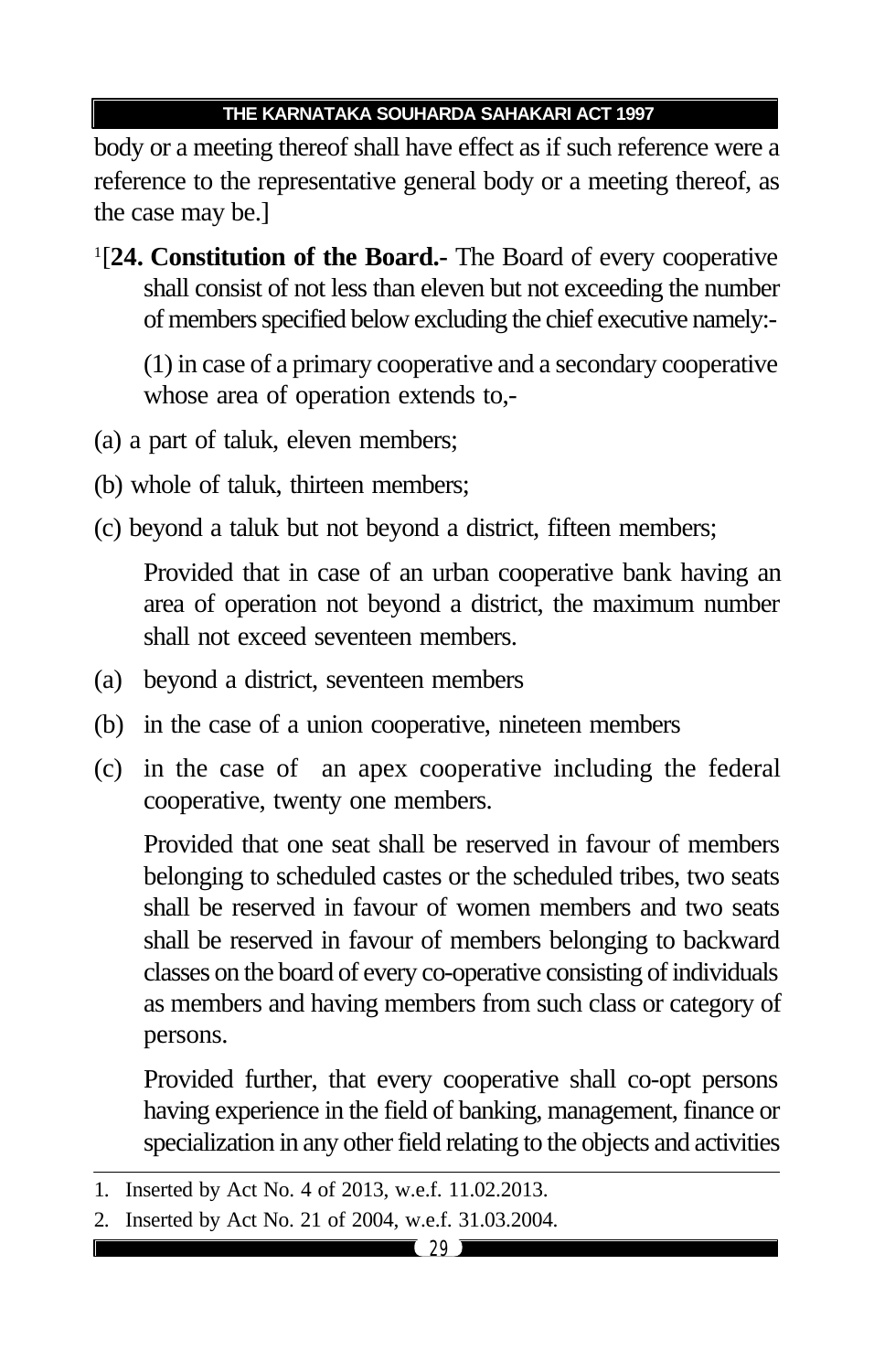undertaken by the cooperative, as members of the board of such cooperative and such co-opted members shall not have the right to vote in any election of the cooperative in their capacity as such member or to be eligible to be elected as office bearers of the board.

Provided also that the number of such co-opted members shall not exceed two in addition to twenty one directors specified in sub-section (1).

Provided also that not more than three functional directors of a cooperative shall also be the members of the board and such members shall be excluded for the purpose of counting the total number of directors specified in the sub-section (1).

(2) The term of the office of the elected members of the board shall be five years from the date of election.

(3) The chief executive shall be an ex-officio member of the board and shall not have a right to vote in the election of the office bearers.]

- **25. Disqualification for being elected or continued as director.-** (1) A person shall be disqualified for being elected or continued as director <sup>1</sup> [of the cooperative for a period of five years from the date of incurring disqualification], if such person:-
	- (a) has at any time lost the right to vote as a member or to continue as such; or
	- (b) has incurred any other disqualifications as specified in the byelaws; or
	- (c) absents himself from three consecutive board meetings without leave of absence; or

4. Substituted by Act No. 4 of 2013, w.e.f. 11.02.2013.

<sup>1.</sup> Inserted by Act No. 21 of 2004, w.e.f. 31.03.2004.

<sup>2.</sup> Renumbered by Act No. 21 of 2004, w.e.f. 31.03.2004.

<sup>3.</sup> Substituted by Act No. 4 of 2013, w.e.f. 11.02.2013.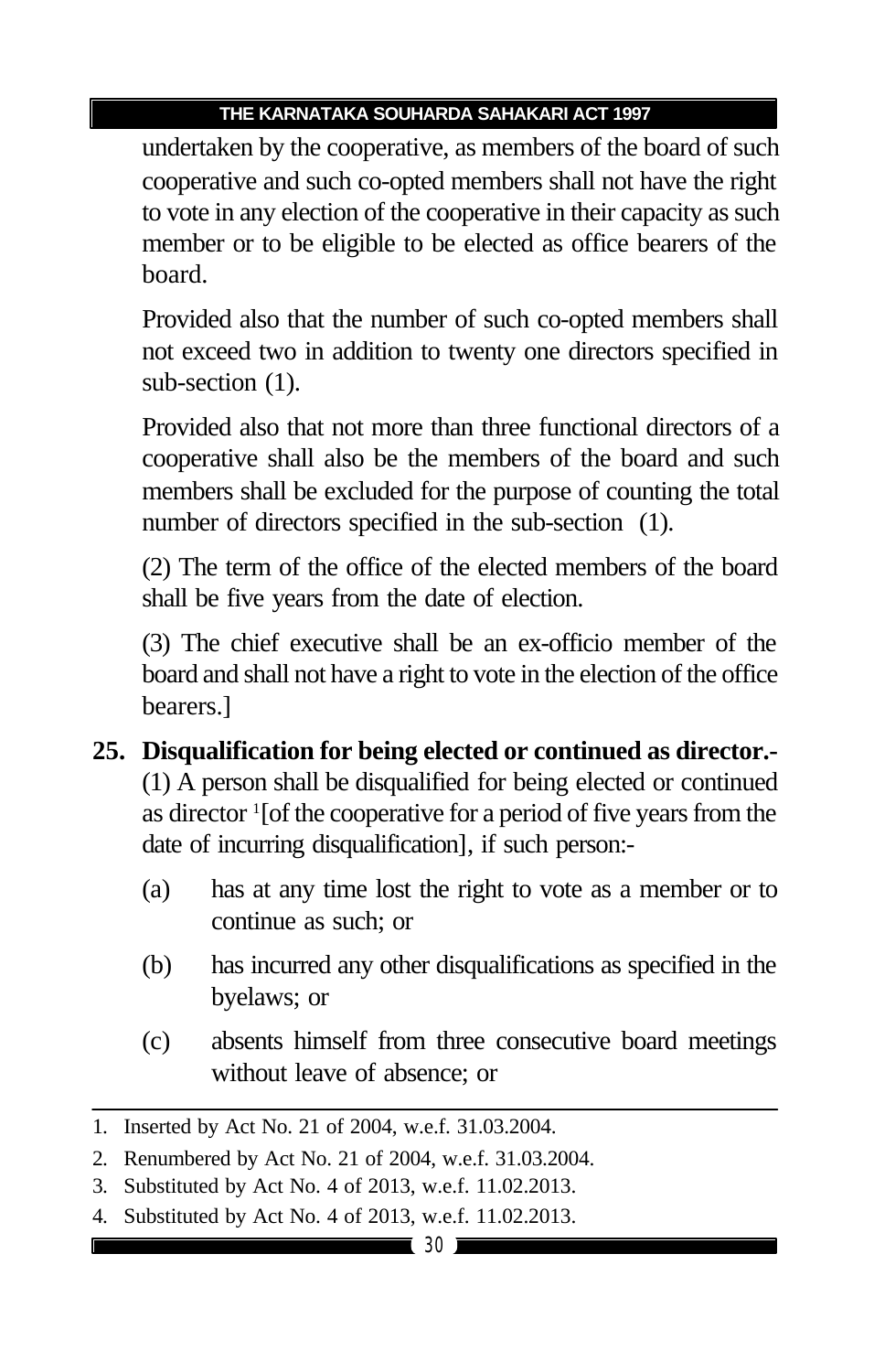- 2 [(d) is convicted for an offence involving moral turpitude under any law for the time being in force, or for an offence under this Act; or,]
- $\mathbb{I}$ [(e) has been a defaulter in the repayment of any instalment of a loan taken by him or has been a surety for a borrower who has defaulted in repaying his loan continuously for three installments.]
- $2\Gamma(f)$ incurs any disqualification as specified in sub-section (2).]

(2) All the directors shall incur disqualification for being elected as directors in a co-operative for a period of five years from the date of incurring such disqualification and shall also be disqualified to continue as directors of that co-operative or any other cooperative, if during the term of office as directors of a co-operative they.-

- $\sqrt[3]{(a)}$ have not rendered necessary assistance to the cooperative election commission for conducting election to the board before the expiry of its term within the stipulated time or as a result or otherwise the cooperative election commission has failed to conduct elections to the board within prescribed time; or
- (a-1) have not submitted returns and information to the Registrar and the federal cooperative as per section 34 within a period of six months from the close of the cooperative year; or
- (a-2) have committed serious financial irregularities or frauds which have been detected; or]
- (b) have not conducted the annual general meeting <sup>4</sup>[within the twenty fifth day of September every year], or requisitioned meeting of the general body within the time stipulated in
- 1. Substituted by Act No. 4 of 2013, w.e.f. 11.02.2013.
- 2. Inserted by Act No. 16 of 2005, w.e.f. 01.06.2005.
- 3. Substituted by Act No. 4 of 2013, w.e.f. 11.02.2013.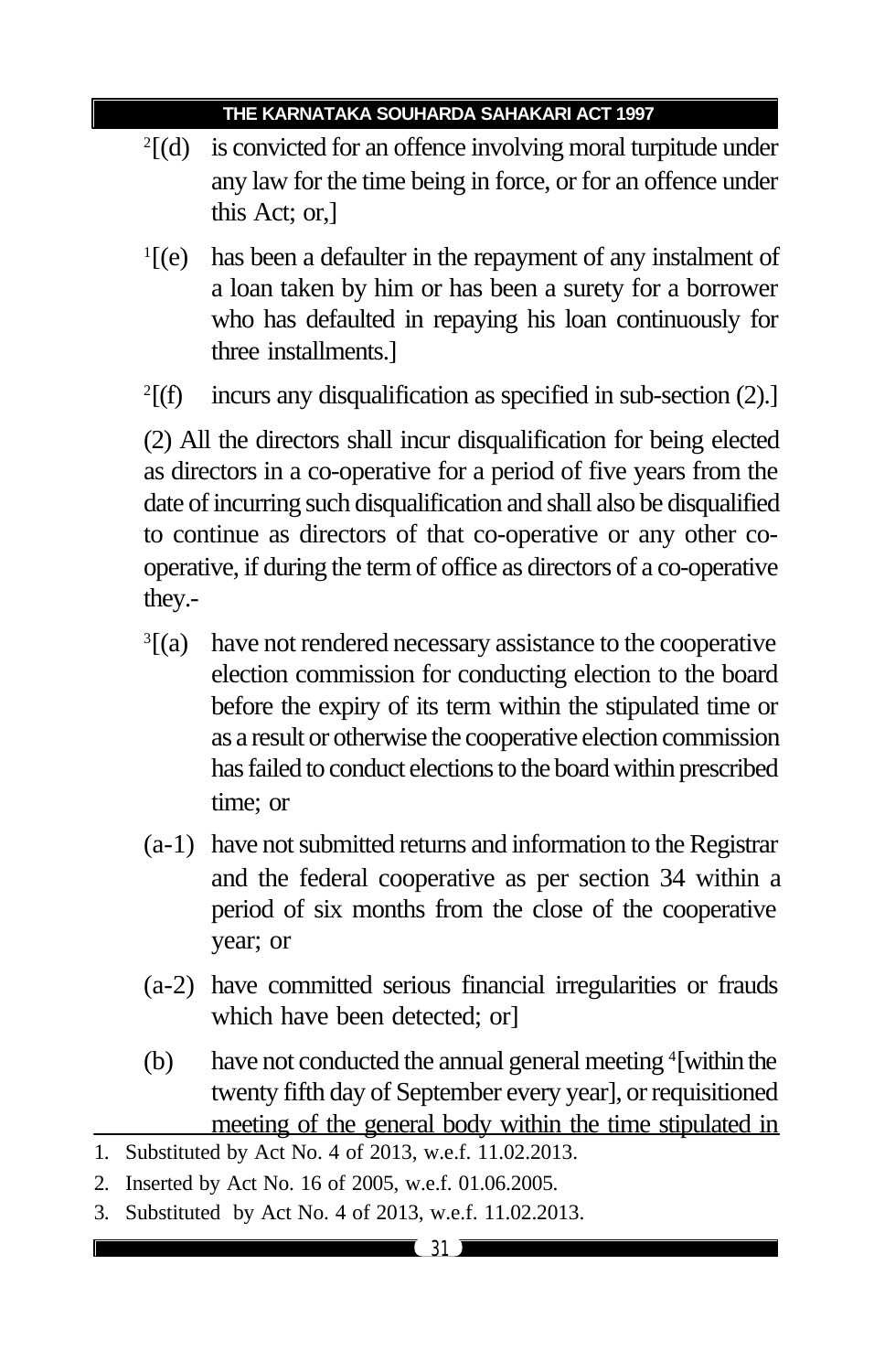Section 30; or

(c) have not placed the audited accounts for the <sup>1</sup> [preceding cooperative year] along with the report of the auditor before its annual general meeting.

(3) A director or an employee who is guilty of mis-appropriation, breach of trust or any other omission or commission resulting in loss to the co-operative, shall be personally liable to make good that loss without prejudice to such criminal action to which he is liable under any other law for the time being in force;

 $2[(4)$  Any question as to whether a member of the board is or has become subject to any disqualification specified in this section shall be decided by the Federal Cooperative after giving the person concerned a reasonable opportunity of being heard;

(5) Any person aggrieved member may prefer an appeal against the order made under sub-section (4) to the registrar within thirty days from the date of order.]

3 [**26. Election to the board.-**(1) The election to a board shall be conducted immediately before the expiry of the term of the outgoing board so as to ensure that the newly elected members of the board assume office immediately on the expiry of the term of office of the members of the outgoing board.

(2) The cooperative election commission shall conduct the election to the board of every cooperative.

(3) The newly elected directors of the board shall assume office immediately on the expiry of the term of the outgoing board.

(4) Notwithstanding anything contained in this Act, the rules or the bye-laws of any cooperative, the elections to the boards and consequent election of the office bearers which are due during March and April 2013 shall be held;

<sup>1.</sup> Inserted by Act No. 4 of 2013, w.e.f. 11.02.2013.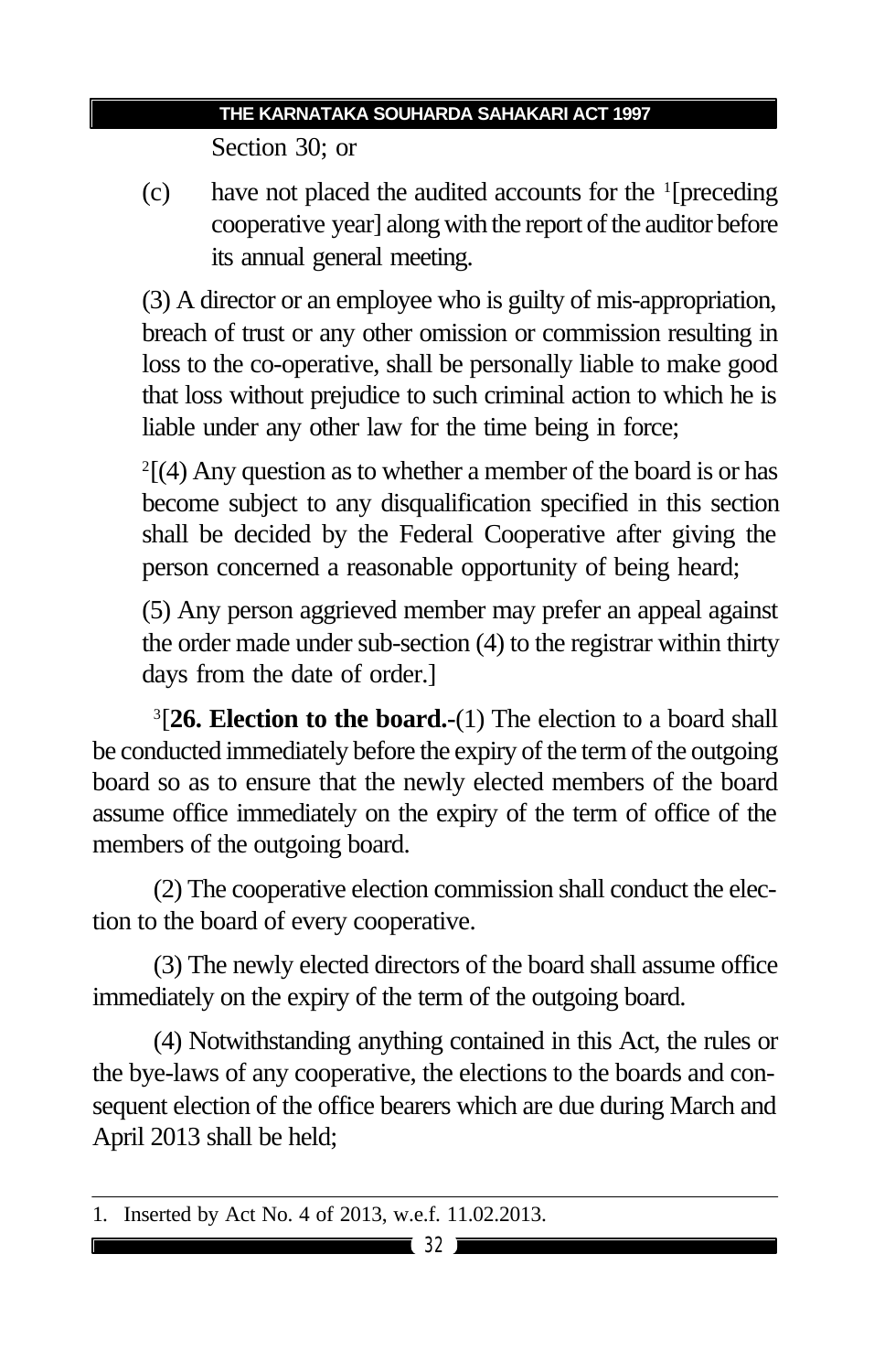- (a) before the thirtieth day of September 2013 in respect of the primary cooperatives;
- (b) before the thirty first day of October 2013, in respect of the secondary cooperatives;
- (c) before the thirtieth day of November 2013 in respect of the union cooperatives;
- (d) before the thirty first day of December 2013 in respect of the apex cooperatives including the federal cooperative;

Provided that the incumbent board of every such cooperative shall continue to be in office till the conduct of the elections as above.]

1 [**26A. Co-operative election commission.-**The cooperative election commission constituted under section 39AA of the Karnataka Cooperative Societies Act, 1959 shall also be the election commission for the purpose of conducting elections under this Act and shall be empowered to exercise the same powers and discharge same functions conferred under said Act in respect of cooperatives and federal cooperative under this Act.]

- **27. Powers and functions of the board.-** Subject to the provisions of this Act, rules and bye-laws, the board shall have powers:-
	- (a) to admit and remove members;
	- (b) to elect and remove the office bearers;
	- (c) to appoint and remove' the Chief Executive;
	- (d) to fix staff strength;
	- (e) to frame policies concerning the organisation and services to members;
	- (f) to frame regulations regarding:-

<sup>1.</sup> Inserted by Act No. 4 of 2013, w.e.f. 11.02.2013.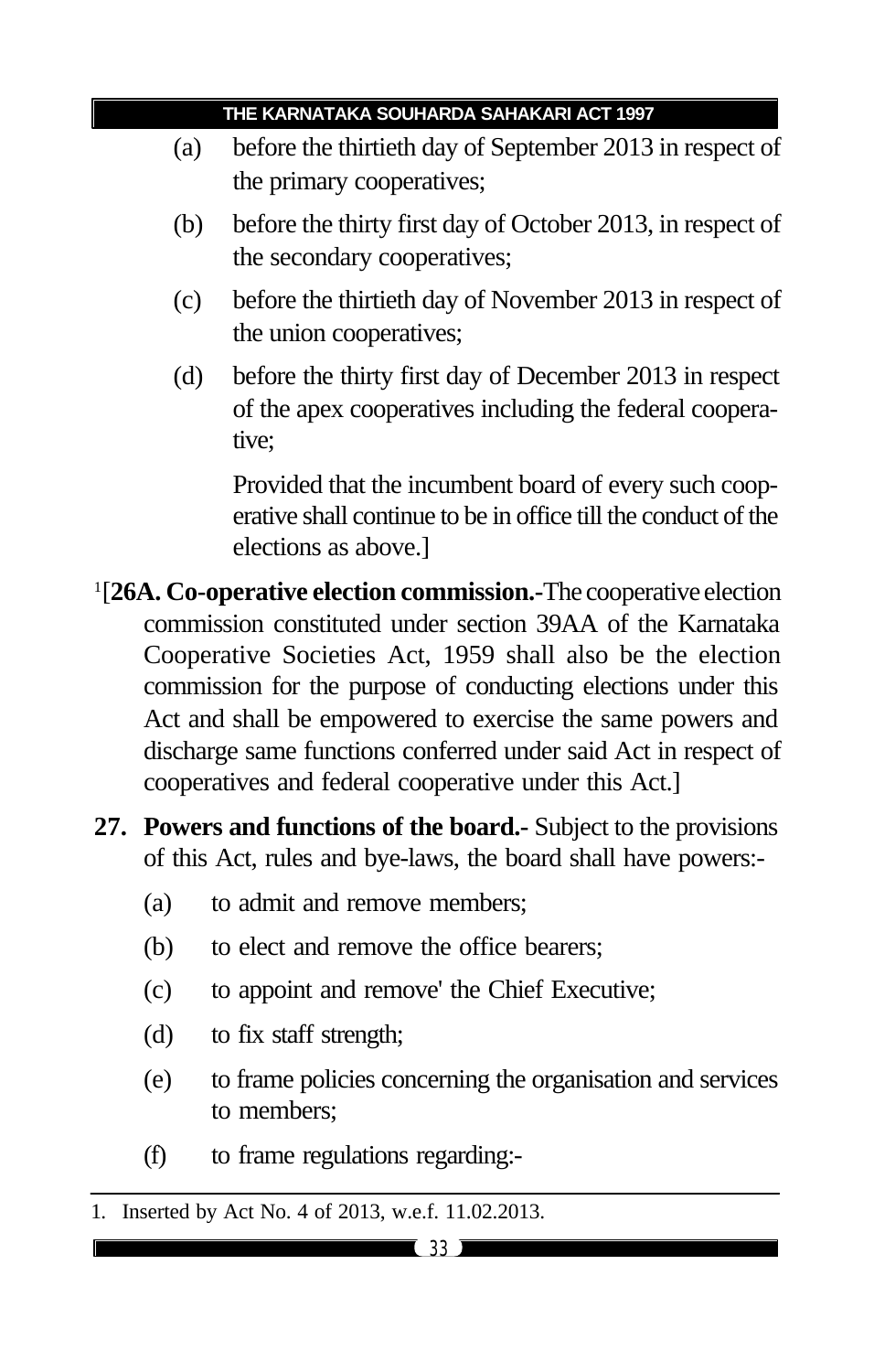- (i) custody and investment of funds;
- (ii) maintenance of accounts;
- (iii) mobilisation, utilisation and investment of various funds;
- (iv) appropriate management information systems including filing of statutory returns;
- (v) such other matters as may be necessary for the effective performance of the co-operative;
- (g) to place the annual report, annual financial statements, annual plan and budget for the approval of the general body;
- (h) to consider audit and compliance reports and place them before the general body;
- 1 [(h-1)to consider the inquiry report, if any, take action for rectification of the irregularities pointed out, if any, in the inquiry, cause compliance report and place the report before the general body;
- (h-2) to cause the completion of the audit of accounts for the preceding cooperative year within the first day of September every year and obtain the audit report thereon;
- (h-3) to convene annual general meeting within twenty fifth day of September every year;
- (h-4) to convene special general meeting as and when necessary or on requisition;
- (h-5) to file returns and information to the Registrar and federal cooperative before thirtieth day of September every year;]

<sup>1.</sup> Substituted by Act No. 4 of 2013, w.e.f. 11.02.2013.

<sup>2.</sup> Substituted by Act No. 4 of 2013, w.e.f. 11.02.2013.

<sup>3.</sup> Inserted by Act No. 4 of 2013, w.e.f. 11.02.2013.

<sup>4.</sup> Substituted by Act No. 4 of 2013, w.e.f. 11.02.2013.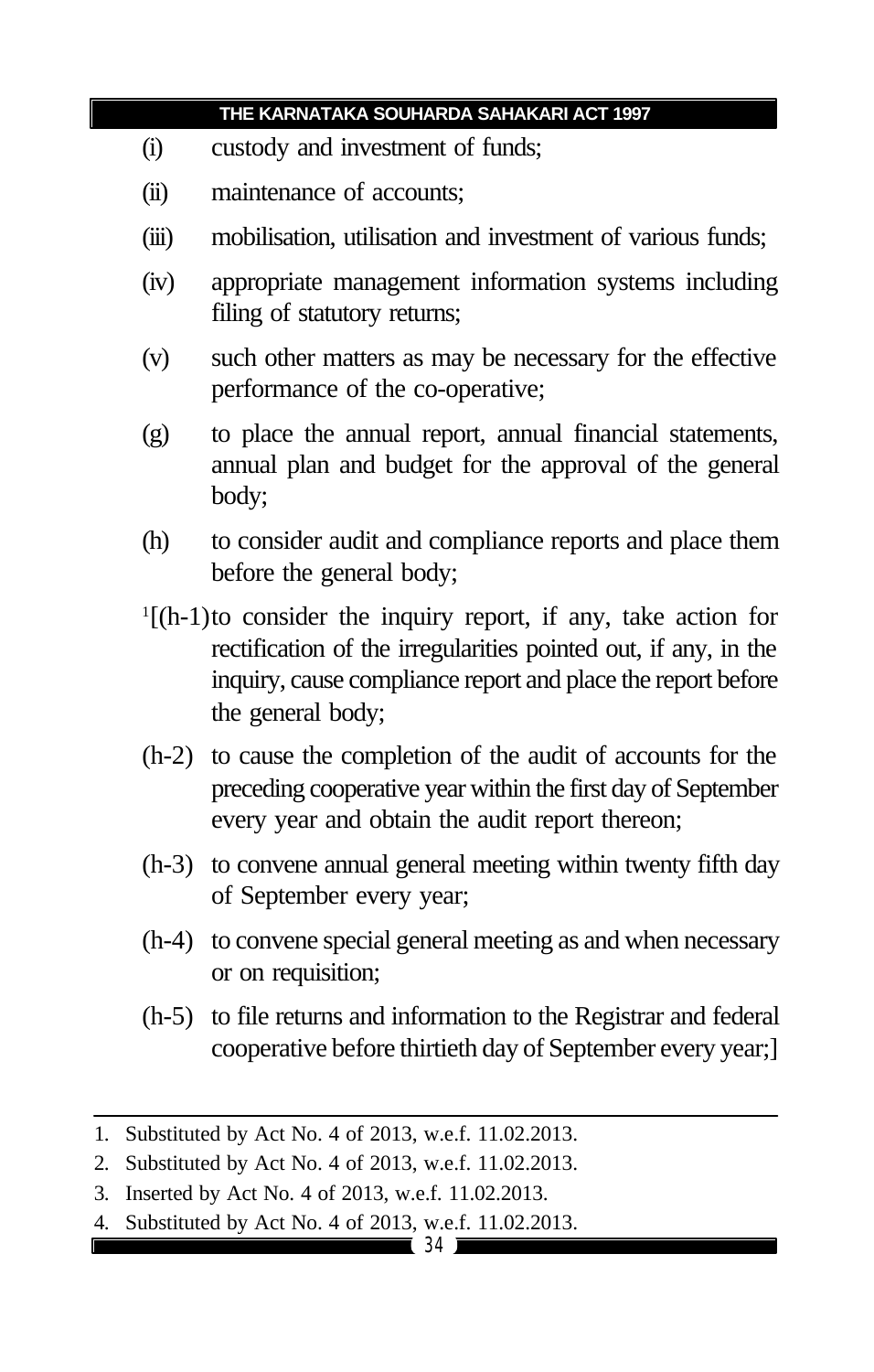- (i) to review membership in other co-operatives;
- (j) to perform such other functions as may be delegated by the general body or as specified in the bye-laws.
- **28. Election of office bearers.-**<sup>1</sup> [ (1)[The co-operative election commission shall take action to conduct election to the office of the President or Chair person, Vice president or Vice Chair person and any other office-bearers to be elected in accordance with the bye-laws within fifteen days from date of election of the board.]
	- (2) The President or Chairperson or in his absence, the Vicepresident or Vice-Chairperson shall.-
		- (a) preside over meetings of the board and the general body;
		- (b) have only a casting vote in the event of equality of votes on any matters being decided upon by the board except election to the office bearers:

Provided that in the event of equality of votes in the election of office bearers, the election shall be by drawing lot; and

- (c) exercise such other powers as are specified in the bye-laws or as may be delegated by the board.
- $2[3]$  The term of office of the President or chair person, vice president or vice chair person and any other office-bearers shall be five years from the date of election and shall be co-terminus with the term of the board.]
- 3 [**29.Filling up of casual vacancies.–**The board may fill up a casual vacancy on the board by nomination out of the same class of members in respect of which the casual vacancy has arisen, if the remaining term of office of the board is less than half its original

3. Inserted by Act No. 4 of 2013, w.e.f. 11.02.2013.

<sup>1.</sup> Substituted by Act No. 4 of 2013, w.e.f. 11.02.2013.

<sup>2.</sup> Substituted by Act No. 4 of 2013, w.e.f. 11.02.2013.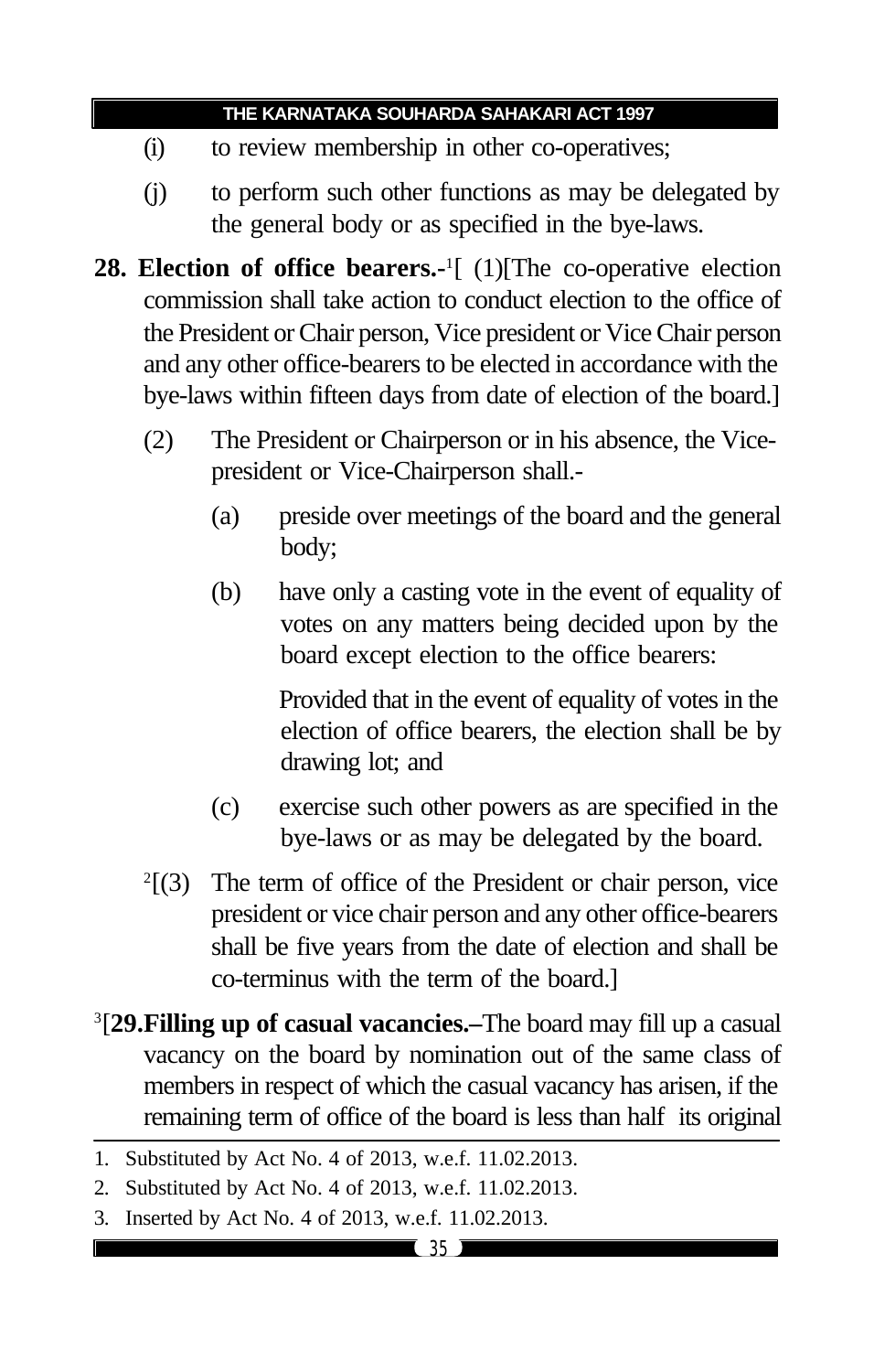term.]

- **30. Meetings.-**<sup>4</sup> [ (1) The board may convene as many board meetings and general meetings in a co-operative year according to its needs and shall convene at least one board meeting every two months and one annual general meeting within the twenty fifth September of every year for transaction of business stated in sub-section (3) of section 23.]
	- (2) The board shall convene a special general meeting within thirty days of receipt of a requisition from not less than one-tenth of members of the co-operative or as provided in the bye-laws. Such requisition shall contain the reasons for convening the meeting. In the event of failure by the board, the Federal Co-operative shall convene such general meeting within <sup>1</sup> [thirty] days of receipt of requisition signed by not less than one-tenth of members of the co-operative.
	- (3) If the co-operative and the Federal Co-operative, fail to convene the special general meeting within the time specified under sub-section (2), the Registrar shall convene the special general meeting within <sup>2</sup>[forty five] days after the receipt of requisition signed by not less than one-tenth of the members of the co-operative.
	- $\sqrt[3]{(4)}$ The quorum for a general meeting shall be as specified in the bye-laws, but shall not be less than twenty percent of the members eligible to vote at the meeting and the quorum for a representative general meeting shall not be less than sixty percent of the representatives eligible to vote at the meeting. If there is no quorum at the time of transaction of any business in any general meeting, such business shall not be transacted.
	- (5) The quorum for a meeting of the board shall be as specified in the bye-laws but shall not be less than the number next

<sup>1.</sup> Substituted by Act No. 4 of 2013, w.e.f. 11.02.2013.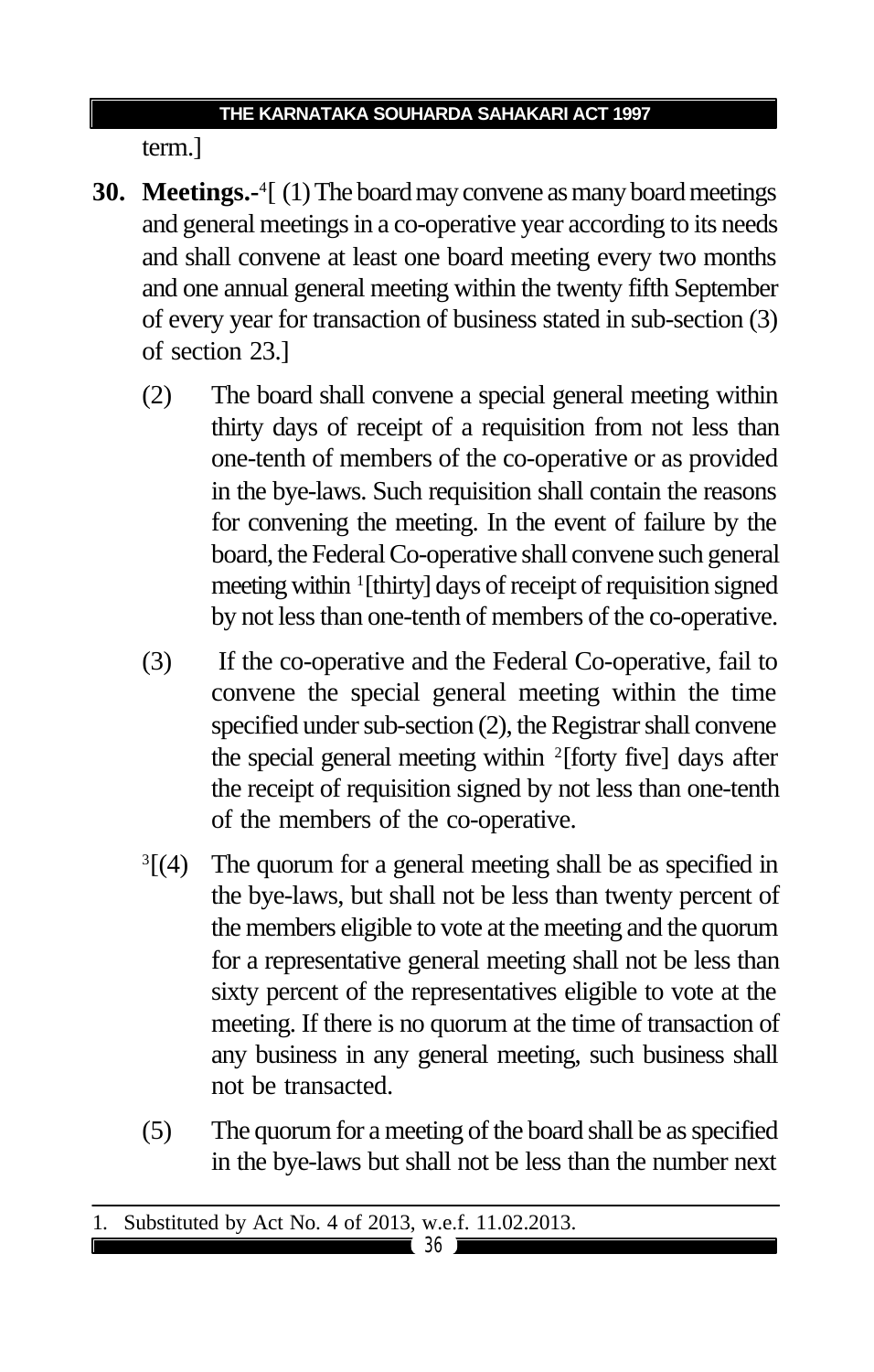to fifty per cent of the strength of the board. If there is no quorum at the time of transacting any business in any meeting of the board, such business shall not be transacted.]

**31. Employees.-** (1) Subject to the approval of the general body, the board shall determine the cadre strength of the establishment and the scales of pay of the employees of the co-operative:

Provided that the co-operative may borrow the services of the employees of other co-operatives, co-operative societies, Federal Co-operative, State or Central Government or their Organisations, Public Sector Undertakings and such other professional experts on such terms and conditions as may be approved by the general body.

- (2) The Chief Executive shall be the Chief Administrative Officer of the co-operative and shall, subject to the general control and superintendence of the board,-
	- (a) be incharge of the overall control and supervision of the day-to-day affairs of the co-operative;
	- (b) sign documents, enter into agreements and contacts and institute and defend suits and other legal proceedings on behalf of the co-operative;
	- (c) have powers to endorse, sign, negotiate cheques and other negotiable instruments and operate the bank accounts of the co-operative;
	- (d) be responsible to assist the board in matters relating to recruitment, performance and discipline of the employees;
	- (e) arrange to maintain proper records and accounts of the co-operative;
	- (f) present the draft annual report and financial statements for the approval of the board <sup>1</sup>[within

<sup>1.</sup> Inserted by Act No. 4 of 2013, w.e.f. 11.02.2013.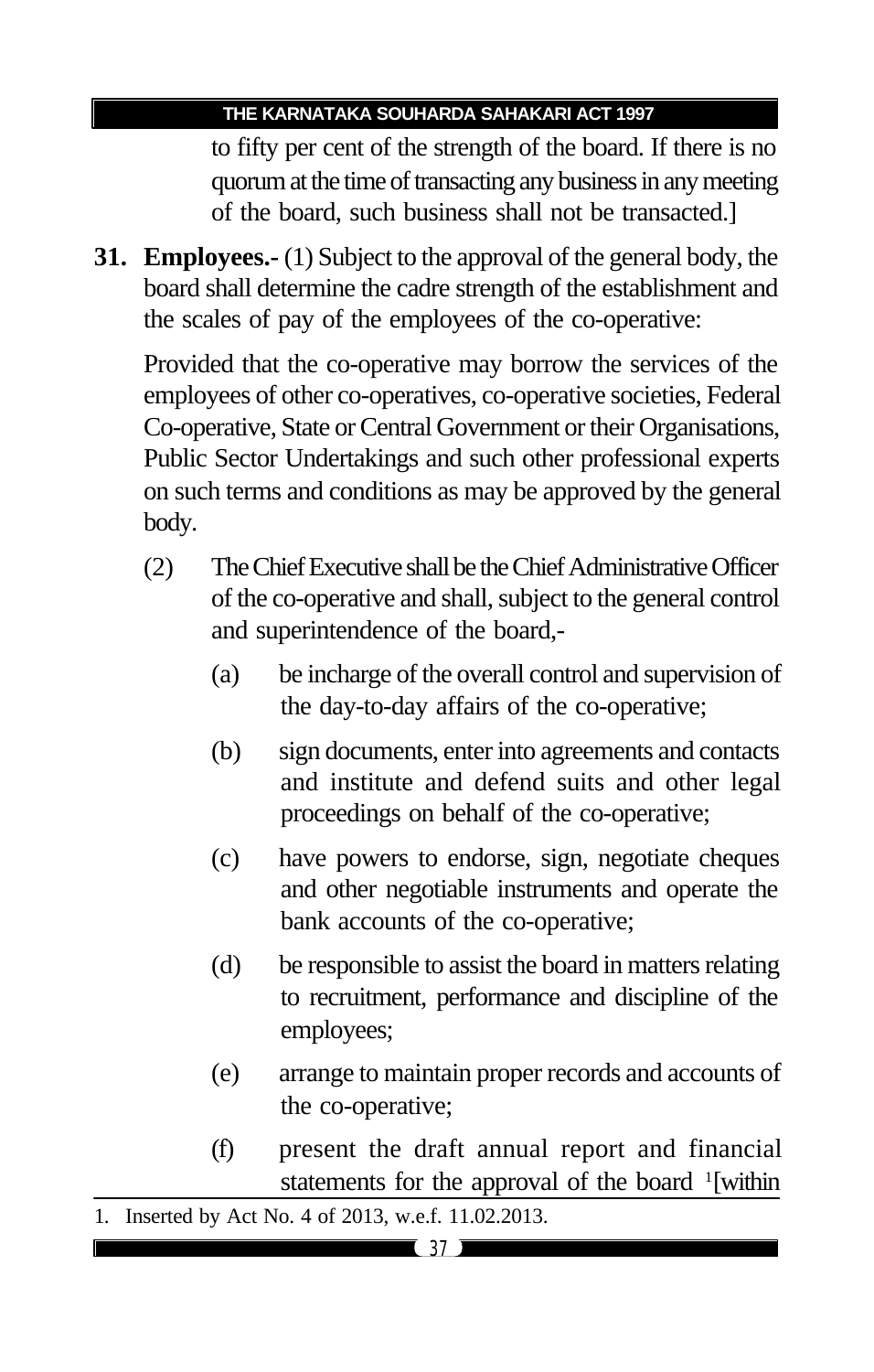thirty days from the close of the cooperative year;]

- (g) assist to convene the board meetings, general meetings and the special general meeting in accordance with the bye-laws;
- (h) assist the board in the formulation of policies and programmes;
- (i) furnish to the board information necessary for monitoring the performance of the co-operative;
- 1 [(i-1) furnish the financial statements, schedules and other statements with the approval of the board and the related books of accounts, records and other documents necessary for the annual audit of accounts of the cooperative to the auditor within the thirty days from the close of the cooperative year;
- (i-2) place before the board the action to be taken for rectification of defects pointed in the audit report, obtain approval of the board and take action accordingly;
- (i-3) place before the board the action to be taken for rectification of defects pointed in the inquiry report, if any, obtain approval of the board and take action accordingly;
- (i-4) render necessary information and assistance to the cooperative election commission for conduct of elections before the term of expiry of the board;
- (i-5) furnish to the Registrar and Federal cooperative within the thirtieth day of September every year, the returns and information to be submitted as per section 34 to the Registrar and the Federal cooperative;
- (i-6) report any information on any vacancy in the board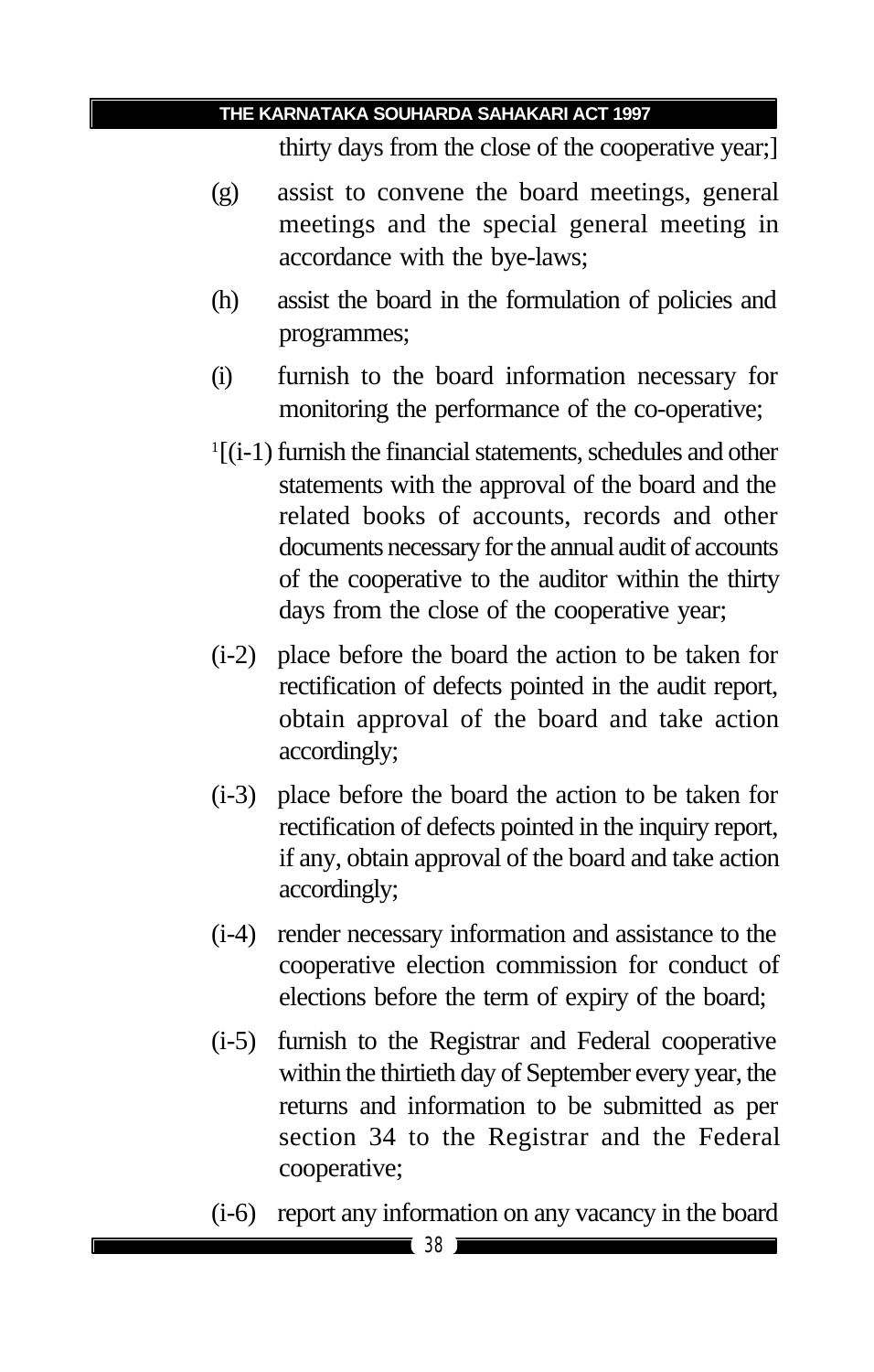to the cooperative election commission;] and

(j) perform any other functions as specified in the byelaws or as decided by a resolution of the board meetings or general meetings.

<sup>1.</sup> Substituted by Act No. 4 of 2013, w.e.f. 11.02.2013.

<sup>2.</sup> Inserted by Act No. 4 of 2013, w.e.f. 11.02.2013.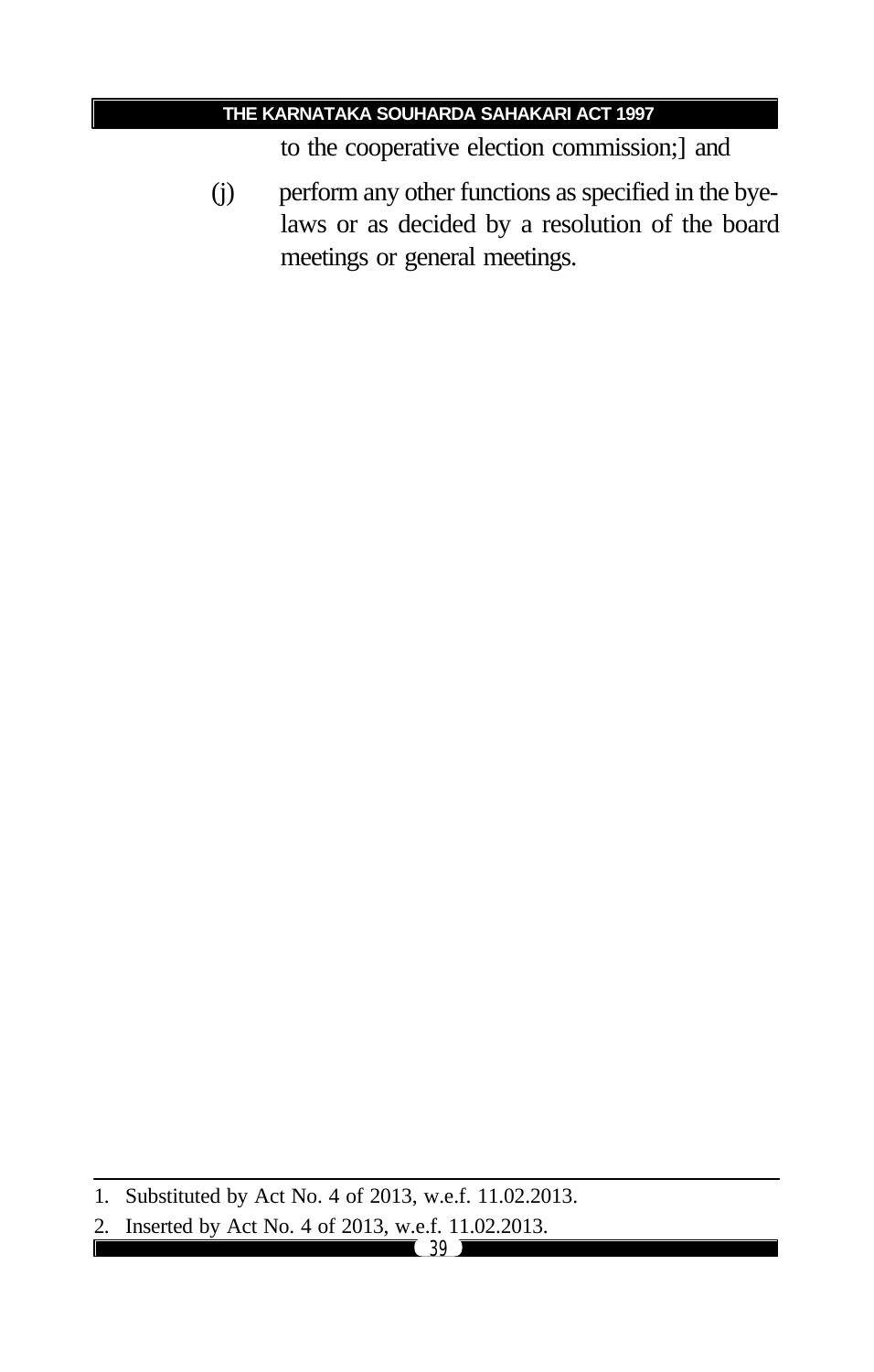# **Chapter - V ACCOUNTS, AUDIT AND INQUIRY**

- **32. Maintenance of records. Accounts, etc.-** (1) Every co-operative shall maintain at its registered office the following, namely:-
	- (a) a copy of the Kamataka Souharda Sahakari Act, 1997 with upto-date amendments;
	- (b) registration certificate and registered bye-laws and the amendments registered from time to time in original;
	- (c) a copy of the bye-laws of the Federal Co-operative and each of its subsidiaries, if any;
	- (d) a register of members with details regarding voting rights for the current year updated within thirty days of <sup>1</sup> [closure of the cooperative year] and the memberwise use of various services;
	- (e) accounts of all sums of money received and expended by the co-operative and its branch, if any, and purposes;
	- (f) accounts of all purchases and sales of goods by the co-operative;
	- (g) accounts of the assets and liabilities of the cooperative;
	- (h) the minutes book;
	- (i) copies of the board resolution; and
	- (j) annual report and audit report and where a cooperative has branch office, accounts and records related to such branch.

2 [(1A) Every cooperative shall provide opportunity to every 1. Insertedy Act No. 4 of 2013, w. The books, information and accounts of

2. Substituted by Act No. 4 of 2013, w.e.f. 11.02.2013.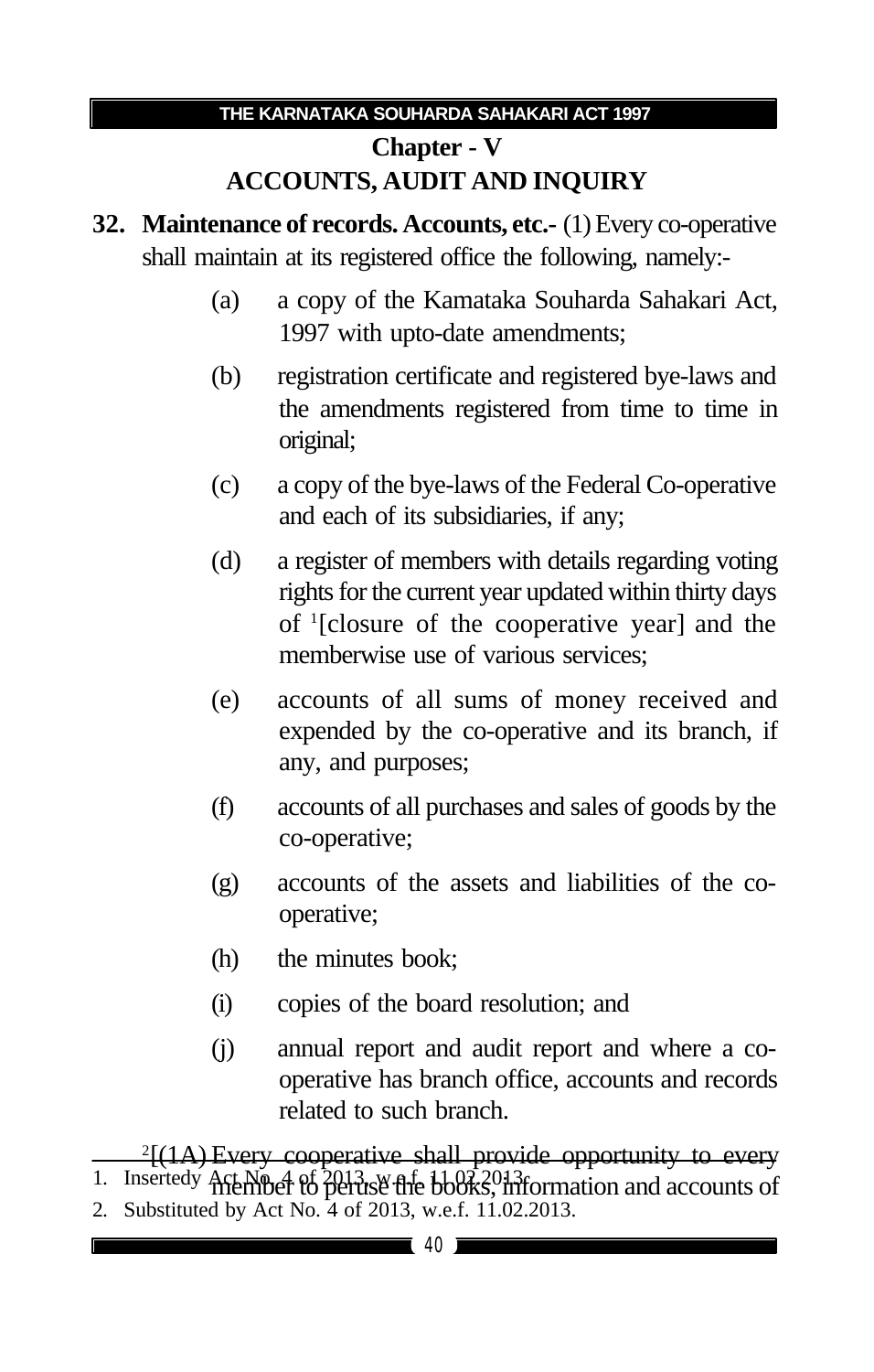the cooperative kept in regular transaction of its business with such member.]

- (2) Copies of the resolutions of the board and general meetings, voters list, bye-laws, statement of annual accounts and such accounts relating to a member, shall be made available to any member during the business hours after payment of necessary fees as may be decided by the board.
- (3) The books of accounts of every co-operative together with supporting records and vouchers shall be preserved for such period as may be decided by the board.

# **[32A.** <sup>1</sup> [**\*\*\*\*\*\*\*\*\*\*\*\*]**

2 [**33. Audit.**– (1) Every Cooperative shall get its accounts audited at least once in a year before the first day of September following the close of the cooperative year by an auditor or an auditing firm appointed by the general body of the cooperative from a panel of auditors or auditing firms approved by the Director of cooperative audit;

Provided that the Director of co-operative audit shall be the authority competent to prepare and maintain a list of auditors and auditing firms who satisfy the prescribed qualification and experience for undertaking the audit of accounts of the co-operatives in the state.

Provided further that the Director of cooperative audit shall communicate a panel of auditors and auditing firms, not exceeding ten, to every cooperative within thirty days from the close of the co-operative year.

(2) The general body of every cooperative shall at its general meeting appoint an auditor or an auditing firm to audit the accounts of the cooperative for the cooperative year in which the general meeting is held.

(3) The manner of preparation of the list of auditors and auditing firms by the Director of co-operative audit and the procedure for giving the panel to each co-operative shall be as prescribed.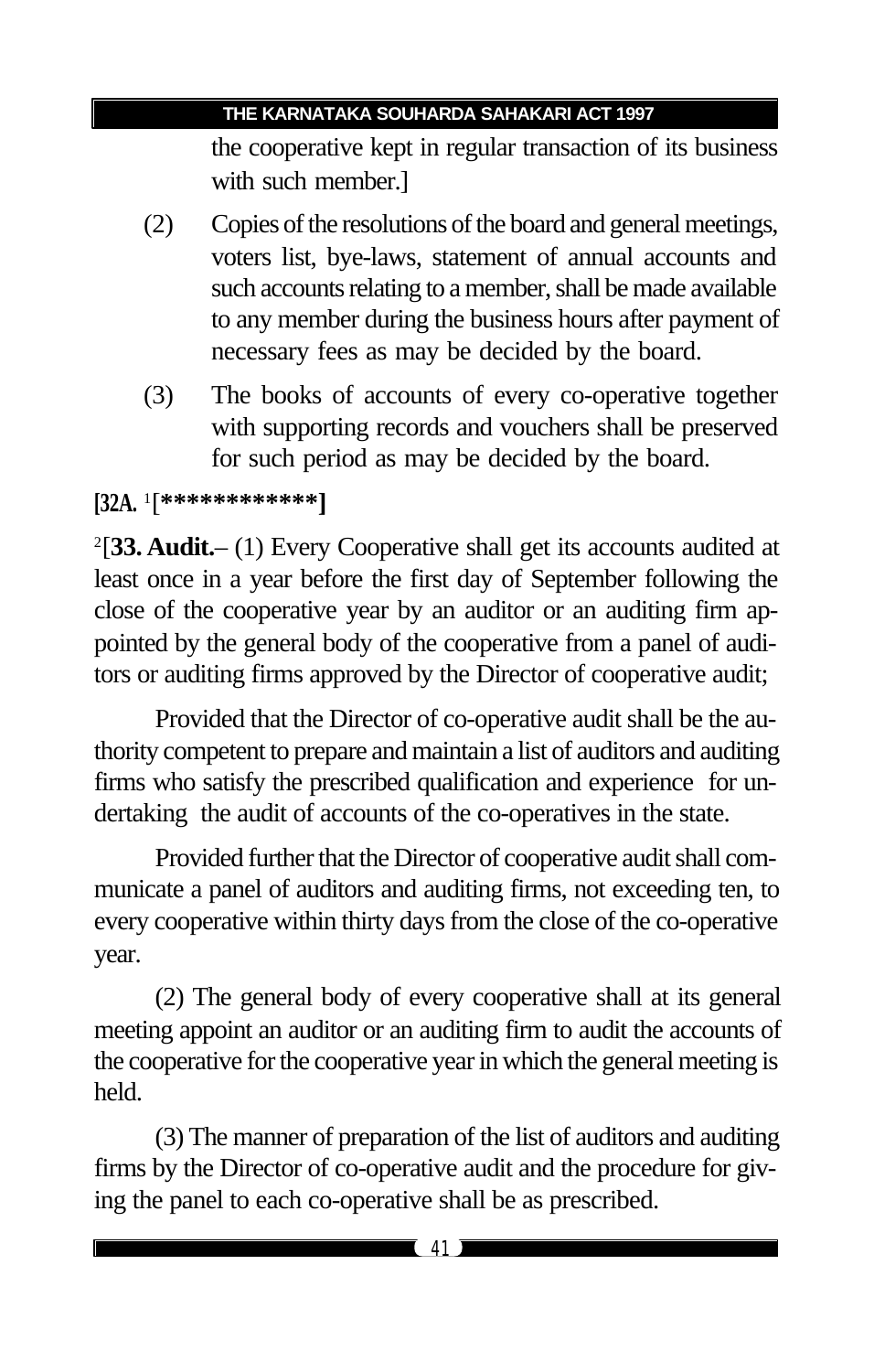(4) The audit under sub-section (1) shall include an examination of overdue debts, if any, the physical verification and valuation of the assets and liabilities, verification of the cash balance and securities, certification of the profits or losses, compliance with the transparency law and other laws applicable to the cooperatives including the instructions and directives of NABARD or Reserve Bank of India and an examination of the working and the other prescribed particulars of the cooperative.

(5) The auditor or auditing firm shall at all times have access to all the books, accounts, documents, papers, securities, cash and other properties belonging to the cooperative or in the custody of any member of the board or the office-bearer or the chief executive or any other employee of the cooperative and may summon any person in possession or responsible for the custody of any such books, accounts, documents, papers, securities, cash or other properties to produce the same at the registered office of the cooperative or any branch thereof or at any public office at the headquarters of the cooperative.

(6) Every person who is, or has at any time been, an officer or employee of the cooperative and every member and past member of the cooperative shall furnish such information in regard to the transactions and working of the cooperative as the Auditor or Auditing firms approved by the Director of Cooperative Audit may require.

(7) The board of every cooperative shall ensure that the annual financial statements like the receipts and payments or income and expenditure, profit and loss and the balance sheet along with such schedules and other statements as may be prescribed as at the end of a cooperative year are prepared and presented for audit before the auditor or auditing firm within thirty days of the closure of that cooperative year.

(8) The Auditor or Auditing firm shall conduct and complete the audit of accounts as provided for in this Act or the rules and send copies of the audit report and communicate the results of audit to the cooperative, the Federal cooperative, the Registrar, the Director of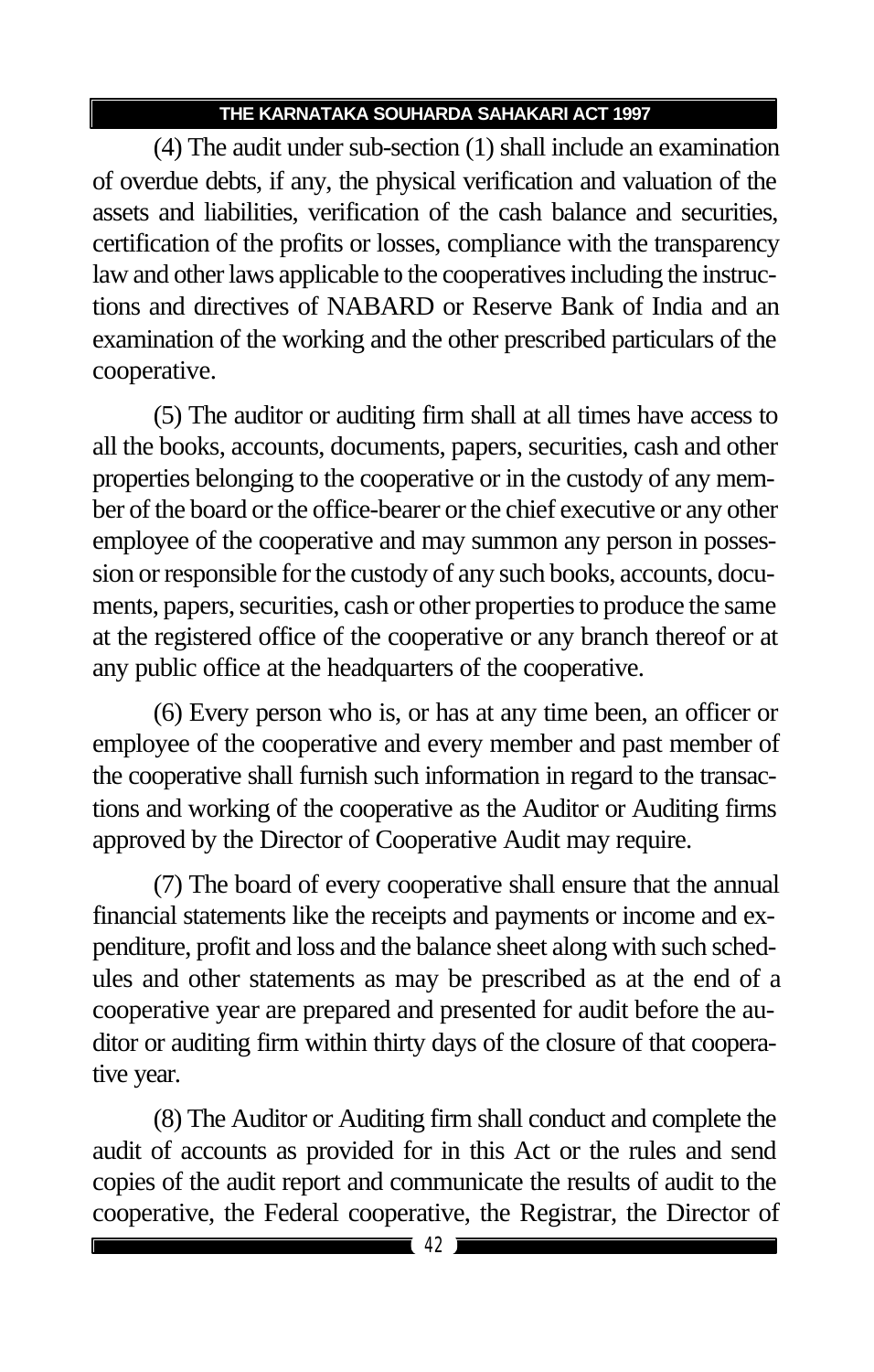co-operative audit and to the financing bank or credit agency, and if the cooperative is affiliated to any other cooperative, to such cooperative, within the first day of September every year.

(9) The auditor or auditing firms shall have right to receive all notices and every communication relating to the general meeting of a cooperative and, at the cost of the cooperative, shall be entitled to attend such meeting and to be heard at the general body meeting, in respect of all or any part of the business with which he is concerned as auditor or auditing firm.

(10) If the result of the audit held under sub-section (1) discloses any defects in the working of the cooperative, the board shall take steps to rectify the defects and remedy the irregularities pointed out in the audit report and place the audit report along with the action taken report before the general meeting to be held before the twenty-fifth day of the September every year and explain therein the said defects or the irregularities. The board shall continue to take steps for rectification of all the defects and remedying of all the irregularities in the audit report and apprise the general meetings every year till all the defects are rectified and the irregularities are remedied. The board shall send a report of action taken to the Registrar, the Federal cooperative and the Director of Co-operative Audit within thirty days from the date of the general meeting.

(11) The Director of Co-operative Audit shall submit the audit reports of the apex cooperatives to the State Government annually for being laid before the legislature in the manner prescribed.

(12) If it appears to the general body of a co-operative that there is a prima-facie case of fraud or misappropriation or embezzlement of funds not detected or properly examined by the auditor during the regular audit or misclassification of accounts, the general body may resolve to provide for a re-audit of any account of the cooperative with a view to truly reflect the financial position of the cooperative and the provisions of the Act and the rules applicable to the audit shall apply to such re-audit;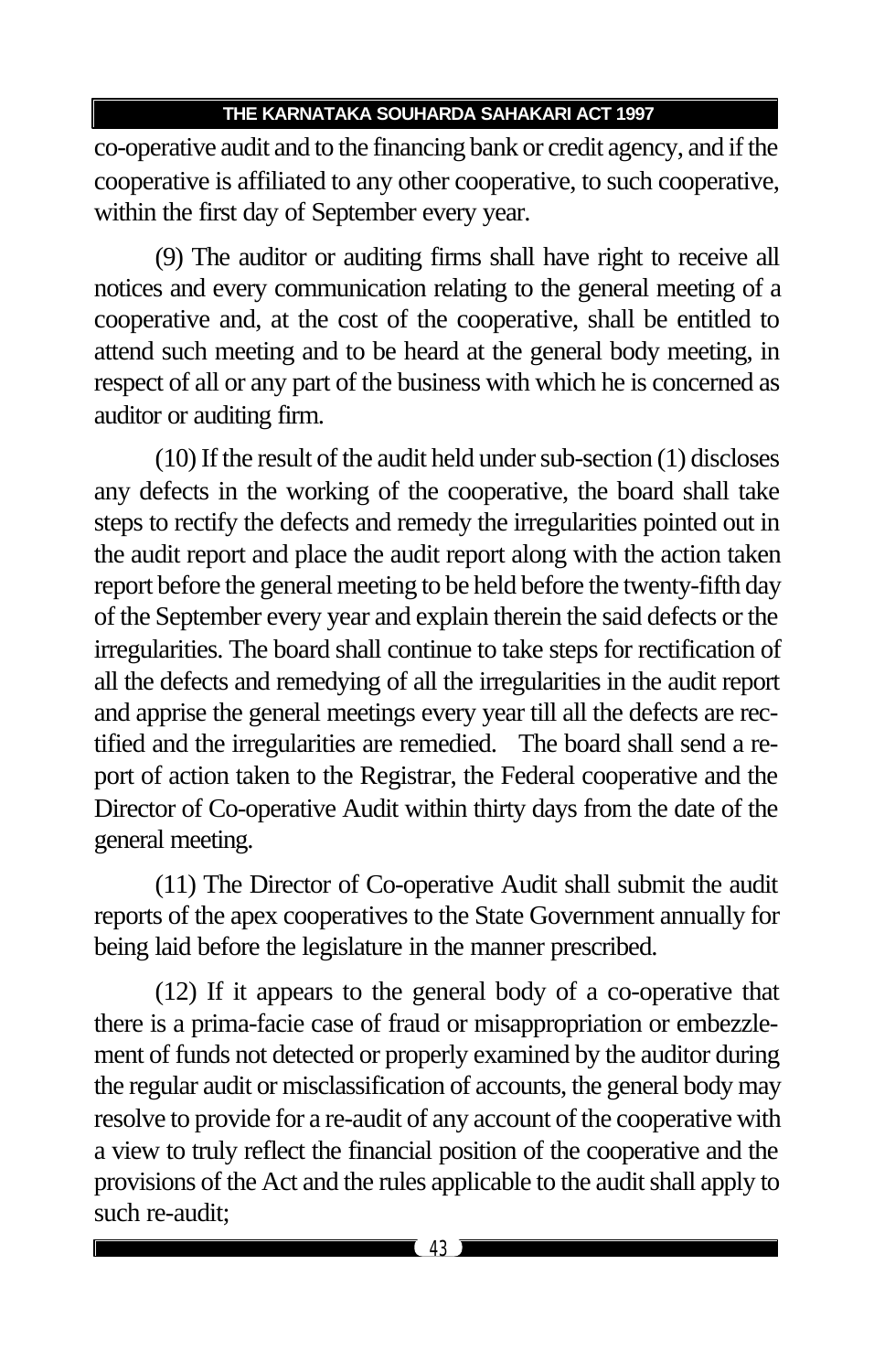(13) If it appears to the State Government on an application by a cooperative or otherwise that it is necessary or expedient to re-audit the accounts of a cooperative, the State Government may, by an order provide for such re-audit and the provisions of the Act and the rules applicable to the audit shall apply to such re-audit.

Provided that such re-audit shall be ordered only when there is a prima-facie case of fraud or misappropriation or embezzlement of funds not detected or properly examined by the auditor or auditing firms during regular audit or misclassification of accounts or for any other valid reasons with a view to truly reflect the financial position of the cooperative.

(14) Without prejudice to the provisions of sub- sections (4) to (6), the auditor shall inquire;

- (a) Whether loans and advances made by the co-operative on the basis of security have been properly secured and whether terms on which they have been made are not prejudicial to the interests of the co-operative or its members;
- (b) Whether transactions of the co-operative which are represented merely by book entries are not prejudicial to the interests of the co-operative;
- (c) Whether personal expenses have been charged to revenue account;
- (d) Where it is stated in the books and papers of the cooperative that any shares have been allotted for cash, whether cash has actually been received in respect of such allotment, and if no cash has actually been so received, whether the position as stated in the account books and the balance sheet is correct, regular and not misleading; and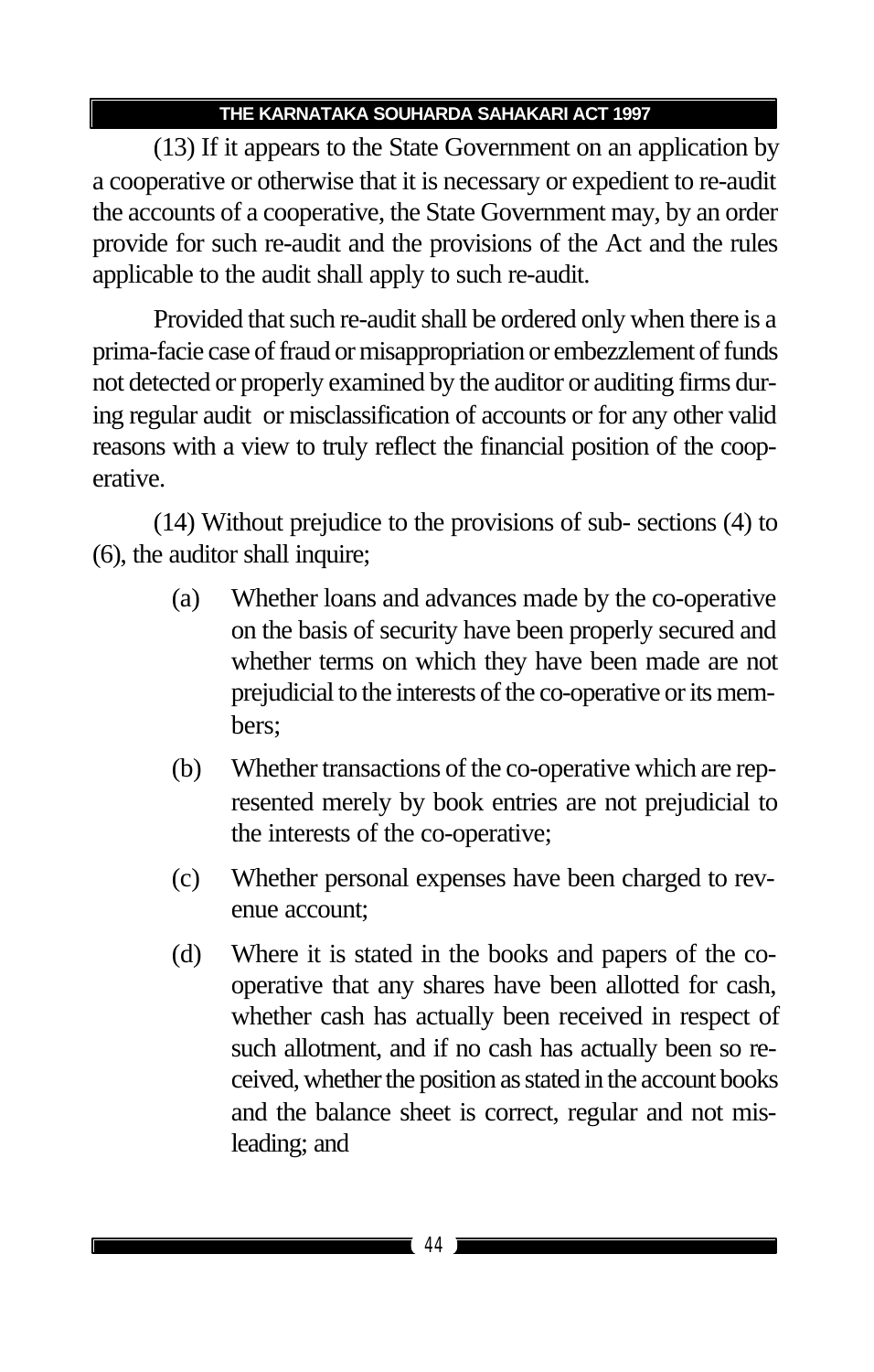(e) Whether any special issue or subject matter referred to for inquiry by the Reserve Bank or National Bank has been duly enquired into and report thereof is submitted to the Reserve Bank or National Bank as the case may be.

(15) The auditor shall make a report to the cooperative on the accounts examined by him and on every balance sheet and profit and loss account and on every other document required to be part of or annexed to the balance sheet or profit and loss account. The report shall state whether, in his opinion and to the best of his information and according to the explanations given to him, the said accounts give the information required by this Act in the manner so required and give a true and fair view,-

- (a) in the case of the balance sheet, of the state of the cooperative's affairs as at the end of the year; and
- (b) in the case of the profit and loss account, of the profit or loss for the year.
- (16) The auditor's report shall also state,-
	- (a) state whether he has obtained all the information and explanations which to the best of his knowledge and belief were necessary for the purpose of his audit;
	- (b) state whether in his opinion, proper books of accounts have been kept by the co-operative so far as appears from his examination of those books and proper returns adequate for the purpose of his audit have been received from branches or offices of the co-operative not visited by him;
	- (c) state whether the report on the accounts of any branch office audited by a person other than the cooperative's auditor has been forwarded to him and how he has dealt with the same in preparing the auditor's report;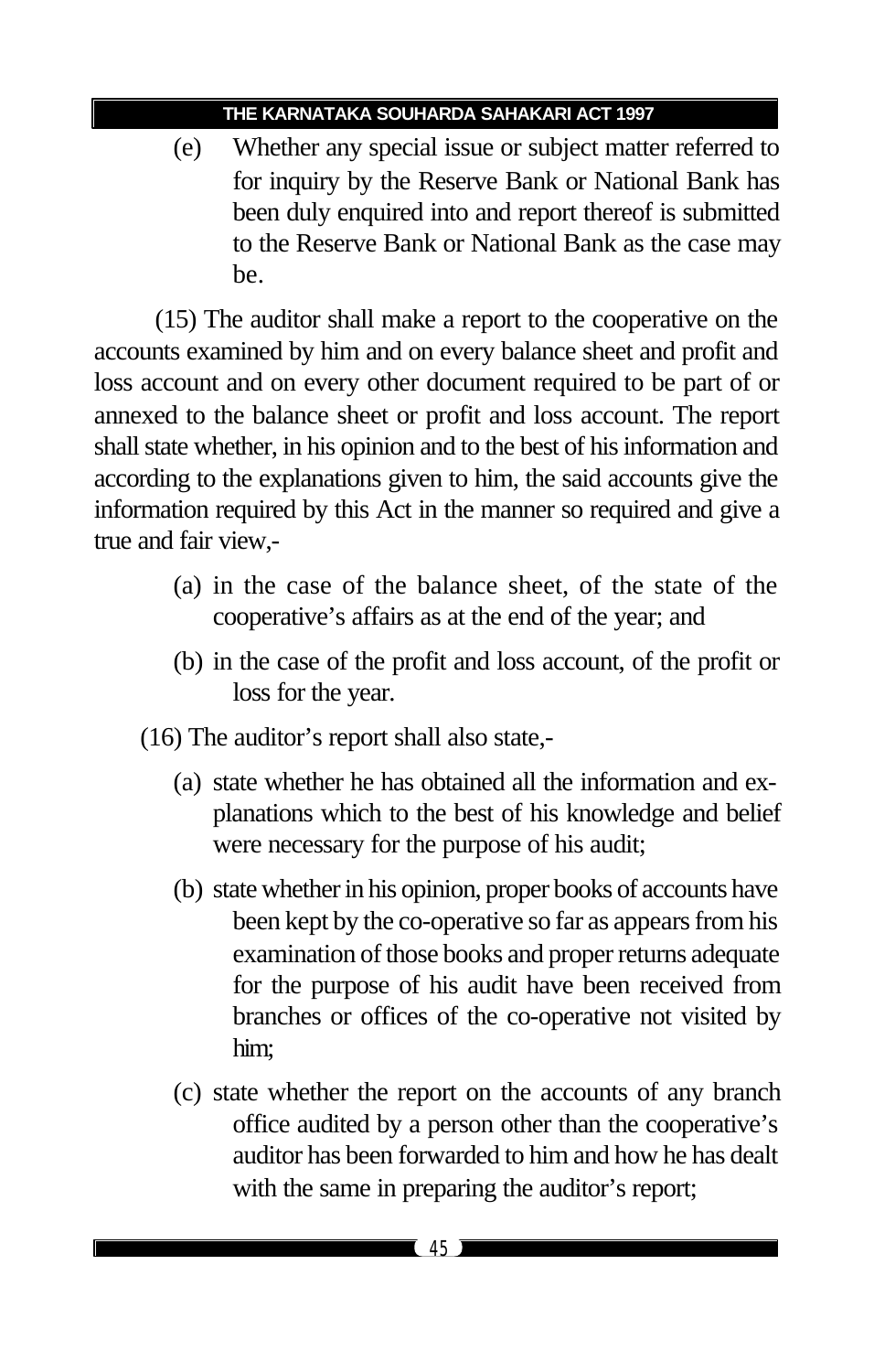(d) state whether the cooperative's balance sheet and profit and loss account dealt with by the report are in agreement with the books of account and returns;

 (17) Where any of the matters referred to in clauses (a) and (b) of sub-section (14) or in clauses (a) and (b) of sub-section (15) or clause (a) to (d) of sub-section (16) is answered in the negative or with a qualifying observation, the auditor's report shall state the reason for the answer.

- (18) The audit report shall have,–
- (a) all particulars of the defects are the irregularities observed in audit and in case of financial irregularities and misappropriation or embezzlement of funds or fraud, the auditor or auditing firm shall investigate and report the modus operandi, the entrustment, amount involved, and fix the responsibility for such misappropriation or embezzlement of funds or fraud, on the members of the board or the employees of the cooperative or any other person as the case may be with all necessary evidence.
- (b) accounting irregularities and their implications on the financial statements to be indicated in detail in the report with the corresponding effects on the profit and loss.
- (c) the functioning of the general body, board and sub-committees of the Co-operative to be checked and any irregularities or violations observed reported duly fixing the responsibilities for such irregularities or violations.
- (d) all schedules and other statements as may be prescribed.

(19) The remuneration of the auditor or auditing firms of a cooperative shall be borne by the cooperative and shall be at such rates as may be fixed by general body of the cooperative."

- 1. Substituted by Act No. 4 of 2013, w.e.f. 11.02.2013.
- 2. Inserted by Act No. 21 of 2004, w.e.f. 31.03.2004.
- 3. Substituted by Act No. 4 of 2013, w.e.f. 11.02.2013.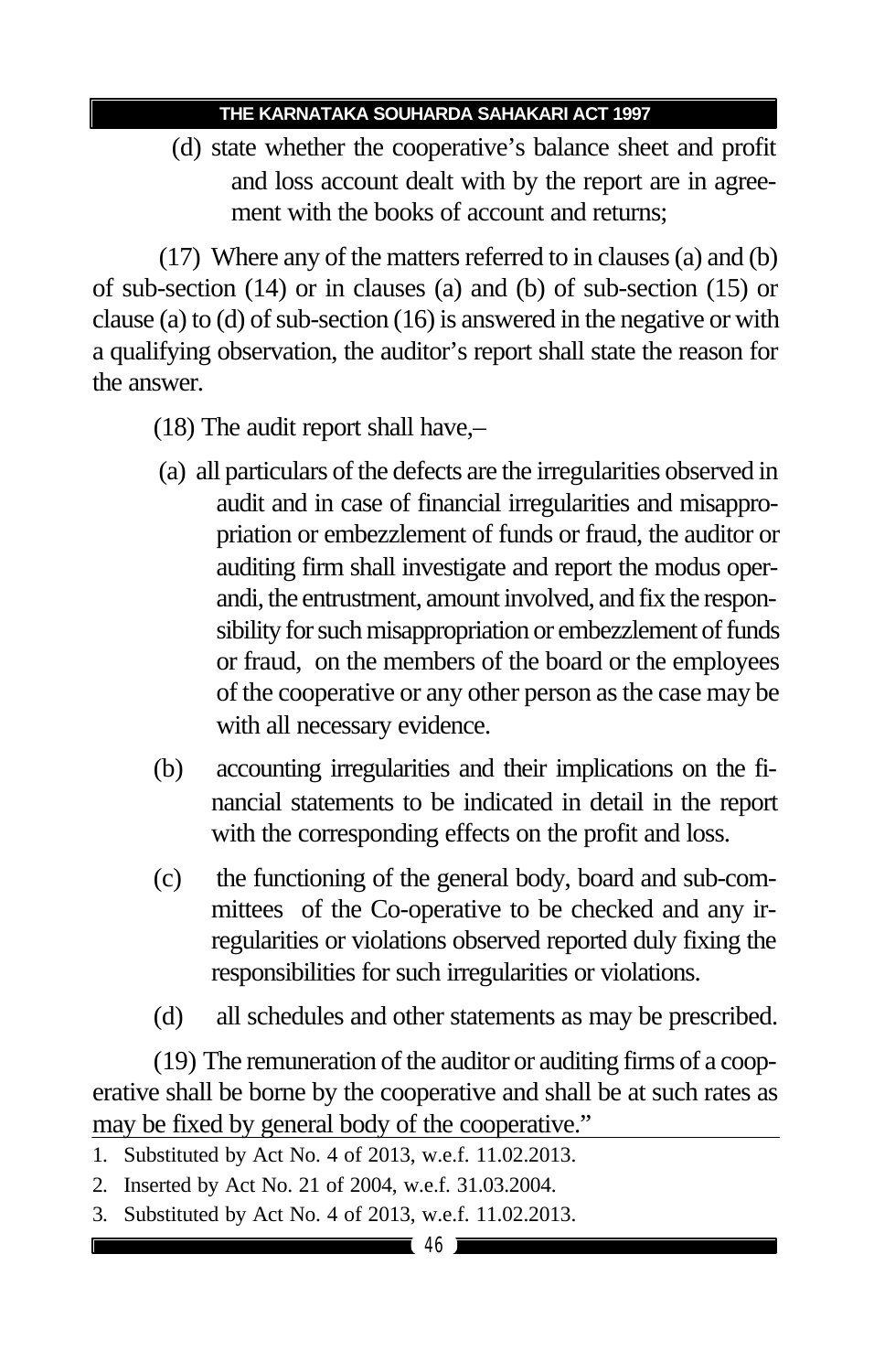**Explanation:**- For the purpose of this Section;

(i) '**Auditor**' means an auditor or an officer of the Department of Cooperative Audit who has passed, in addition to the graduation or post graduation degree, Higher Diploma in Cooperative Management or Diploma in Cooperative Audit or General Diploma in Cooperative Management and who has completed the period of probation successfully and who has a working knowledge of the Kannada language; or

A Chartered Accountant within the meaning of the Chartered Accountants Act, 1949 who shall have a fair knowledge of the functioning of the cooperatives and shall have an experience of at least three years in auditing of which the auditor would like to be included in the panel and chartered accountants shall have working knowledge of the Kannada language.

(ii) **'Auditing firm'** means a firm of more than one Chartered Accountants within the meaning of the Chartered Accountants Act, 1949 who or which shall have a fair knowledge of the functioning of the cooperatives and shall have an experience of at least three years in auditing of which the auditing firm would like to be included in the panel and chartered accountants shall have working knowledge of the Kannada language.]

- **34. Furnishing Information.-** <sup>1</sup> [Within six months from the close of the cooperative year, every cooperative shall furnish the following returns and information to the Registrar and the Federal cooperative] <sup>2</sup> [and in case of a Cooperative Bank also to the Reserve Bank] namely.-
	- $\sqrt[3]{(a)}$ [(a) annual report of the activities for the preceding cooperative year and the programme for the ensuing cooperative year;]
	- (b) audited <sup>1</sup>[financial statements;]

<sup>1.</sup> Substituted by Act No. 4 of 2013, w.e.f. 11.02.2013.

<sup>2.</sup> Inserted by Act No. 4 of 2013, w.e.f. 11.02.2013.

<sup>3.</sup> Substituted by Act No. 21 of 2004, w.e.f. 31.03.2004.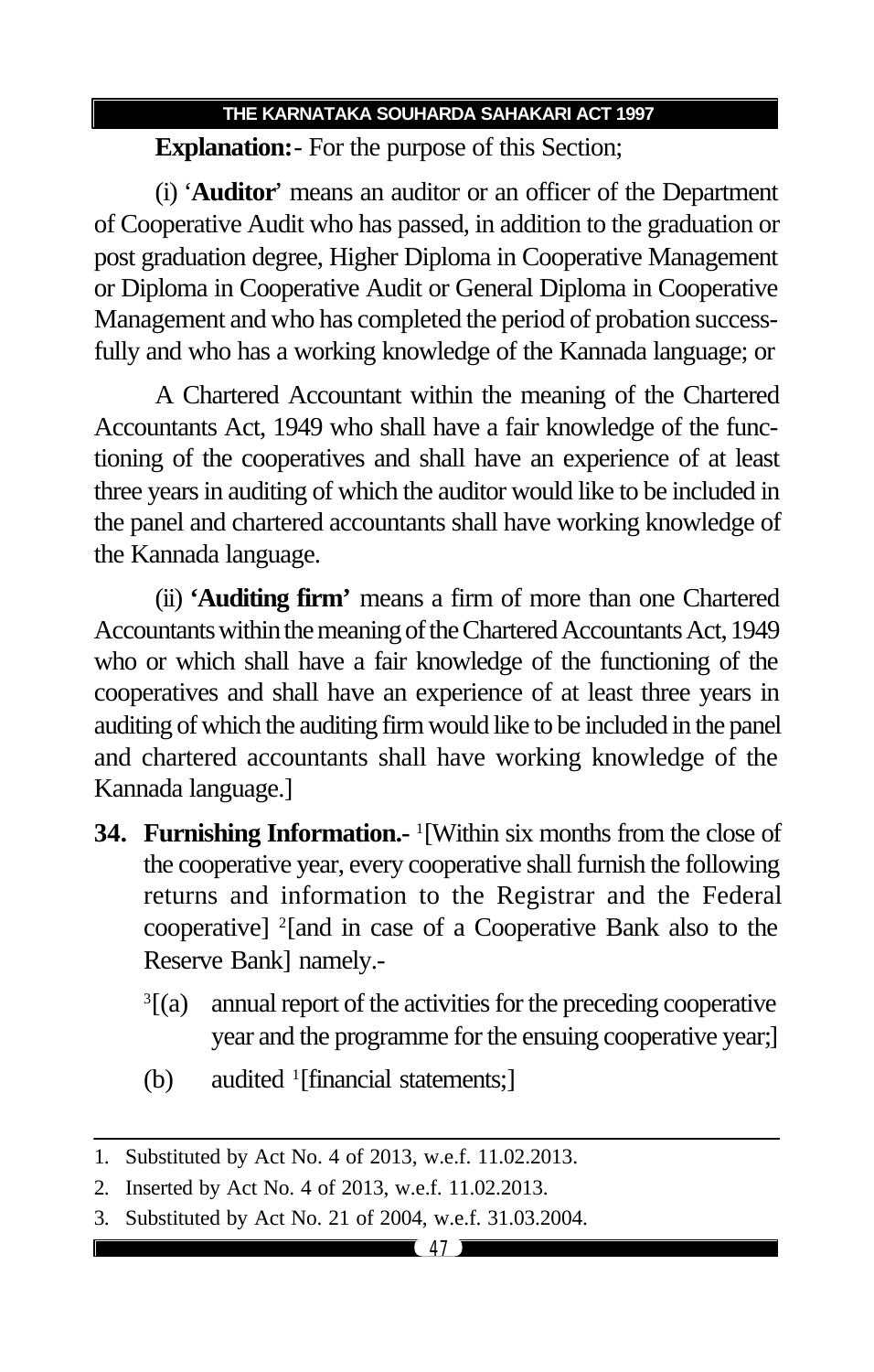- (c) plan for disposal of surplus as approved by the general body;
- (d) list of directors and their terms of office;
- (e) list of amendments to the bye-laws of the co-operative; and
- (f) declaration regarding the date of conducting the general body meeting and elections, if any.
- $^{2}[(g)]$ any information required by the Registrar and the Federal cooperative under the provision of this Act]
- **3[35.Inquiry.-** (1) The Registrar may conduct an inquiry or cause an inquiry to be conducted expeditiously into any specific matter touching the constitution, management, working or financial conditino of a Co-operative.

(2) An inquiry of the native refererred to in sub-section (1) shall be held on the application of.-

- (a) the Federal co-operative to which the co-operative is affiliated; or
- (b) not less than one-third of th members of the Board of the Co-operative; or
- (c) not less than one-tenth of the totalnumber of members of the Co-operative.

(3) The application under sub-section (2) shall be accompanied by such fee as may be prescribed.

(4) The Registrar may himself conduct the inquiry or appoint an inquiry officer to conduct the inquiry. The cost of inquiry shall be met by the creditor or the Federal Co-operative of the Cooperative, as the case may be, as may be decided by the Registrar.

3. Substituted by Act No. 21 of 2004, w.e.f. 31.03.2004.

<sup>1.</sup> Substituted by Act No. 21 of 2004, w.e.f. 31.03.2004.

<sup>2.</sup> Substituted by Act No. 21 of 2004, w.e.f. 31.03.2004.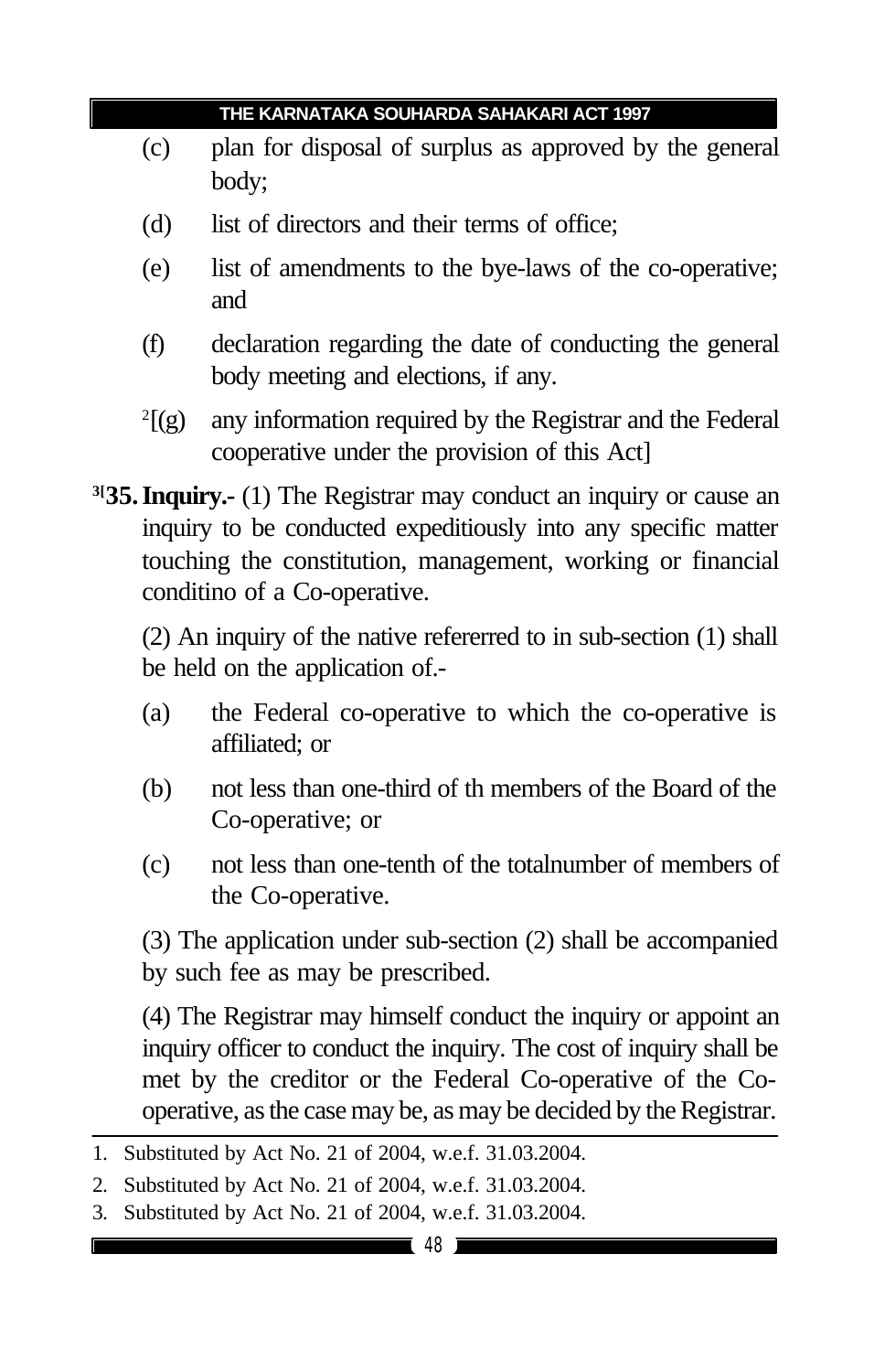(5) An inquiry under sub-section (2) shall be completed within a perod of tweleve months which may however be extended by the Registrar for a further period of six months for reasons to be recorded in writing.

(6) When an inquiry is made under this section, the Registrar shall, within a period of one month from the date of receipt of inquiry report, send a copy of the inquiry report to -

- (a) to the applicants;
- (b) to the co-operative concerned;
- (c) to all the creditors concerned; and
- (d) to the Federal Co-operative or the Registrar, as the case may be.]

**36. Power to summon and examine persons and documents.-** (1) <sup>1</sup> [The Registrar or the Inquiry Officer], as the case may be, shall issue to the concerned cooperative, a notice in writing of note less than fifteen days regarding the date of commencement of the inquiry:

Provided that for reasons to be recorded in writing, a shorter notice may be issued.

(2) <sup>2</sup> [The Registrar or the Inquiry Officer] conducting inquiry may provide a reasonable period of not less than seven days to comply with sub-section  $(3)$ .

3 [(3) For the purpose of inquiry under this Act, the Registrar or the Inquiry Officer conducting such inquiry:-

(a) may require in writing the President or Chairperson or the Chief Executive or other authority concerned to produce such receipts, vouchers, statements, returns correspondence, notice or any other documents as he may consider necessary for the purpose of inquiry.

(b) shall, at all time, have free access to the books, accounts, 1. Substituted by Act No. 4 of 2013, w.e.f. 11.02.2013.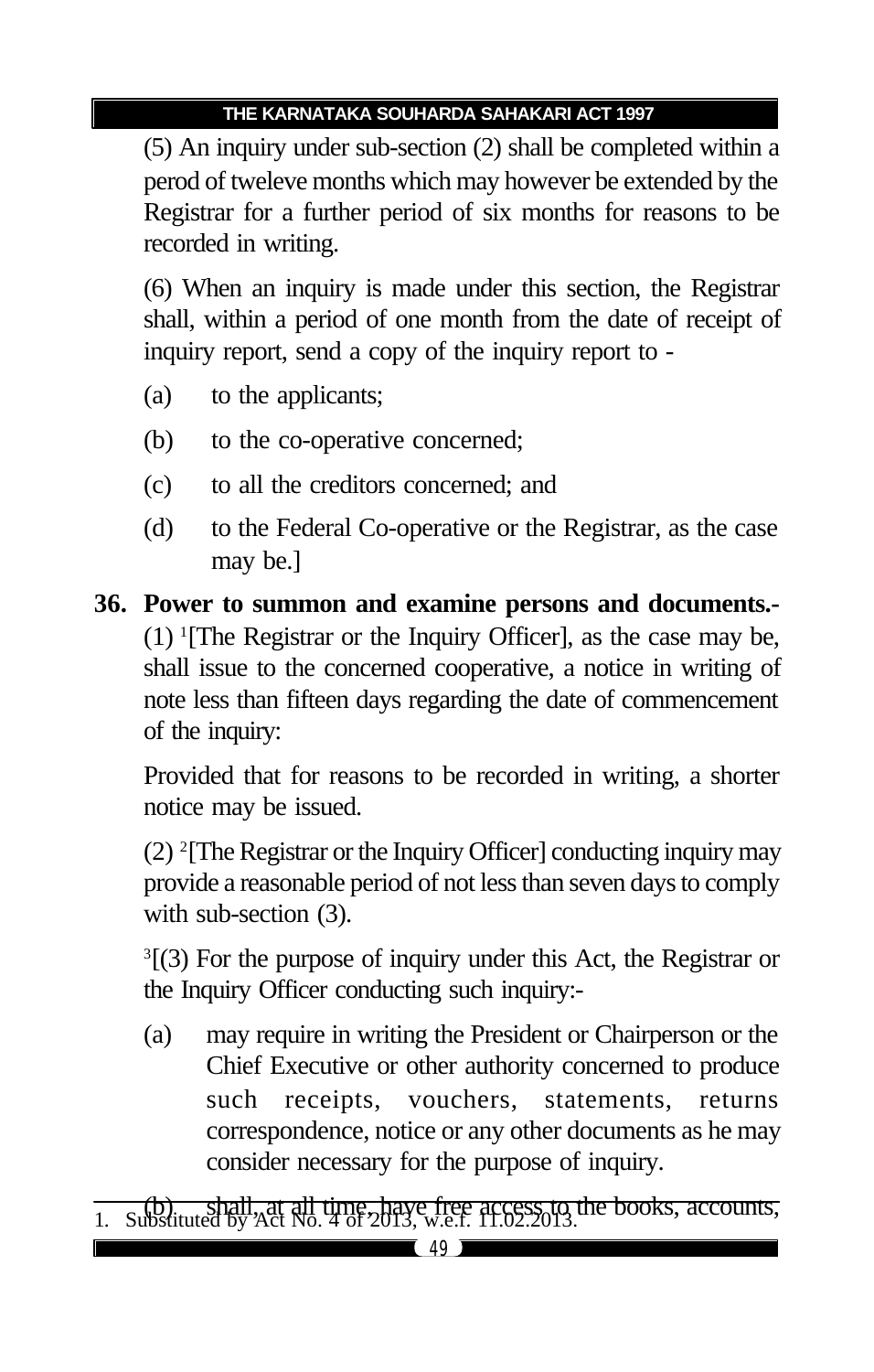documents, securities, cash and other properties belonging to, or in the custody of, the Co-operative and may summon any person in possession or responsible for the custody of any such books, accounts, documents, securities, cash or other properties to produce the same at any public office at the headquarters or at the head office of the Co-operative or any branch thereof;

- 1 [(c) may summon any officer of a financing bank or a credit agency as the case may be or any person having any kind of business relationship with the cooperative or any person who is connected with the functioning of and who has knowledge about the affairs of the cooperative to produce any records or documents, if any, related to the transactions with and working of the cooperative and furnish such information and the explanations, at the registered office or branch of the cooperative or at any public office at the headquarters of the cooperative, as the inquiry officer may require for the purpose of the inquiry]; and
- (d) may, notwithstanding any rule or bye-law specifying the period of notice for a general meeting of the Co-operative, require the office bearers of the Co-operative to call a general meeting at such time and place at the headquarters of the Co-operative or any branch thereof and to determine such matters as may be directed by him, and where the office bearers of the Co-operative refuse or fail to call such a meeting he shall have power to call it himself.

**Explanation :** Any meeting called under clause (d) shall have the powers of the general meeting called under the bye-laws of the Co-operative and its proceedings shall be regulated by such bye-laws except that no quorum shall be

<sup>1.</sup> Substituted by Act No. 21 of 2004, w.e.f. 31.03.2004.

<sup>2.</sup> Inserted by Act No. 4 of 2013, w.e.f. 11.02.2013.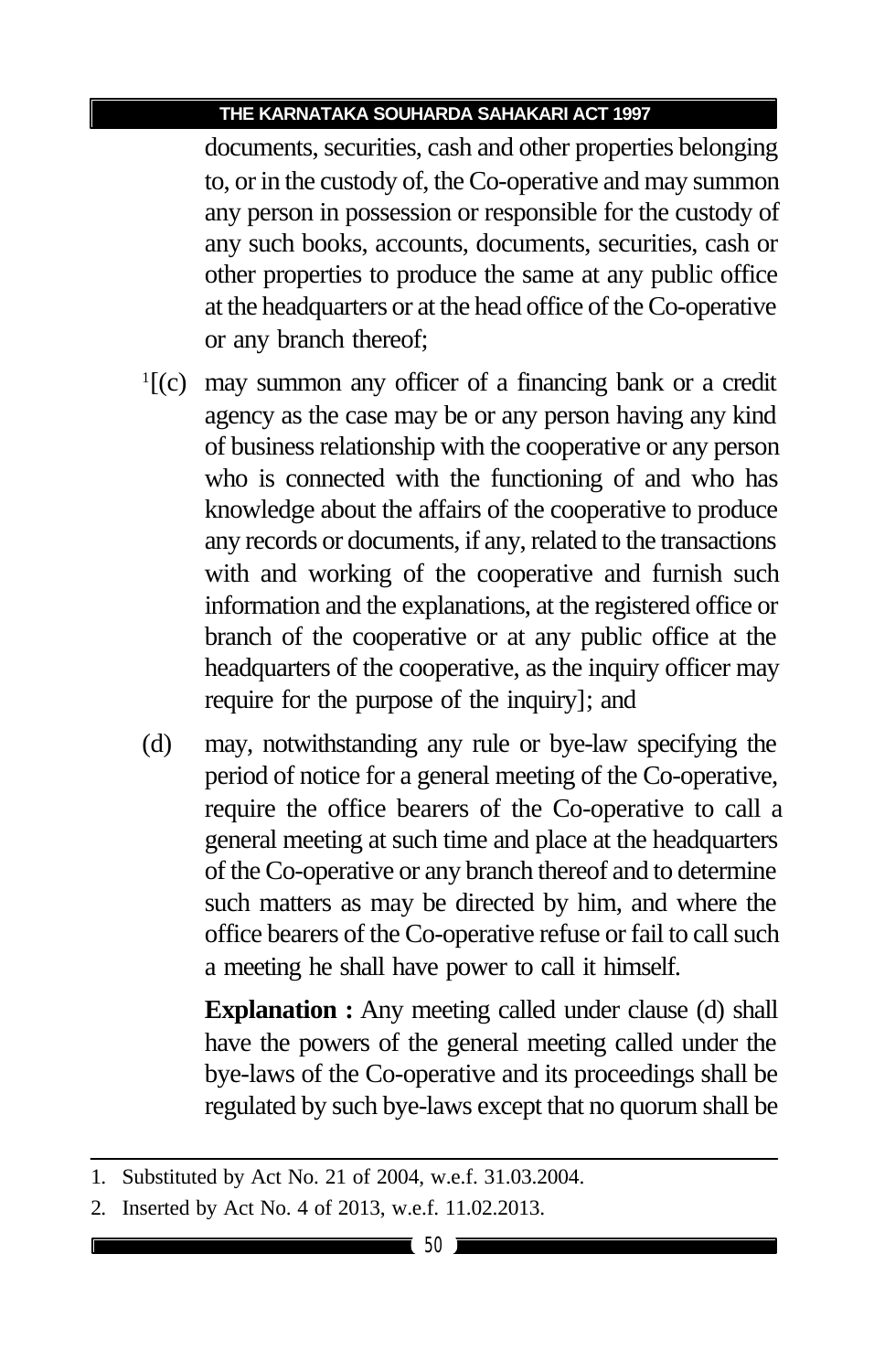necessary for such meeting.]

- **37. Action on inquiry Report.** <sup>1</sup>[The Registrar], as the case may be, after such inquiry, if satisfied that any or all of the office bearers or directors or Chief Executive is or are responsible for any payment contrary to the Act, rules or the bye-laws and has or have caused loss or deficiency in the assets of the co-operative by breach of trust or negligence or has or have misappropriated or fraudulently retained any money or property belonging to such co-operative, without prejudice to any civil or criminal proceedings to which they may be liable, may direct the board to convene the general meeting within such reasonable time as the Federal Cooperative or the Registrar, as the case may be, specify to discuss the findings of the inquiry report and for initiating necessary action against the concerned.
- 1 [**37A. Surcharge.-**(1) If in the course of an audit under section 33, inquiry under section 35, inspection under section 53 or the winding up of a Co-operative under section 48, it is found that the board of such cooperative or the President, Vice-President, the Chairperson, Vice chairperson or any other member of the board or any person who is or was entrusted with the organization or management of such co-operative or who is or has at any time been an officer or an employee of the co-operative has made any payment contrary to the Act, the rules or the bye-laws or has caused any deficiency in the assets of the co-operative by breach of trust or negligence or has misappropriated or fraudulently retained any money or other property belonging to such Cooperative, the Registrar may, on an application of the board, Liquidator or any creditor or the Federal cooperative, frame charges against such person or persons and after giving such person and in the case of a deceased person, to his representative who inherits his estate, an opportunity of making representation, make an order requiring him to pay or restore the money or property or any part thereof with interest at such rate as he may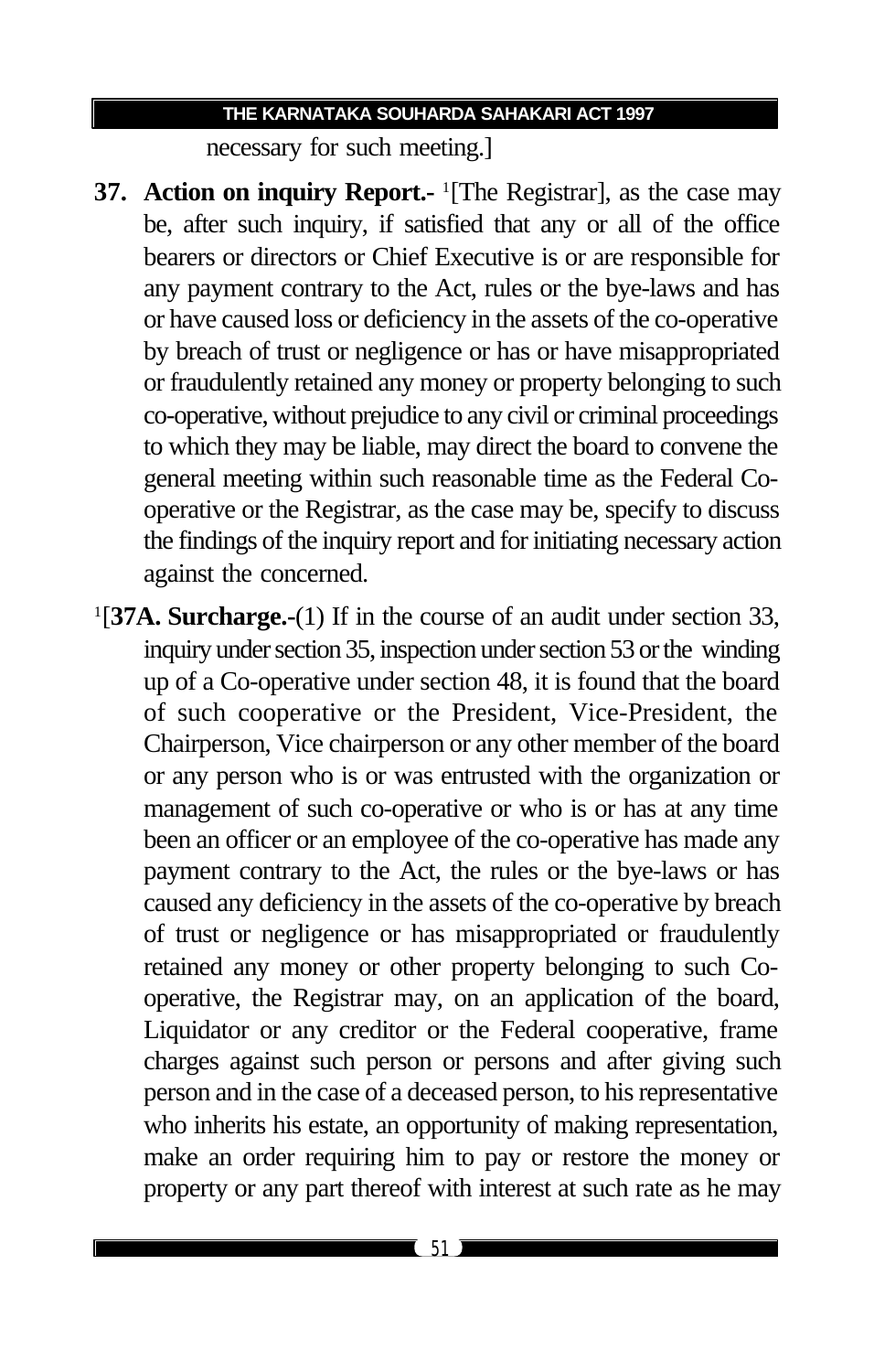determine or to contribute such sum to the assets of the cooperative by way of compensation to such extent as he may consider just and equitable.

 (2) This section shall apply, notwithstanding that the act is one for which the person concerned may be criminally liable.

(3) The order made by the Registrar under sub-section (1) may also provide for recovery of cost of surcharge proceeding from the person against whom the order is made at such rate and in such manner as may be prescribed.

(4) The application under sub-section (1) shall be decided within a period of twelve months excluding the period of stay granted by the court if any. However, the Registrar may for reasons to be recorded in writing extend the said period upto eighteen months.

provided that the State Government may, on a report made by the Registrar, extend the period of inquiry beyond eighteen months, if it is satisfied that there are genuine or valid grounds for such extension.]

<sup>1.</sup> Substituted by Act No. 4 of 2013, w.e.f. 11.02.2013.

<sup>2.</sup> Substituted by Act No. 4 of 2013, w.e.f. 11.02.2013.

<sup>3.</sup> Inserted by Act No. 4 of 2013, w.e.f. 11.02.2013.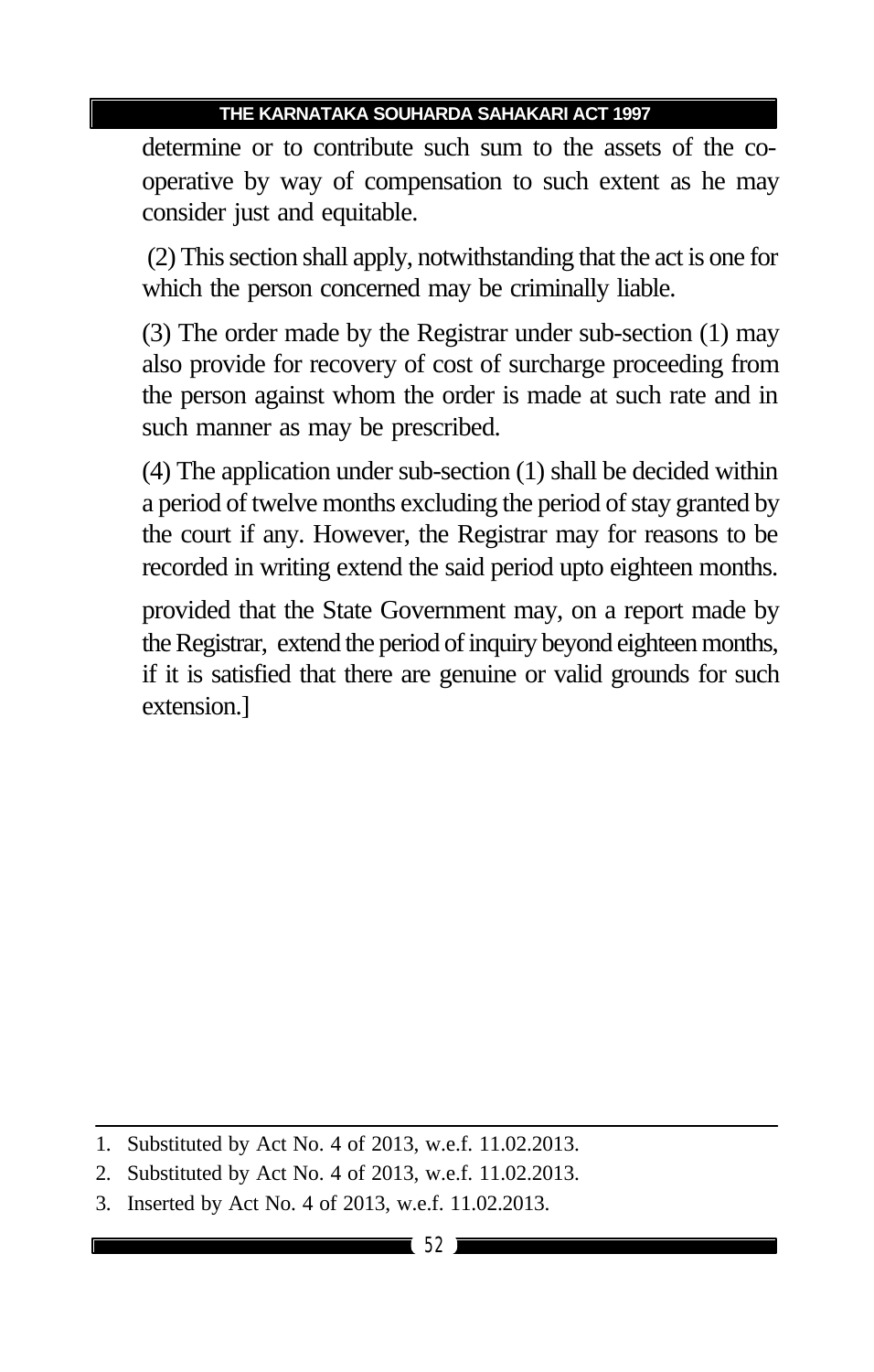# **Chapter - VI SUPERSESSION**

#### **38. Supersession.-**

(1) If, in the opinion of the Federal Co-operative, the board of a co-operative,-

- (i) persistently makes default or is negligent in performance of the duties imposed on it under this Act or rules or the byelaws; or
- (ii) has committed any act which is prejudicial to the interests of the co-operative or its members; or
- (iii) is not functioning properly on account of the number of members of the board falling short of the required number to form quorum due to disqualification, resignation, death or removal of Directors; or
- (iv) is not functioning in accordance with the provisions of this Act or rules or  $\frac{1}{1}$  [the bye-laws]; or
- $2^2$ [(v) fails to conduct the annual general meeting within the six months of the close of year but within the twenty fifth day of September every year; or]
- <sup>3</sup>[(v-a) has committed grave financial irregularities or fraud which have been detected; or
- (v-b) has a stalemate in its constitution or its functions; or
- (v-c) fails to provide necessary assistance to the cooperative election commission and as a result or otherwise the cooperative Election Commission has not conducted election immediately before the term of expiry of the outgoing board; or
- 1. Substituted by Act No. 4 of 2013, w.e.f. 11.02.2013.

3. Inserted by Act No. 4 of 2013, w.e.f. 11.02.2013.

<sup>2.</sup> Substituted by Act No. 4 of 2013, w.e.f. 11.02.2013.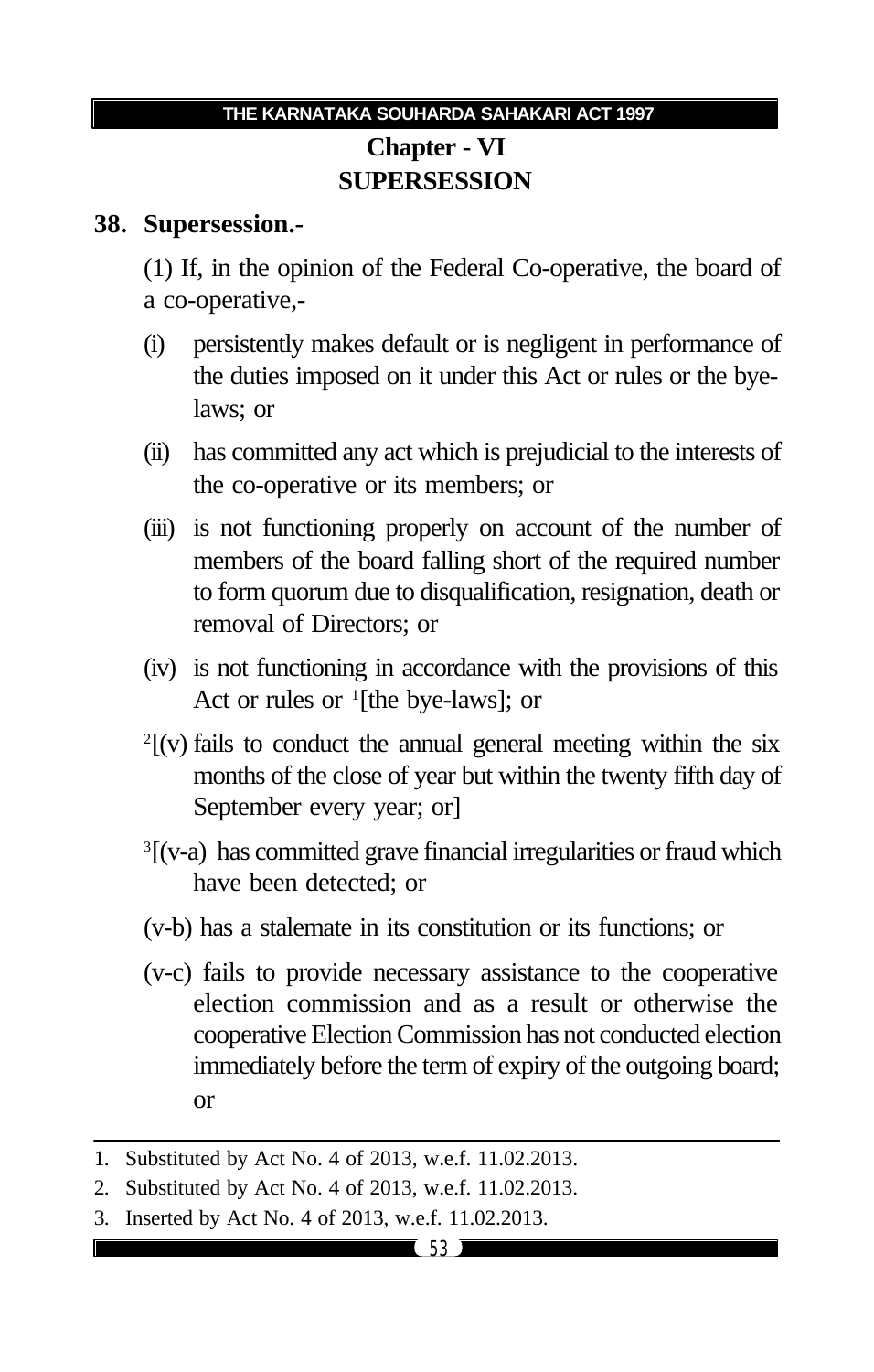- (v-d) fails to get the audit of accounts done within first day of September every year and present the said audit report before the general meeting; or]
- (vi) is otherwise not functioning properly,

may <sup>1</sup> [supersede or suspend the board] and appoint an administrator to manage the affairs of the co-operative for such period not exceeding six months, as may be specified by the Federal Co-operative:

Provided that the Federal Co-operative shall not<sup>2</sup>[supersede or suspend the board] unless the board has been given an opportunity of being heard in the matter;

<sup>3</sup>[Provided further that the board of any such cooperative shall not be superseded or kept under suspension where there is no Government shareholding or loan or financial assistance or any guarantee by the government;

Provided also that in case of a cooperative carrying on the business of banking, the provisions of the Banking Regulation Act, 1949 shall also apply and the provisions of this clause shall apply as if for the words "six months", the words "one year" had been substituted.]

- (2) On the issue of the order under sub-section (1),-
- (a) the Directors of the board shall be deemed to have vacated their office; and
- (b) the Administrator shall be deemed to have assumed charge of the affairs of the co-operative.

(3) The Administrator shall, subject to the control of the Federal Co-operative, exercise and perform all the powers and functions

4. Inserted by Act No. 4 of 2013, w.e.f. 11.02.2013.

<sup>1.</sup> Substituted by Act No. 21 of 2004, w.e.f. 31.03.2004.

<sup>2.</sup> Substituted by Act No. 21 of 2004, w.e.f. 31.03.2004.

<sup>3.</sup> Substituted by Act No. 21 of 2004, w.e.f. 31.03.2004.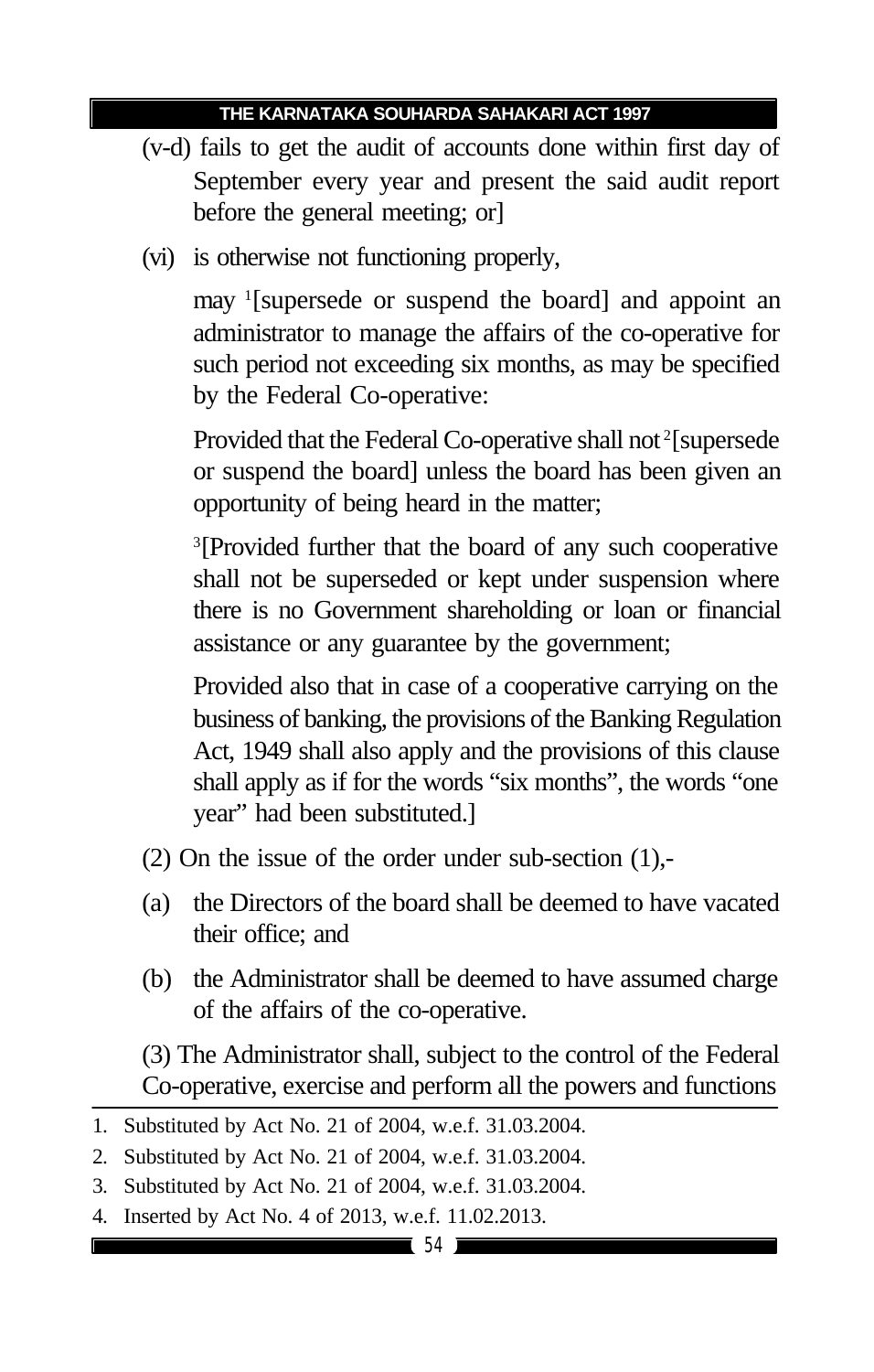of the board or any office bearers of the co-operative and take all such actions as may be required under this Act, rules and the bye-laws in the interest of the co-operative.

(4) The Federal Co-operative shall, before taking action under sub-section (1), consult the financing agency of the co-operative to which it is indebted. It shall, in respect of a Co-operative Bank, also consult the <sup>1</sup> [Reserve Bank or National Bank] as the case may be.

(5) The Administrator shall, before the expiry of his term, arrange for constitution of the new board for the co-operative in accordance with its bye-laws.

(6) Notwithstanding anything contained in this Act, rules and byelaws, the Federal Cooperative shall, in case of a Co-operative Bank, if so required in writing by the <sup>2</sup>[Reserve Bank or National Bank] in public interest or for preventing the affairs of the Cooperative Bank being conducted in the manner detrimental to the interest of the depositors or for securing proper management of the Co-operative Bank, by order in writing, supersede the board of that Co-operative Bank and appoint an Administrator to manage the affairs of the Co-operative Bank for such period as may specified by the Federal Co-operative in concurrence with the <sup>3</sup> [Reserve Bank or National Bank].

4 [(7) The Federal cooperative shall determine the remuneration payable to the Administrator. The amount of such remuneration and the expenses made by the Administrator in connection with the management of the cooperative shall be borne from out of the funds of the cooperative. The service rules applicable to the officer or employee appointed as Administrator of the cooperative shall continue to govern his service as Administrator of the cooperative;]

5 [**38A. Appointment of Special Officer.-**(1) Where the activities of a cooperative are not being conducted in accordance of the provisions of this Act, the Rules or the bye-laws made there 1. Inserted by Act No. 4 of 2013, w.e.f. 11.02.2013.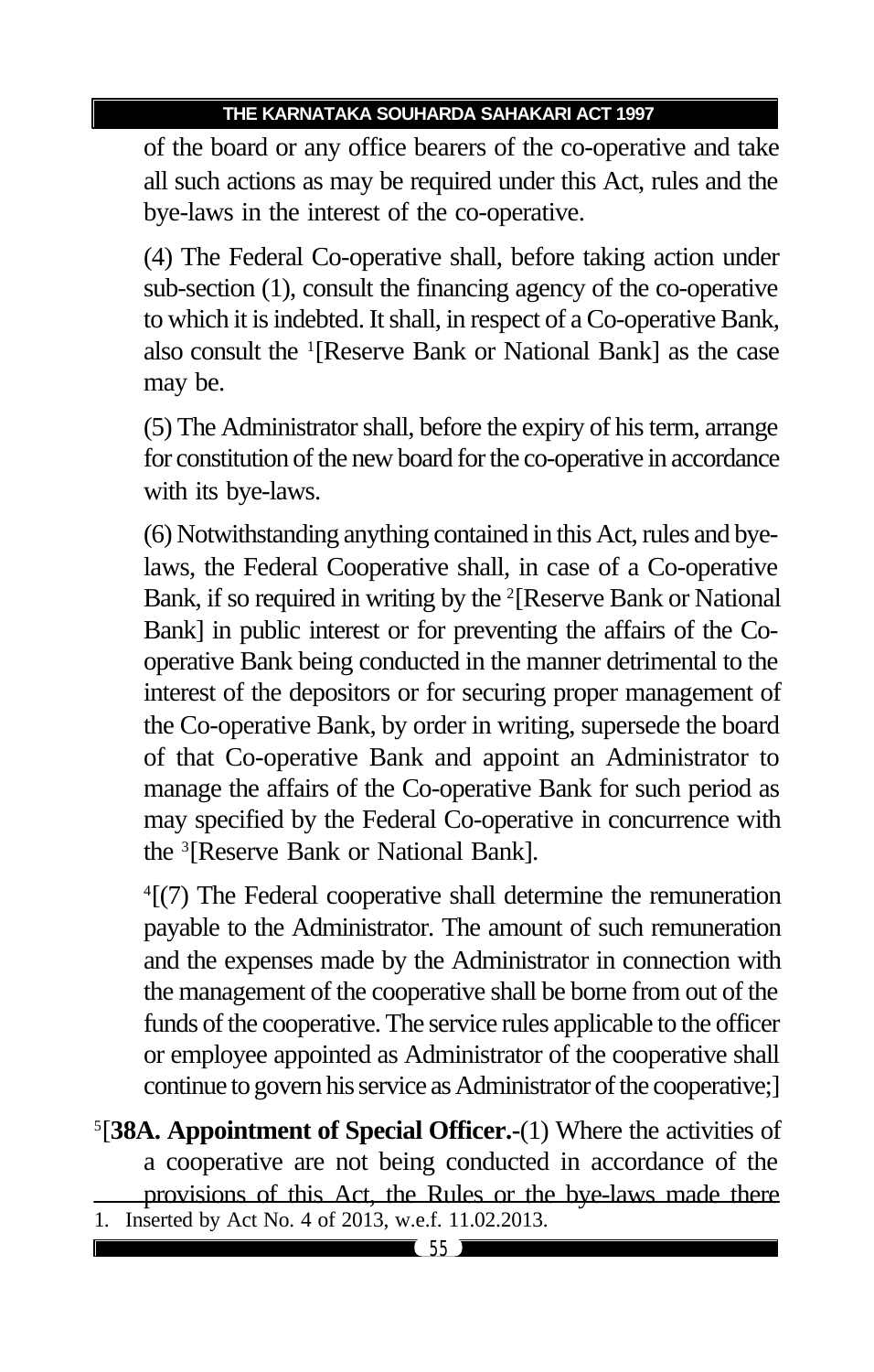under as a result of the directors of the board falling short of the required number to form a quorum due to disqualification, resignation or death or removal of a director or where all the directors of a cooperative have incurred any disqualification under sub-section (2) of section 25 or where all the directors have tendered resignation, the Federal cooperative may by order appoint a Special Officer for such co-operative, for such period not exceeding six months.

 (2) Before making an order under sub-section (1), it shall not be necessary for the Federal Cooperative to give any co-operative or persons likely to be affected by such order, an opportunity to state its or their objection, if any.

(3) The Special Officer shall inform the cooperative election commission about conducting election to fill up the vacant seats on the board and the Election Commission shall conduct election for the remaining term of the vacant seats.

(4) As soon as the elections are held and the number of directors to form the quorum are available, the Special Officer shall handover the management to the board and the office of the Special officer shall be deemed to have been vacated.]

<sup>1.</sup> Inserted by Act No. 4 of 2013, w.e.f. 11.02.2013.

<sup>2.</sup> Omitted by Act No. 21 of 2004, w.e.f. 31.03.2004.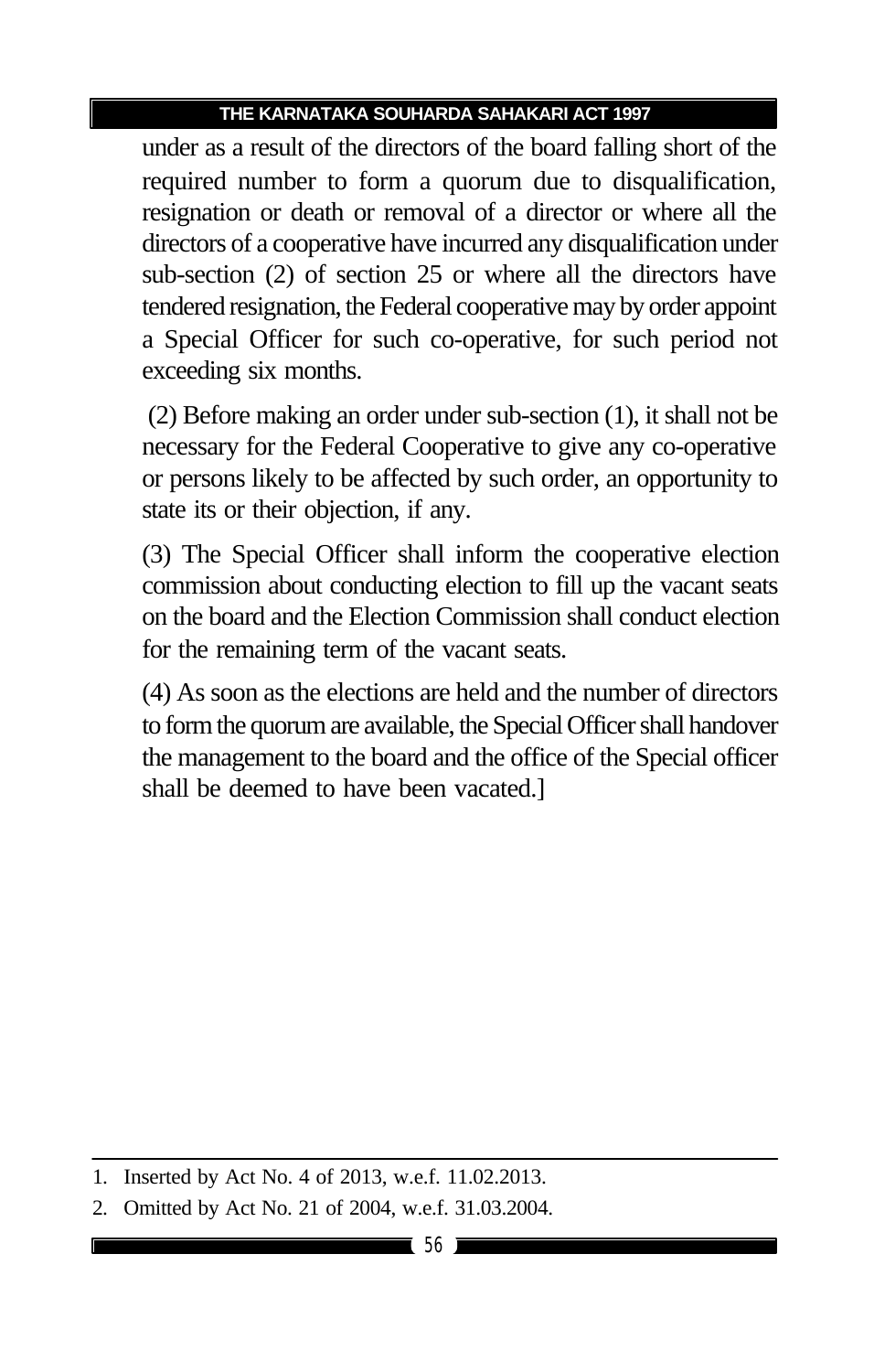# **Chapter - VII SETTLEMENTS AND DISPUTES**

# **39. Disputes which may be referred to the Registrar for decision.-** (1) Notwithstanding anything contained in any law for the time being in force, <sup>1</sup>[if any dispute, touching the constitution, management, or the business of a cooperative or the Federal cooperative, other than a dispute relating to the election of the board and the election of the office-bearers, arises],-

- (a) among members, past members and persons claiming through members, past members and deceased members; or
- (b) between a member, past member or person claiming through a member, past member or deceased member and the cooperative or the Federal Co-operative, its board or any office bearer, agent or employee of the co-operative or the Federal Co-operative; or
- (c) between the co-operative or the Federal Co-operative or its board and any past board, any office bearer, agent or employee, or any past office bearer, past agent or past employee, or the nominee, heirs or legal representatives of any deceased office bearer, deceased agent, or deceased employee of the co-operative or the Federal Co-operative; or
- (d) between the co-operative or the Federal Co-operative and any other co-operative or a credit agency;

such dispute shall be referred to the Registrar for decision  $2$ [xxxx].

(2) For the purposes of sub-section (1), the following shall be deemed to be disputes touching the constitution, management or the business of a co-operative or Federal Co-operative, namely.-

(a) a claim by the co-operative or the Federal Co-operative for any debt or demand due to it from a member or the nominee,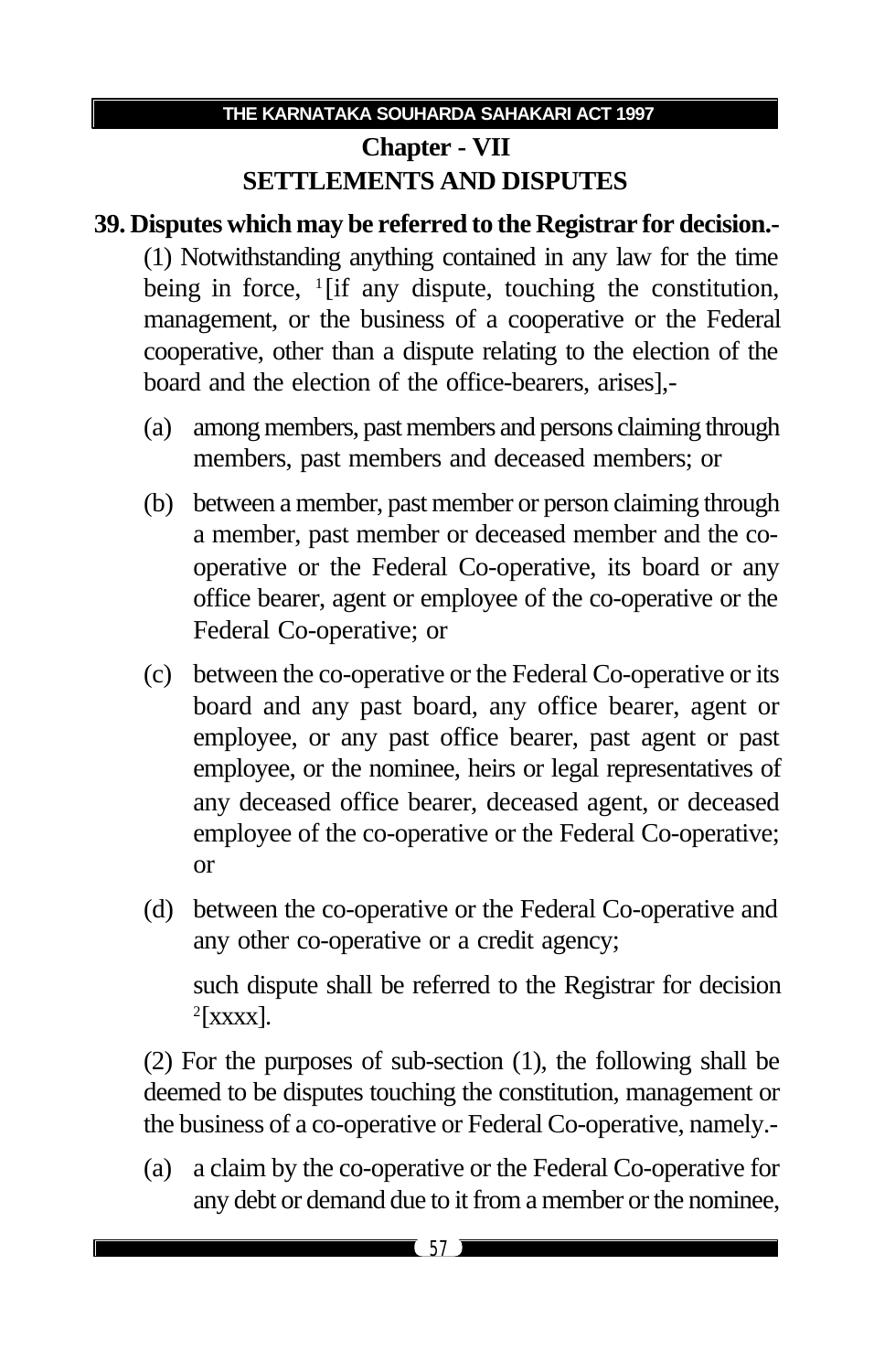heirs or legal representatives of a deceased member, whether such debt or demand be admitted or not;

- (b) a claim by a surety against the principal debtor where the co-operative or the Federal Co-operative has recovered from the surety any amount in respect of any debt or demand due to it from the principal debtor, as a result of the default of the principal debtor whether such debt or demand be admitted or not;
- (c) any dispute arising in connection with the election of a President or Chairperson, Vice-President or Vice-Chairperson or Director of the co-operative or the Federal Co-operative.
- (d) any dispute between a co-operative or Federal Co-operative and its employees or past employees or heirs or legal representatives of a deceased employee, including a dispute regarding the terms of employment, working conditions and disciplinary action taken by a co-operative or Federal Cooperative, notwith standing anything contained in the Industrial Disputes Act, 1947 (Central Act 14 of 1947);
- (e) a claim by a co-operative or Federal Co-operative for any deficiency caused in the assets of the Co-operative or Federal Co-operative by a member, past member, deceased member or deceased office bearer, past agent or deceased agent or by any servant, past servant or deceased servant or by its board, past or present whether such loss be admitted or not.

(3) If any question arises whether a dispute referred to the Registrar under this section is a dispute touching the constitution, management or the business of a co-operative or the Federal Co-operative, the decision of the Registrar thereon shall be final and shall not be called in question in any Court.

<sup>1.</sup> Inserted by Act No. 4 of 2013, w.e.f. 11.02.2013.

<sup>2.</sup> Inserted by Act No. 4 of 2013, w.e.f. 11.02.2013.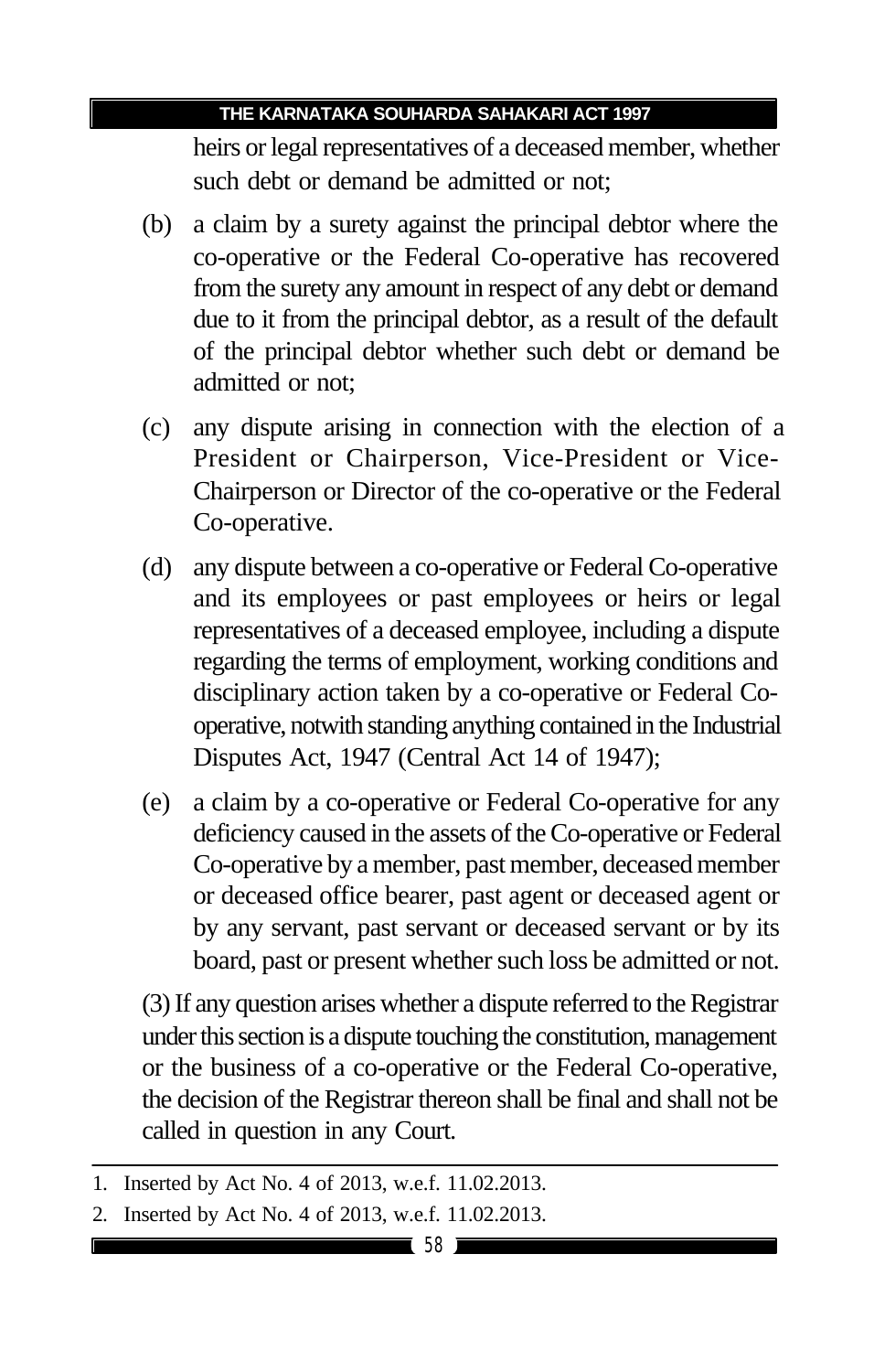1 [(4) All disputes related to the election of the members of the board and the election of President, Vice-President, Chairperson, Vice-Chairperson or any other office-bearer shall be filed in the jurisdictional Civil Court.

(5) All disputes pending with the Registrar as on the date of the constitution of cooperative election commission shall be disposed of by the Registrar as if this amendment had not been made.]

**40. Period of limitation.-** (1) No dispute under Section 39 shall be entertained unless it is referred to the Registrar within six years from the date of the cause of action:

Provided that a dispute relating to the election of a Director, President or Chairperson, Vice-president or Vice-Chairperson, or other office bearers of the Board shall be referred to the Registrar within thirty days from the date of declaration of the result of the election.

2 [Provided further a dispute relating to the disciplinary action against or service conditions of an employee shall be filed within a period of twelve months from the date of the order relating to such dispute.]

(2) Notwithstanding anything contained in sub-section (1), the Registrar may entertain a dispute referred after the period specified in sub-section (1) if he is satisfied that the person making the reference had sufficient cause for not making the reference within that period.

- **41. Disposal of disputes.-** (1) The Registrar may, on receipt of the reference of a dispute under Section 39,-
	- (a) decide the dispute himself; or
	- (b) transfer it for disposal to any person who has been vested by the Government with powers in that behalf; or
	- (c) refer it for disposal to an Arbitrator appointed by the Registrar.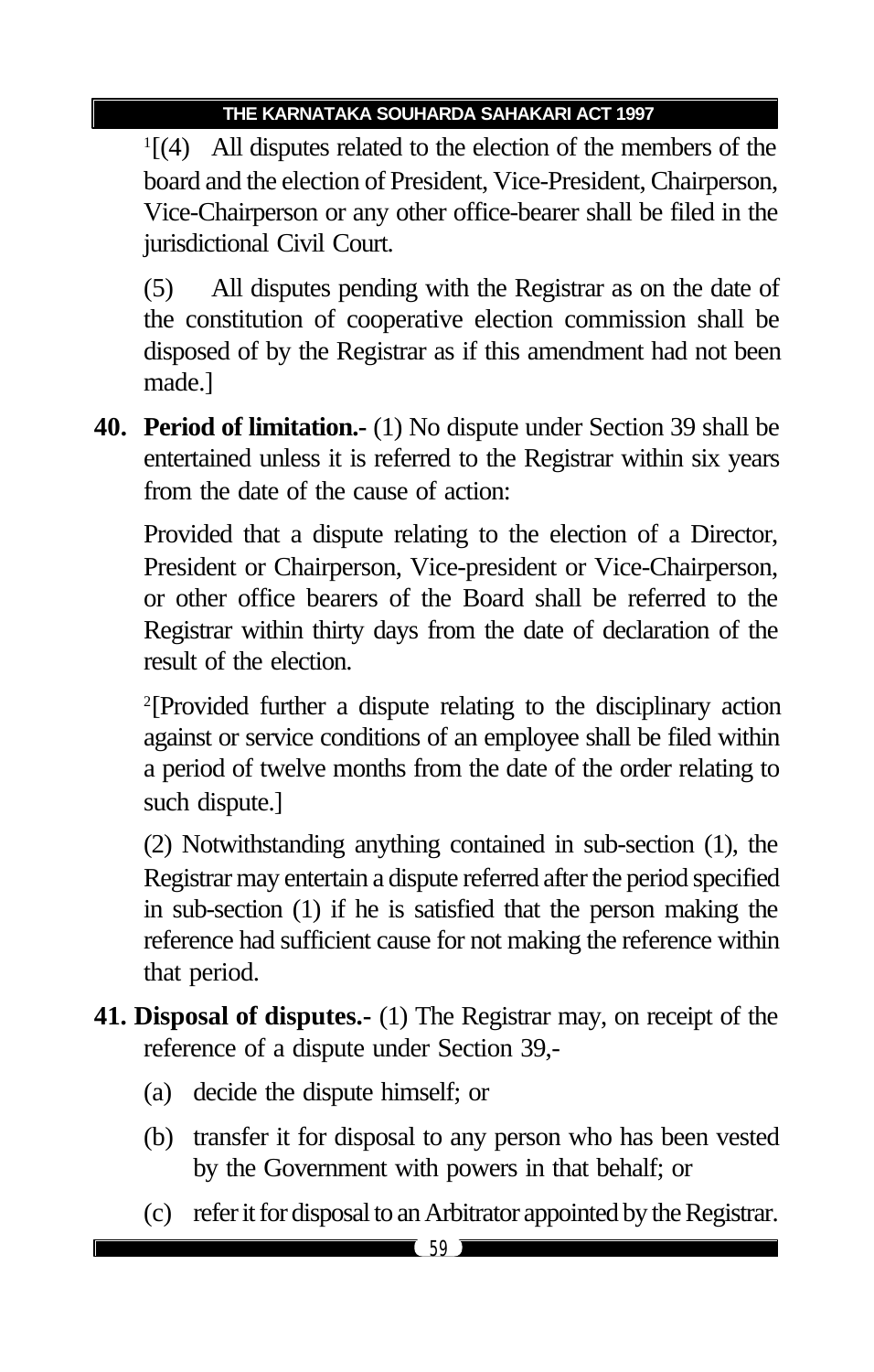(2) The Registrar may withdraw any reference transferred under clause (b) of sub-section (1) or referred under clause (c) of that sub-section and decide it himself.

(3) The Registrar or any other person to whom a dispute is referred for decision under this section may, pending the decision of the dispute, make such interlocutory orders as he may deem necessary in the interest of justice.

(4) When a dispute is referred to an arbitrator under clause (c) of sub-section (1), the award shall, subject to such rules as may be prescribed, include the fee payable to the arbitrator and the fees and expenses payable to the Registrar. Such an award shall not be invalid merely on the ground that it was made after the expiry of the period fixed for deciding the dispute by the Registrar and shall, subject to appeal be binding on the parties to the dispute.

(5) Notwithstanding anything contained in Section 39, when any dispute under clause (a) or (b) of sub-section (1) of the said section is referred for decision to the Registrar, and the Registrar is satisfied on an application by the co-operative concerned or the Federal Co-operative that in the interest of the co-operative or the Federal Co-operative it is necessary for an effective decision of the dispute to implead persons who cannot be made parties to the dispute in proceedings before him, he may permit the cooperative or the Federal Co-operative to institute a regular suit in a civil court having jurisdiction and the Civil Court shall be competent to entertain such suit.

**42. Bar of jurisdiction of courts.-** (1) Save as provided in this Act, no civil or labour or revenue court or industrial tribunal shall have any jurisdiction in respect of.-

<sup>1.</sup> Substituted by Act No. 4 of 2013, w.e.f. 11.02.2013.

<sup>2.</sup> Inserted by Act No. 4 of 2013, w.e.f. 11.02.2013.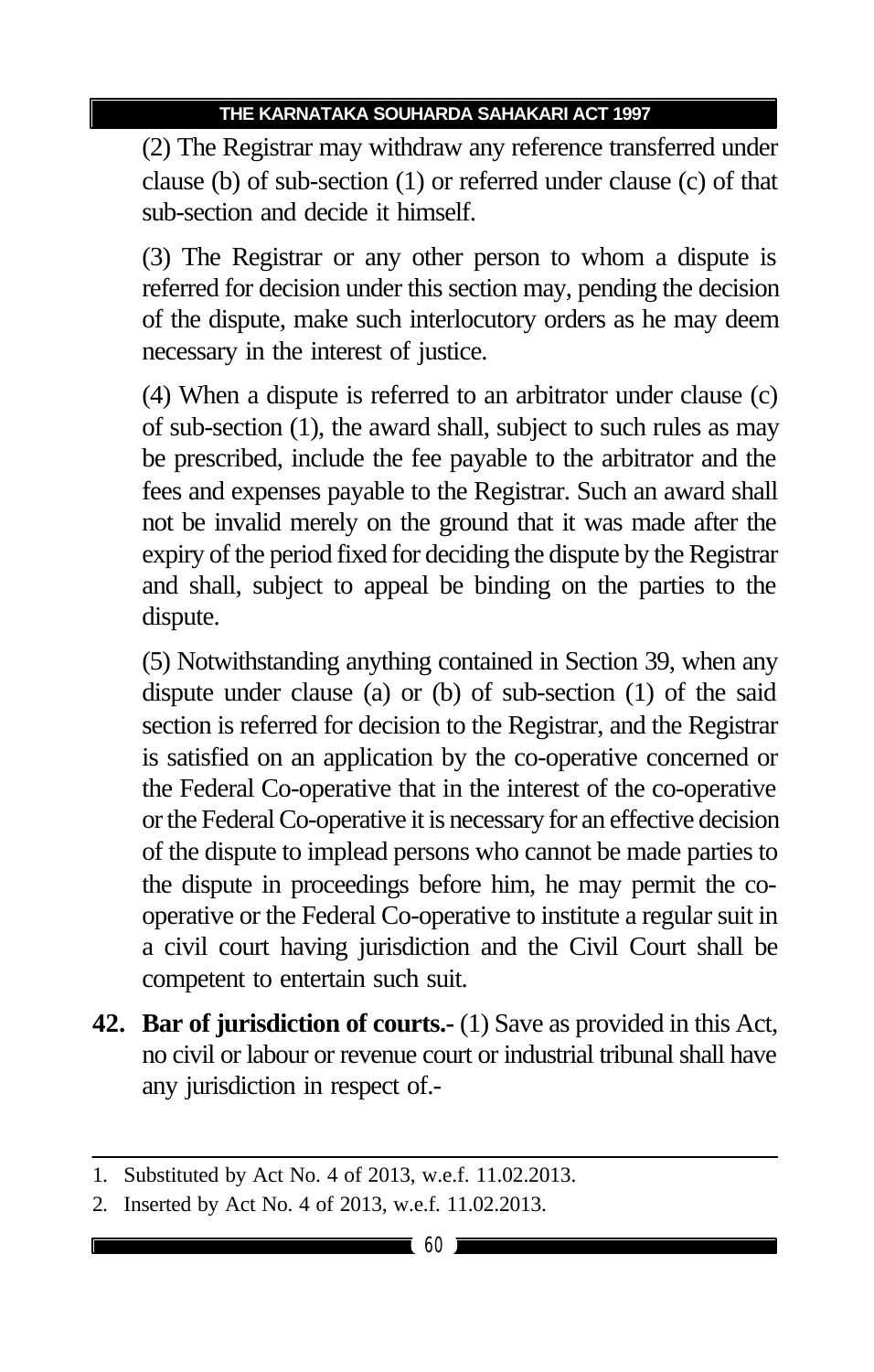- (a) the registration of a co-operative or Federal Co-operative or bye-laws or amendment of bye-laws;
- <sup>1</sup>[(b) removal of a member or disqualification and removal of a director or removal of the board;]
- (c) <sup>2</sup> [any application for surcharge filed before the Registrar under section 37A or] any dispute required under Section 39 to be referred to the Registrar;
- (d) any matter concerning the winding up and the dissolution of a co-operative.

(2) While a co-operative is being wound up, no suit or other legal proceedings relating to the business of such co-operative shall be proceeded with or instituted against the Liquidator as such or against the co-operative or any member thereof, except by leave of the Registrar or the Federal Co-operative and subject to such terms as he or it may impose.

(3) Save as provided in this Act, no order or decision or award made under this Act, shall be questioned in any court on any ground whatsoever.

- **43. Execution of orders, etc.-** (1) Every decision or award made under Section 41, every order made by the liquidator under Section 50, and every order made by the Karnataka Co-operative Appellate Tribunal under Section 46 and every order made under sub-section (8) of Section 11, shall subject to any other provisions of this Act, be binding on the person or co-operative or the Federal Co-operative against whom the order, decision or award has been obtained or passed and shall, if not carried out.-
	- (a) on a certificate signed by the Registrar or any person atltftdrised by him in this behalf be deemed to be a decree of a Civil Court and shall be executed in the same manner as a decree of such court; or
	- (b) be executed according to the law and under the rules for the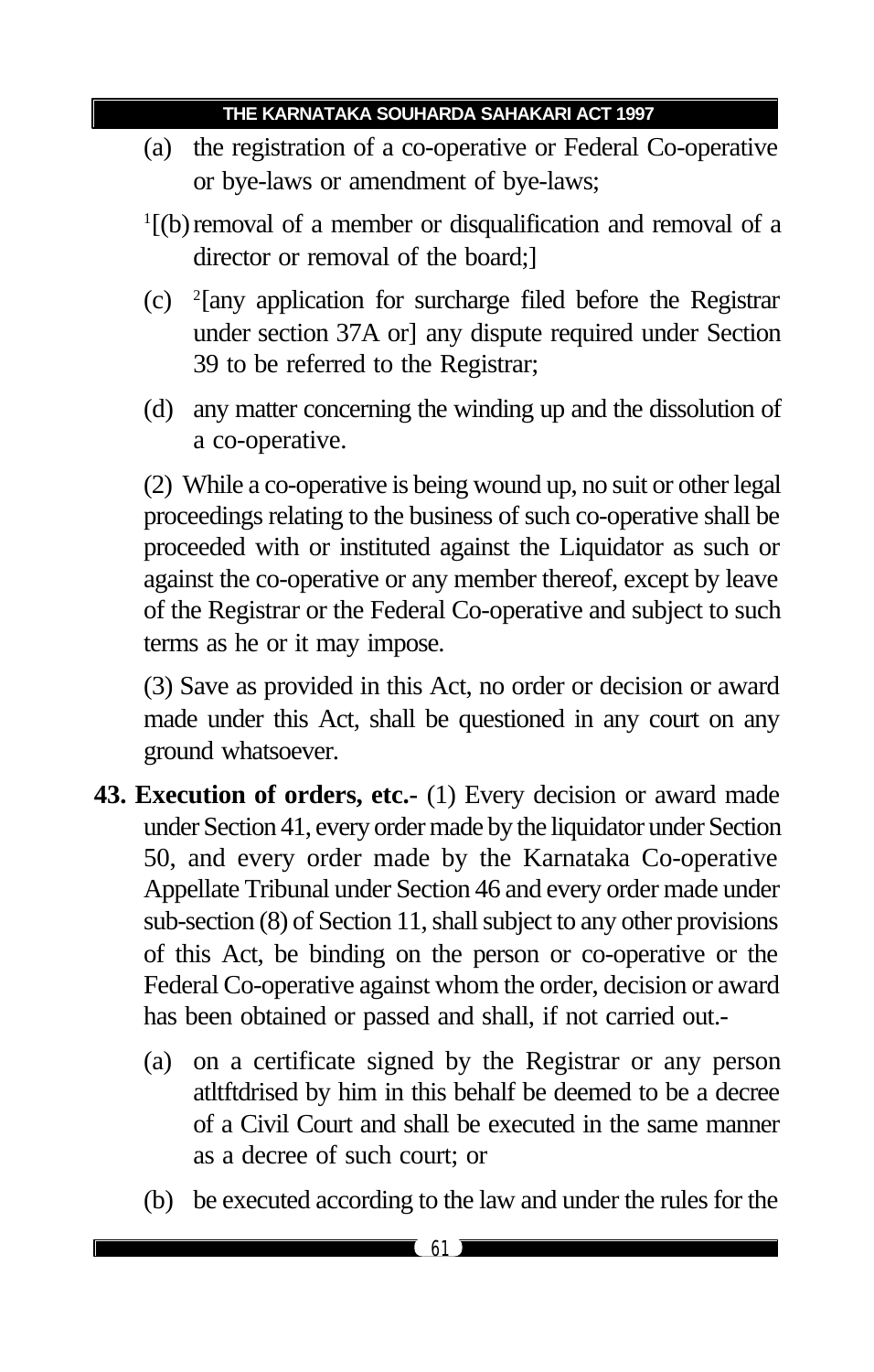time being in force for the recovery as arrears of land revenue:

Provided that an application for the recovery of any sum under this clause shall be made to the Deputy Commissioner, accompanied by a certificate signed by the Registrar or by any person authorised by him in this behalf within twelve years from the date fixed in the order, decision or award and if no such date is fixed, from the date of the order, decision or award, as the case may be.

(c) be executed by the Registrar or any other person subordinate to him empowered by the Registrar in this behalf (hereinafter in this section referred to as authorised person) by the attachment and sale or sale without attachment of any property of the person or a co-operative or the Federal Cooperative against whom the order, decision or award has been obtained or passed.

(2) (a) Notwithstanding anything contained in this Act, every question relating to the execution, discharge or satisfaction of an order, decision or award referred to in sub-section (1) or relating to the confirmation or setting aside of a sale held in an execution of such order, decision or award in pursuance of clause (c) of sub-section (1) or relating to any claim or objection to an attachment of any property made under Section 44 or in execution in pursuance of the said clause (c) shall be determined, by an order of the Registrar or the authorised person before whom such question arises.

(b)(i)Where any claim is preferred against or any objection is made to the attachment of any property made under Section 44 or in execution in pursuance of clause (c) of sub-section (1) of this section on the ground that the said property is not liable to such attachment, the Registrar or the authorised person shall proceed to investigate the claim or objection:

Provided that where the Registrar or the authorised person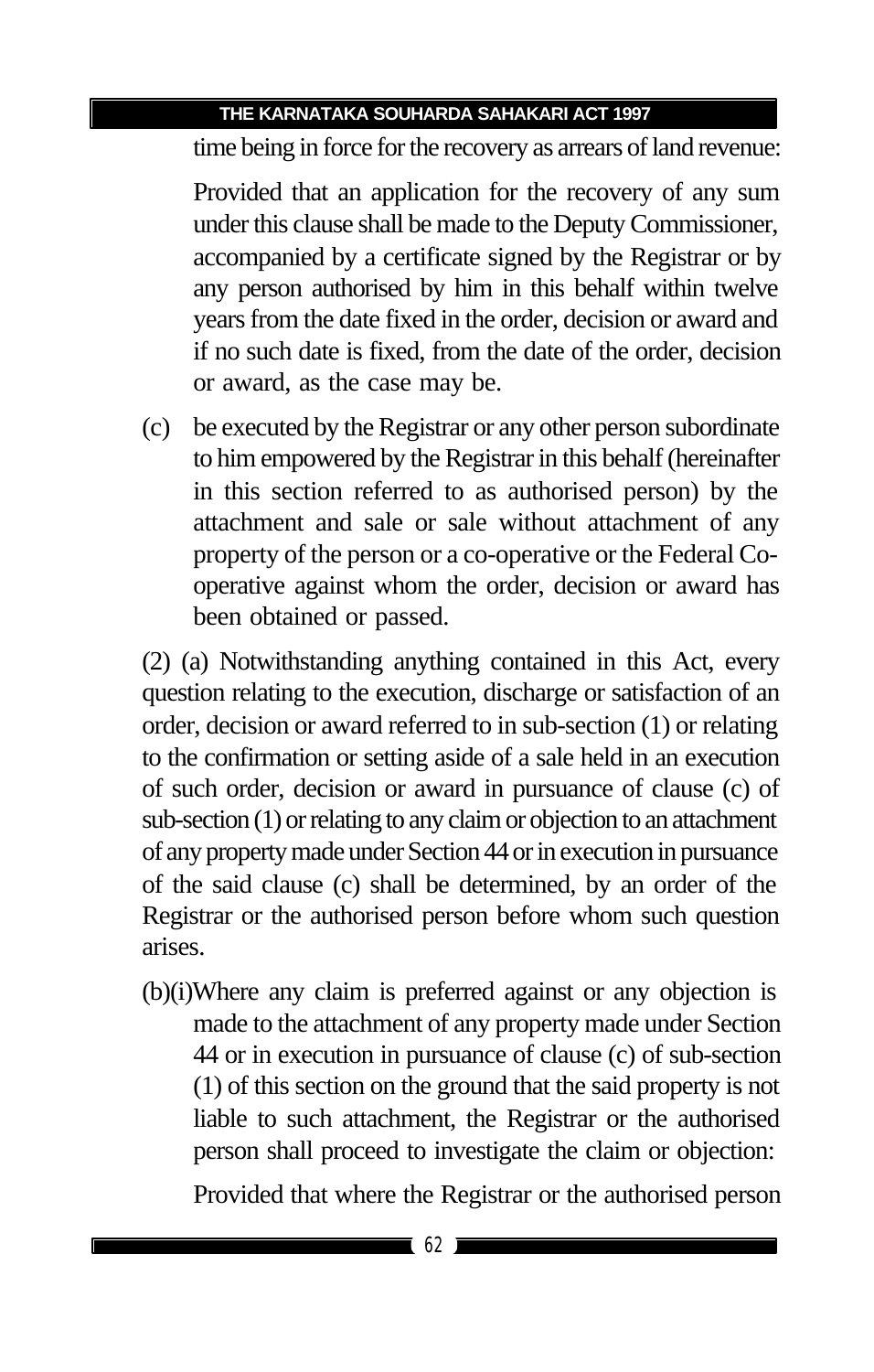considers that the claim or objection was designedly or unnecessarily delayed, he shall make an order refusing such investigation.

- (ii) Where upon the said investigation, the Registrar or the authorised person is satisfied that for the reason stated in the claim or objection such property was not, at the date of the attachment, in the possession of the person or co-operative or the Federal Co-operative against whom the order, decision or award has been obtained or passed (hereinafter in this section referred to as the judgment-debtor) or of some person in trust for the judgment-debtor or in the occupancy of a tenant or other person paying rent to the judgment-debtor or that being in the possession of the judgment-debtor at the said date, it was so in his possession, not in his own account or as his own property, but on account of or in trust for some other persons, or partly on his own account and partly on account of some other person, the Registrar or the authorised person shall make an order, releasing the property wholly or to such extent as he thinks fit, from attachment.
- (iii) Where the Registrar or the authorised person is satisfied that the property was on the said date, in the possession of the judgment-debtor as his own property and not on account of any other person or was in the occupancy of a tenant or other person paying rent to him, the Registrar or the authorised person shall disallow the claim.
- (iv) Where a claim or an objection is preferred, the party against whom an order is made, may within a period of one year from the date of such order, institute a suit in a civil court to establish the right which he claims to the property in dispute; but subject to the result of such suit, if any, the order of the Registrar or the authorised person shall be conclusive.
- **44. Attachment of property before award or order.-** (1) If the Registrar is satisfied on an application, report, enquiry or otherwise,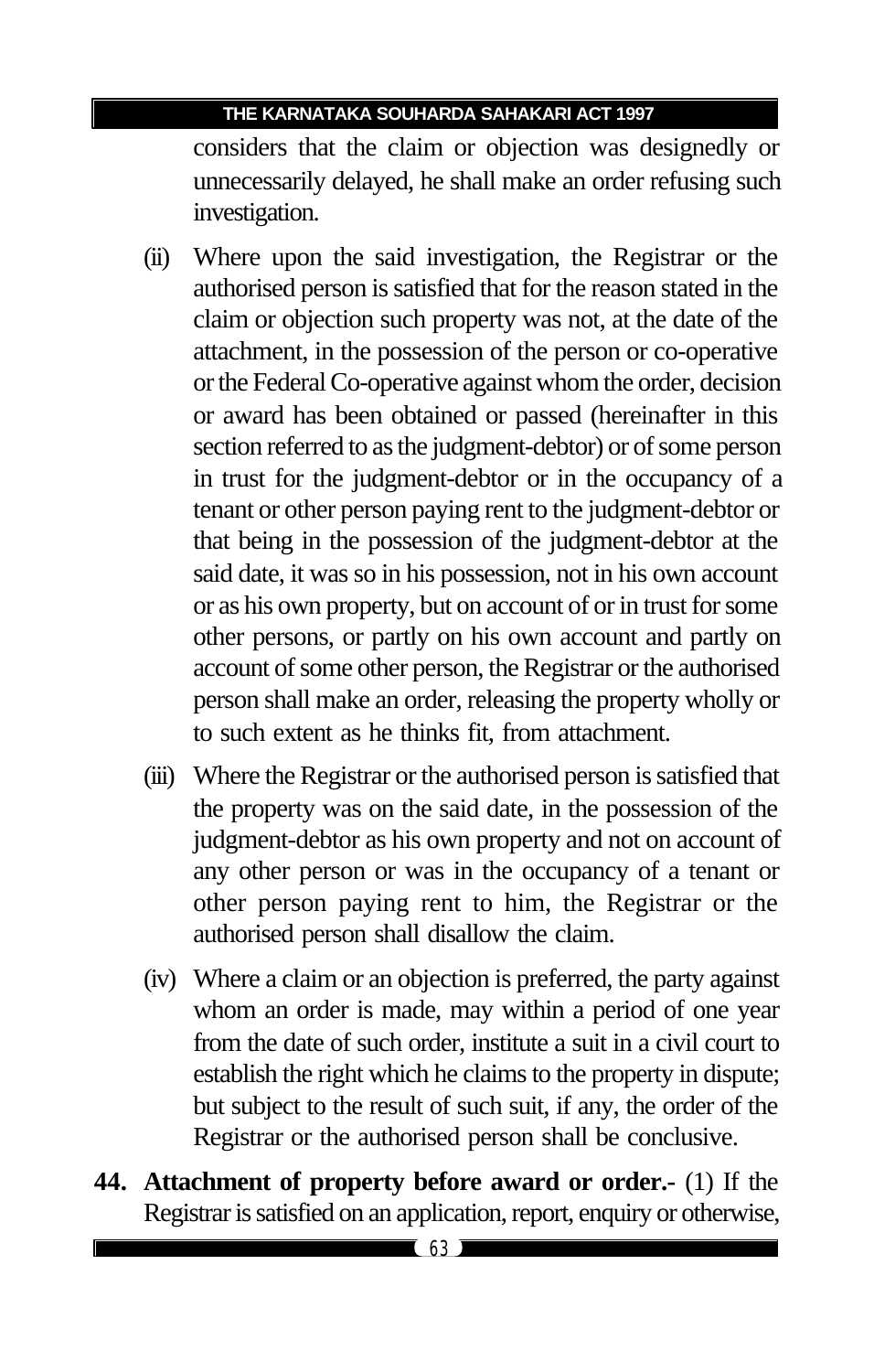that any person with intent to delay or obstruct the enforcement of any order, decision or award that may be made against him under the provisions of this Act,-

- (a) is about to dispose of the whole or any part of his property; or
- (b) is about to remove the whole or any part of his property from the jurisdiction of the Registrar, the arbitrator or Liquidator, as the case may be,

he may, unless adequate security is furnished, direct the attachment of the said property and such attachment shall have the same effect as if made by a competent civil court.

(2) Where the Registrar directs attachment of the property under sub-section (1), he shall issue a notice calling upon the person whose property is so attached to furnish security he thinks adequate within a specified period and if the person fails to provide the security so demanded, the Registrar may confirm the order and after the decision in the dispute or the completion of the proceedings referred to in the foregoing sub-section may direct the disposal of the property so attached towards the claim if awarded.

(3) Attachment made under this section shall not affect the rights, subsisting prior to the attachment of the property, of persons, not parties to the proceedings in connection with which the attachment is made, or bar any person holding a decree against the person whose property is so attached from applying for the sale of the property under attachment in execution of such decree.

**45. Procedure for settlement of disputes and power of the Registrar or any other person to whom a dispute is referred for decision.-** (1) The Registrar or any other person to whom a dispute is referred for decision under Section 39 for hearing a

<sup>1.</sup> Omitted by Act No. 4 of 2013,, w.e.f. 11.02.2013.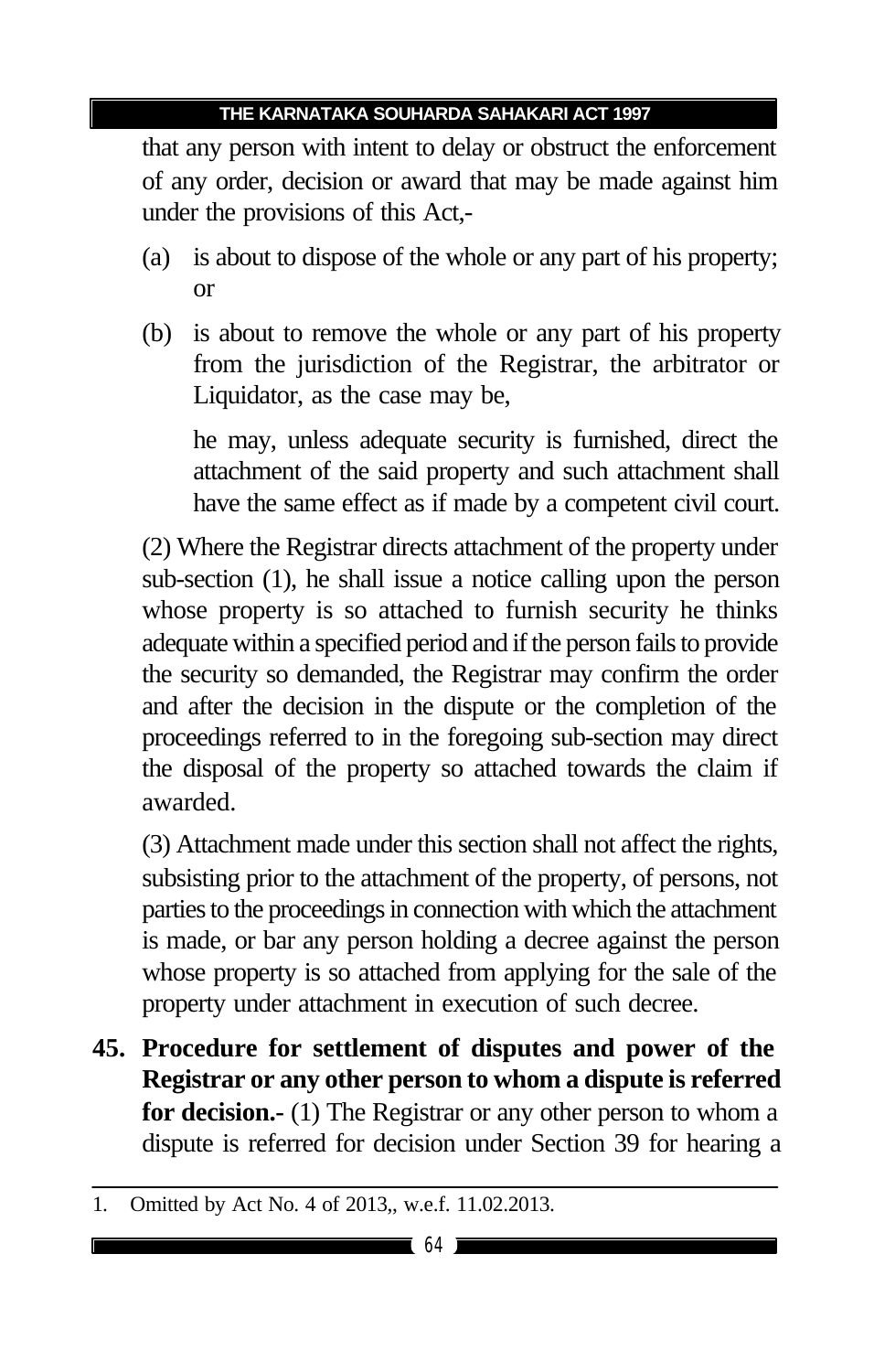dispute under Section 41 shall hear the dispute in the manner prescribed, and shall have power to summon and enforce attendance of witnesses including tile parties interested or any of them and to compel them to give evidence on oath, affirmation or affidavit, and to compel the production of documents by the same means and as far as possible in the same manner, as is provided in the case of a civil court by the Code of Civil Procedure, 1908.

 $(2)^{1}$ [\*\*\*\*\*\*]

(3) (a) If the Registrar or any other person to whom a dispute is referred is satisfied that a person, whether he be a member of the co-operative or the Federal Co-operative or not, has acquired any interest in the property of a person who is a party to a dispute he may order that the person who has acquired the interest in the property may join as a party to the dispute; and any decision that may be passed on the reference by the Registrar or his nominee or any other person shall be binding on the party so joined, in the same manner as if he were an original party to the dispute.

- (b) Where a dispute has been instituted in the name of the wrong person, or where all the defendants have not been included, the Registrar or any other person to whom a dispute is referred for decision under Section 41 may, at any stage of the hearing of the dispute, if satisfied that the mistake was bona fide, order any other person to be substituted or added as a plaintiff or a defendant, upon such terms as he thinks just.
- (c) The Registrar or any other person to whom a dispute is referred for decision under Section 41, may, at any stage of the proceedings, either upon or without the application of any party, and on such terms as may appear to the Registrar, or any other person deciding a dispute, as the case may be, to be just, order that the name of any party improperly joined whether as plaintiff or defendant, be struck out, and
- 1. Substituted by Act No. 4 of any person who ought to have been joined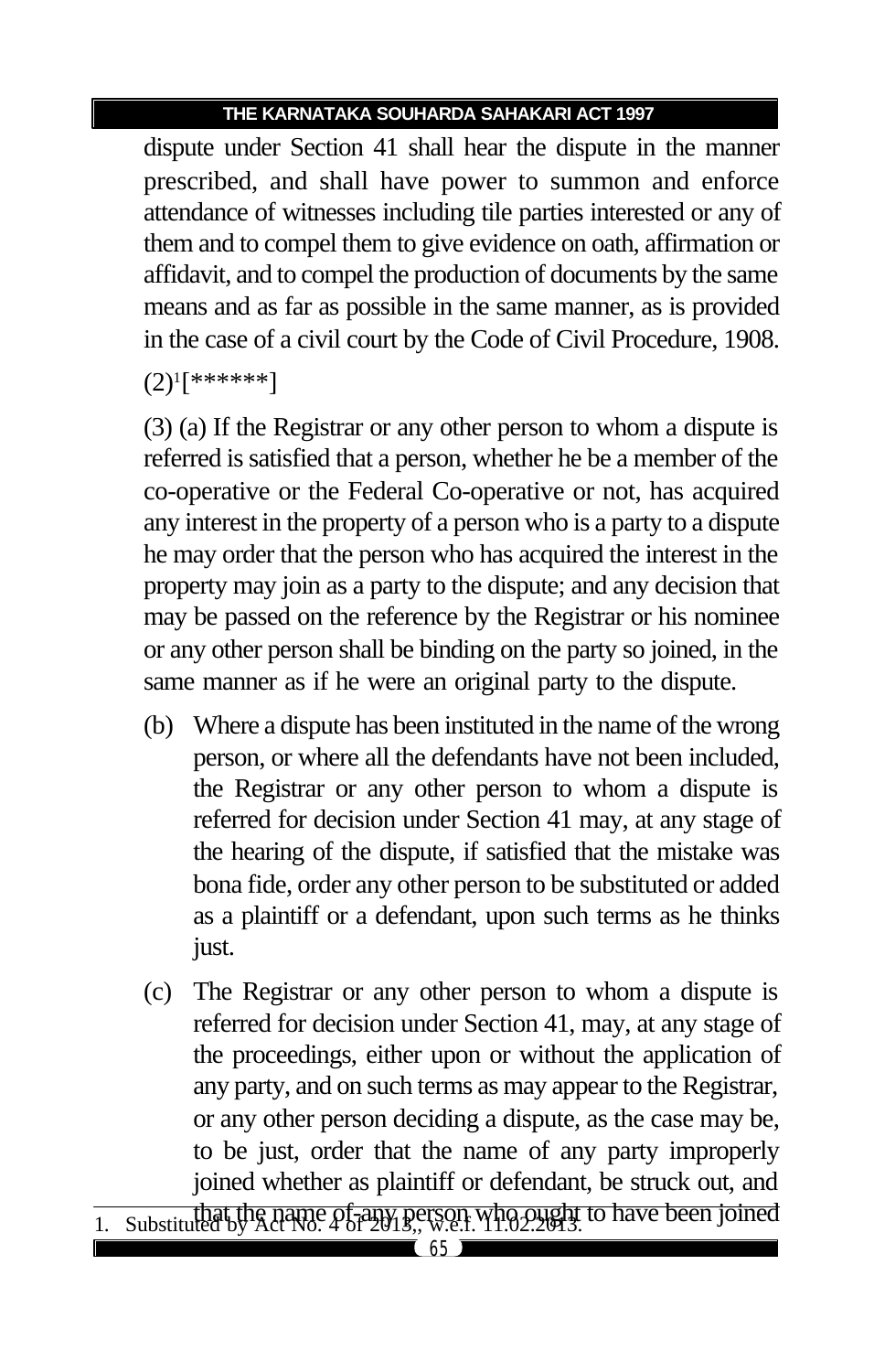whether as plaintiff or defendant or whose presence before the Registrar, or any other person deciding a dispute under Section 41, as the case may be, may be necessary in order to enable the Registrar or such person effectually and completely to adjudicate upon and settle all the questions involved in the dispute, be added.

(d) Any person who is a party to the dispute and entitled to more than one relief in respect of the same cause of action may claim all or any of such reliefs but if he omits to claim for all such reliefs, he shall not make a claim for any relief so omitted, except with the leave of the Registrar or any other person to whom a dispute is referred for decision under Section 41.

(4) Every order, decision or award made or given by the Registrar, or any officer or other person or a liquidator, under this Act, shall be pronounced on the day on which the case is finally heard or on some future day of which due notice shall be given to the parties.

1 [**46. Appeal –** An appeal against the decision or award made under Section 41, or an order made under section 37A shall lie to the Karnataka Appellate Tribunal constituted under the Karnataka Appellate Tribunal Act 1976 (Karnataka Act No. 10 of 1976) within sixty days from the date of the decision or award or order.]

<sup>1.</sup> Inserted by Act No. 21of 2004, w.e.f. 31.03.2004.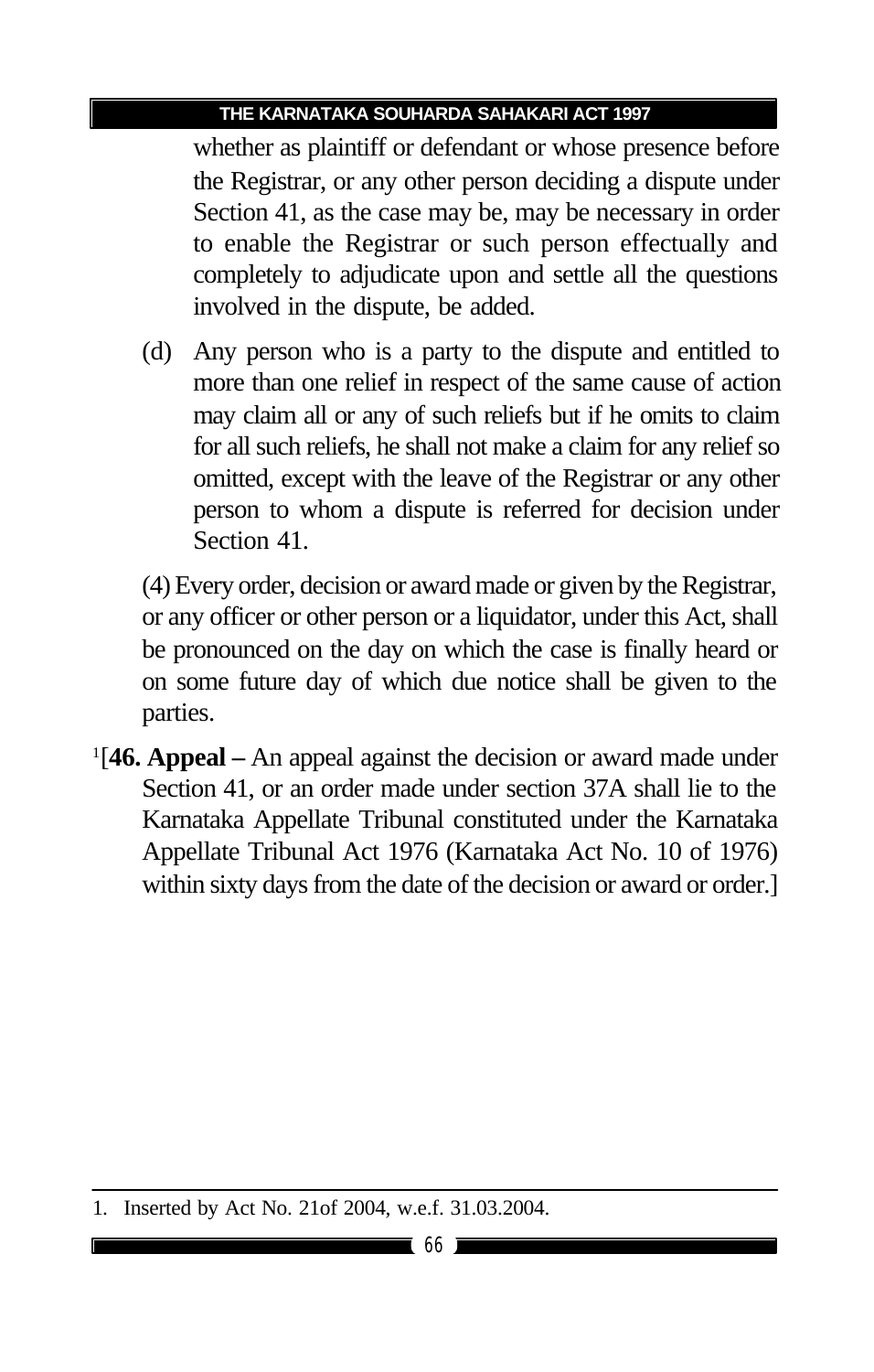# **THE KARNATAKA SOUHARDA SAHAKARI ACT 1997 Chapter - VIII WINDING UP OF CO-OPERATIVES**

**47. Winding up of a Co-operative.-** (1) On an application made by not less than one-fifth of the members of a co-operative to wind up the affairs of the said co-operative, the board shall convene a general meeting by issuing a notice to each member. Such notice alongwith a notice to attend the general meeting shall also be issued to the Federal Co-operative, union co-operative, creditors, auditor and to the subsidiary organisation of the co-operative, who shall also have a right to make a representation at the general body.

(2) The general body shall approve the resolution to wind up the co-operative and to appoint a liquidator after the same 'is passed by two-thirds of the members present in the general meeting and voting. Such resolution shall contain the details of the assets and liabilities of the co-operative, the claims of any creditors, the number of members and the nature and extent of interest of each member in the co-operative. A copy of resolution after approval by the general body shall be sent by registered post to the Registrar, the Federal Cooperative and union co-operative within fifteen days from the date of such approval.

**Explanation:-** In this section "interest" means interest of a member in a co-operative and includes shares, member loans, deposits and obligations of any kind that,-

- (i) arise by virtue of the bye-laws of the co-operative; and
- (ii) are owed by the co-operative to the member.

1 [Provided that in the case fo a Co-operative Bank, no action in

4. Substituted by Act No. 21of 2004, w.e.f. 31.03.2004.

<sup>1.</sup> Substituted by Act No. 21of 2004, w.e.f. 31.03.2004.

<sup>2.</sup> Substituted by Act No. 21of 2004, w.e.f. 31.03.2004.

<sup>3.</sup> Substituted by Act No. 21of 2004, w.e.f. 31.03.2004.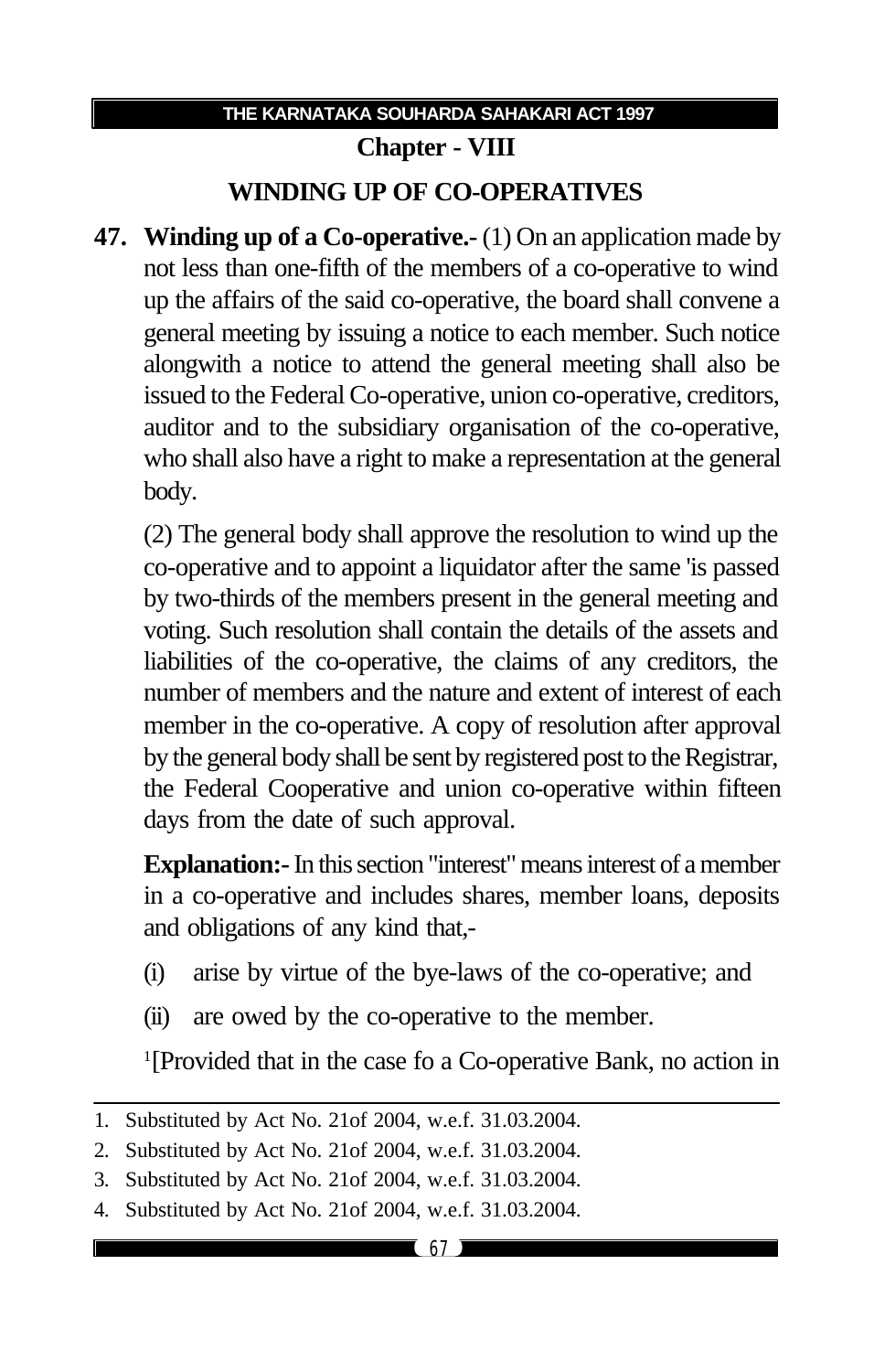terms of sub-sections (1) and (2) shall be taken unless a copy of the application referred to in sub-section (1) is sent to the Reserve Bank or National Bank as the case may be, and its consent obtained; and]

(3) <sup>1</sup> [The Registrar] may require from a co-operative, liquidator or any other person who is required to furnish information, an annual or other return on showing,-

- (a) the progress of winding up;
- (b) the distribution of any undistributed surplus or reserves; and
- (c) any other information that <sup>2</sup> [he may require.].

<sup>3</sup>[(4) The Registrar after consideration of the information under sub-section (3) may approve the resolution to wind up the Cooperative and communicate the same to the said Co-operative and the Federal Co-operative. Such resolution shall take effect from the date of approval by the Registrar.]

**4 [48.Winding up by the Federal Co-operative.-** (1) If the Registrar after an audit has been made under section 33 or an inquiry has been held under section 35 or an receipt of an application made by not less than three fourths of the members of a Co-operative, is of the opinion that the Co-operative ought to be wound up, he may issue an order directing it to be wound up.

(2) Where the Federal Co-operative has reasonable cause to believe that a co-operative,-

- (a) has not commenced business within two years after registration; or
- (b) has not carried on business for two consecutive years; or
- (c) is no longer operating in accordance with the co-operative principles and the provisions of this Act, rules and the byelaws of the Co-operative,

he may *suo-motu,* require the Chief Executive of the Co-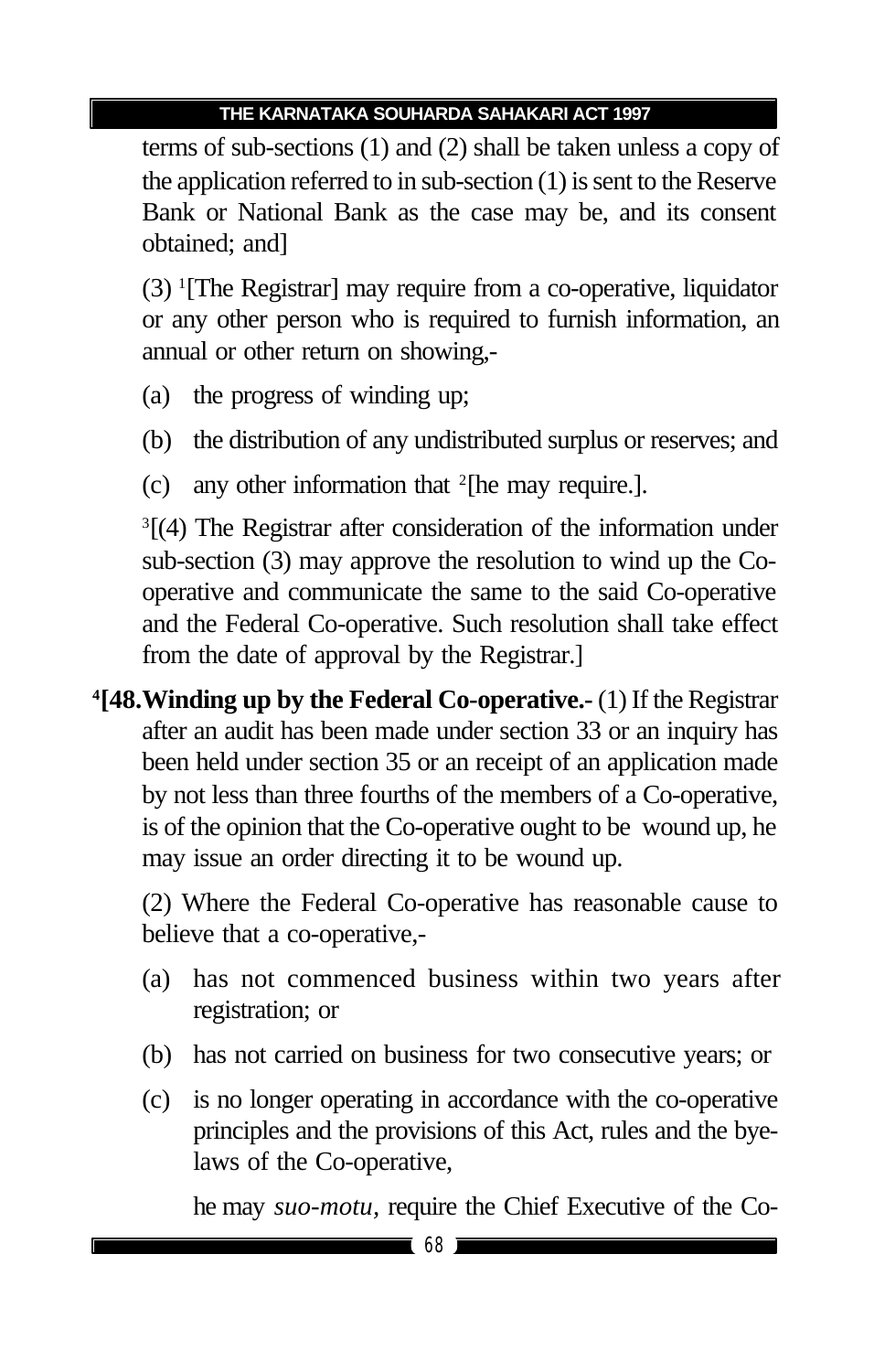operative to intimate whether sub So-operative is carrying on business or is submitting annual returns.

(3) If no reply is received from the Chief Executive within one month, the Registrar shall within fourteen days after the expiry of said period record that no reply has been received by it and shall publish a notice in the news paper having general circulation in the local area to wind up the co-operative.

(4) If the Registrar receives a reply from the co-operative that it is not carrying on business or is not in operation or does not wish to continue as a co-operative or cannot submit an annual return, he shall publish in the newspaper and send to the co-operative a notice specifying the date on the expiry of which the co-operative shall, unless cause is shown to the contrary, be wound up.

(5) If the Registrar after considering the reply, if any, is satisfied,-

- (i) that the co-operative has no assets or liabilities, he shall issue a certificate that the co-operative has been wound up and cancel the registration of such co-operative forthwith; or
- (ii) that the co-operative has assets or liabilities, he shall on receipt of a report from the Chief Executive of such cooperative that liquidator has not been appointed by the general body after a resolution to wind up has been passed,

appoint a liquidator and communicate the same to the Cooperative and the Federal co-operative.

(6) The Registrar may cancel an order for the winding up of a Cooperative , at any time, in any case, where in his opinion, the Cooperative should continue to exist.

(7) Notwithstanding anything contained in this section, no Cooperative Bank shall be wound up or an order for winding up shall be cancelled except with the previous sanction in writing of the Reserve Bank or National Bank.]

<sup>1.</sup> Inserted by Act No. 21of 2004, w.e.f. 31.03.2004.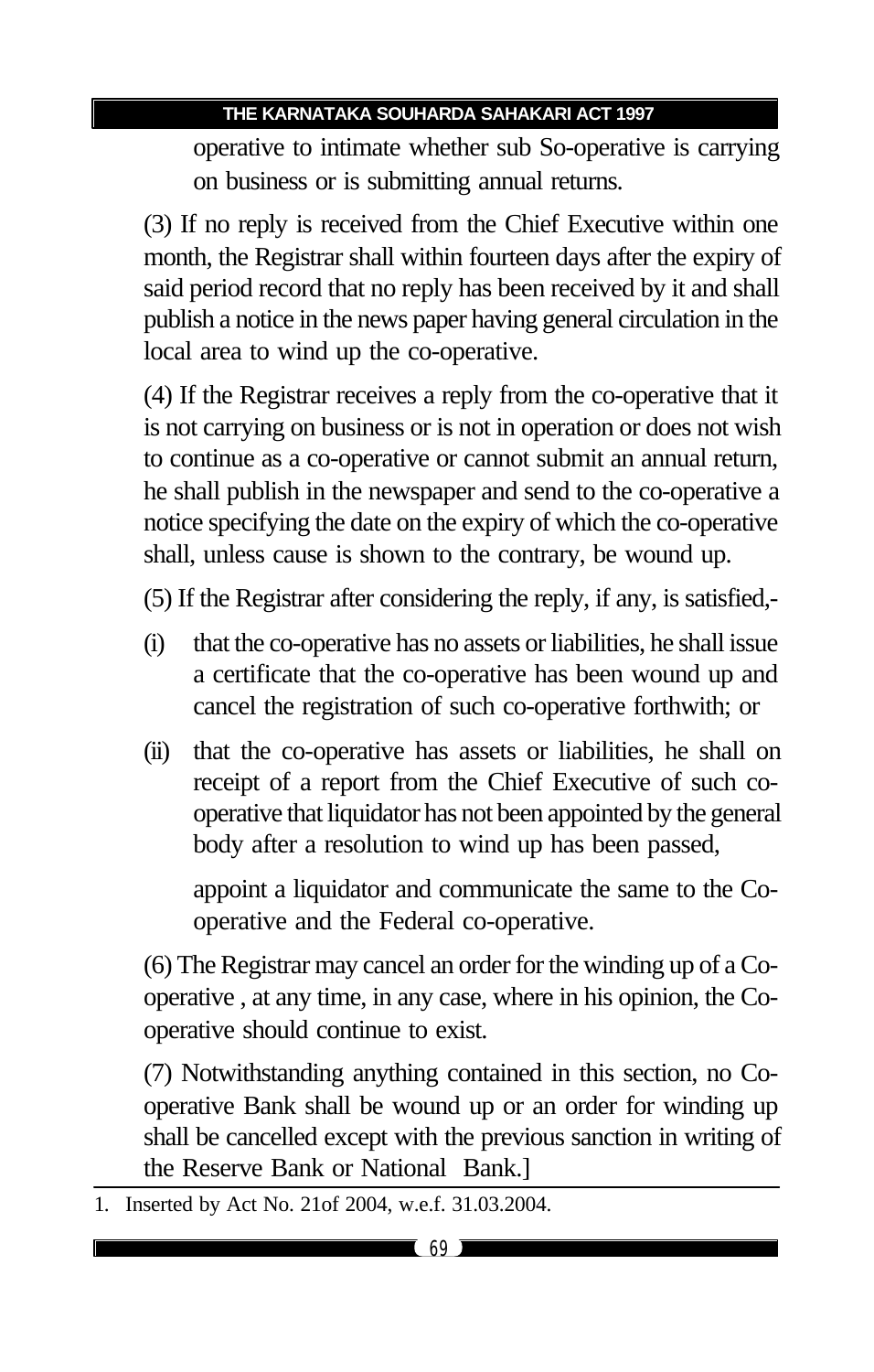- **49. Duties of Liquidator.-** (1) The liquidator immediately after he assumes the charge of office of liquidator, shall intimate the-same to the Registrar and Federal Co-operative, to each claimant, share holder and to each creditor of the co-operative. A notice of his appointment shall also be published in the Gazette once in a week for two consecutive weeks and in the newspaper" published or distributed in the place where the registered office of the cooperative is situated. He shall also take reasonable steps to give notice of the liquidation of such co-operative in the area where the co-operative carried on its business.
	- (2) The notice issued under sub-section (1) shall specify:-
	- (i) the amount indebted to the co-operative and the time and place for payment of amount due to the co-operative by the debtor to the liquidator;
	- (ii) the time and place of delivery of the property of the cooperative to the liquidator; and
	- (iii) the present or future position of the claims against the cooperative whether liquidated or otherwise,

and shall require all the persons concerned to comply with such notice not later than two months after the first publication of the notice.

- (3) The liquidator shall:-
- (a) take into custody and control the property of the cooperative;
- (b) prepare a statement of assets and liabilities of the co-operative under liquidation and send a copy of such statement to the Federal Co-operative and to the Registrar <sup>1</sup>[and in the case of a co-operative Bank, also to Reserve Bank];

<sup>1.</sup> Substituted by Act No. 21of 2004, w.e.f. 31.03.2004.

<sup>2.</sup> Substituted by Act No. 21of 2004, w.e.f. 31.03.2004.

<sup>3.</sup> Inserted by Act No. 21of 2004, w.e.f. 31.03.2004.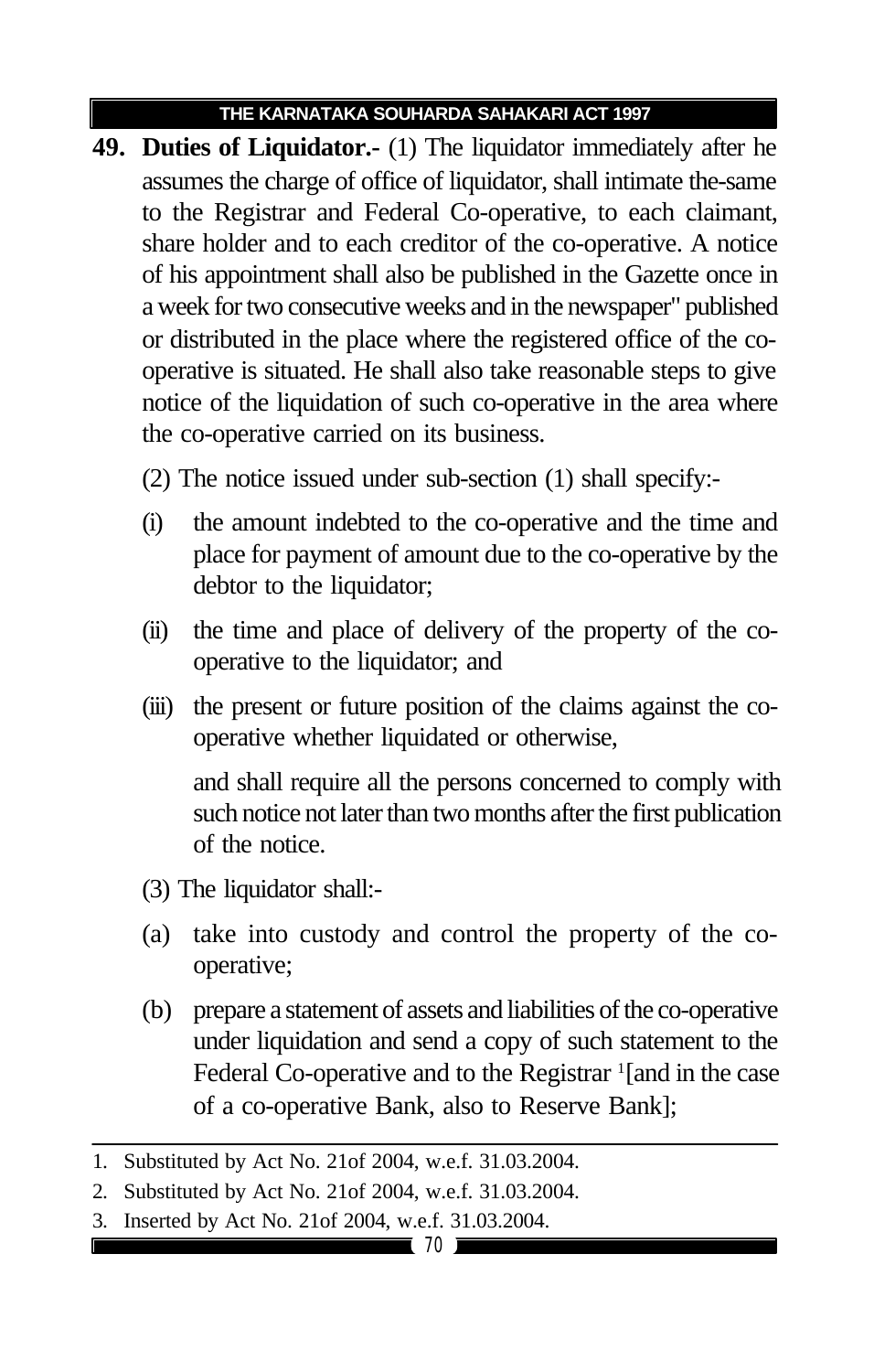- (c) open and maintain a trust account for the money of the cooperative;
- (d) keep accounts of the money of the co-operative received and paid out by him;
- (e) maintain separate lists of the members, creditors and other persons having claims against the co-operative;
- 1 [(f) where at any time he determines that the co-operative or the Co-operative Bank is unable to pay or adequately provide for the discharge of its obligations, apply in the cases of a Co-operative Bank to Reserve Bank, and in other cases to the Registrar for directions];
- (g) deliver to <sup>2</sup> [the Registrar] atleast once in every six months period or more often as the Federal Co-operative may require, financial statements of the co-operative in any form that the liquidator considers proper or that the Federal Cooperative may require.

3 [and in the case of a Co-operative Bank, deliver such financial statements also o the Reserve Bank].

- **50. Powers of Liquidator.-** (1) The liquidator may:-
	- (a) retain lawyers, accountants, engineers, appraisers and other professional advisors;
	- (b) defend or take part in any civil, criminal or administrative action or proceeding in the name and on behalf of the cooperative;
	- (c) carry on the business of the co-operative as required for an orderly liquidation;
	- (d) sell by public auction any property of the co-operative;

<sup>1.</sup> Substituted by Act No. 21of 2004, w.e.f. 31.03.2004.

<sup>2.</sup> Substituted by Act No. 21of 2004, w.e.f. 31.03.2004.

<sup>3.</sup> Substituted by Act No. 21of 2004, w.e.f. 31.03.2004.

<sup>4.</sup> Substituted by Act No. 21of 2004, w.e.f. 31.03.2004.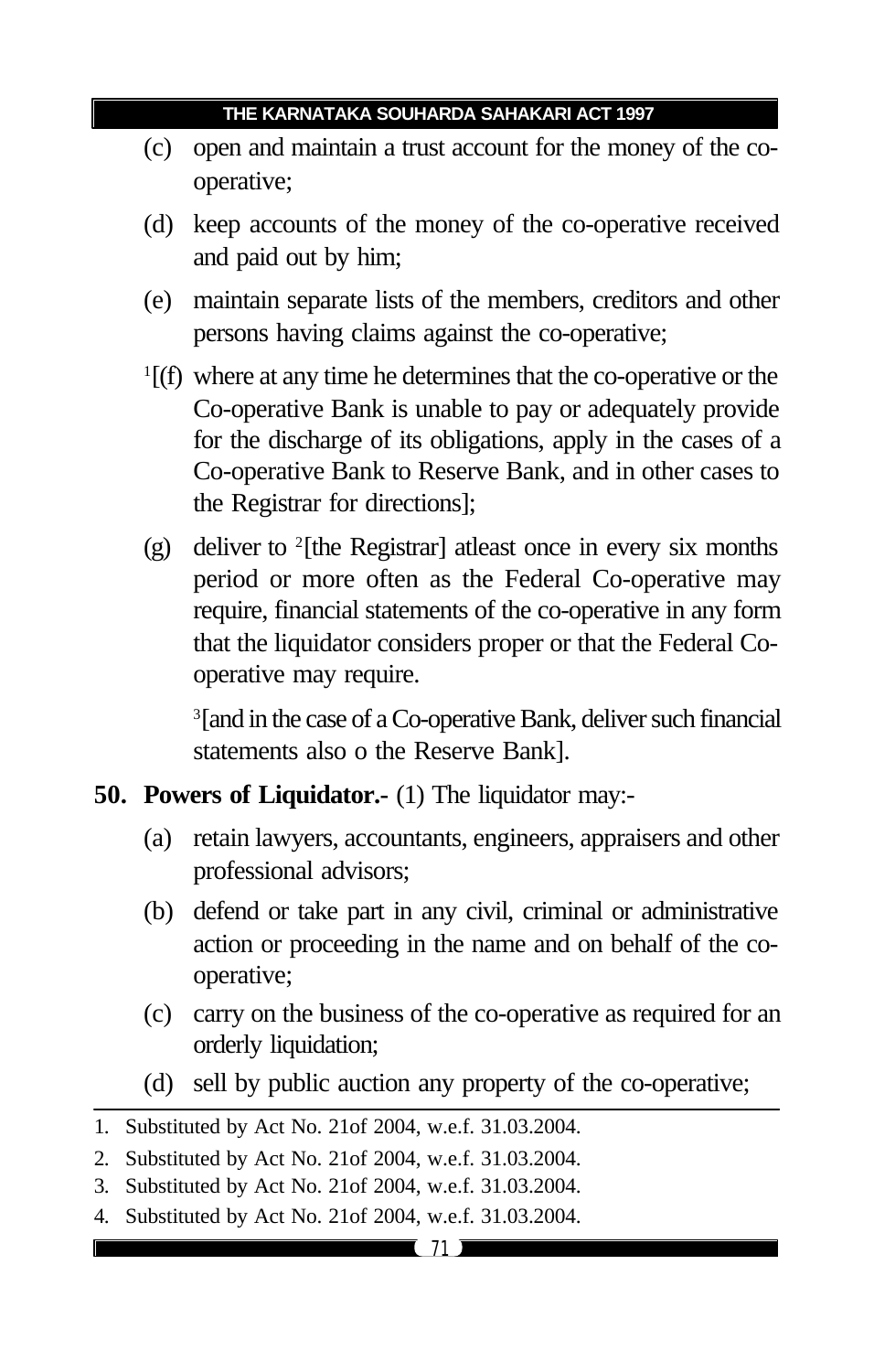- (e) do all acts and execute any documents in the name and on behalf of the co-operative;
- (f) borrow money on the security of the property of the cooperative;
- (g) settle or compromise any claims by or against the cooperative; and
- (h) take all such steps that are necessary for the liquidation of the co-operative.

(2) Where a liquidator has reason to believe that any person has in his possession or under his control or has concealed, withheld or misappropriated any property of the co-operative, he shall inform <sup>1</sup> [the Registrar] to take further action against such person.

(3) No liquidator or his relatives shall purchase directly or indirectly any part of the stock-in-trade, debts or assets of the co-operative under liquidation.

**51. Final Accounts.-** (1) A liquidator shall pay the costs of liquidation out of the property of the co-operative and shall pay or make adequate provision for payment of all claims against the cooperative.

(2) After paying or making adequate provision for all claims against the co-operative, the liquidator shall apply to  $2$ [the Registrar] for approval of his final accounts and for permission to distribute in cash or in kind the amounts due to the members out of the remaining property of the co-operative in accordance with the bye-laws.

(3) Where <sup>3</sup> [the Registrar] approves the final accounts rendered by a liquidator in pursuance of sub-section (2), <sup>4</sup>[he] shall:-

- (a) issue directions regarding the custody or disposal of the documents and records of the co-operative; and
- (b) discharge the liquidator.
- 1. Substituted by Act No. 21of 2004, w.e.f. 31.03.2004.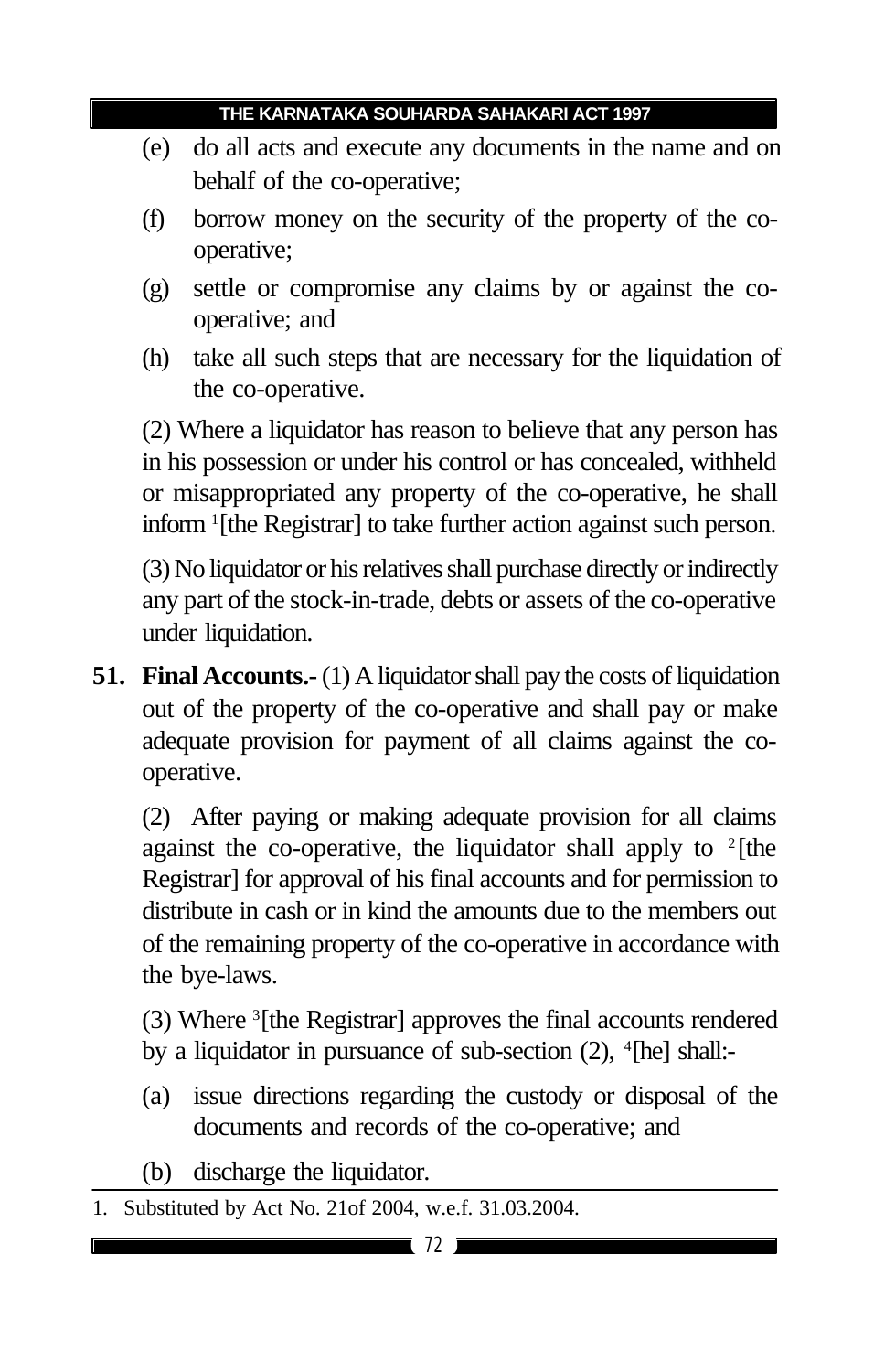1 [(4) Where the Registrar discharges the liquidator under subsection (3), he shall issue a certificate of winding up of the Cooperative and cancel the of registration of such Co-operative.].

(5) The co-operative ceases to exist as a corporate body from the date on which the certificate of registration is cancelled.

**52. Disposal of assets of a Co-operative under Liquidation.-** After preparation of a statement of assets and liabilities by the liquidator under clause (b) of sub-section (3) of Section 49 with a view to realise optimum value for the assets of the co-operative under liquidation, the liquidator may also invite the Federal Co-operative or other co-operatives or co-operative societies to purchase the assets of such co-operative.

<sup>1.</sup> Substituted by Act No. 21 of 2004, w.e.f. 31.03.2004.

<sup>2.</sup> Omitted by Act No. 4 of 2013, w.e.f. 11.02.2013.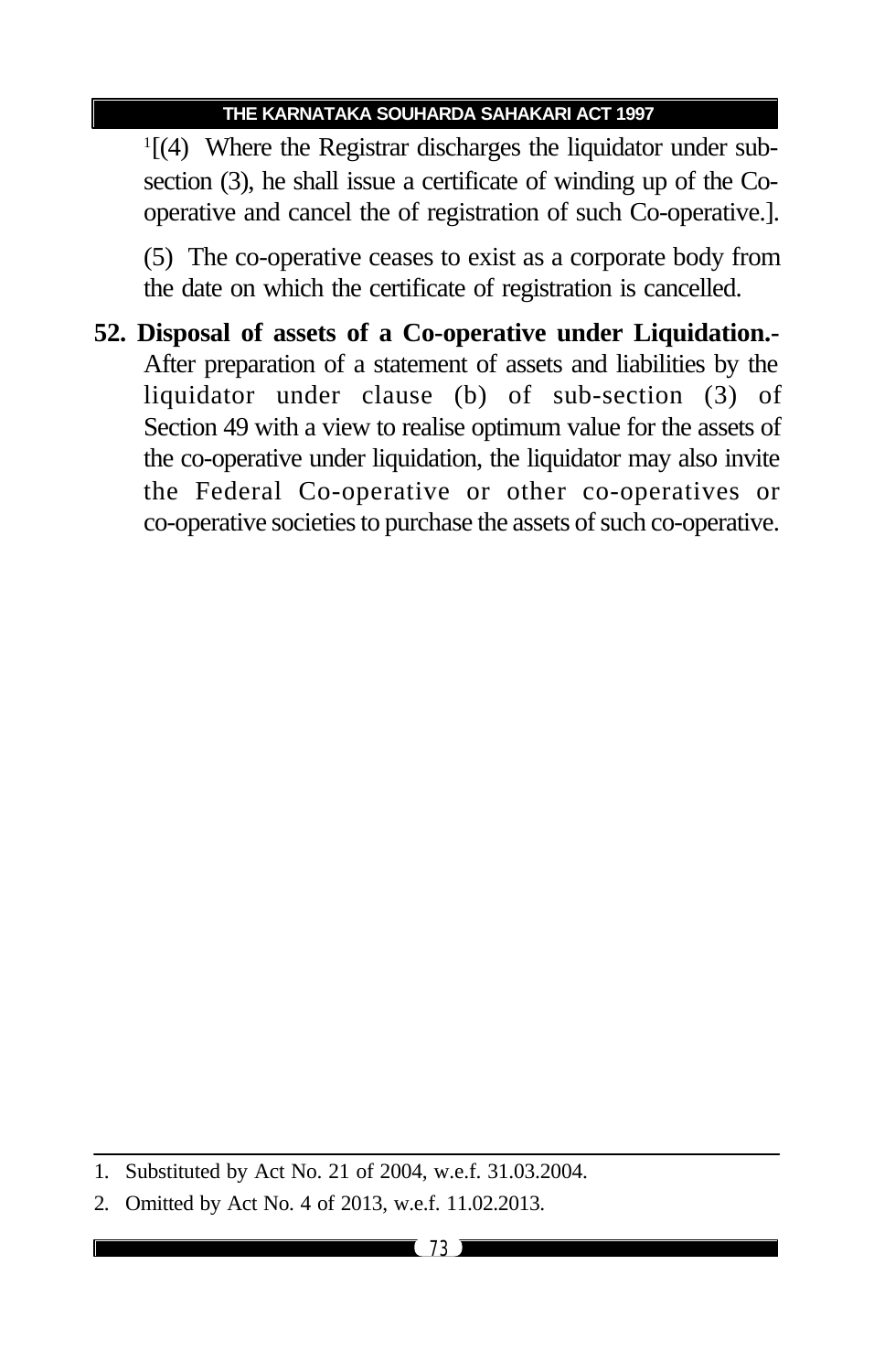# **Chapter - IX**

## **THE FEDERAL COOPERATIVE**

**53. Constitution, functions and management of Federal Cooperative.-** (1) There shall' be a Federal Co-operative in the State. All Co-operatives registered under this Act shall be the members of such Federal Co-operative.

(2) After the registration of fifty co-operatives under this Act, the Registrar shall frame the bye-laws of the proposed Federal Cooperative and take steps to register the Federal Co-operative and its bye-laws:

Provided that till the assumption of office by the first Board, the Registrar shall exercise the powers and perform the functions of the Federal Co-operative under this Act.

(3) Where the Federal Co-operative is registered under this Act, the Registrar shall issue a certificate of registration signed by him which shall be conclusive evidence that the Federal Co-operative is duly registered as such under this Act.

(4) The Federal Co-operative registered under this Act shall be a body corporate having perpetual succession and a common seal with power to hold property, enter into contracts, institute and defend the suits and other legal proceedings and to do all things necessary for the purposes for which it was constituted.

(5) The Federal Co-operative shall immediately after its registration adopt its bye-laws framed by the Registrar. Any amendments of the bye-laws shall be in accordance with the procedure specified in Section 11 and such amendment of bye-laws shall come into force on the date it is <sup>1</sup>[approved by the Registrar.]

 $(6)$ <sup>2</sup>[xxxxxxxx]

(7) The Federal Co-operative shall perform the following functions,

<sup>1.</sup> Omitted by Act No. 16 of 2005, w.e.f. 01.06.2005.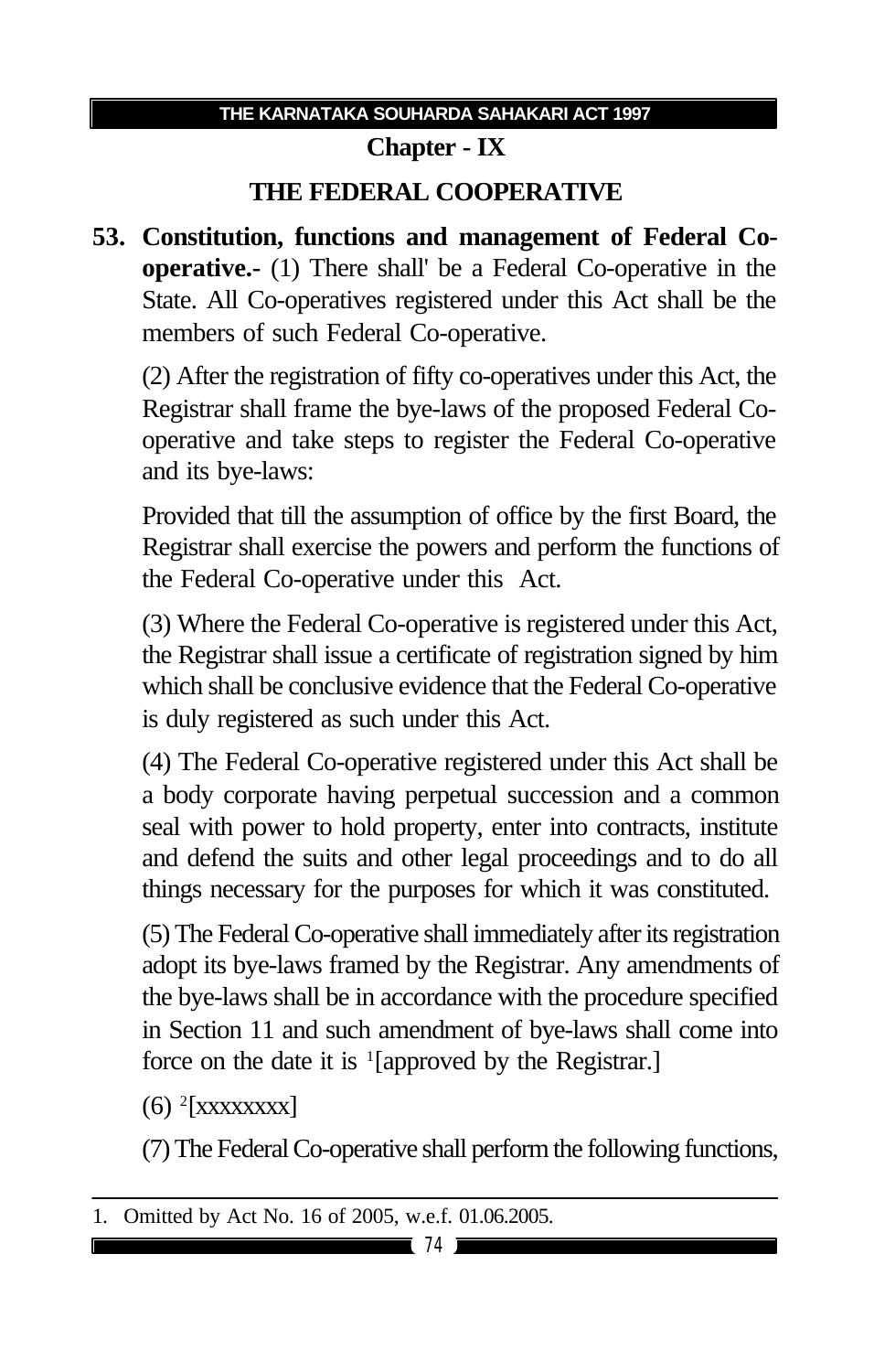namely:-

- (a) promote and organise co-operative and for this purpose frame model bye-laws and issue guidelines for framing various policies for co-operatives in accordance with co-operative principles;
- (b) provide co-operative training, education and information and propagate co-operative principles;
- (c) undertake research and evaluation and assist in the preparation of perspective development plans for the member co-operatives;
- (d) promote harmonious relations between member cooperatives;
- $(e)$ <sup>1</sup>[xxxx]
- (f) provide management development services to member cooperatives including participation in board meetings when required;
- (g) evolve code of conduct for, member eo-operatives;
- (h) evolve viability norms for member co-operatives;
- (i) provide legal assistance and advice to member co- operatives;
- (j) provide any other services at the behest of member cooperatives;
- (k) promote new forms of co-operative enterprises;
- (1) constitute and maintain a co-operative education fund;
- (m) undertake experimental projects towards the application of co-operative ideology;<br>1. Omitted by Act No. 4 of 2013, w.e.f. 11.02.2013.
- 
- 2. Substituted by Act No. 21 of 2004, w.e.f. 31.03.2004.
- 3. Inserted by Act No. 21 of 2004, w.e.f. 31.03.2004.
- 4. Renumbered by Act No. 21 of 2004, w.e.f. 31.03.2004.
- 5. Inserted by Act No. 4 of 2013, w.e.f. 11.02.2013.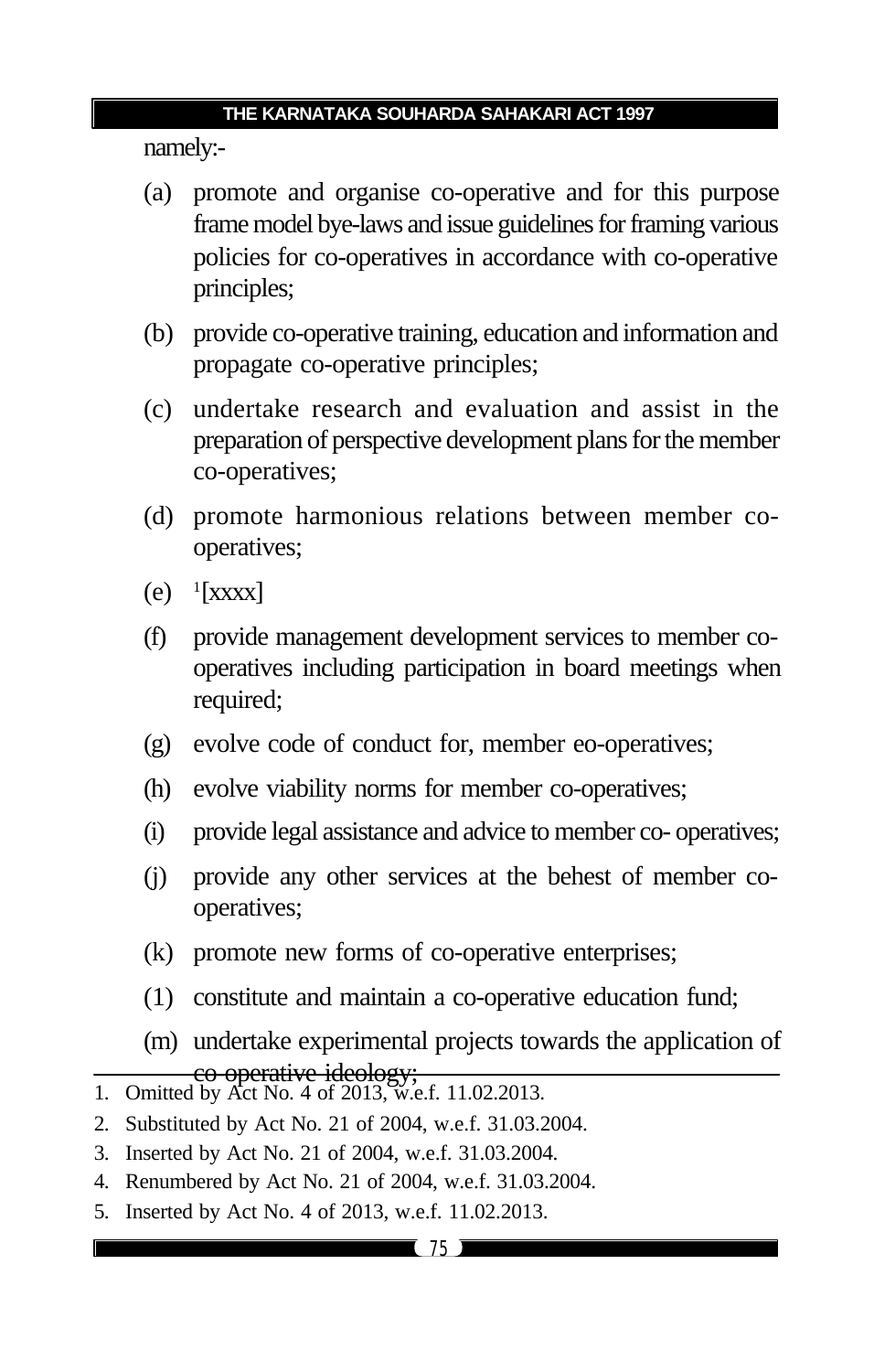- (n) liaiase on behalf of and amongst co-operatives;
- (o) serve as data bank of co-operatives;
- (p) represent the interest of member co-operatives;
- (q) ensure conduct of audit, elections and general body meetings of its member co-operatives within the time stipulated;
- (r) undertake business and services on behalf of the member co-operatives;
- (s) convene the special general body meeting where a member co-operative fails to convene such a meeting under subsection (2) of Section 30;

```
(t)[***********]
```
 $2[$ (u) have the power of inspection of the member Co-operatives:

Provided that in th case fo Co-operative Bank, no action under this clause shall be taken unless it has the approval of the Reserve Bank.]

<sup>3</sup>[(8) The provisions of Section 23 relating to general body shall *mutatis mutandis* apply to the Federal Co-operative.]

4 [(9) The President or Chairperson of a member co-operative shall be the representative at the general body of the Federal Cooperative. If for any reason, the Chairperson or President is unable to represent, he may nominate any director of the board to be the representative. The representative shall continue to represent the co-operative in the Federal Co-operative as along as he remains in office in the member co-operative.]

5 [**53A. Bye-laws of the Federal Cooperative.-**(1) Subject to the provisions of this Act and the Rules, the Federal cooperative shall function in accordance with its bye-laws which shall as far as possible adhere to the cooperative principles.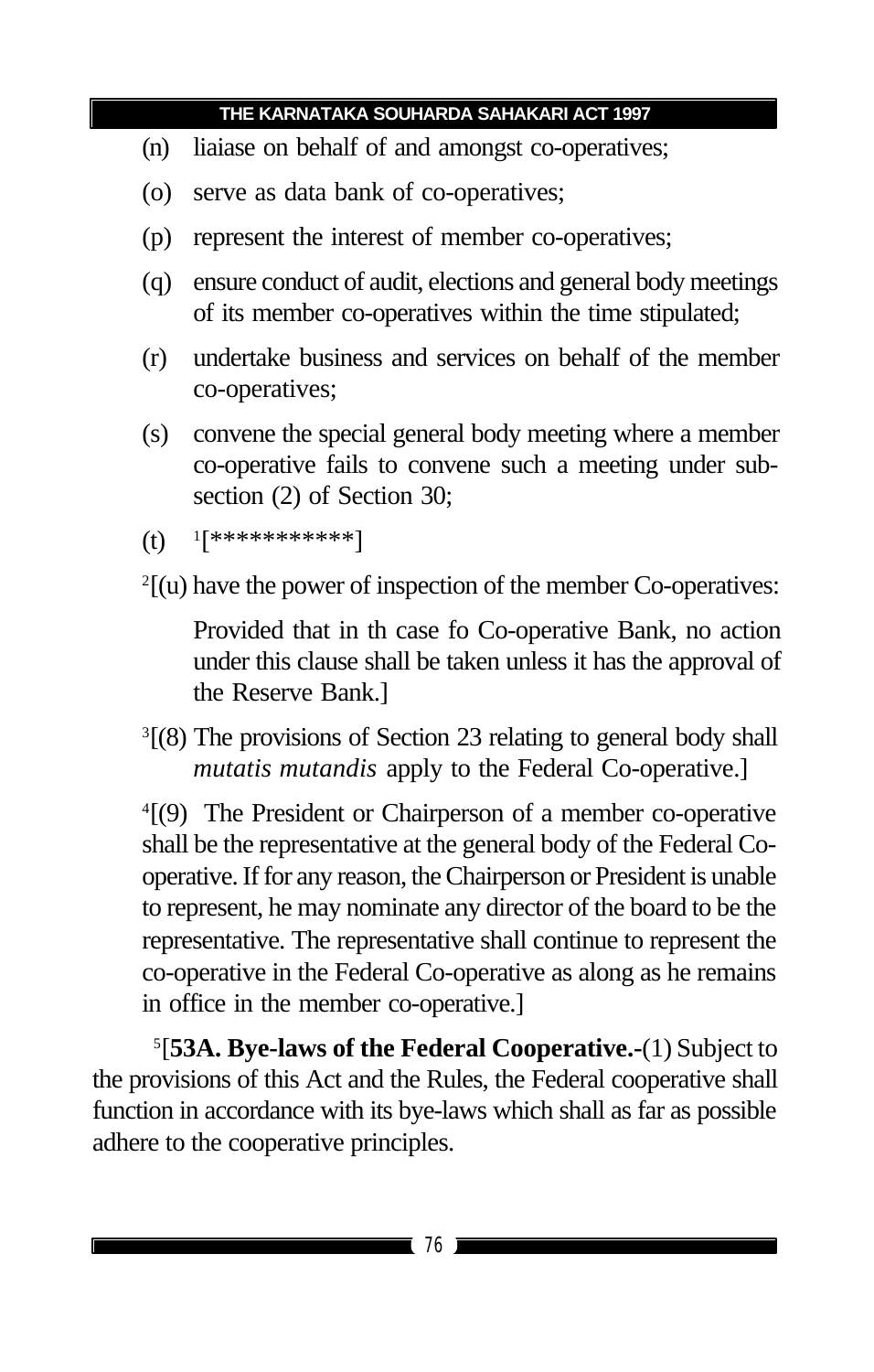(2) The bye-laws of the Federal cooperative shall provide for the following matters namely:-

- (i) the name, address and area of operation of the Federal Cooperative;
- (ii) the objectives and functions of the Federal co-operative;
- (iii) the admission and termination of membership;
- (iv) the rights, duties and liabilities of membership including those of the nominal members;
- (v) recruitment of staff and their conditions of service;
- (vi) the functions and duties of the chief executive;
- (vii) the procedure for the conduct of board meetings and the quorum;
- (viii) constitution of the board and the powers, functions and duties of the board and the office bearers;
- (ix) the rights of the directors including the right to vote and the right to contest in the elections;
- (x) the qualifications and disqualifications for being elected or continued as a member of the board;
- (xi) the powers and functions of the general body;
- (xii) the procedure and conduct of general meetings and the frequency and the quorum required;
- (xiii) the consequences of the default of any member in payment of any dues to the Federal cooperative;
- (xiv) the scope and terms for mobilisation of funds;
- (xv) the procedure for collection of the members' subscription and the quantum;

<sup>1.</sup> Substituted by Act No. 4 of 2013, w.e.f. 11.02.2013.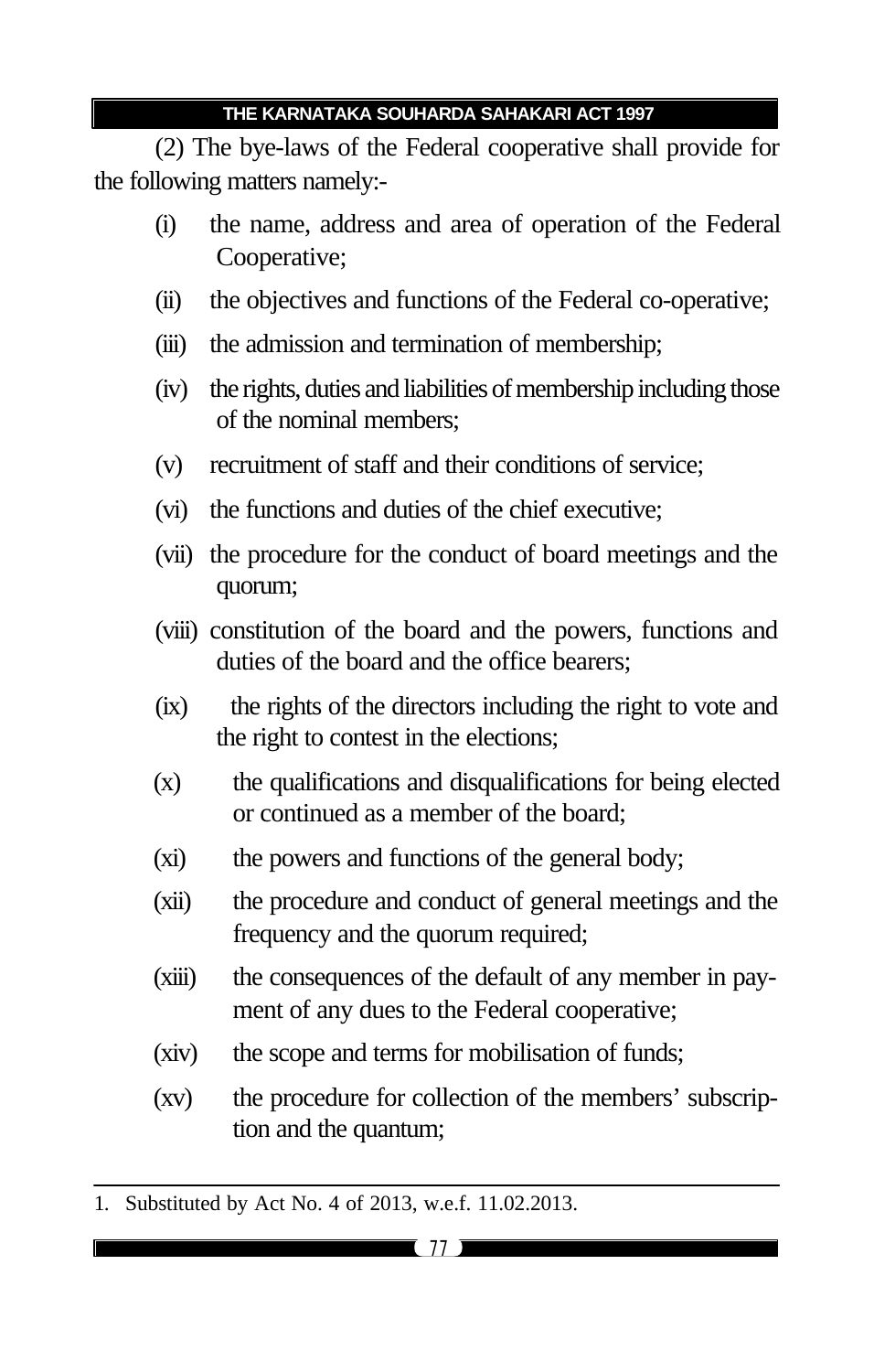- (xvi) purposes for which the funds may be applied;
- (xvii) the constitution of various funds and their purposes;
- (xviii) the appointment of the auditor and his powers and functions;
- (xix) the powers, function and duties of the President or Chairperson;
- (xx) the travelling allowance, daily allowance, sitting fee and other allowances of the directors and the office bearers;
- (xxi) the procedure for the implementation and formulation of the programmes of cooperative education and training;
- (xxii) constitution of sub committees, their duties and functions;
- (xxiii) procedure for amendment for bye-laws;
- (xxiv) the term of office of the board and the office bearers;

any other matter which is required to be or may be provided in the bye-laws.]

**54. Board of the Federal Co-operative.-**<sup>1</sup> [ (1) The board shall be responsible for the direction and control of the management of the affairs of the federal cooperative;

(2) The strength of the board of the Federal cooperative shall not exceed twenty one excluding the Chief executive;

Provided that the federal cooperative shall co-opt persons having experience in the field of banking management, finance or specialization in any other field relating to the objects and activities undertaken by the Federal cooperative, as members of its board and such co-opted members shall not have the right to vote in any election of the Federal cooperative in their capacity as such

<sup>1.</sup> Substituted by Act No. 4 of 2013, w.e.f. 11.02.2013.

<sup>2.</sup> Substituted by Act No. 21 of 2004, w.e.f. 31.03.2004.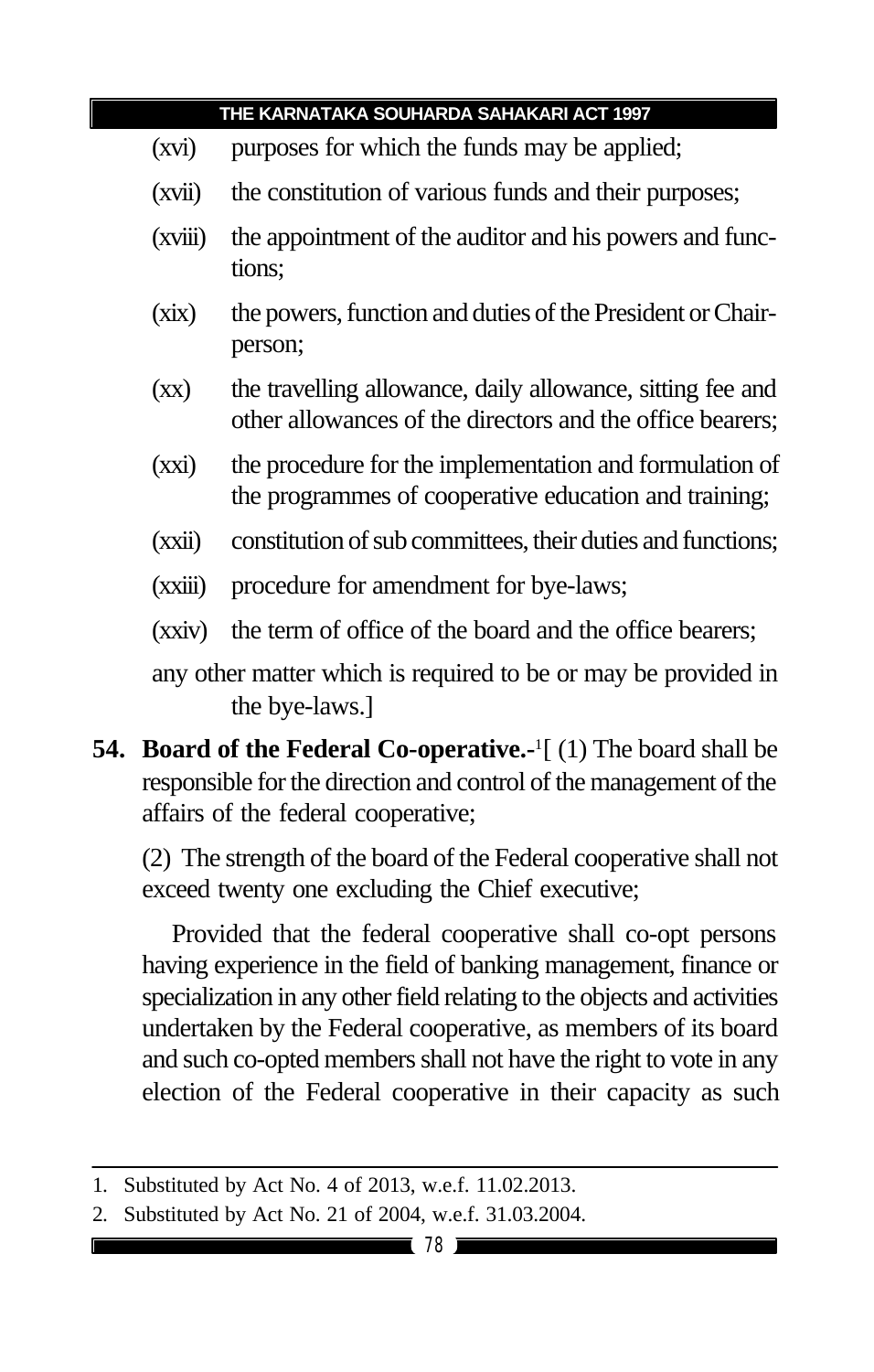members or to be eligible to be elected as office bearers of the board.

Provided also further that the number of such co-opted members shall not exceed two in addition to twenty-one directors specified above.

Provided also that the functional directors not exceeding three of the Federal cooperative shall be also be the members of the board and such members shall be excluded for the purpose of counting the total number of directors specified above.]

(3) The term of the Board of the Federal Co-operative shall be five years from the date of <sup>1</sup>[election.]

(4) The Chief Executive shall be the *ex-officio* director of the Board and shall not have right to vote in the election of office bearers.

- **55. Disqualification for being elected or continued as director.-** (1) A person shall be disqualified for being elected or continued as director of the Federal Co-operative, if such person:-
	- (i) has at any time lost the right to vote as a member or to continue as such; or
	- (ii) has not been a voting member of the Federal Co-operative for a period of atleast two years, immediately proceeding the year of election; or
	- (iii) incurs any other disqualification specified in the bye-laws of the Federal Co-operative; or
	- (iv) absents himself from three consecutive board meetings or general meetings without leave of absence; or

 $2($ [ $v$ ) is convicted for an offence involving moral turpitude under

<sup>1.</sup> Substituted by Act No. 4 of 2013, w.e.f. 11.02.2013.

<sup>2.</sup> Inserted by Act No. 21 of 2004, w.e.f. 31.03.2004.

<sup>3.</sup> Inserted by Act No. 4 of 2013, w.e.f. 11.02.2013.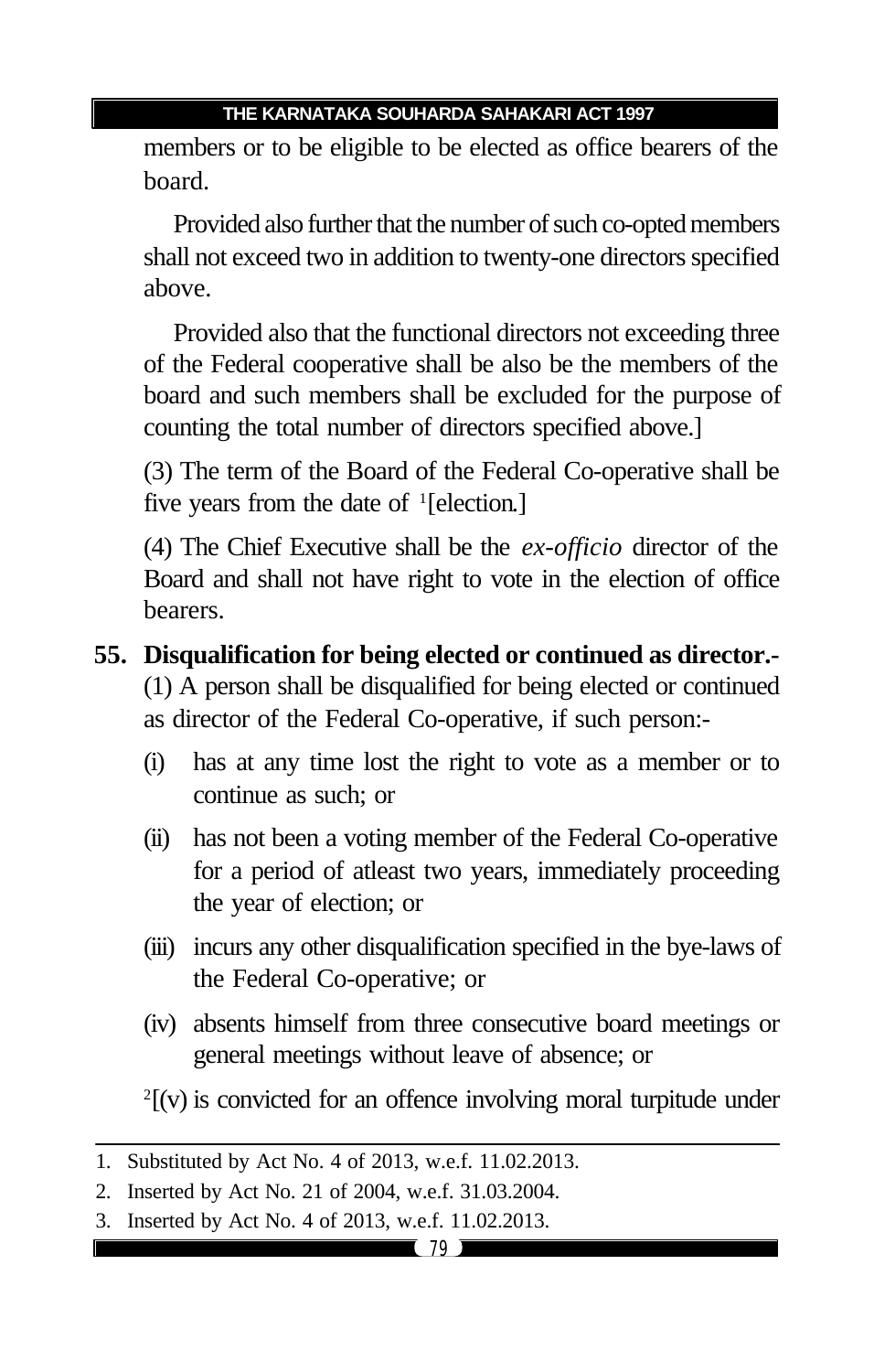any law for teh time being in force or for an offence committed under this Act.]

- 1 [(2) in addition to such disqualification as may be specified in the bye-laws, the directors of the Federal cooperative shall incur disqualification for being elected or continued as directors of the Federal cooperative or any other cooperative if, during their term of office, they have –
- (a) not provided necessary assistance to the cooperative election commission for conducting elections to the board before the term of expiry of the outgoing board;
- (b) not conducted the annual general meeting within the twenty fifth day of September every year or have not conducted the special general meeting within the specified time from the date of requisition;
- c) failed to present the audit report along with audited financial statements of the preceding year in the annual general meeting;
- (d) failed to submit returns to the Registrar as per section 64A within six months from the date of close of the cooperative year;
- (e) committed grave financial irregularities or fraud which have been detected.]
- 2 [(3)If any question arises as to whether a member of the board was or has become subject to any of the disqualification mentioned in this section, the registrar shall either *suo-motu* or on a reprot made to him shall decide the question after giving the person concerned a reasonable opportunity of being heard.]
- 3 [(4) The provisions of sub-sections (6) and (7) of section 30 shall mutatis-mutandis apply to the Federal cooperative if its directors incur any of the disqualifications mentioned in
- 1. Substituted by Act No.  $(4)$ <sub>of</sub>  $(2)$ <sub>1.</sub> $(4)$ <sub>w</sub>.e.f. 1 $(4)$ <sub>2.20</sub>f<sub>o</sub>syb-section (2)]
- 2. Inserted by Act No. 4 of 2013, w.e.f. 11.02.2013.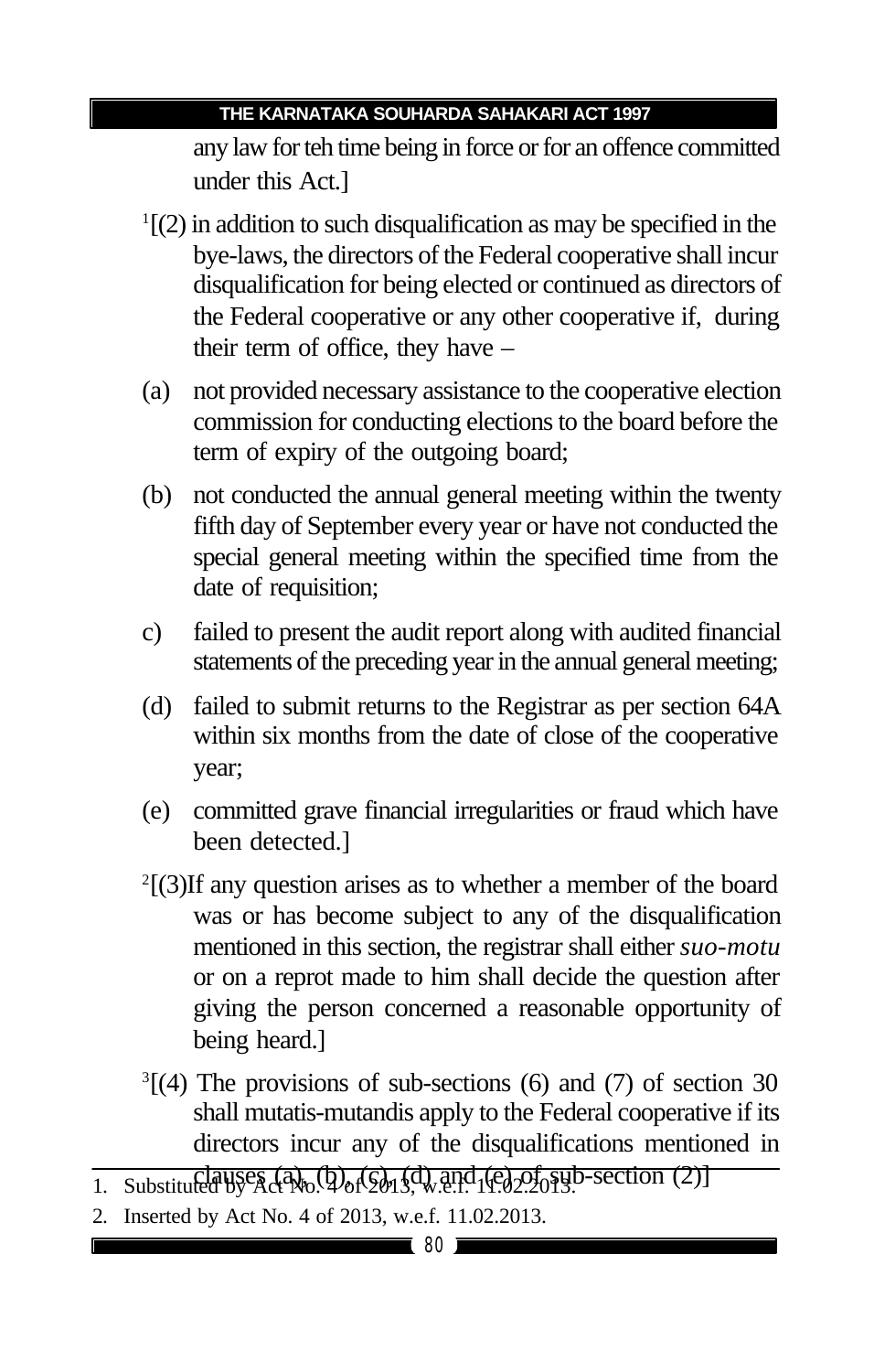- 56. **Powers and Functions of the Board.-** The Board of the Federal Co-operative shall be the authority to exercise all the powers and perform all the functions conferred on the Federal Co-operative under this Act, rules and the bye-laws, and shall have powers:-
	- (a)<sup>1</sup> [to inform the Cooperative Election Commission to conduct election to the office of] the President or Chairperson, Vice-President or Vice-Chairperson and other office bearers;
	- (b) to remove from office the President or Chairperson, or Vicepresident or Vice-Chairperson and other office bearers,
	- (c) to appoint and remove the Chief Executive;
	- (d) to fix staff strength;
	- (e) to frame policies concerning the organisation and services to the member co-operatives;
	- (f) to frame regulations regarding:-
	- (i) custody and investment of funds;
	- (ii) maintenance of accounts;
	- (iii) mobilisation, utilisation and investment of various funds;
	- (iv) monitoring and management of information system including statutory returns to be filed; and
	- (v) such other subjects and matters necessary for the effective performance of the Federal Co-operative;
	- (g) to place the annual report, annual financial statements, and annual plan and budget for the approval of the general body;
	- $2[(g-1)t$  consider the inquiry report, if any, take action for rectification of the irregularities pointed out, if any, in the inquiry, cause compliance report and place the report before the general body;

<sup>1.</sup> Substituted by Act No. 4 of 2013, w.e.f. 11.02.2013.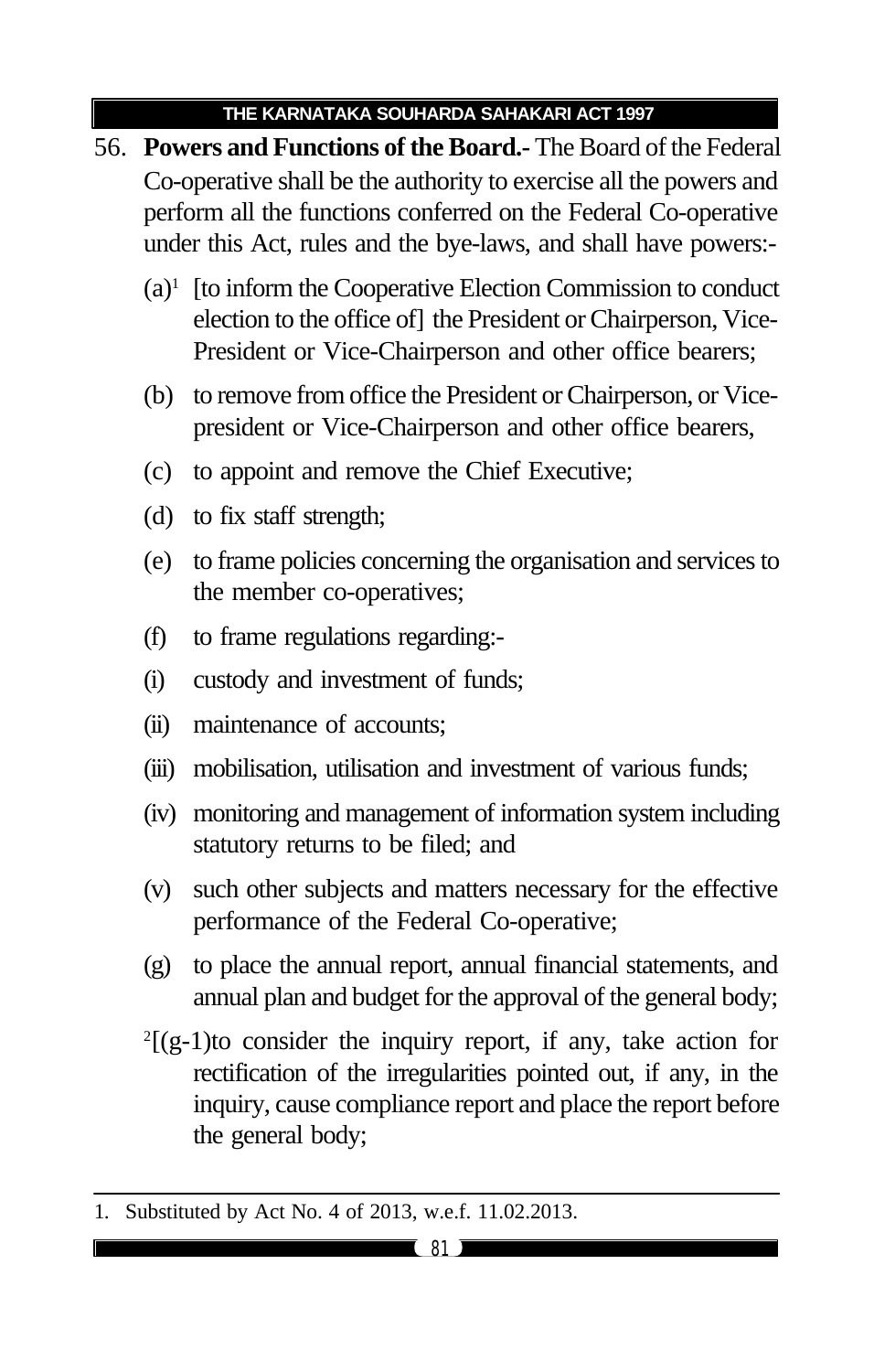- (g-2) to prepare the annual financial statements, schedules, and other statements and produce the same to the auditor along with the concerned books of accounts, records and other documents within the thirty days from the date of close of the cooperative year;
- (g-3) to provide necessary information and assistance to the Cooperative Election Commission for conducting election before the expiry of the term of the office of the board;
- (g-4) to file returns and information to the Registrar as per section 64A within the thirtieth day of September every year;]
- (h) to consider audit and compliance report and place the reports before the general body; and
- (i) to undertake such other functions as may be delegated by the general body.
- **57. Powers and functions of President or Chairperson, Vicepresident or Vice-Chairperson and other office bearers.-** (1) There shall be a President or Chairperson, Vice-president or Vice-Chairperson of the Federal Co-operative elected from amongst the elected members of the Board.

(2) The President or Chairperson shall preside over the meetings of the Board and general body of the Federal Co-operative. In the absence of the President or Chairperson, the Vice-President or Vice-Chairperson shall preside over the meetings of the board and general body of the Federal Co-operative. The President or Chairperson shall have only a casting vote in the event of equality of votes on any matter being decided upon by the board except election to the office bearers. The President or Chairperson shall exercise such powers as may be delegated by the board and specified in the policies framed or resolutions adopted by the board.

3. Substituted by Act No. 4 of 2013, w.e.f. 11.02.2013.

<sup>1.</sup> Inserted by Act No. 4 of 2013, w.e.f. 11.02.2013.

<sup>2.</sup> Substituted by Act No. 4 of 2013, w.e.f. 11.02.2013.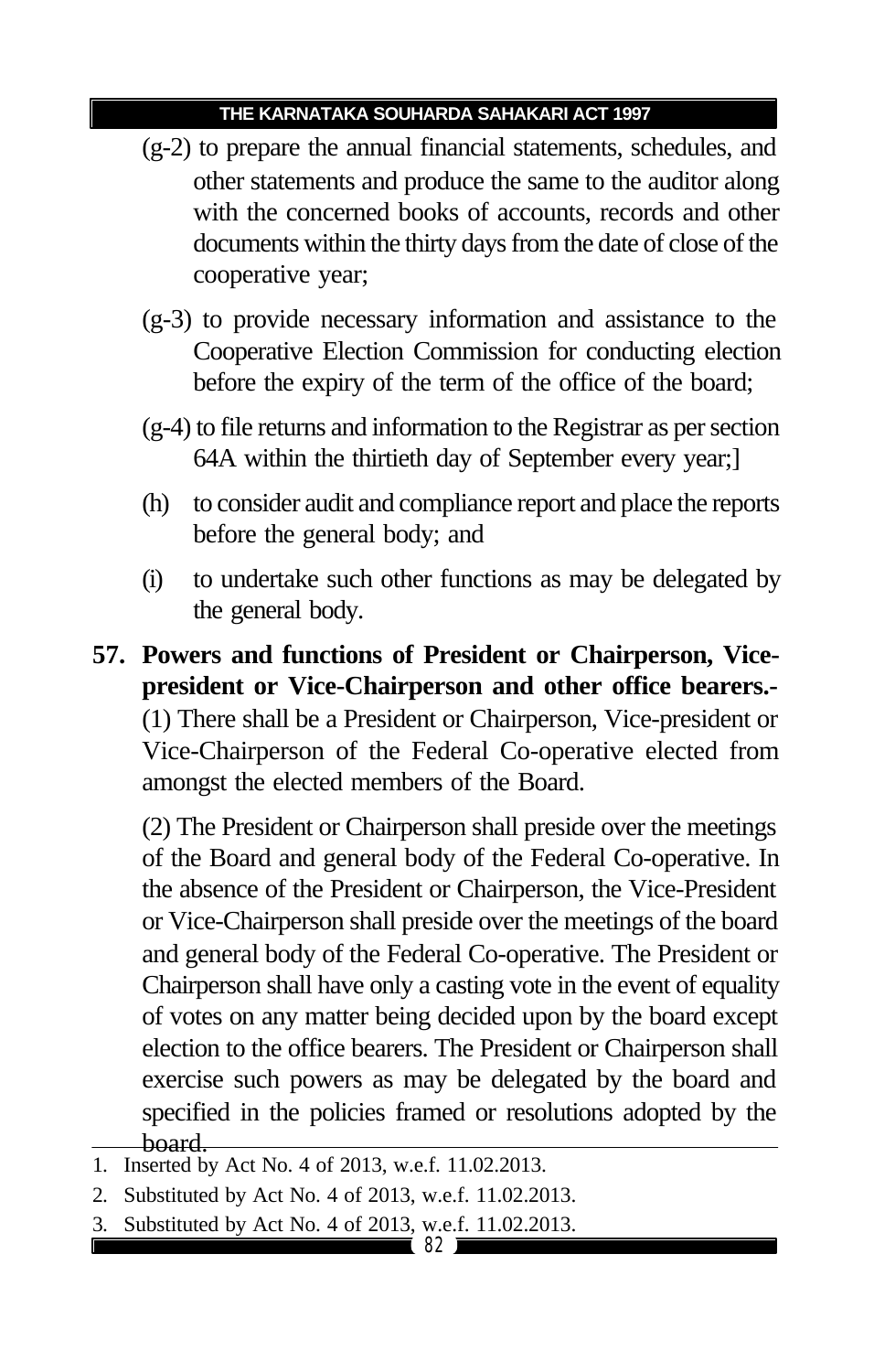1 [(3) The term of office of the President or Chairperson, Vice President or Vice Chairperson and any other office bearer to be elected as per the bye-laws shall be five years from the date of election and their term shall be co-terminus with the term of the board.]

- 1 [**57A. Supersession or Suspension of the board.-**The provisions of the section 38 shall mutatis-mutandis apply to the supersession or suspension of the board of the Federal cooperative. The Registrar shall be competent to take action against the federal cooperative.]
- 2 [**58. Elections.-**(1) The Cooperative Election Commission shall be responsible for conducting elections to the board and the office of the office bearers of the Federal cooperative.

(2) The election to the board shall be conducted immediately before the expiry of the term of the outgoing board so as to ensure that the newly elected members of the board assume office immediately on the expiry of the term of office of the outgoing board.

(3) The newly elected directors of the board shall assume office immediately on the expiry of the term of the outgoing board.

(4) The provisions of section 26A shall mutatis-mutandis apply in relation to the cooperative election commission.]

3 [**59. Filling up of casual vacancies.-**The board may fill up a casual vacancy on the board by virtue of death, resignation, disqualification or any other reason by nomination out of the same class of members in respect of which the casual vacancy has arisen, if there is a quorum.

Provided that the board may fill up the casual vacancy through co-option only if the remaining term is less than half of the original

<sup>1.</sup> Substituted by Act No. 4 of 2013, w.e.f. 11.02.2013.

<sup>2.</sup> Inserted by Act No. 4 of 2013, w.e.f. 11.02.2013.

<sup>3.</sup> Inserted by Act No. 4 of 2013, w.e.f. 11.02.2013.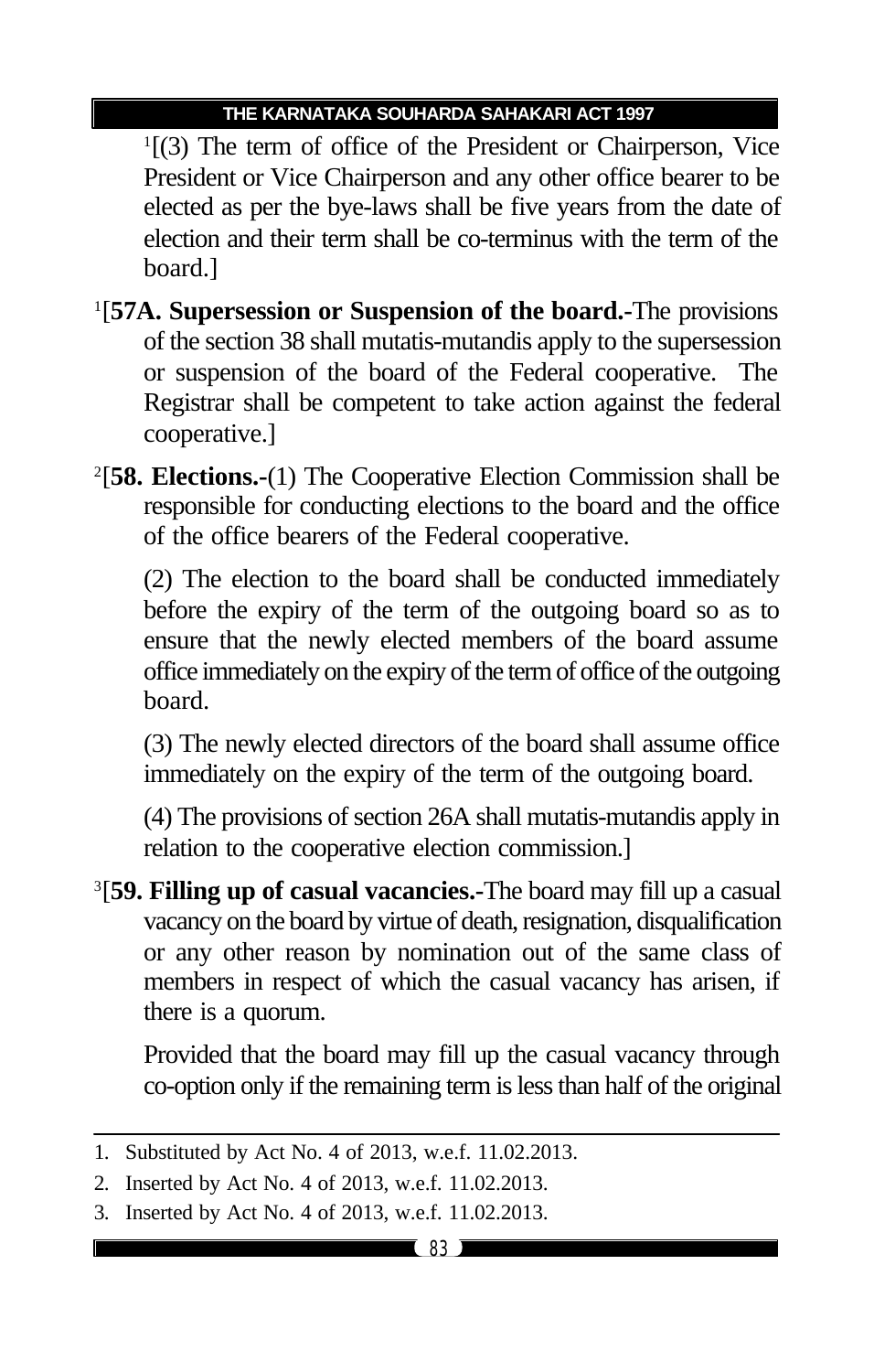term of the board.]

**60. Meetings.-** (1) The number of board meetings and general meetings shall be specified in the bye-laws of the Federal Cooperative:

1 [Provided that the board shall conduct not less than six board meetings and one general meeting in a cooperative year;

Provided further that the annual general meeting shall be held within twenty fifth day of September of every year.]

(2) <sup>2</sup> [The board of the Federal cooperative may convene special general meeting at any time as per its needs, but shall convene] a special general meeting within thirty days of receipt of a requisition to this effect from not less than one tenth of members of the Federal Co-operative or as provided in the bye-laws and any such requisition shall contain the reasons for conducting such meeting.

(3) In the event of failure by the Federal Co-operative to call such meeting, the Registrar shall convene such general meeting within sixty days of receipt of such a request made to him by not less than one tenth of the members of the Federal Co-operative.

<sup>3</sup>[(3A) The quorum for a general meeting shall be as specified in the bye-laws, but shall not be less than twenty percent of the members eligible to vote at the meeting. If there is no quorum at the time of transaction of any business in any general meeting, such business shall not be transacted.

(3B) The quorum for a meeting of the board shall be as specified in the bye-laws but shall not be less than the number next to fifty per cent of the strength of the board. If there is no quorum at the time of transacting any business in any meeting of the board, such business shall not be transacted.]

(4) The Chief Executive of the Federal Co-operative shall record in the minute's book minutes of all proceedings of every general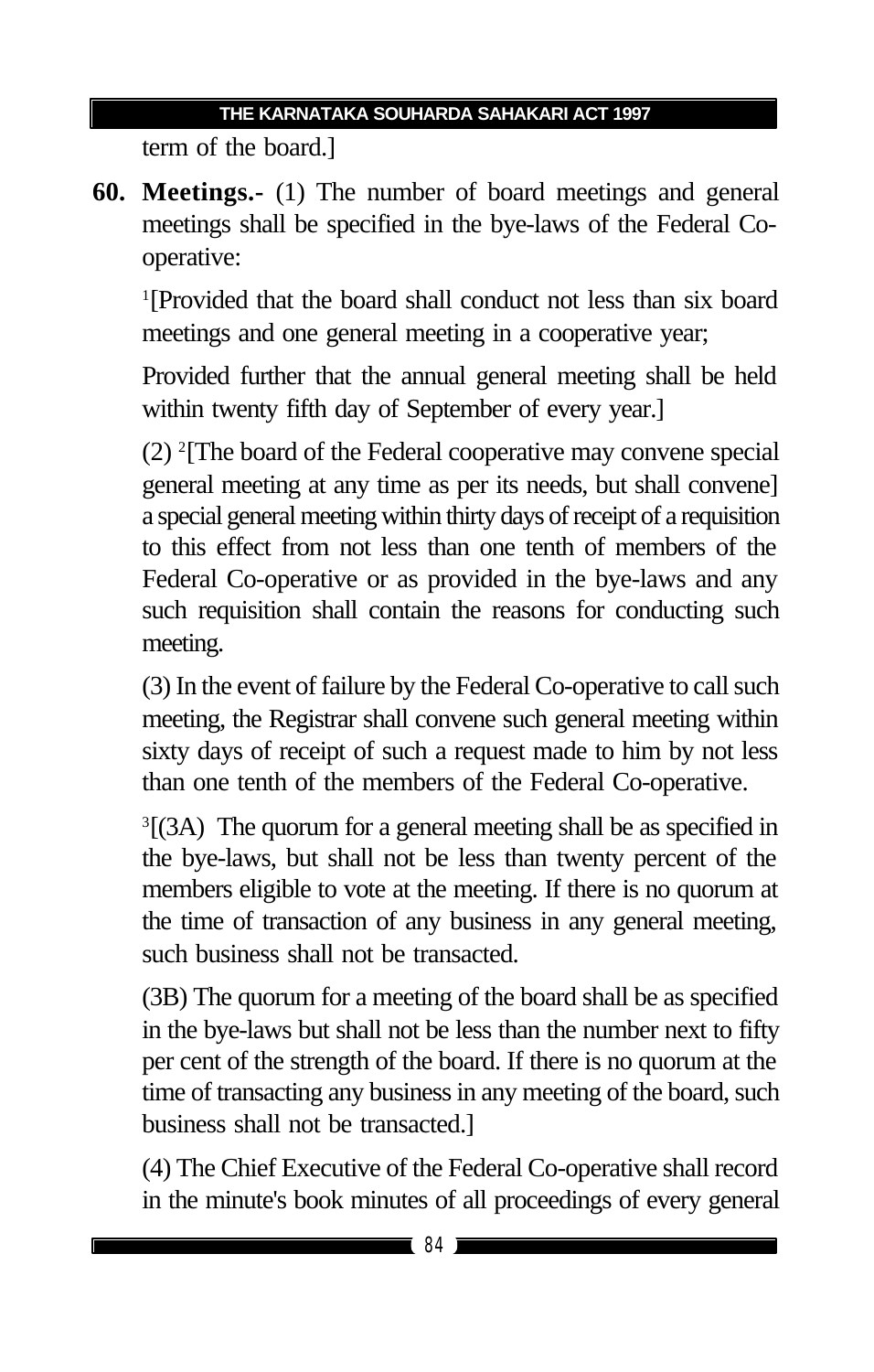meeting and of every meeting of the board of the Federal Cooperative.

(5) Such minutes shall be communicated to all persons invited for the meeting within thirty days of the conclusion of the meeting.

(6) The minutes so recorded shall be signed by the person who chaired the said meeting

**61. Employees of the Federal Co-operative.-** (1) The Board of Federal Co-operative shall determine the cadre strength of the establishment and scales of pay of its employees:

Provided that the Federal Co-operative may borrow the services of the employees of other co-operatives, co-operative societies, State or Central Government or their Organisations, Public-Sector Undertakings and such other professional experts on such terms and conditions as may be approved by the general body:

Provided further that the first Chief Executive shall be appointed by the Registrar.

(2) The Chief Executive shall perform functions in accordance with the bye-laws and shall,-

- (a) have general superintendence and control over the day to day affairs of the Federal Co-operative.
- (b) be the person to sue and be sued on behalf of the cooperative;
- (c) have powers on behalf of the Federal Co-operative to endorse, sign, negotiate cheques and other negotiable instruments and operate the bank accounts of the Federal Co-operative;
- (d) be responsible for appointment of employees and to ensure discipline, performance and welfare;

<sup>1.</sup> Substituted by Act No. 4 of 2013, w.e.f. 11.02.2013.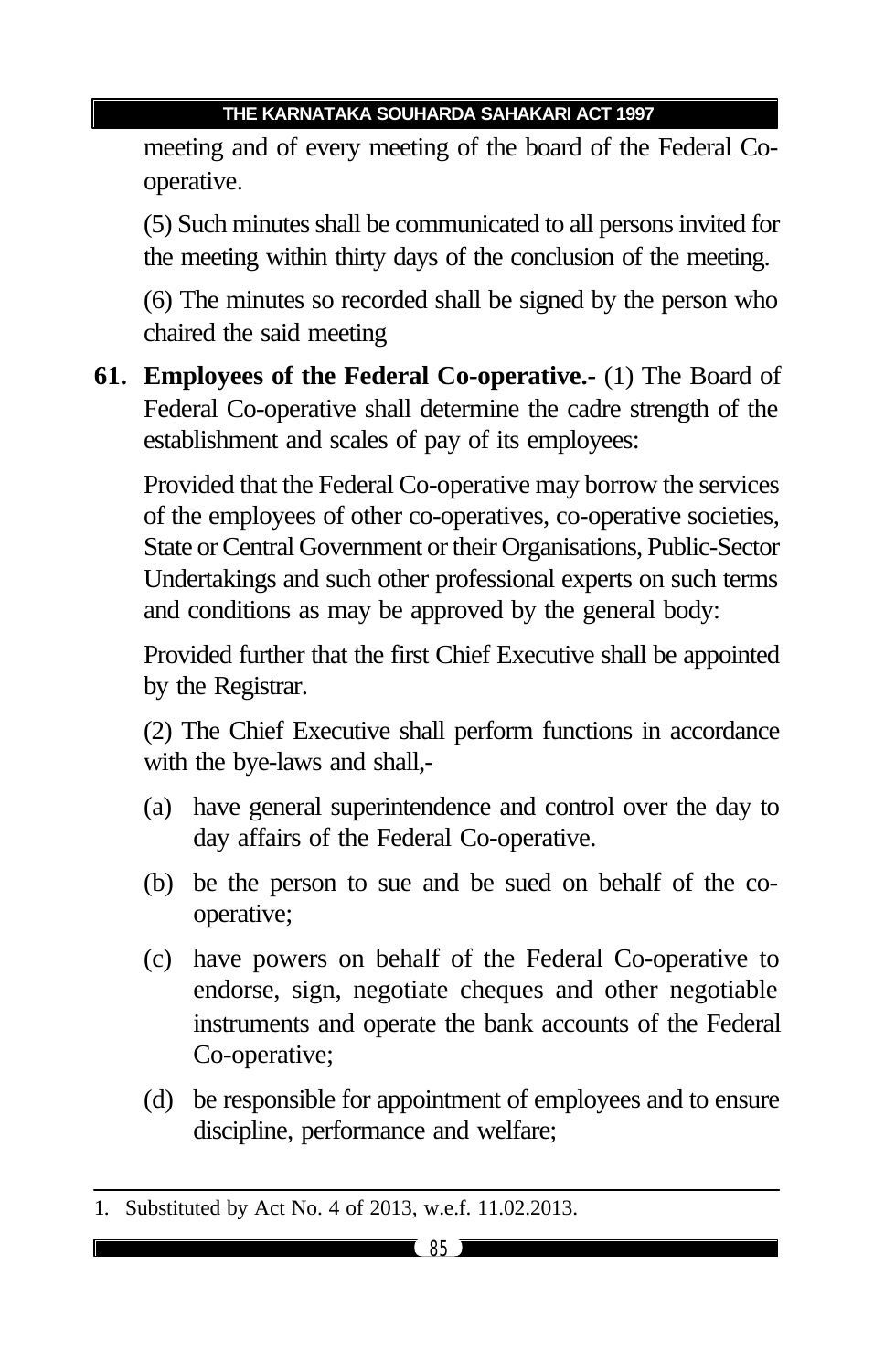- (e) be the person to enter into agreements or contracts on behalf of the Federal Co-operative;
- (f) arrange to maintain proper records and accounts of the Federal Co-operative;
- (g) present the draft annual report and financial statements for the approval of the board within the time stipulated in the bye-laws;
- (h) convene the board meetings and general body meetings in consultation with the President or Chairperson, in accordance with the bye-laws and record the proceedings thereof;
- <sup>1</sup>[(l) furnish the financial statements, schedules and other statements with the approval of the board and the related books of accounts, records and other documents necessary for the annual audit of accounts of the Federal cooperative to the auditor within the thirty days from the close of the cooperative year;
- (l-1) place before the board the action to be taken for rectification of defects pointed in the audit report, obtain approval of the board and take action accordingly;
- (l-2) place before the board the action to be taken for rectification of defects pointed in the inquiry report, if any, obtain approval of the board and take action accordingly;
- (l-3) render necessary information and assistance to the cooperative election commission for conduct of elections before the term of expiry of the board;
- (l-4) furnish to the Registrar within the thirtieth day of September every year, the returns and information to be submitted as per section 64A to the Registrar;]
- (j) be responsible to the board;
- 1. Substituted by Act No. 4 of 2013, w.e.f. 11.02.2013.
- 2. Inserted by Act No. 4 of 2013, w.e.f. 11.02.2013.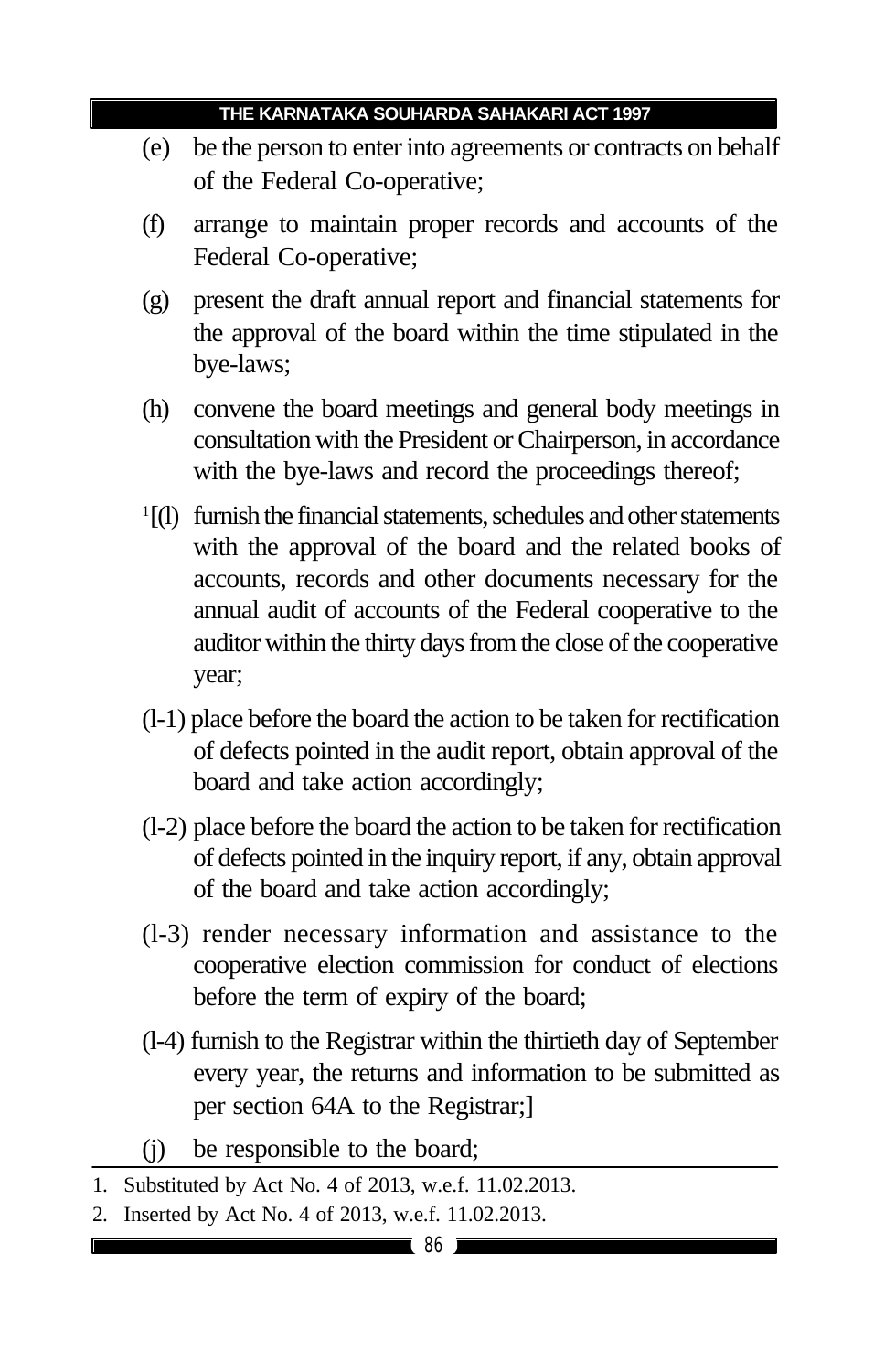- (k) furnish to the board information necessary for monitoring the performance of the Federal Co-operative;
- (1) furnish registers and accounts at the time of audit by the auditor or by the Chartered Accountant; and
- (m) perform any other function authorised by a resolution of the board and general body.
- **62. Funds of the Federal Co-operative.-** (1) The Federal Cooperative shall constitute a fund called "Federal Co-operative Fund".
	- (2) The Federal Co-operative Fund shall consist of,-
	- (i) interest free initial loan of a sum of rupees ten lakhs made by the Government which is repayable within a period of ten years by the Federal Co-operative to Government; and
	- (ii) contributions made by each member co-operative <sup>1</sup>[every cooperative year] at such rates specified in the bye-laws of the Federal Co-operative;

(3) The Federal Co-operative shall also maintain a Co-operative Education Fund.

(4) If any member co-operative fails to make the contribution towards the Federal Co-operative Fund without prejudice to any action to which such member co-operatives is liable under Section 68, such co-operative shall not have a right to vote and contest for any office in the general body meeting of the Federal Cooperative.

2 [**62A- Cooperative Education and Training.-**(1) The cooperative education fund constituted under clause (xxi) of sub-section (2) of Section 10 shall be utilized for the purpose of promotion of the cooperative movement in the State and for providing education to the members, directors and cooperators of the cooperatives and the general public and training to the employees of the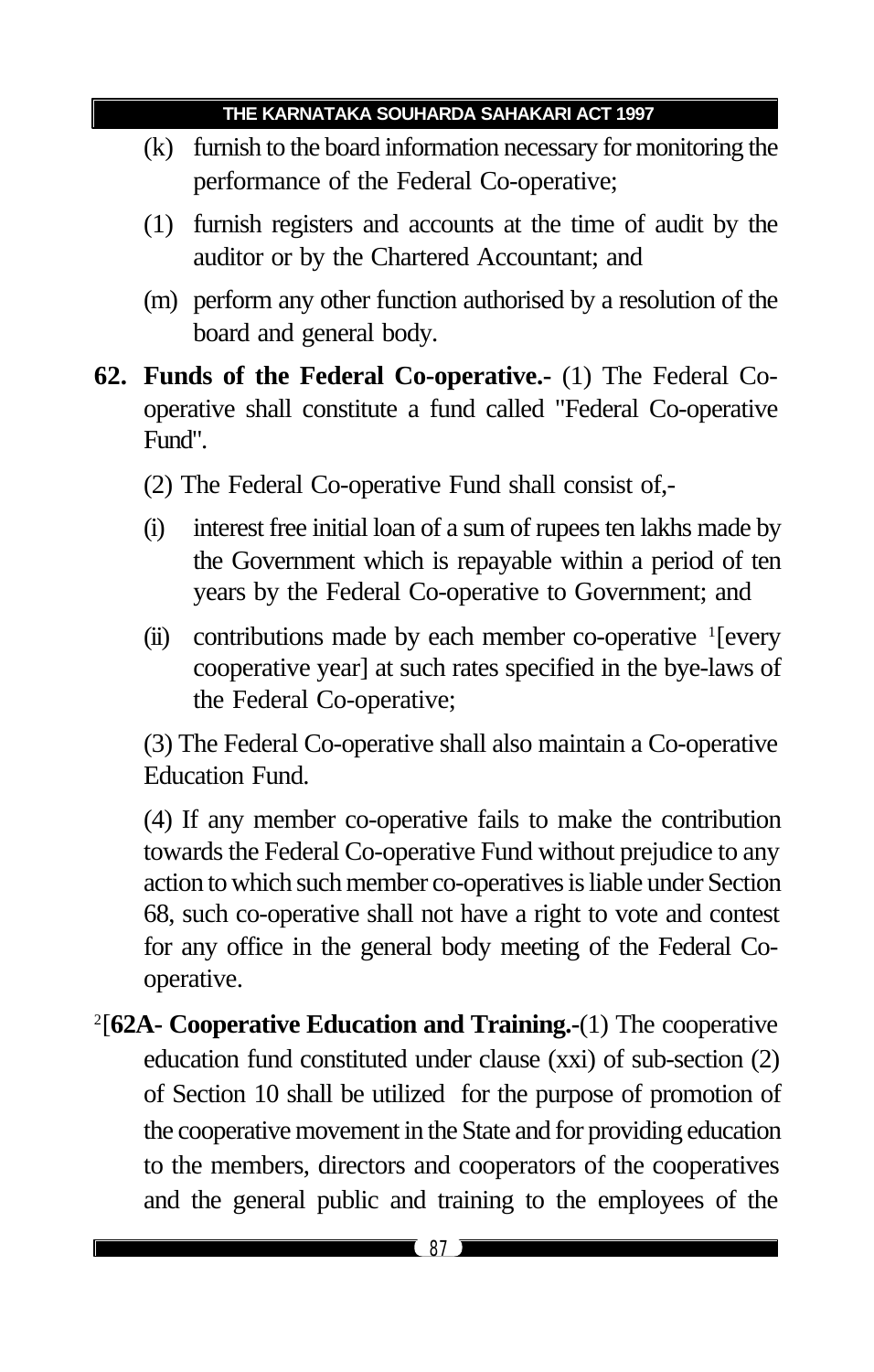cooperatives;

- (2) Every co-operative shall pay its Education fund contribution to the account of the Karnataka State Souharda Federal cooperative;
- (3) All contributions made by the cooperatives towards cooperative education fund and donations received, if any, from any person or institution shall be credited to the cooperative education fund.
- (4) Every cooperative shall pay the education fund contribution, within thirty days from the date of the annual general meeting to the Federal cooperative.
- (5) The cooperative education fund shall be maintained and administered by the Karnataka State Souhardha Federation Cooperative Limited in such manner as may be prescribed.
- (6) No expenditure out of the cooperative education fund shall be incurred without the approval of an advisory committee constituted for the purpose as prescribed.]
- **63. Accounts.-** The Federal Co-operative shall maintain the following records and books of accounts, namely:-
	- (a) the minutes book;
	- (b) registration certificate and a copy of the registered bye-laws and of the amendments registered from time to time;
	- (c) bye-laws of the Federal Co-operative and of each of its member co-operatives with upto date amendments;
	- (d) accounts of all sums of money received and expended by the Federal Co-operative and the respective purposes;

- 2. Inserted by Act No. 4 of 2013, w.e.f. 11.02.2013.
- 3. Substituted by Act No. 4 of 2013, w.e.f. 11.02.2013.
- 4. Inserted by Act No. 4 of 2013, w.e.f. 11.02.2013.

<sup>1.</sup> Substituted by Act No. 4 of 2013, w.e.f. 11.02.2013.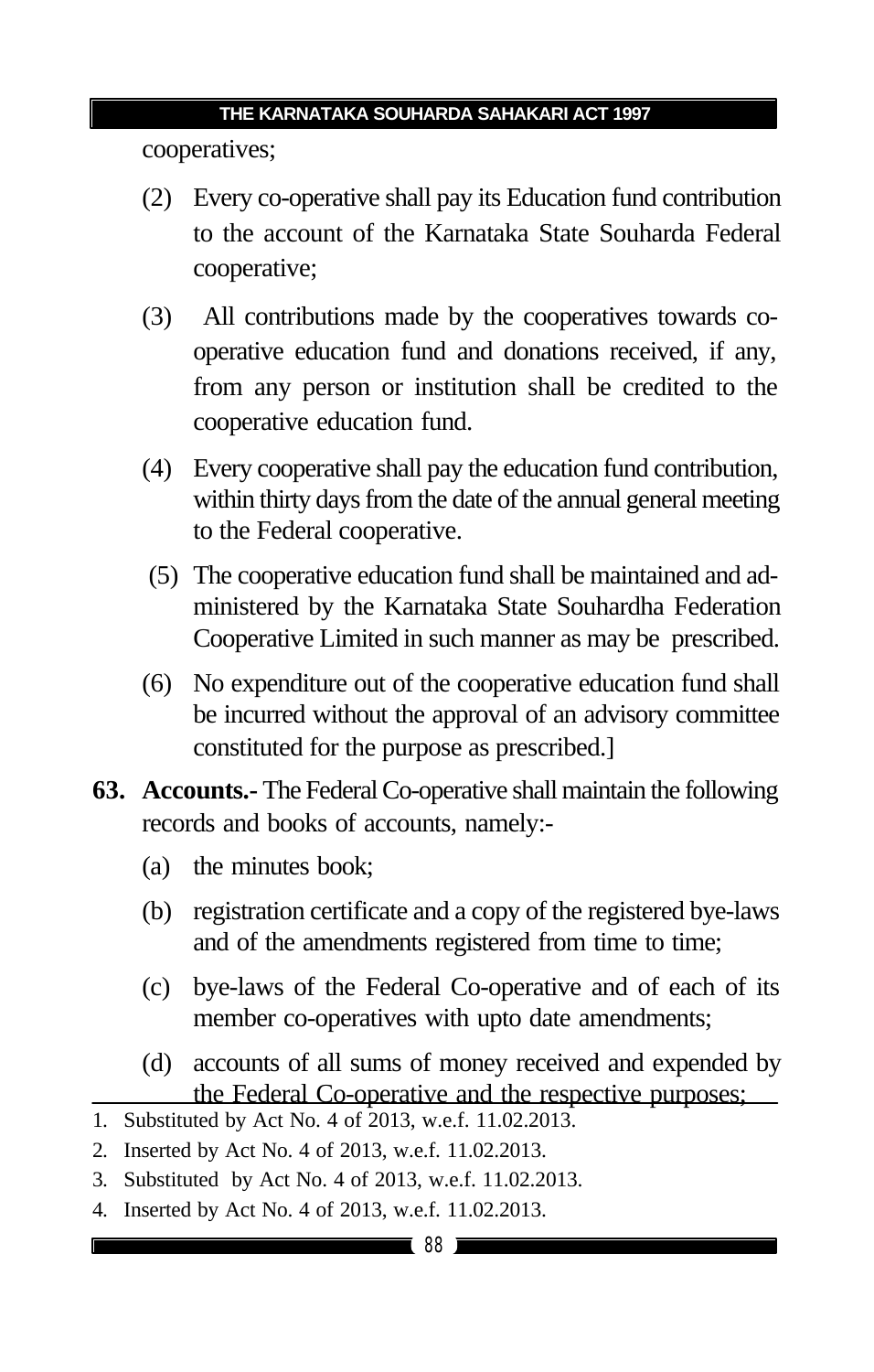- (e) accounts of all purchases and sales of goods by the Federal Co-operative;
- (f) accounts of the assets and liabilities of the member cooperatives and the Federal Co-operative;
- (g) a register showing total membership and the memberwise use of various services;
- (h) a list of members with voting rights for the current year updated within thirty days of <sup>1</sup> [closure of the cooperative year];
- (i) up-to-date copies of the board resolutions; and
- (j) annual report and audit report.
- 2 [**63A. Furnishing information to the members.-** The Federal cooperative shall provide access to every member to peruse the books, information and accounts kept in regular transaction of its business with such member and to obtain the related information and accounts.]

3 [**64. Audit.-**(1) The Federal cooperative shall get its accounts audited atleast once within the first day of September every year by an auditor or an auditing firm appointed by its general body meeting from a panel of the auditors or auditing firms approved by the Director of cooperative audit and obtain the audit report within the said period.

(2) The provision of section 33 related to the audit of a cooperative shall mutatis-mutandis apply to the Federal cooperative.]

- 4 [**64A. Filing returns to the Registrar.–**The Federal cooperative shall, within a period of six months, from the close of the cooperative year, file the following returns and information to the Registrar; namely,–
	- (a) annual report of the activities of the preceding year and the programme for the ensuing year;
	- (b) audited financial statements;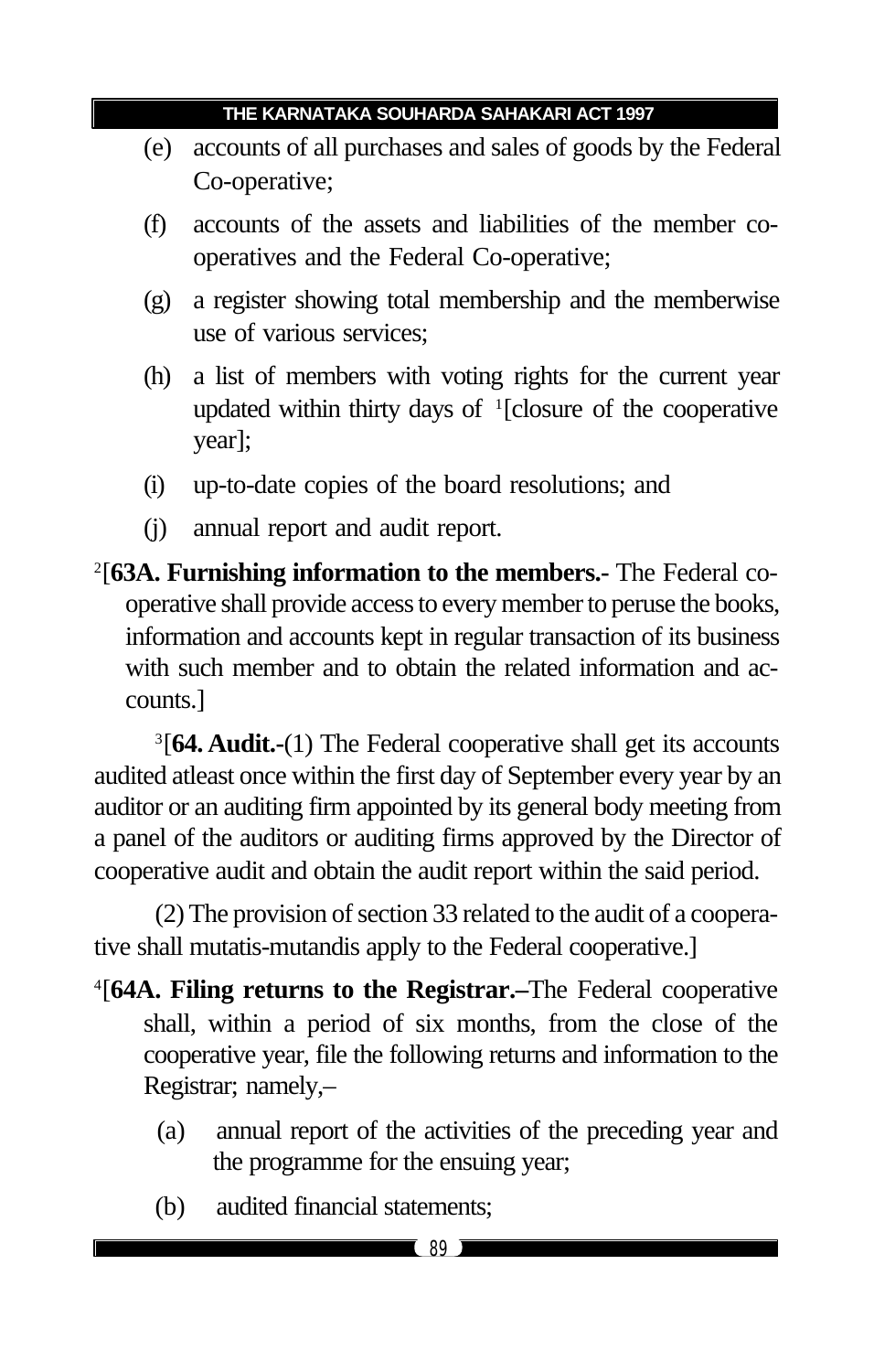(c) plan for disposal of surplus or savings as approved by the general body;

- (d) list of amendments made to the bye-laws, if any;
- (e) declaration regarding the date of conducting the general body meeting and elections, if any;
- (f) list of directors and their term;

(g) any other information required by Registrar under the provisions of this Act.]

**65. Inquiry.-** (1) On an application of a creditor to whom the Federal Co-operative is indebted or of not less than one third of the members of the board of the Federal Co-operative or of not less than one tenth of the total members of the member co-operatives, the Registrar shall conduct an inquiry forthwith into any matter raised in such an application relating to the constitution, management, working and financial conditions of the Federal Cooperative. The cost of inquiry shall be met by the creditor or by the Federal Co-operative or by the member co-operatives, as the case may be.

(2) The Registrar shall issue, in writing, a notice not less than fifteen days to the Federal Co-operative regarding the date on which he proposes to commence the inquiry:

Provided that for reasons to be recorded in writing he may issue a shorter notice.

(3) The inquiry shall be completed as far as may be within a period of six months from the date of order of the inquiry. However, such period may be extended by six months under extraordinary circumstances.

(4) The Registrar shall, within a period of one month from the date of conclusion of the inquiry, send a copy of the inquiry report to the Federal Co-operative and to the applicant.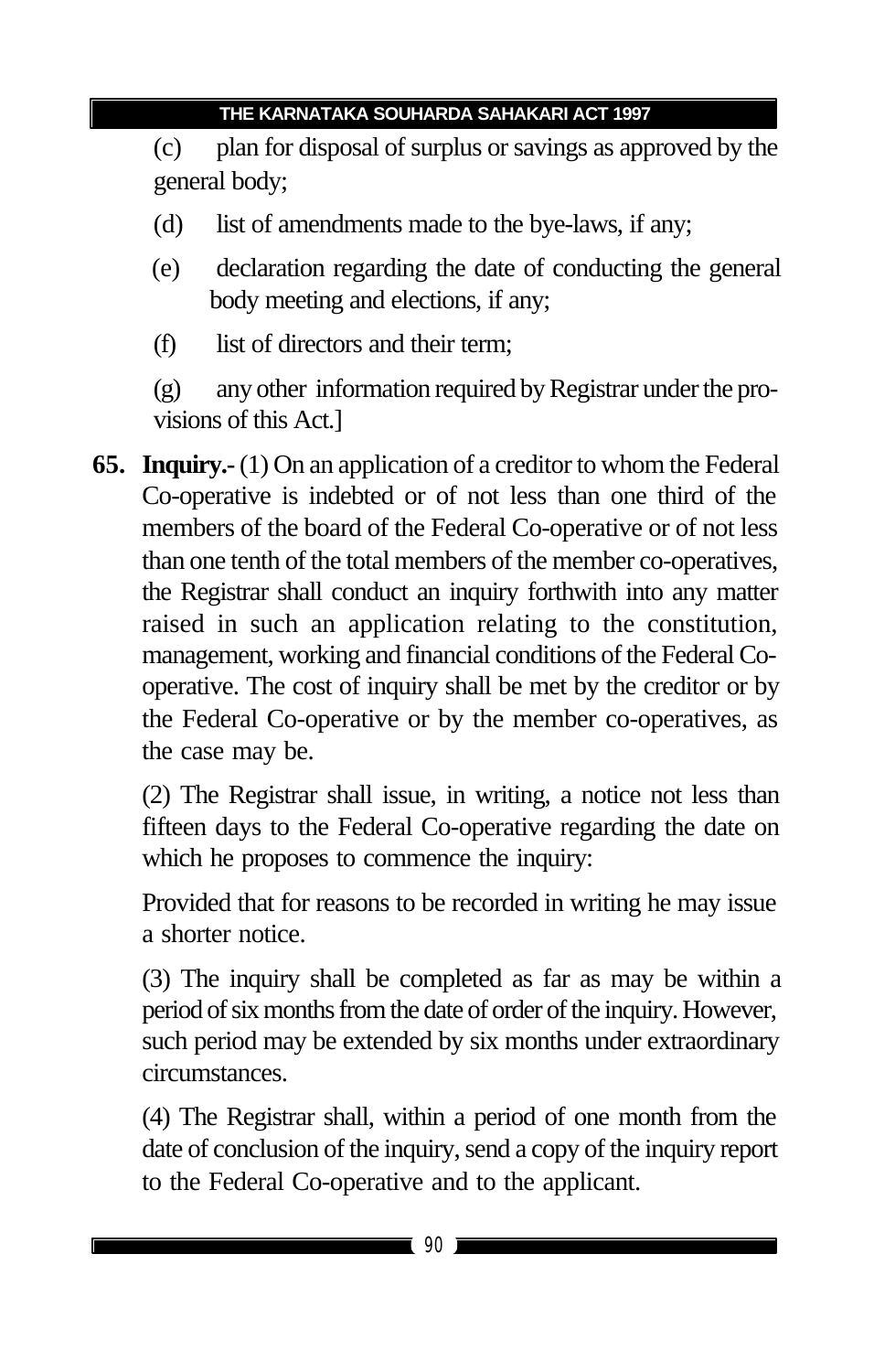- (5) For the purpose of inquiry under this Act, the Registrar,-
- (a) may require in writing the President or Chairperson, Vice-President or Vice-Chairperson, or any Director, office bearer or officer or any other authority concerned to produce such receipts, vouchers, statements, returns, correspondences, notice or any other documents as he may consider necessary for the purpose of inquiry;
- (b) shall, at all times, have free access to the books, accounts, documents, securities, cash and other properties belonging to or in the custody of the Federal Co-operative and may summon any person in possession or responsible for the custody of any other properties to produce the same at any public office or at the head quarters of the Federal Cooperative or any branch thereof;

may summon any person who, he has reason to believe has knowledge of any of the affairs of the Federal Co-operative, to appear before him at public office or at the headquarters of the Federal Co-operative or any branch thereof and may examine such person on oath.

**66. Action on Inquiry Report.-** Where the inquiry report reveals mismanagement on the part of any or all of the office bearers or directors or officers and employees of the Federal Co-operative, the Registrar may without prejudice to any civil or criminal proceedings to which they may be liable, direct the board to convene a general meeting within such reasonable time as he may specify, to discuss the findings of the inquiry report and for initiating necessary action against the concerned.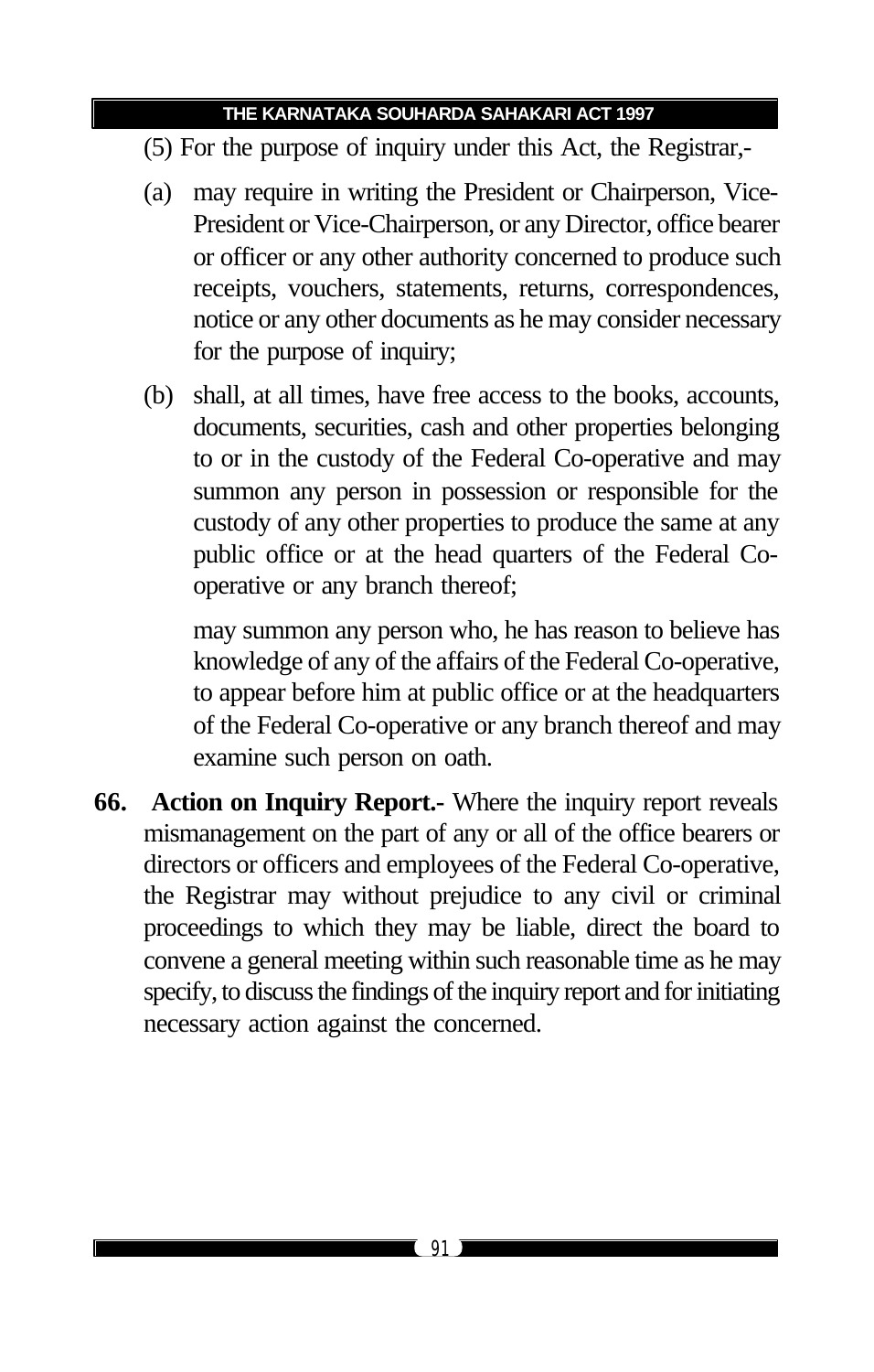# **Chapter - X COOPERATIVE PRINCIPLES**

- **67. Co-operative principles.-** The co-operatives registered under this Act shall as far as possible be guided by the following cooperative principles, namely,-
	- (1) Co-operatives are voluntary organisations, open to all persons able to use their services and willing to accept the responsibilities of membership, without gender, social, racial, political or religious discrimination.
	- (2) Co-operatives are democratic organisations controlled by their members, who actively participate in setting their policies and making decisions. Men and women serving as elected representatives are accountable to the membership. In Primary co-operatives, members have equal voting rights (One member, one vote) and co-operatives at other levels are organised in a democratic manner.
	- (3) Members contribute equitably to, and democratically control the capital of their co-operative. Atleast part of that capital is usually the common property of the cooperative. They usually receive limited compensation, if any, on the capital subscribed as a condition of membership. Members allocate surpluses for any or all of the following purposes; developing the co-operative possibly by setting up reserves part of which atleast would be indivisible, benefitting members in proportion to their transactions with the co-operative; and supporting other activities approved by the membership.
	- (4) Co-operatives are autonomous, self-help organisations controlled by their members. If they enter into agreements with other organisations including Government or raise capital from external sources, they do so on terms that ensure democratic control by their members and maintain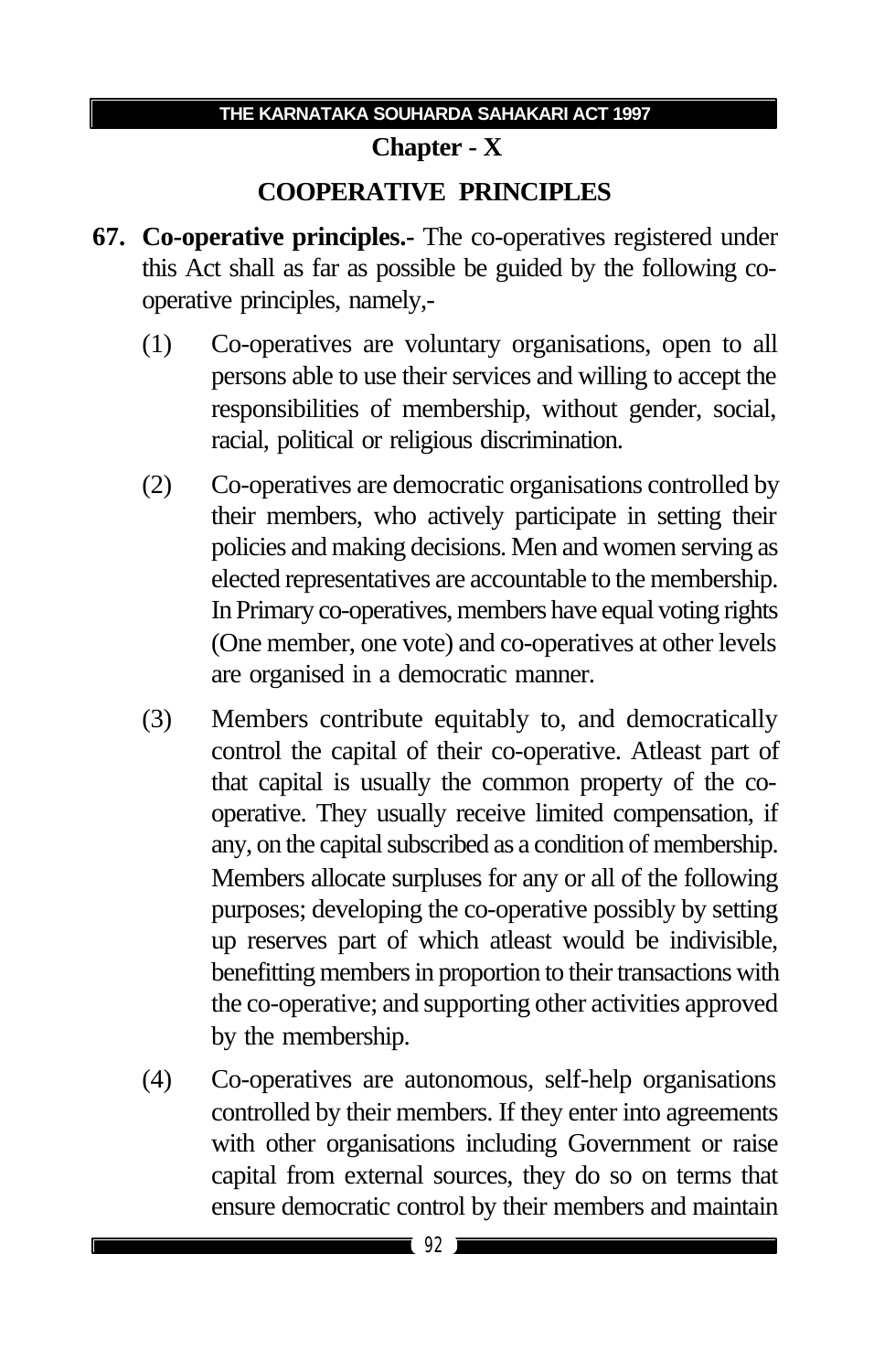their co-operative autonomy.

- (5) Co-operatives provide education and training for their members, elected representatives, managers, and employees so they can contribute effectively to the development of their co-operatives. They inform the general public particularly young people and leaders about the nature and benefits of co-operation.
- (6) Co-operatives serve their members most effectively and strengthen the co-operative movement by working together through local, regional, national and international structures.
- (7) While focusing on member needs, co-operatives work for the sustainable development of their communities through policies accepted by their members.

- 2. Substituted by Act No. No. 16 of 2005,, w.e.f. 1.6.2005.
- 3. Ommited by Act No. No. 16 of 2005,, w.e.f. 1.6.2005.
- 4. Ommited by Act No. No. 16 of 2005,, w.e.f. 1.6.2005.
- 5. Ommited by Act No. No. 16 of 2005,, w.e.f. 1.6.2005.

<sup>1</sup> Inserted by Act No. 21 of 2004, w.e.f. 31.03.2004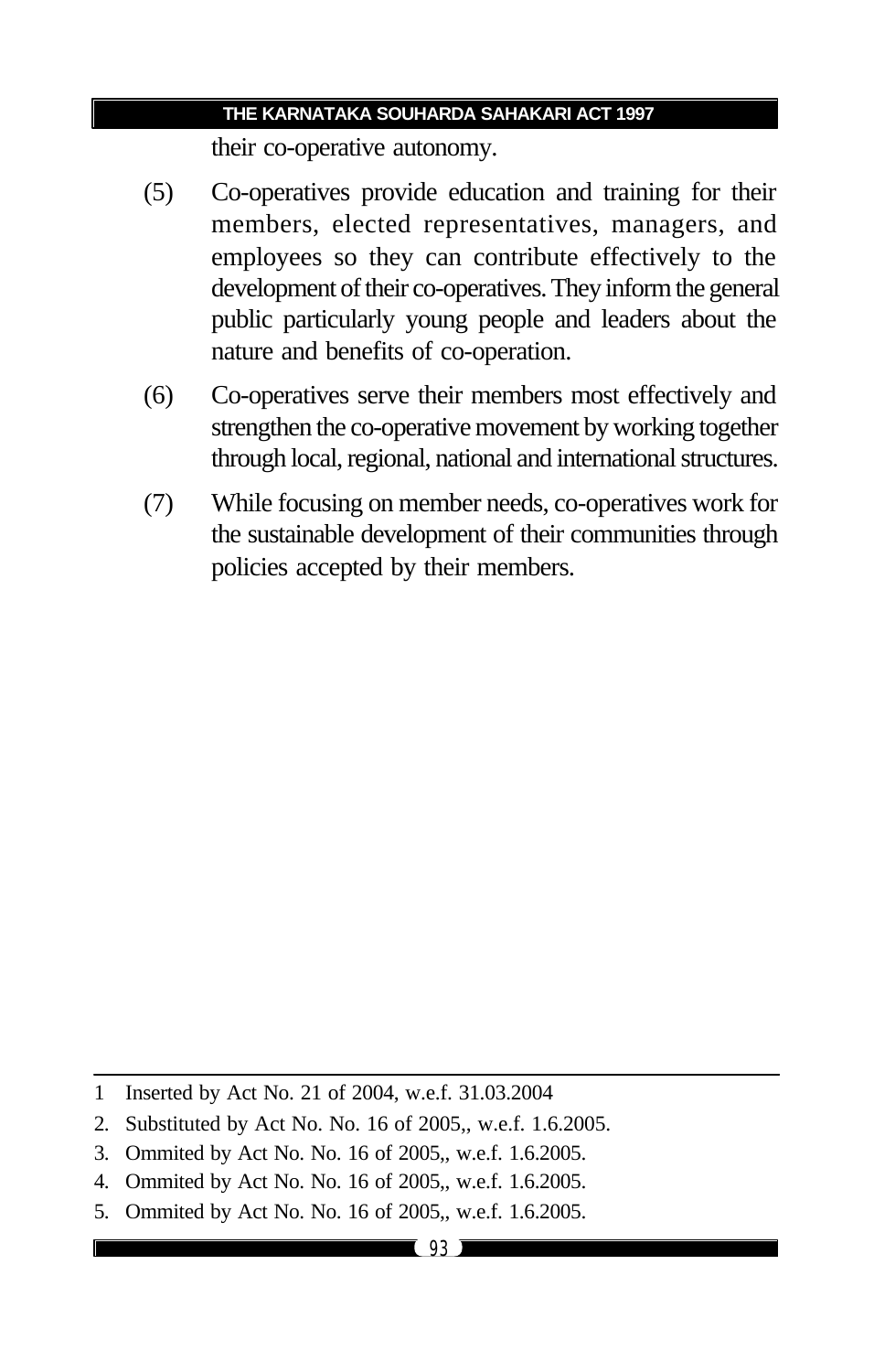## **1 [Chapter - XA SPECIAL PROVISIONS FOR INSURED BANKS**

- **67A. Certain orders to be passed by the Registrar if so required by the Reserve Bank:** (1) Notwithstanding anything to the contrary contained in this Act, in the case of a Co-operative bank which is an insured Bank, <sup>2</sup>[the Registrar shall]:
	- (i) If so required by the Reserve Bank, in the circumstances mentioned in section 13D of the Deposit Insurance and Credit Guarantee Corporation Act, 1961, <sup>3</sup> [xxx] make an order for winding up of a Co-operative Bank;
	- (ii) Where an order of moratorium has been made by the Central Government under sub-section (2) of section 45 of the Banking Regulation Act, 1949 <sup>4</sup> [xxx] make an order sanctioning a scheme of compromise or arrangement or amalgamation or reconstruction including division or reorganization of the Co-operative Bank;
	- (iii) If so required by the Reserve Bank, in the public interest, or for preventing the affairs of the Co-operative bank being conducted in a manner detrimental to the interest of depositor or for securing the proper management of the bank <sup>5</sup>[xxx] make an order for supersession and removal of the committee of the Management or other Managing Body by whatever name called, of the Co-operative Bank and the appointment of an Administrator therefore for such period or periods not exceeding five years in the aggregate as may from time to time be specified by the Reserve Bank and the Administrator so appointed, shall after the expiry of his term, continue in his office until the day preceding the date of the first taking over by the new board of such bank.
	- (2) In the case of Co-ooperative bank which is an insured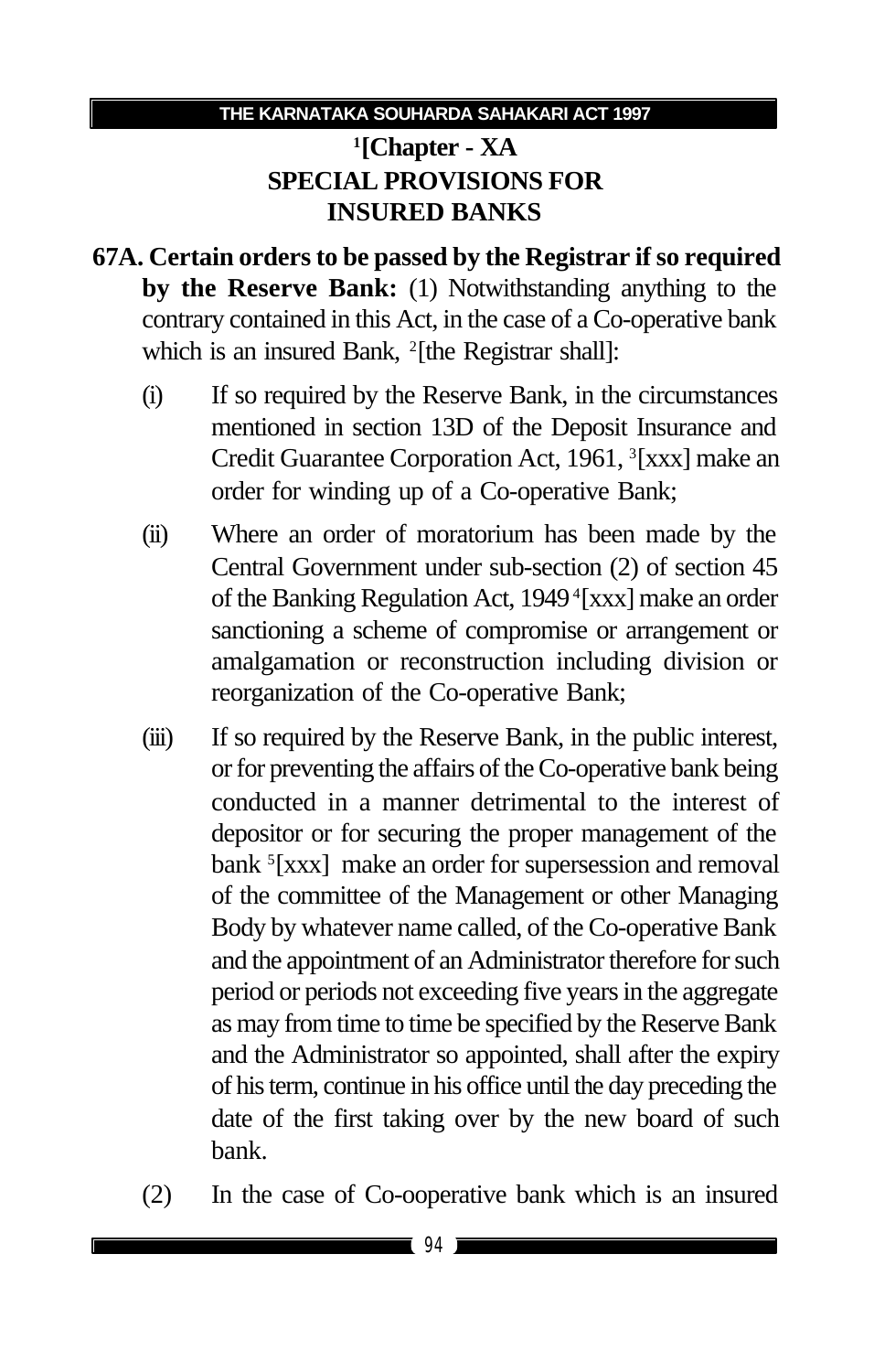bank, the Federal Co-operative or the General Body of a Co-operative bank shall not decide the winding up or sanctioning a scheme of compromise or arrangement or amalgamation or reconstruction of the bank or make an order for supersession of the committee management or other managing body (by whatever name called) of the bank and the appointment of an Administrator therefor, unless previous sanction in writing from the Reserve Bank is obtained.

- (3) No appeal, revision or review shall lie against an order made under sub-sections (1) and (2) on the requisition or previous sanctino granted by the Reserve Bank and suchorder or sanction shall not be liable to be called in question in any manner.
- **67B.Reimbursement to the Deposit Insurance Corporation by the liquidators.-** Where a Co-operative Bank beign an insured bank is wound up or taken into liqudation and the Deposit Insurance Corporation has become liable to the depositors of the insured bank under sub-section (1) of section 16 of that Act, the Deosit Insurance Corporation shall be reimbursed by the liquidator or such other person in the circumstances, to the extent and in the manner provided in section 21 of the Deposit Insurance Corporation Act, 1961.

<sup>1.</sup> Inserted by Act No. 4 of 2013, w.e.f. 11.02.2013.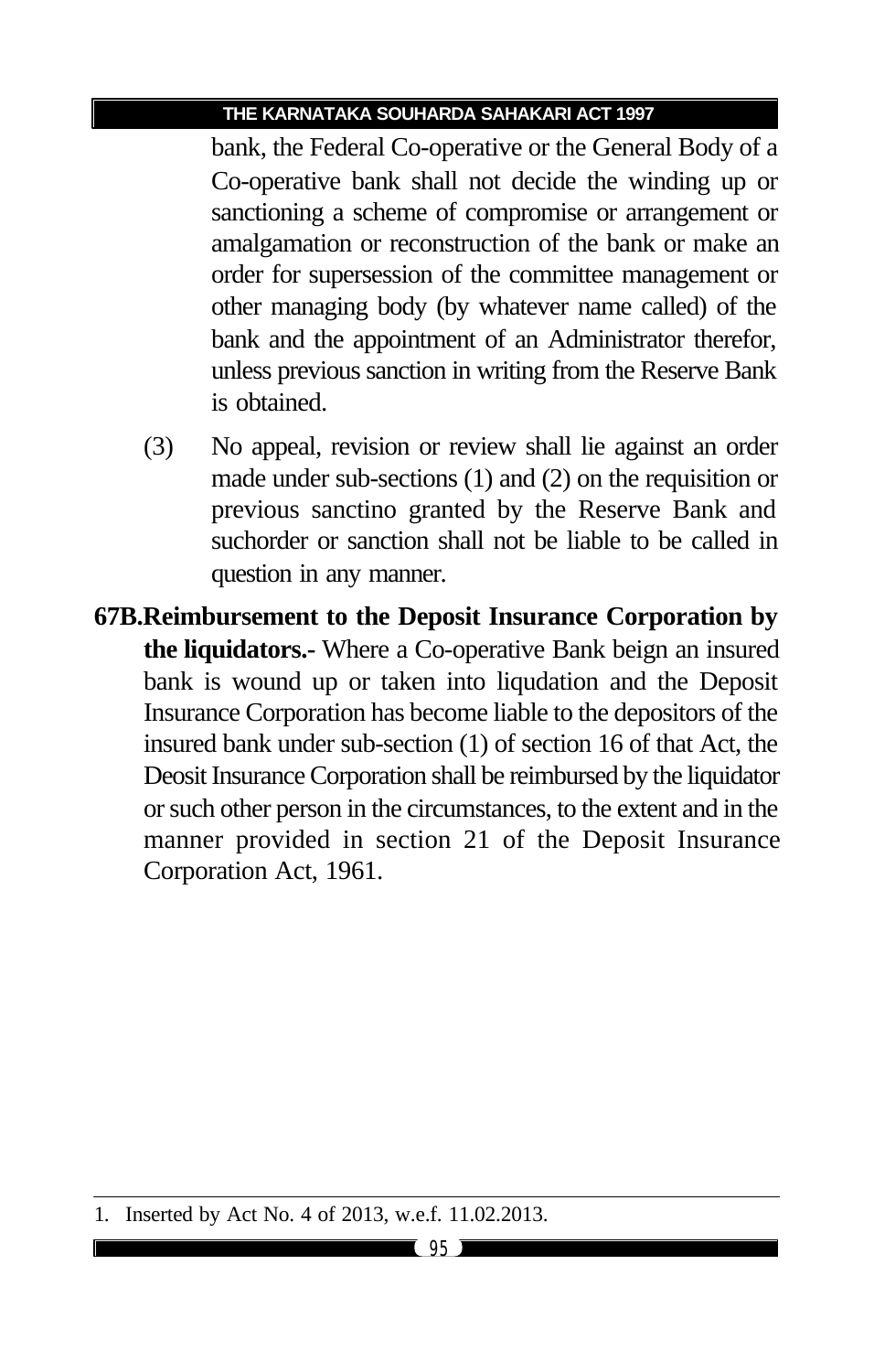# **Chapter - XI OFFENCES AND PENALTIES**

- **68. Offences and penalties.-** (1) If an office bearer or director or a Chief Executive or any employee of a co-operative or Federal Co-operative wilfully fails to issue a notice, send a return or document or neglects or refuses to furnish any information or wilfully furnishes a false or an insufficient information required under this Act or the bye-laws of a co-operative, shall be punishable with a fine which may extend to five thousand rupees or imprisonment which may extend to one year or with both.
	- (2) If an office bearer, a Chief Executive, a director or any employee of a co-operative or Federal co-operative fails to do any act required to be done under this Act or allows to be done any act forbidden by this Act or the bye-laws or fails to fulfil the duties or indulges in fraudulent activities concerning the constitution, management and business or misuses funds and properties or indulges in the conduct of election to the board of directors in "corrupt practices" as defined under Section 123 of the Representation of Peoples Act, 1951 (Central Act 43 of 1951) or fails .to provide such information or produce such books or records or to give assistance or fails to appear in person before the person conducting an inquiry under Sections 35 and 65 or audit under Section 33 and 64 or fails to contribute to the "Federal Co-operative Fund" of the Federal Co-operative, shall be punishable with fine which may extend to ten thousand rupees or with imprisonment which may extend to two years or with both.
	- $\frac{1}{3}$ Any employer, who without sufficient cause, fails to make the deduction or fails to pay to a co-operative the amount deducted by him for a period of fourteen days from the date on which such deduction is made shall be punishable with a fine of rupees five thousand or an imprisonment for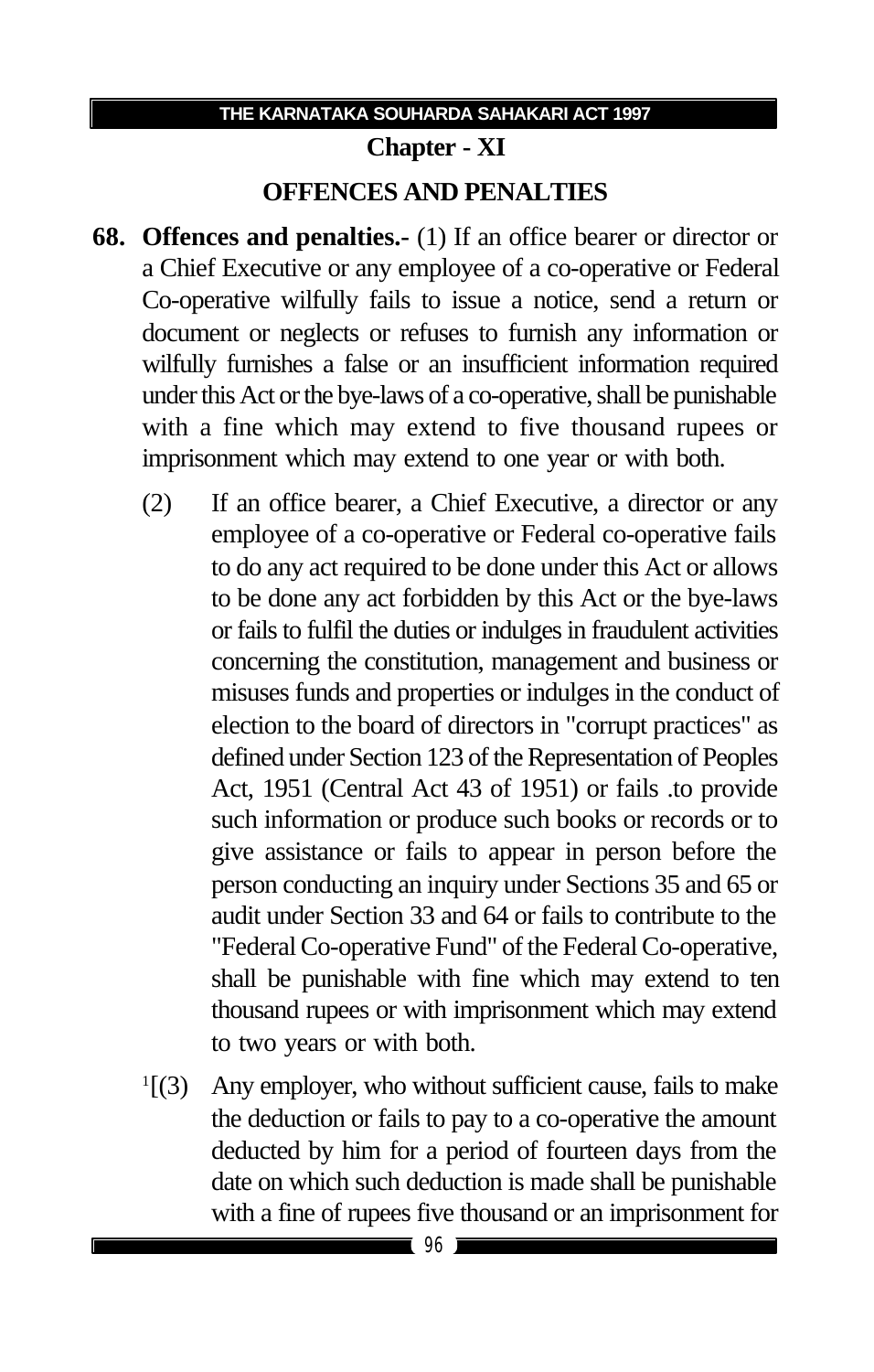a term of six months or with both.

- (4) Any office bearer, chief executive, a director or an employee of a co-operative or federal cooperative who is in possession of any information, books and records and who fails to furnish such information or produce such books or records or who willfully fails to handover custody of the books, accounts, documents, records, cash, security and other property belonging to a co-operative or the federal cooperative of which he is an officer or custodian, to an authorized person or who fails, without sufficient cause, to comply with a lawful written order or a requisition or a summons issued under the provisions of this Act shall be punishable with a fine of rupees ten thousand or an imprisonment for a term of two years or with both.
- (5) If the board and the Chief Executive of any cooperative or the federal cooperative fail to get its accounts for the preceding year audited within the period time stipulated under section 33 or section 64 as the case may be and present the audit financial statement along with audit report before the annual general meeting such every director and chief executive of such cooperative or federal cooperative shall be punishable with a fine of rupees five thousand or an imprisonment of six months or with both.
- (6) If the board and the Chief Executive of any cooperative or the federal cooperative fail to submit the returns and information to the registrar and federal cooperative as specified in the Section 34 or 64A as the case may be, every director and chief executive of such cooperative or the federal cooperative shall be punishable with a fine of rupees ten thousand or an imprisonment of two years or with both.
- (7) If the board and the Chief Executive of any cooperative or the federal cooperative fail to assist the cooperative election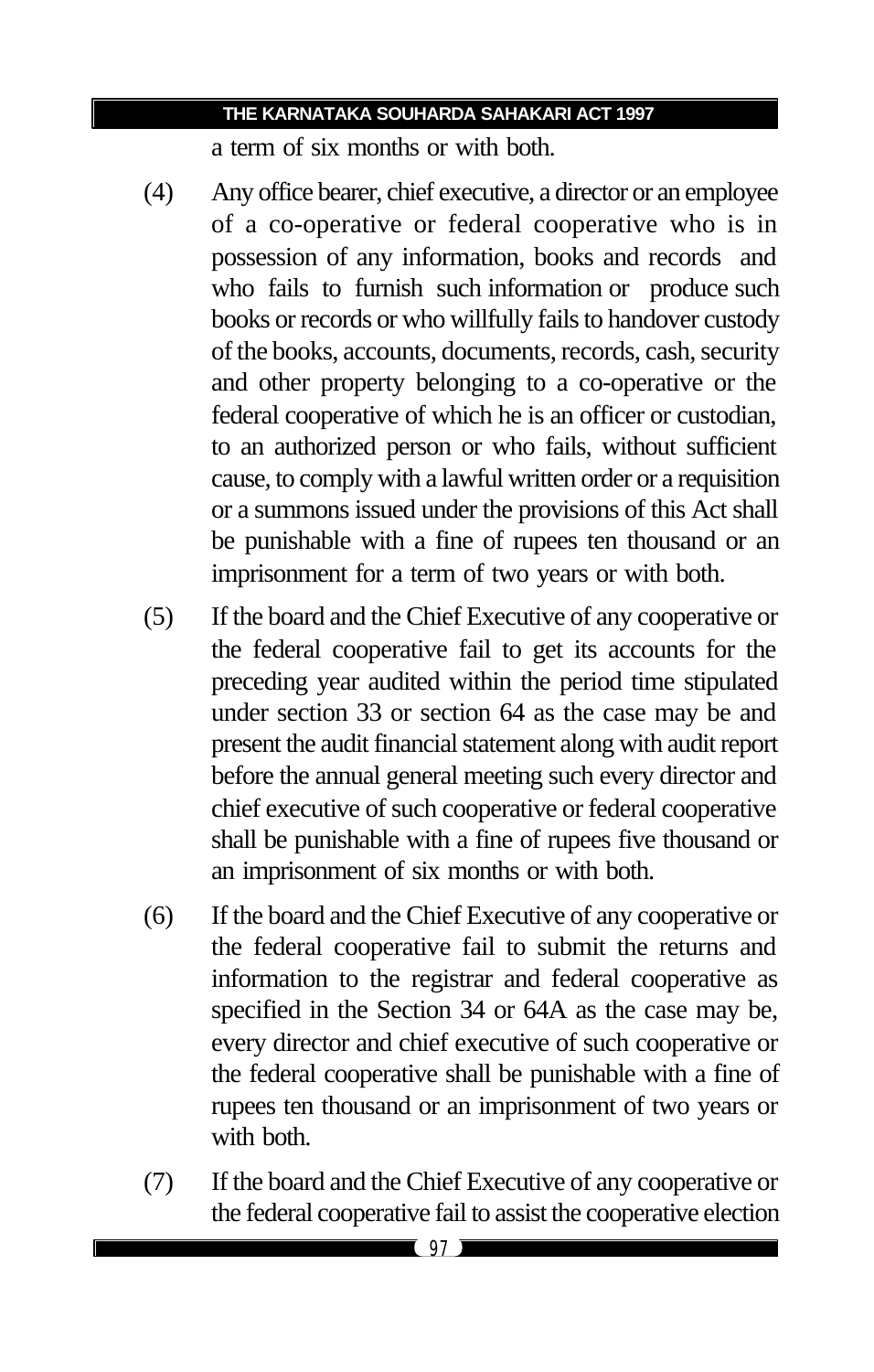commission by furnishing the books, records and information required for conducting elections within the prescribed time under Section 26 or section 58, as the case may be, every director and Chief Executive of such cooperative or the federal cooperative shall be punishable with a fine of rupees ten thousand or an imprisonment of six months or with both.

(8) Any person who, before, during or after the election of the members of the board or office-bearers of a cooperative or the federal cooperative, adopts any corrupt practice as specified under section 39C or commits any electoral offences specified under section 39K of the Karnataka Cooperative Societies Act, 1959 shall be punishable with a fine of rupees ten thousand or an imprisonment of two years or with both.]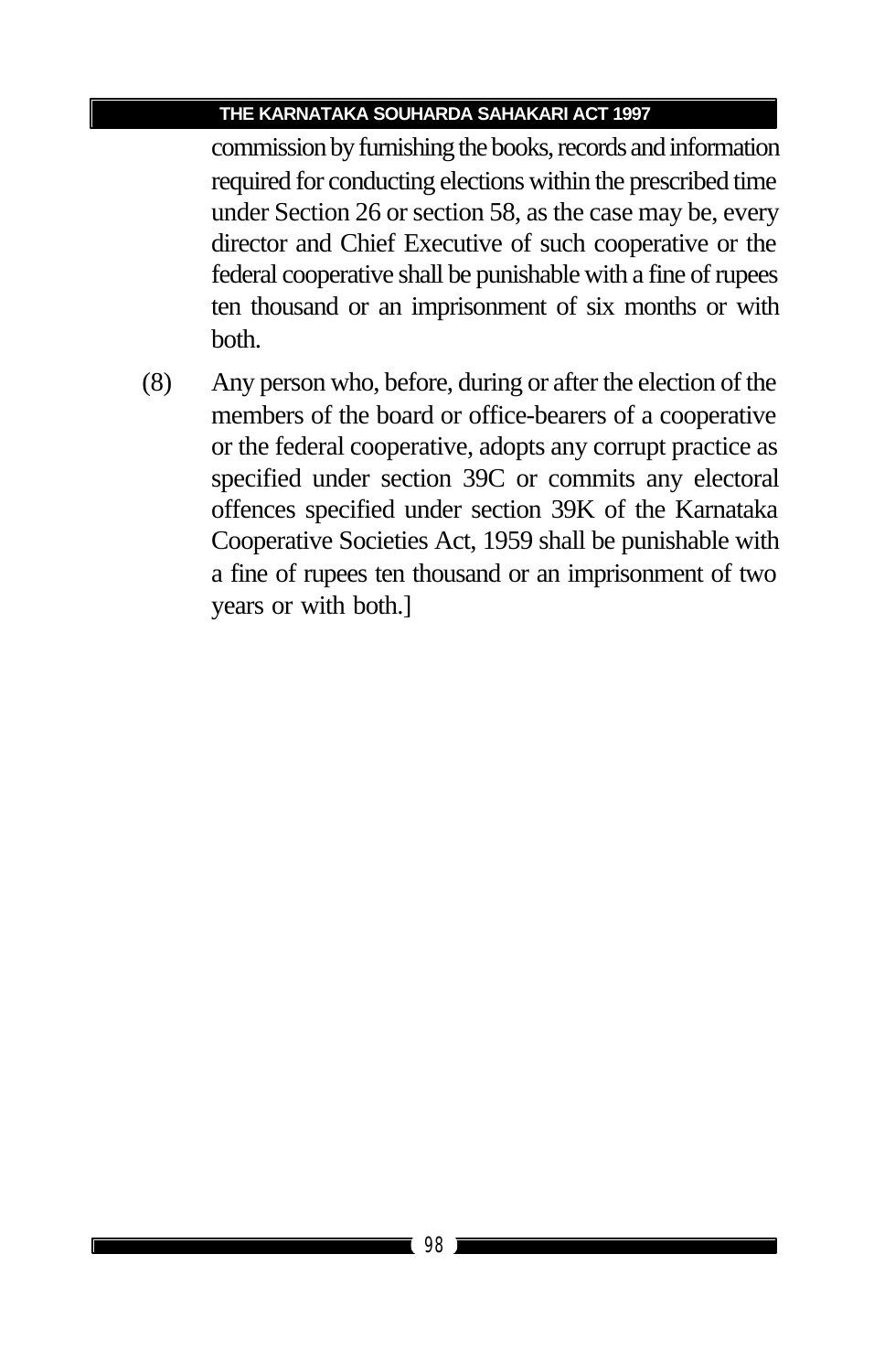## **THE KARNATAKA SOUHARDA SAHAKARI ACT 1997**

## **Chapter - XII MISCELLANEOUS**

- **69. Cognizance of offence.-** No court inferior to that of a Magistrate of the First Class shall try any offence under this Act.
- **70. Power to remove difficulties.-** If any difficulty arises in giving effect to the provisions of this Act, the Government may, by notification and after publication in the Official Gazette, make such provisions as appear to it to be necessary or expedient to remove the difficulty.
- **71. Power to make rules.-** (1) The Government may, by notification and after previous publication in the Official Gazette, make rules to carry out the purposes of this Act.

(2) Every rule made under this Act shall as soon as may be after it is made be laid before each house of the State legislature while it is in session for a total period of thirty days which may be comprised in one session or in two or more successive sessions and if before the expiry of the sessions in which it is so laid or the sessions immediately following both Houses agree in making any modification in the rule or both Houses agree that the rule should not be made, the rule shall thereafter have effect only in such modified form or be of no effect, as the case may be, so however that any modification or annulment shall be without prejudice to the validity of anything previously done under that rule.

**72. Savings.-** Notwithstanding anything contained in Section 6 of this Act, where a co-operative society registered under the Karnataka Co-operative Societies Act, 1959 is converted to a co-operative under this Act, and at the time of such conversion was a party to any proceedings under Sections 63, 64, 65, 69, 70, 99, 100, 101, 103, 104, 106, 108 or 109 of the Karnataka Co-operative Societies Act, 1959 such proceedings shall be continued and finally decided, as if the co-operative society was not converted into a co-operative under this Act and any decree